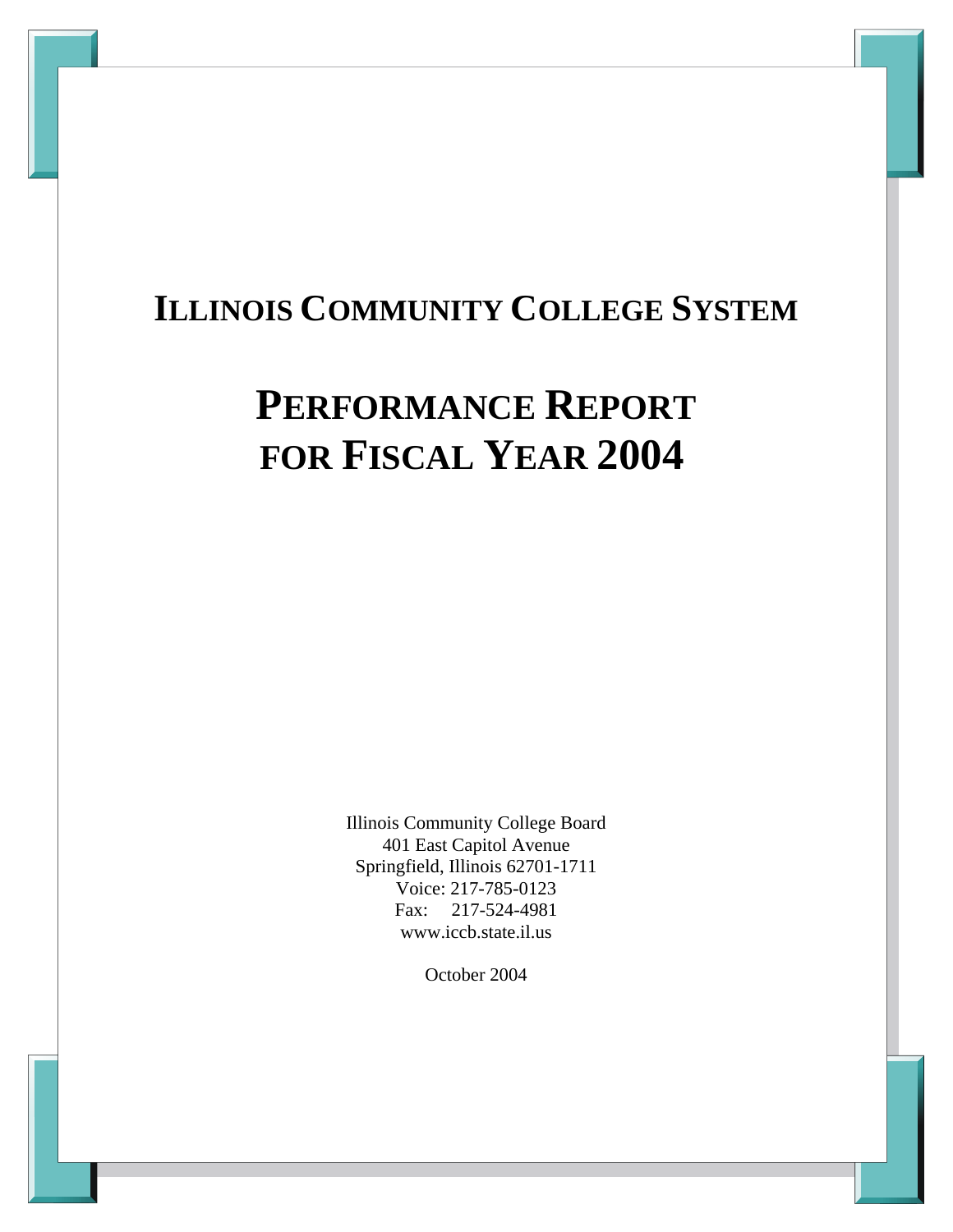# **ILLINOIS COMMUNITY COLLEGE SYSTEM PERFORMANCE REPORT FOR FISCAL YEAR 2004**

# Table of Contents

| -1             |
|----------------|
| $\overline{4}$ |
| $\overline{4}$ |
| 5              |
| $\overline{7}$ |
| 9              |
| 9              |
| 15             |
| 18             |
| 18             |
| 18             |
|                |
| 20             |
|                |
|                |
|                |
|                |
|                |
|                |
| 29             |
| 29             |
|                |
|                |
|                |
|                |
|                |
| 39             |
|                |
|                |
|                |
|                |
|                |
|                |
| 46             |
|                |
|                |
| 60             |
|                |
|                |
| Appendices     |
|                |
| Appendix B:    |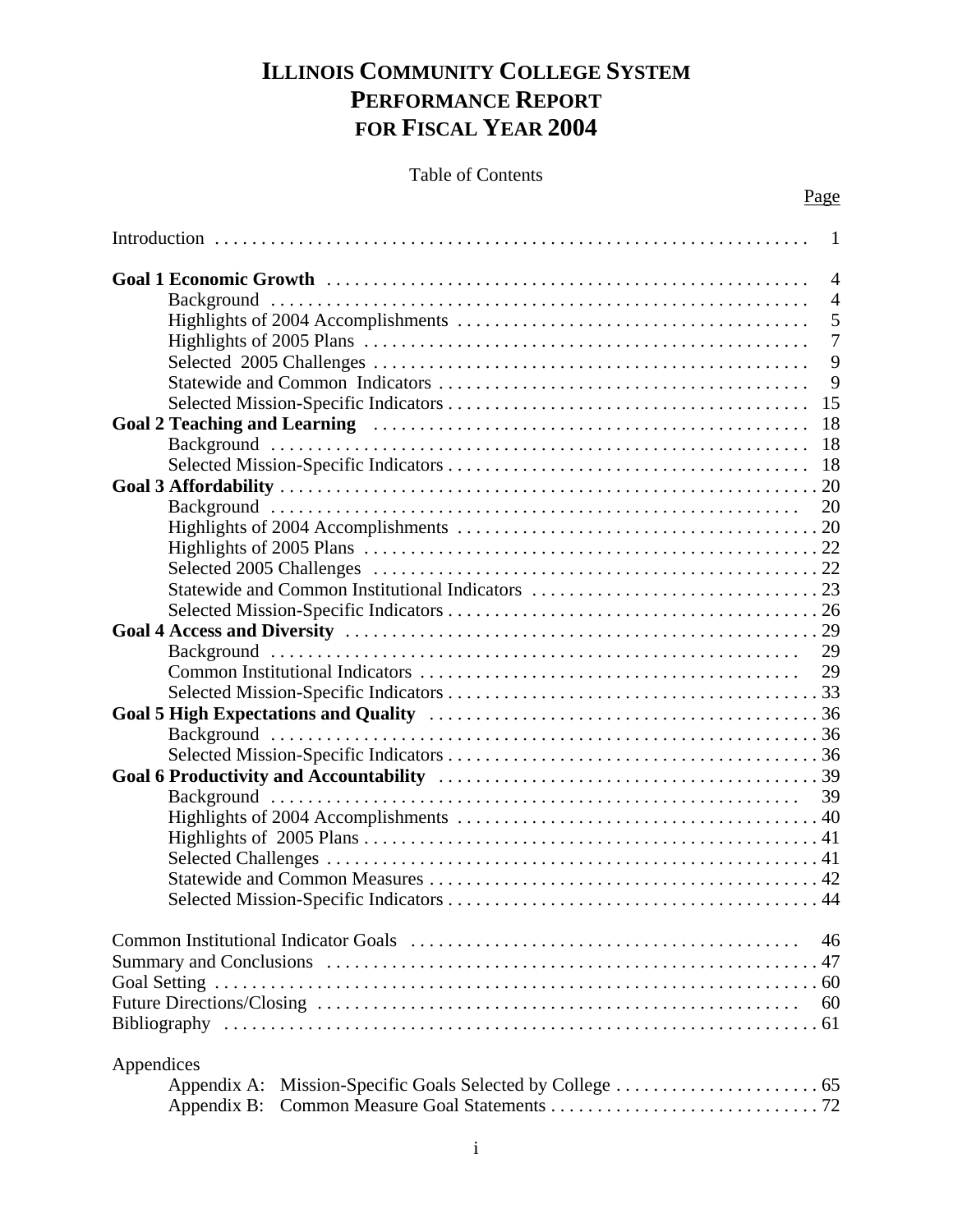# **ILLINOIS COMMUNITY COLLEGE SYSTEM PERFORMANCE REPORT FOR FISCAL YEAR 2004**

#### **Introduction**

The Performance Report is structured around the goals in the Illinois Board of Higher Education's *Illinois Commitment*. The pledges in the Illinois Community College System's *Promise for Illinois* complement these goals.

The Performance Report replaces the Results Report and reflects an initial effort to increasingly streamline and integrate state outcomes and progress reporting. The fresh approach taken this year further combines qualitative information and quantitative data reporting. The Performance Report is structured around the goals in the Illinois Board

of Higher Education's (IBHE) *Illinois Commitment*. The pledges in the Illinois Community College System's *Promise for Illinois* complement these goals.

The goals of the *Illinois Commitment* include:

**Economic Growth** – Sustaining strong economic growth.

**Teaching and Learning Partnerships with P-12 Education** – Improving teaching and learning through partnerships with K-12 schools.

**Affordability** – Keeping college costs affordable.

**Access and Diversity** – Increasing access to college, and campus diversity.

**High Expectations and Quality** – Holding students and institutions to high expectations. **Productivity and Accountability** – Improving productivity, cost effectiveness, and accountability.

Through the *Promise for Illinois*, community colleges pledge to:

Address **workforce development** needs with flexible, responsive and progressive programs. Offer rigorous courses and programs designed for college and university **transfer**.

 Expand **adult education and literacy** programs necessary for individuals and families to have high-quality work and life in Illinois.

Equip Illinois residents with the **technology skills** they need to be successful in the 21st century.

Emphasize **high quality** in all programs, services, and operations.

Deliver **affordable** learning opportunities to the doorstep of Illinois residents.

Model and promote **leadership and ethical decision making**.

In an effort to more closely measure progress toward these goals and pledges three levels of indicators were developed by the Performance Indicator Advisory Committee over the course of a year (January 2002 - February 2003), incorporating feedback from constituent groups:

Statewide Indicators – assess the performance of Illinois' system of higher education as a whole.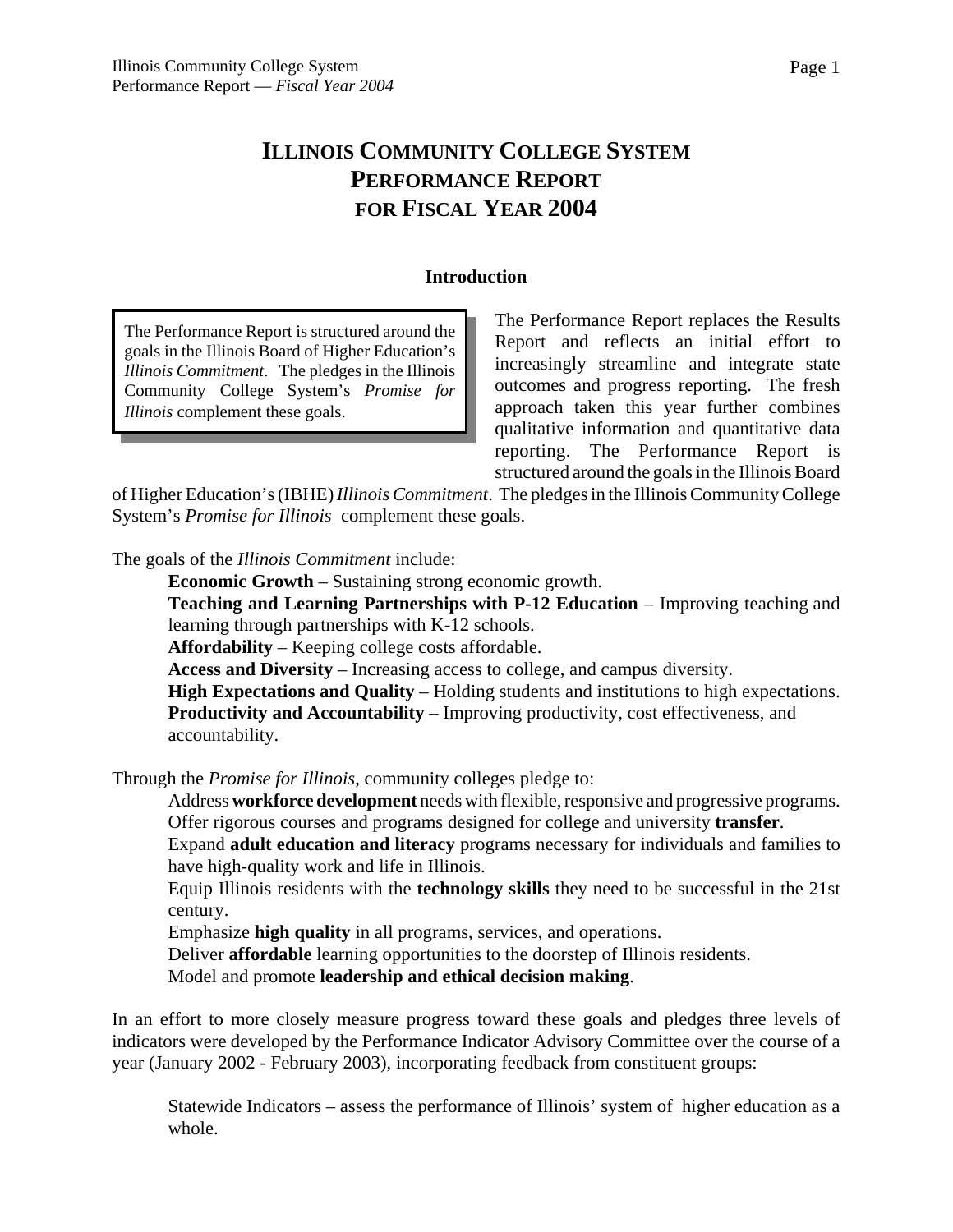Common Institutional Indicators – relate to the statewide goals for higher education, and are reported on by all institutions and.

Mission-Specific Indicators – pertain to each institution's unique role and mission within the overall context of higher education's goals.

The working group includes representatives from Illinois community colleges, public universities, and private institutions. Occasional follow-up meetings of the Performance Indicators Advisory Committee occurred in calendar years 2003 and 2004. A series of guiding principles was developed by the Performance Indicators group, including the following.

To the extent possible, indicators should use existing established data sources, measures, and reporting activities in an effort to minimize the reporting burden. Performance indicators are expected to remain in place for several years to provide fixed targets as institutions identify, implement, and evaluate program improvement strategies and outcomes. Simultaneously, a need for further refinement of selected measures may emerge. Hence, continuity in the measures and measurement approaches will be sought with the understanding that the project will evolve as all parties gain additional experience with this particular outcome reporting initiative.

Similarities exist between the Performance Indicators for Higher Education project and the earlier Illinois Community College System Performance-Based Incentive System (PBIS). PBIS included both statewide measures and a district-based component with an overarching goal to improve teaching and learning.

The Performance Report is an additional accountability initiative to further document a series of important outcomes for Illinois higher education. The Performance Report supplements, but does not supplant, a series of ongoing and evolving accountability and quality assurance initiatives already underway

The Performance Report supplements, but does not supplant, a series of ongoing and evolving quality assurance and accountability initiatives already underway for community colleges.

for community colleges. Comprehensive community colleges provide education and training to address the diverse needs of the communities they serve. Measuring the array of courses, programs, and services provided requires a variety of complementary initiatives including: the course and program approval processes, Program review, Recognition, Underrepresented groups reporting, Career and Technical follow-up study reporting, the Transfer Assembly Transfer Rate project, the Uniform Financial Reporting System, Unit cost study reporting, other financial reporting including audits, the Comptroller's Office Public Accountability Initiative entitled Service Efforts and Accomplishments, Integrated Postsecondary Data System reporting, Perkins Postsecondary Performance Measure reporting, Workforce Investment Act Title I outcomes reporting, and the National Reporting System for Adult Education and Family Literacy performance reporting. Furthermore, individual community colleges actively participate in regional institutional accreditation through the North Central Association as well as program specific accreditation as another means of documenting the quality of their programs and services.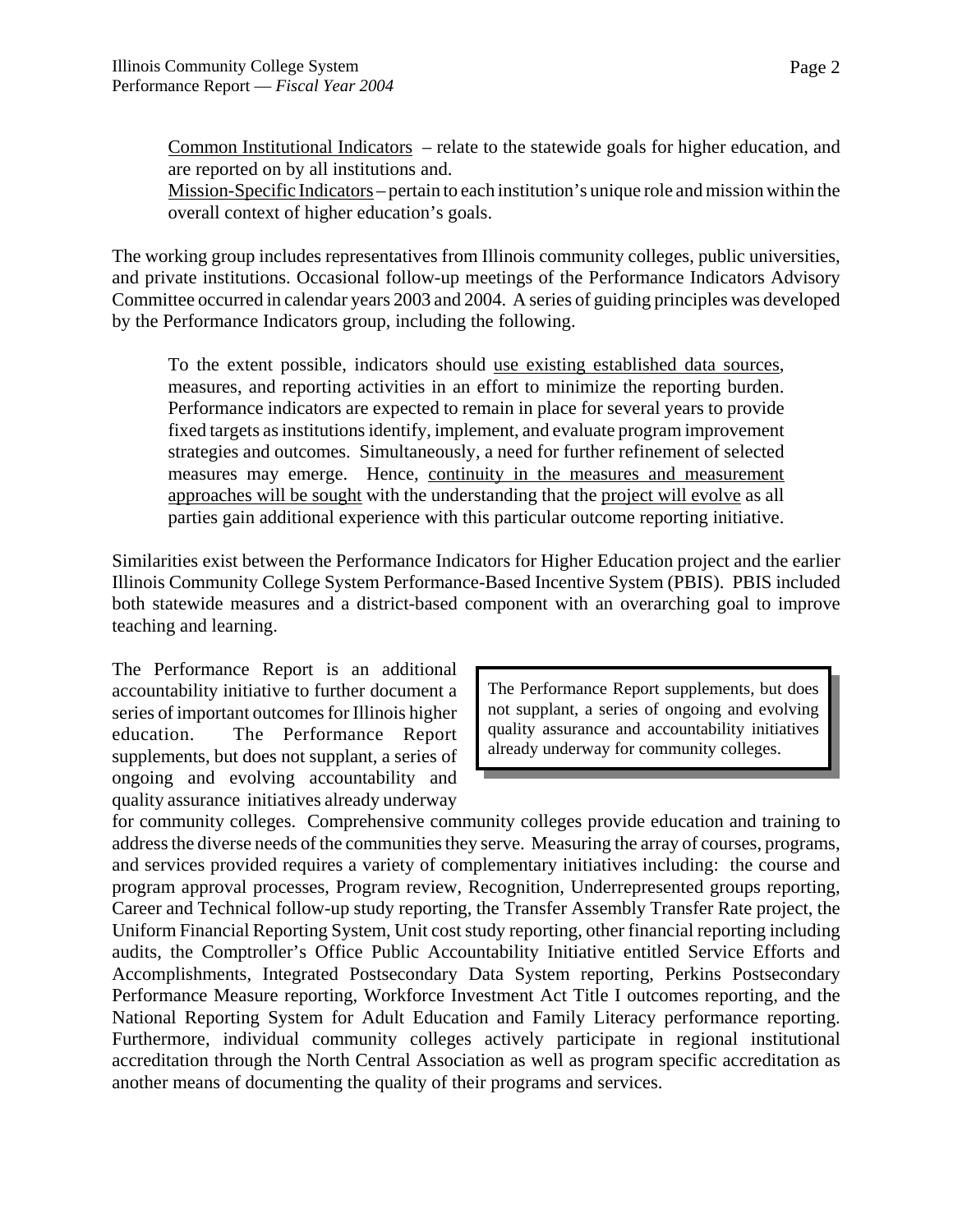**Current Report Structure** – Annual narrative requirements have been strategically reduced in the Fiscal Year 2004 Performance Report. This approach allows colleges to focus on a more limited number of goals each year and provides some time for new initiatives to be formulated

While narrative reporting is targeted on three of the six goals, annual performance indicator data reporting is required across all goals.

and implementation begun before additional reporting is required. For the current report, the narrative focus is on three goals: **Economic Development (Goal 1); Affordability (Goal 3); and Productivity and Accountability (Goal 6).** While narrative reporting is targeted on three of the six goals, annual performance indicator data reporting is required across all goals. To limit the data burden on the colleges, Illinois Community College Board (ICCB) staff furnished as much of the requested data as possible using regularly scheduled state data submissions. This approach eliminates duplicative reporting and rewards ongoing college efforts to provide complete and accurate information in state submissions throughout the year. College officials included data and analysis for all applicable common institutional and mission-specific measures in their individual Performance Reports.

For the three goals emphasized in this year's Performance Report – Economic Development; Affordability; and Productivity and Accountability – information is furnished on highlights of 2004 accomplishments, highlights of 2005 Plans, selected challenges, analysis of statewide and common measures and analysis of selected mission-specific indicators. For the remaining three goals – **Teaching and Learning Partnerships with P-12 Education (Goal 2); Access and Diversity (Goal 4); High Expectations and Quality (Goal 5)** – available statewide and common measures and selected mission-specific indicator data and analysis are furnished. Information on goal setting for common measures is also provided.

To provide context, external benchmarks and points of reference are cited whenever possible on indicator reporting. Available comparative information is included. Generally, in national reporting these data are less timely than what is available at the state level. The latest available statewide and comparative data are used in the report. As anticipated, for mission-specific reporting the colleges chose a wide variety of performance indicators to focus on in their reports. Missionspecific indicators provide colleges with an opportunity to highlight selected aspects of their roles within the overall context of higher education.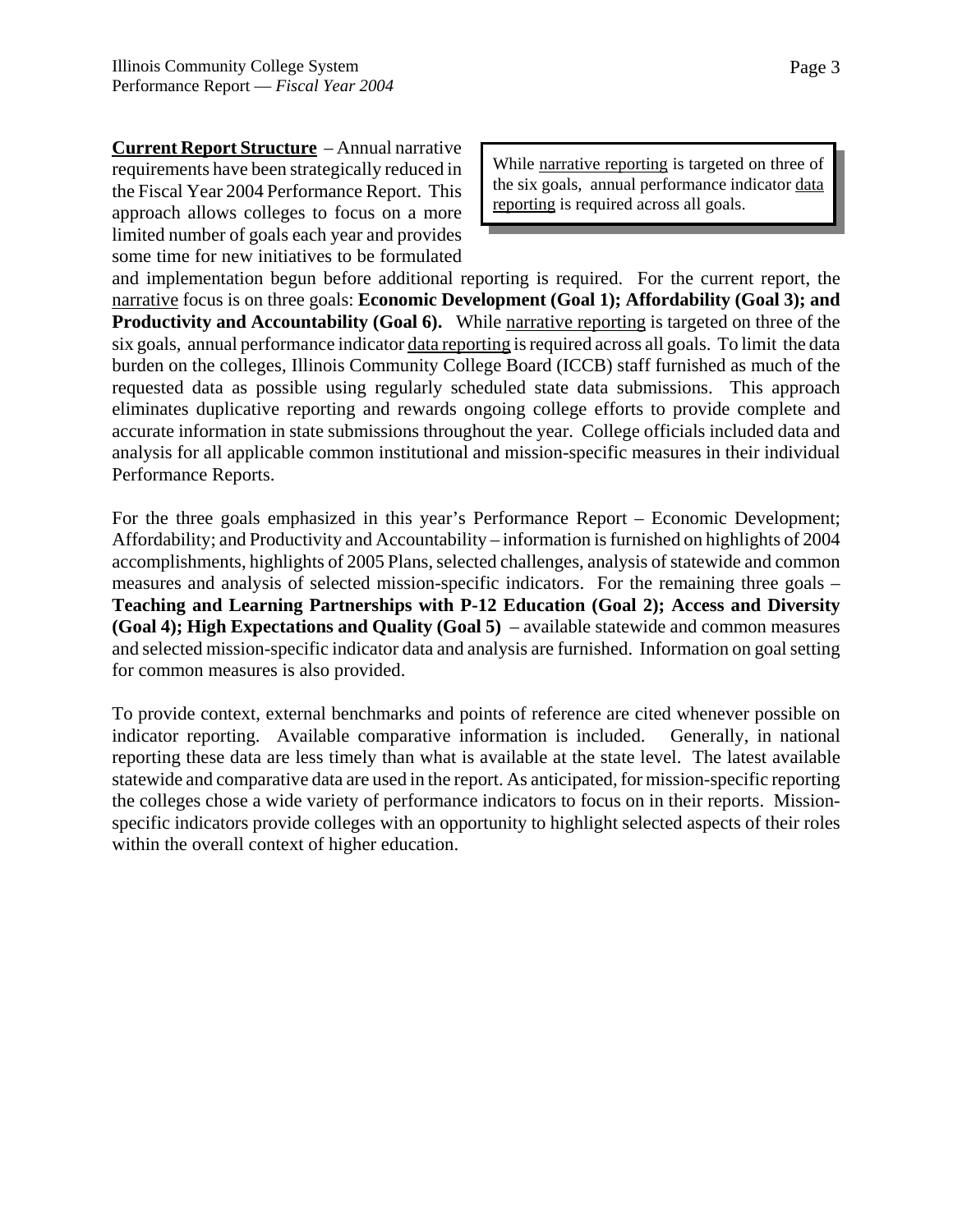Page 4

# **GOAL ONE: ECONOMIC GROWTH**

*Higher education will help Illinois sustain strong economic growth through its teaching, service, and research activities.*

## **Goal One: Economic Growth Background**

America is facing a labor shortage. U.S. Department of Labor statistics estimate that there will be 168 million jobs in America's economy by 2011, but only 158 million workers will be available leaving a gap of ten million workers according to the Cam Report (2004). Moreover, longer term the U.S. faces a shortage of 35 million workers over the next three decades, especially those with specialized skills according to the Employment Policy Foundation (2004). A white paper published by the National Association of Manufacturers states that two million jobs have been lost in the manufacturing sector during the recent economic downturn, yet 80 percent of large and small manufacturers report a moderate to serious shortage of qualified applicants (Keeping America Competitive, 2003).

The American Hospital Association has reported two workforce shortages: an immediate need for workers across many job classes, and an even more threatening long-term shortage of qualified staff at the same time that demand for hospital services is growing rapidly (In Our Hands, 2002). The University of Illinois at Chicago predicts a nursing shortage of crisis proportions between 2010 and 2030 resulting from a 40 percent decrease in the ratio of potential care givers (those aged 18 to 64) to those most likely to need care (those aged 65 and older) (Who Will Care for Each of Us: America's Coming Healthcare Labor Crisis, 2001).

Illinois Governor Rod Blagojevich has realigned the structure of the state-level economic development and workforce development entities to make better and more meaningful connections between economic and workforce development.

Illinois Governor Rod Blagojevich has realigned the structure of the state-level economic development and workforce development entities to make better and more meaningful connections between economic and workforce development. Shifting the state's focus from a centralized strategy to a regional one, ten economic development regions have

been formed in the state. The Illinois Department of Commerce and Economic Opportunity, Illinois Community College Board, Illinois Department of Employment Security, local community colleges, and local workforce investment boards are collaborating within the ten economic development regions to ensure that business and industry workforce needs are being met.

Community colleges are helping address economic development and workforce issues through a variety of programs and services including: alternative delivery methods, on-site training, credit and non-credit courses, entrepreneurial assistance, small business development, international trade and government contract assistance, assisting local economic development entities with ongoing efforts to recruit new businesses or assisting in the retention of existing businesses, serving on economic development boards, chamber of commerce boards, and workforce investment boards, offering a variety of career and technical programs and courses developed to target the emerging transitional and current workforce, offering dual credit opportunities, school to career transitions and comprehensive Tech Prep programs to secondary students, providing a variety of workshops and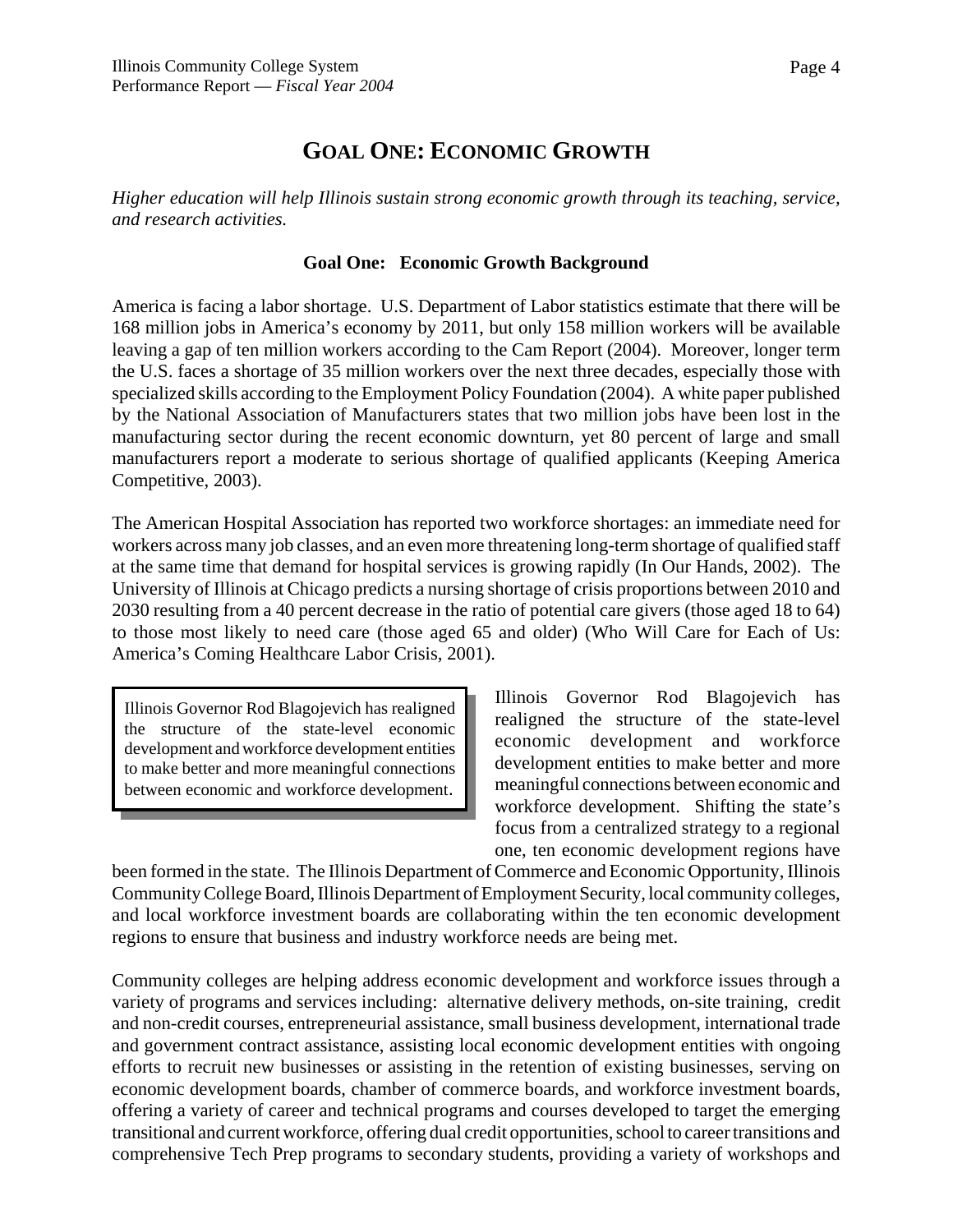seminars to meet continuing education needs of professionals; supporting welfare-to-work efforts, providing adult programming in basic skills, GED, and ESL, and delivering services to dislocated workers needing to re-skill in order to become employable again.

Community colleges have reported their accomplishments, future plans, and challenges in addressing Goal One. The following sections contain a synopsis of those reports.

# **GOAL ONE: ECONOMIC GROWTH HIGHLIGHTS OF 2004 ACCOMPLISHMENTS**

Illinois community colleges continue to provide a lead role in building a skilled and globally competitive workforce by increasing the number of partnerships with business and industry, economic development entities, and labor organizations; integrating advisory committees of employers and practitioners into course planning and development; conducting needs assessments; providing customized training; offering job search assistance; and delivering entrepreneurship seminars and workshops.

During fiscal year 2004, a dire need for skilled workers was expressed by the healthcare industry, and community colleges are responding. Many colleges focused efforts on healthcare staffing issues during the past fiscal year and are continuing to address this ongoing

During fiscal year 2004, a dire need for skilled workers was expressed by the healthcare industry, and community colleges are responding.

need in the current year. Colleges provided health career fairs, launched healthcare media campaigns, and delivered comprehensive training in the allied health professions. **City Colleges of Chicago** and a partner organization sponsored a career fair to place healthcare professionals into jobs at regional hospitals and healthcare organizations. This career fair was held at the West Side Technical Institute of **Richard J. Daley College**. **Elgin Community College** successfully launched healthcare career-oriented programs including Massage Therapy, Pharmacy Technician, and EKG Technician, all of which compliment existing initiatives in the healthcare arena. The Center for Business and Industry at **John A. Logan College** offered a newly established Certified Pharmacy Technician program. **Black Hawk College** responded to area nursing home requests for Certified Nursing Assistant training by increasing the number and location of course offerings. The **Parkland College** Health Professions department offered two courses for registered nurses. A Nurse Refresher course was offered to eight RNs who decided to return to the profession after being out of nursing for 5 to 15 years. A second course was offered to nurses who received their nursing education from the Philippines and Iran but who now live in the United States.

Illinois community colleges developed partnerships with business and industry, economic development entities, labor organizations, and other colleges to address a variety of emerging workforce development needs.

Illinois community colleges developed partnerships with business and industry, economic development entities, labor organizations, and other colleges to address a variety of emerging workforce development needs. **Lincoln Trail College** collaborated with DANA Corporation on a workshop for Business Negotiations' training that was open to all business and industry throughout the Illinois

Eastern Community Colleges district. A key and critical achievement was the consortium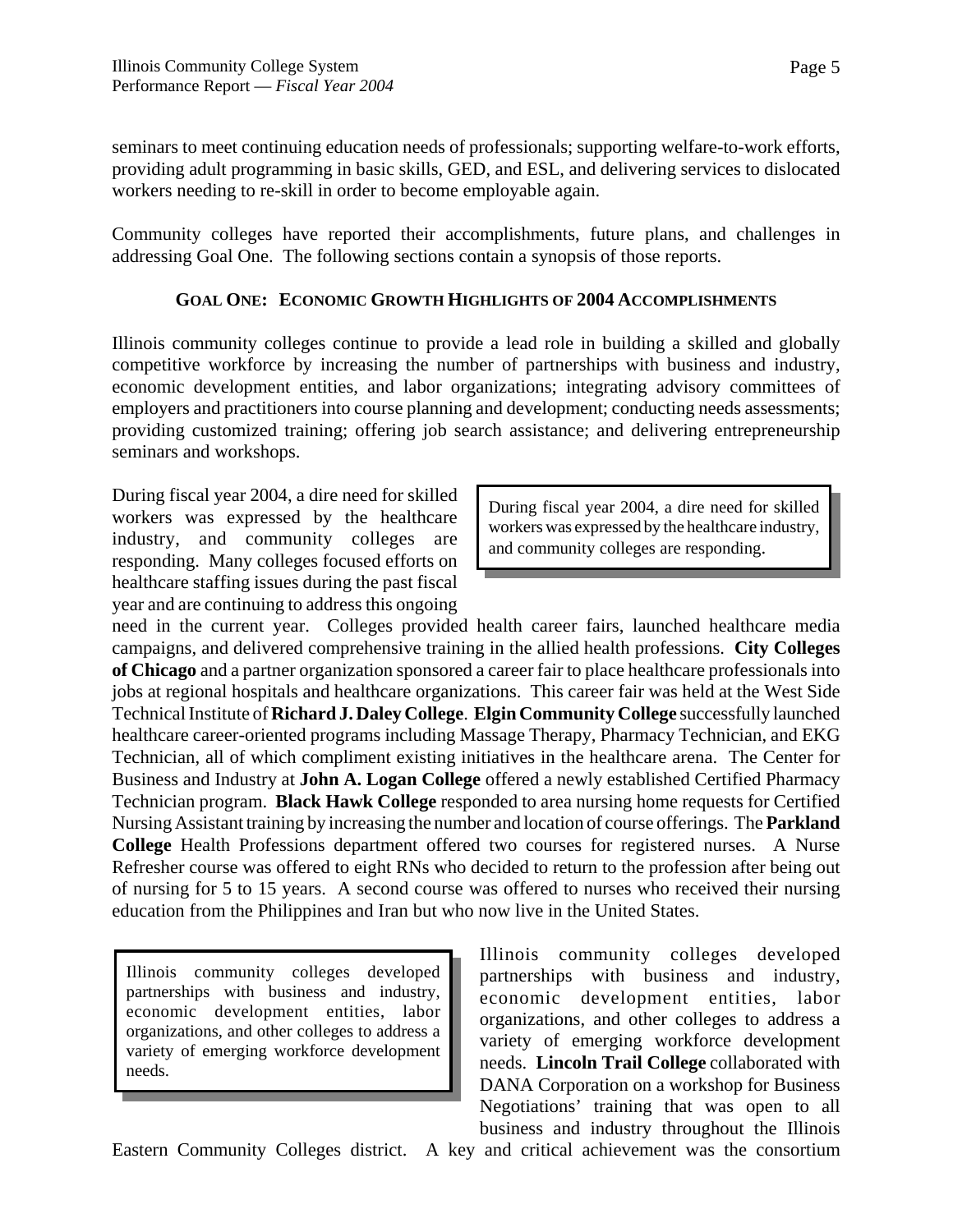partnership between **Highland Community College** and **Sauk Valley Community College** to become the Title 1B administrator under the name Partners for Employment. This partnership has already been a huge boon to the workforce and to local business and industry. Over the initial six month period, a 61 percent increase has occurred in the number of displaced workers, disadvantaged adults and in-or-out-of-school youth being served in the district. The president of **Olney Central College** serves as a member of the Richland County Development Corporation and advises them on services available through the college to local business and industry. More than 250 business, industry, not-for-profit and public agencies serve on Career Program and Business Institute advisory committees at **Oakton Community College**. These advisory committees provide continual input and guidance about changes in the workplace, emerging industry needs and the labor market.

Geospatial Technologies (GT) is targeted by the federal government as one of the fastest growing technologies in the country. Recognizing the critical role that community colleges will have in training skilled workers to meet local and national needs in GT, **Lake Land College** and **Moraine Valley Community College** have partnered with three other community colleges representing four different states and the American Association of Community Colleges in order to create a National Center for GT Curriculum and Professional Development for use by the educational sector, government agencies, and business communities.

In an effort to "...strengthen Illinois' system of workforce and economic development to build a skilled and globally competitive workforce throughout the state", the Illinois Department of Commerce and Economic Opportunity launched the "Critical Skills Shortages Initiative" (CSSI). Community colleges have been key players in the local

Community colleges have been key players in the local partnerships that are developing workforce strategies through the Critical Skills Shortage Initiative (CSSI) spearheaded by the Governors Office and the Department of Commerce and Economic Opportunity.

partnerships that are developing workforce strategies through the CSSI. The Business and Professional Institute at the **College of DuPage** is creating an Institute for the Education of Healthcare Professions to help meet the critical skills shortages. The Institute reaches out to the community to provide healthcare career awareness and counseling, preparatory and refresher courses, continuing education, conferences, and other activities to support the healthcare sector. The Center for Business Services staff at **Rend Lake College** are serving on committees to develop the CSSI grant proposal for the Southern Economic Development Region. This grant proposal identified the skill shortage occupations in the region and developed a plan to implement training programs to address the shortages. **Richland Community College** committed several staff to the CSSI to work in collaboration with the local Workforce Investment Board to address the skill shortages identified. **William Rainey Harper College** staff joined the Business Service Team at the area One-Stop Center. This team provides area businesses with job postings, resume collection and filtering, job seeker referrals, training options as well as on-site interviewing accommodations. Through the One-Stop Center, Harper College has also provided core and intensive job search services to residents who are unemployed, underemployed or changing careers. **Waubonsee Community College** finalized a comprehensive system for ongoing Workforce Investment Act (WIA) program approval that makes all occupational programs available for WIA training vouchers. Waubonsee Community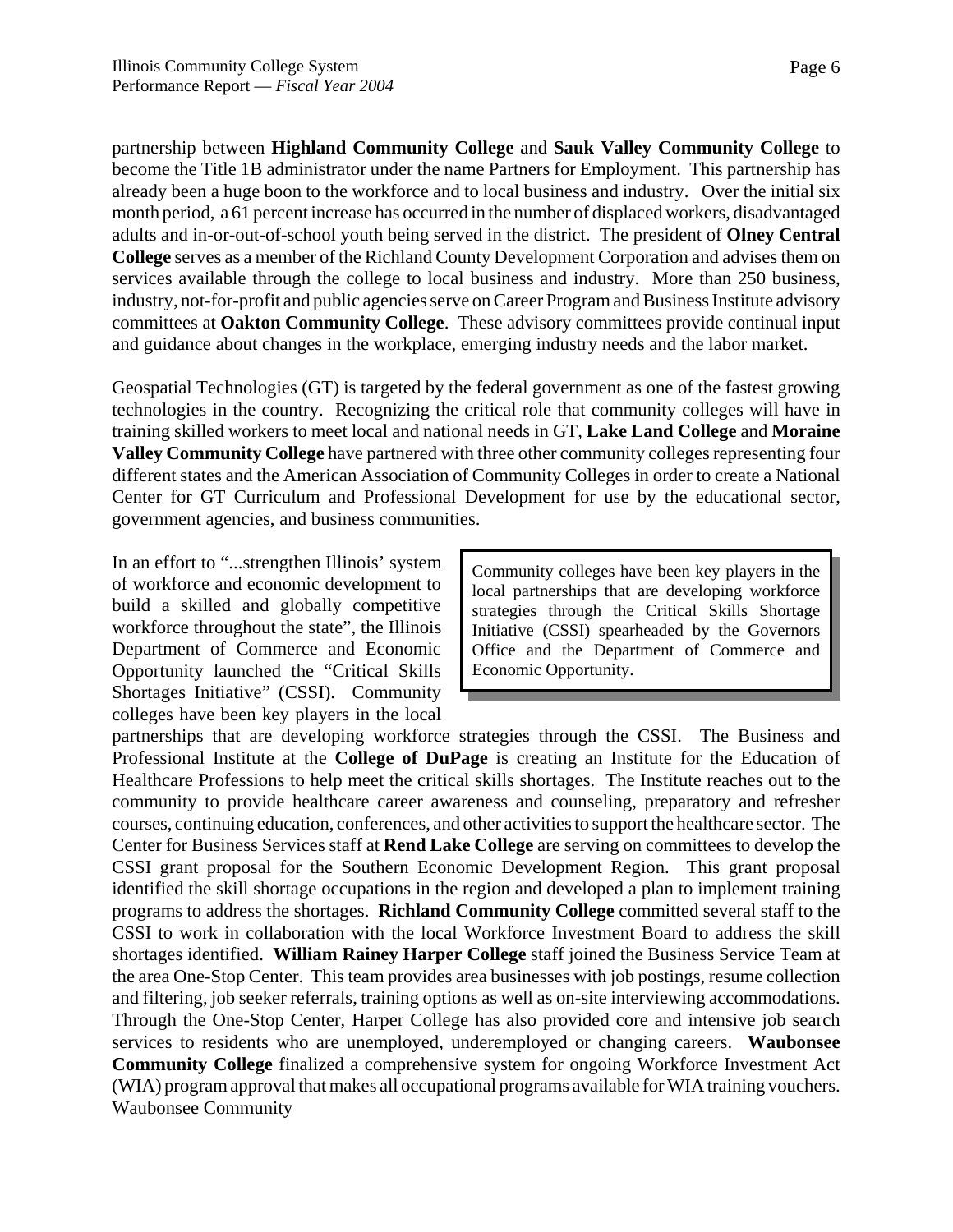Page 7

College officials provided leadership for the development and implementation of the Business and Employer Services Team through a local Illinois Employment and Training Center.

#### **GOAL ONE: ECONOMIC GROWTH HIGHLIGHTS OF 2005 PLANS**

Community colleges continue to plan and prioritize for the future in an era of declining budgets and loss of industry in the state. The colleges are refocusing and creating new programs in occupational areas such as manufacturing, welding, and "trade" programs; developing new partnerships or strengthening existing collaborations with economic development, businesses, and other educational institutions; and continuing to engage in state-level initiatives and partnerships. Additionally, community colleges are planning to provide more access to programs and services to those in need of adult education and English-as-a-Second Language – specifically Spanish speaking residents.

Manufacturing remains an important part of the Illinois economy even though manufacturing has suffered substantial job losses in the state and will be facing large numbers of retirees in the more skilled occupations. There is a growing need for more highly skilled

There is a growing need for more highly skilled individuals to take advantage of remaining technical positions in manufacturing.

individuals to take advantage of the remaining technical positions in manufacturing. **Carl Sandburg College** will continue to look at manufacturing needs in 2005, in spite of the closing of Maytag, and will offer Industrial and Electrical Safety and Preventative Maintenance programs. On the other side of the state, **Danville Area Community College** is developing new Industry Clusters to the meet demands of the local workforce. Through the Professional Development Institute, **Illinois Central College** and **Heartland Community College** are working with economic development organizations to prepare and roll out training grants primarily in manufacturing and technology to businesses in a ten county region. Due to the significant growth in construction jobs including a 43 percent increase in demand for welders and metal workers in the service region, **Joliet Junior College** will initiate an Associate Degree in Welding and a Certificate in Heating, Ventilation and Air Conditioning. **Frontier Community College** is developing a new certificate for Electrical Distribution Systems. To address anticipated needs in manufacturing, the president and members of the senior leadership team of **Kankakee Community College** will hold "strategic conversations" with members of the manufacturing sector to assess the college's effectiveness and identify areas to jointly strengthen. **McHenry County College** will revamp its Machine Tool and Manufacturing Technology Program to prepare for anticipated new growth. In response to anticipated need, **Rock Valley College** is establishing a Manufacturer's CEO Forum and will be collaborating more closely with the Rockford Chamber's Manufacturing Council Education Committee and the Manufacturing Alliance of Rock Valley. **Southeastern Illinois College** will work with the carpenters' union to assist graduates of the new Carpentry and Building Trades program to successfully enter the union's apprenticeship program.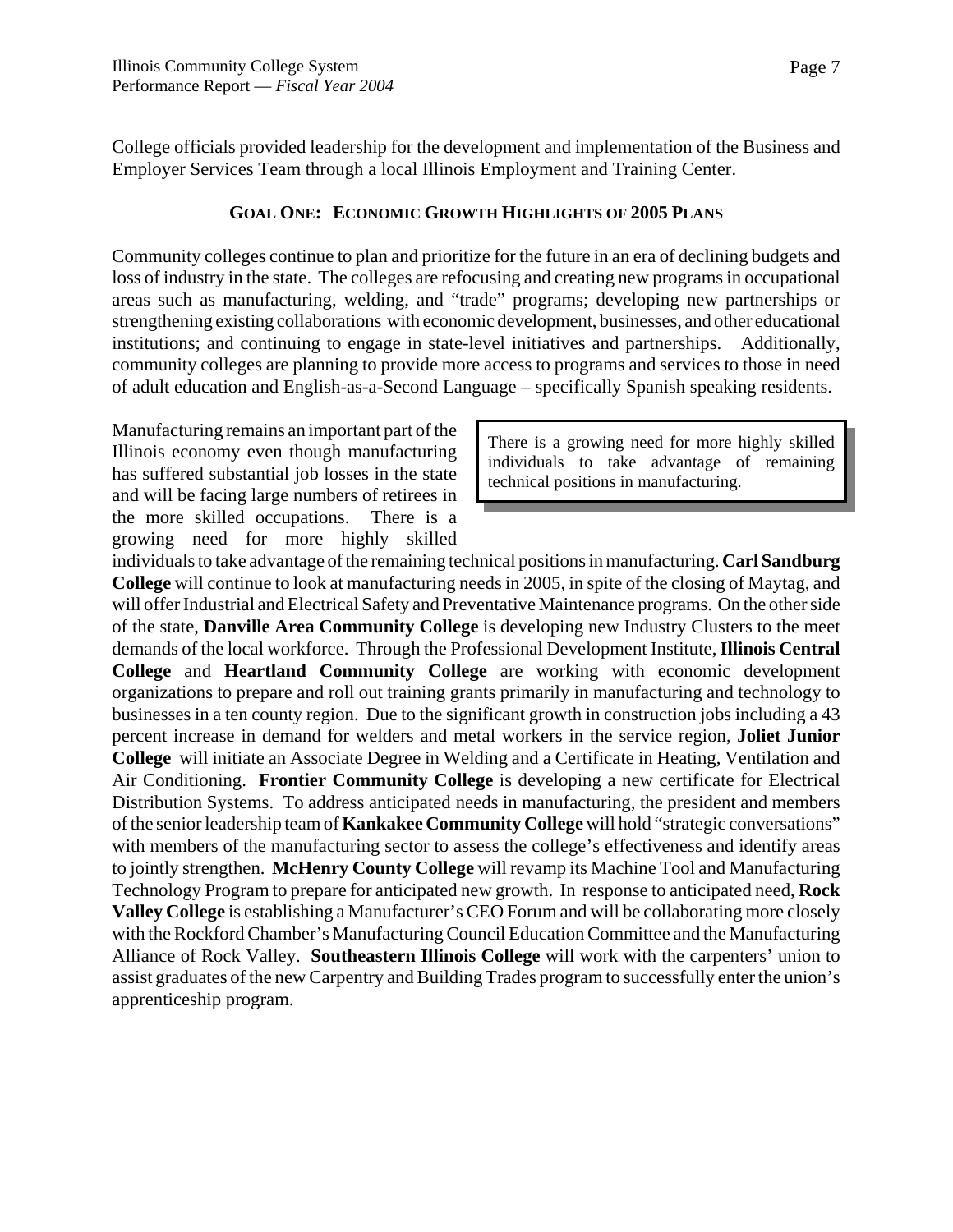More than ever, community colleges are maximizing resources and avoiding duplication by partnering and collaborating to make the best use of available funds to meet the workforce and economic development needs of their communities. **Kaskaskia College** is expanding its involvement with the South Central Illinois Growth Alliance to attract new

More than ever, community colleges are maximizing resources and avoiding duplication by partnering and collaborating to make the best use of available funds to meet the workforce and economic development needs of their communities.

businesses and expand existing businesses. **Lewis & Clark Community College** will continue to support existing partnerships but also will seek out new opportunities to partner with business, education and the community. By developing business and community partnerships and by leveraging existing partnerships **Kennedy-King College** plans to increase operation revenue for programs, increase student retention and increase the profile of the college as a community hub for economic development. **Shawnee Community College** is actively involved in several collaborative efforts, partnerships and boards, such as the Southernmost Illinois Delta Empowerment Zone, to attract new businesses to southern Illinois leading to more employment opportunities for residents. **Southwestern Illinois College** is adding an admissions specialist to develop partnerships with communities, businesses, and industries with the objectives of better serving those organizations and increasing college enrollments.

Through the Critical Skill Shortages Initiative (CSSI) and the Workforce Investment Act (WIA), community colleges are engaged in broad state-wide initiatives designed to bring workforce, economic development and education together to meet the workforce needs of the state. Many colleges are engaged in CSSI as skill shortages are identified in their regions. These skill shortages will be addressed through the Department of Commerce and Economic Opportunity's CSSI as grant proposals are prepared to address training and curriculum development in partnership with businesses in their district and the region they serve.

Now and in the future every worker will need to be well trained and educated. Adult education is the first step for many to develop skills for a good job. All colleges offer adult education. To meet workforce demands some adult education departments at community colleges are focusing in a particular area or with a specific group. **Kishwaukee College** plans to continue to provide adult education information to local businesses that employ Hispanics. **Lincoln Land Community College** will collaborate with Beardstown to address the complex education and employment training needs, including adult education and English-as-a-Second Language, of Beardstown's rapidly growing Hispanic workforce and citizenry**. Wilbur Wright College** will address Chicago manufacturers' growing need for supervisory and mid-management level training with the Hispanic/Latino community.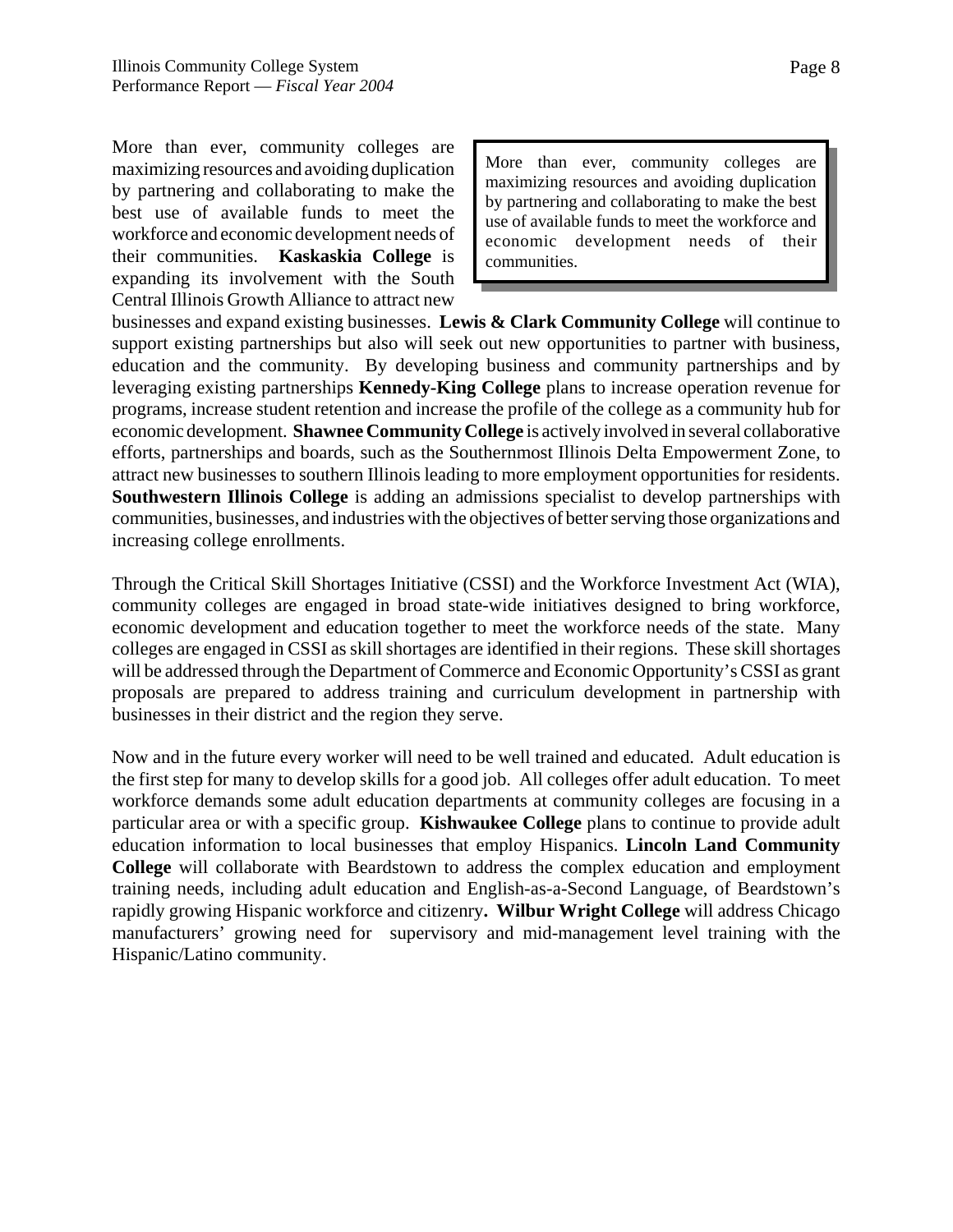#### **GOAL ONE: ECONOMIC DEVELOPMENT SELECTED 2005 CHALLENGES**

The overwhelming challenge that community colleges will face in fiscal year 2005 is tight funding. Sustaining or expanding current programs and services with diminished resources will be extremely challenging. Colleges will be forced to reallocate existing resources to support essential programs, services, and personnel that were previously supported through external funding sources.

The overwhelming challenge that community colleges will face in fiscal year 2005 is tight funding. Sustaining or expanding current programs and services with diminished resources will be extremely challenging.

There is no "seed" money with which to improve existing programs or launch new ones. All funding must come from within the existent framework, meaning that some programs and services must absorb cuts to promote and improve others. Many local businesses are having financial difficulty and may not be as generous to the foundations in 2005. Additionally, there is an increase in the number of students with financial need and limited resources for personnel and services. Health care programs historically are costly. The practice laboratories and the low faculty/student ratios that are required necessitate a significant fiscal commitment to offer these programs. Because of the clinical affiliations that are necessary, the number of students that can be accepted in these programs is often dictated by these available affiliations. There is a huge demand for health care professionals, but it is not feasible to increase the size of the programs significantly because of the limited physical plant and faculty resources.

An aging core group of faculty is another challenge. Just as business and industry is suffering from worker shortages due to retirements of skilled workers, community colleges must address the same labor needs.

#### **GOAL ONE: ECONOMIC GROWTH STATEWIDE AND COMMON INDICATORS**

The most recent three-year average, shows **9 out of 10** occupational graduates from Illinois community colleges were either **employed or enrolled in further education** within a year of graduation

#### **Percent of Degree/Certificate Recipients Either Employed or Enrolled in Further Education (1C1)**

This indicator provides one measure of a college's success in preparing graduates to enter the workforce or pursue further specialized education or training. Based on the 3-year average from fiscal year 2001 to 2003, **nine out of ten** (90.9 percent) career and technical graduates

from Illinois community colleges were either **employed or enrolled in further education** within one year of graduation. The source of data for this measure is the annual Illinois Community College Board's Follow-up Study of Career and Technical Education Program Graduates.

The statewide weighted average for this measure decreased 3.4 percent between 1998 and 2003 (92.2 percent to 88.8 percent) but remained at a relatively high level. The career and technical programs reported on in a given year explain a portion of the variability. In recent years there have been several colleges which exhibited notable increases in the proportion of graduates who were either employed or enrolled in further education following completion and also maintained a three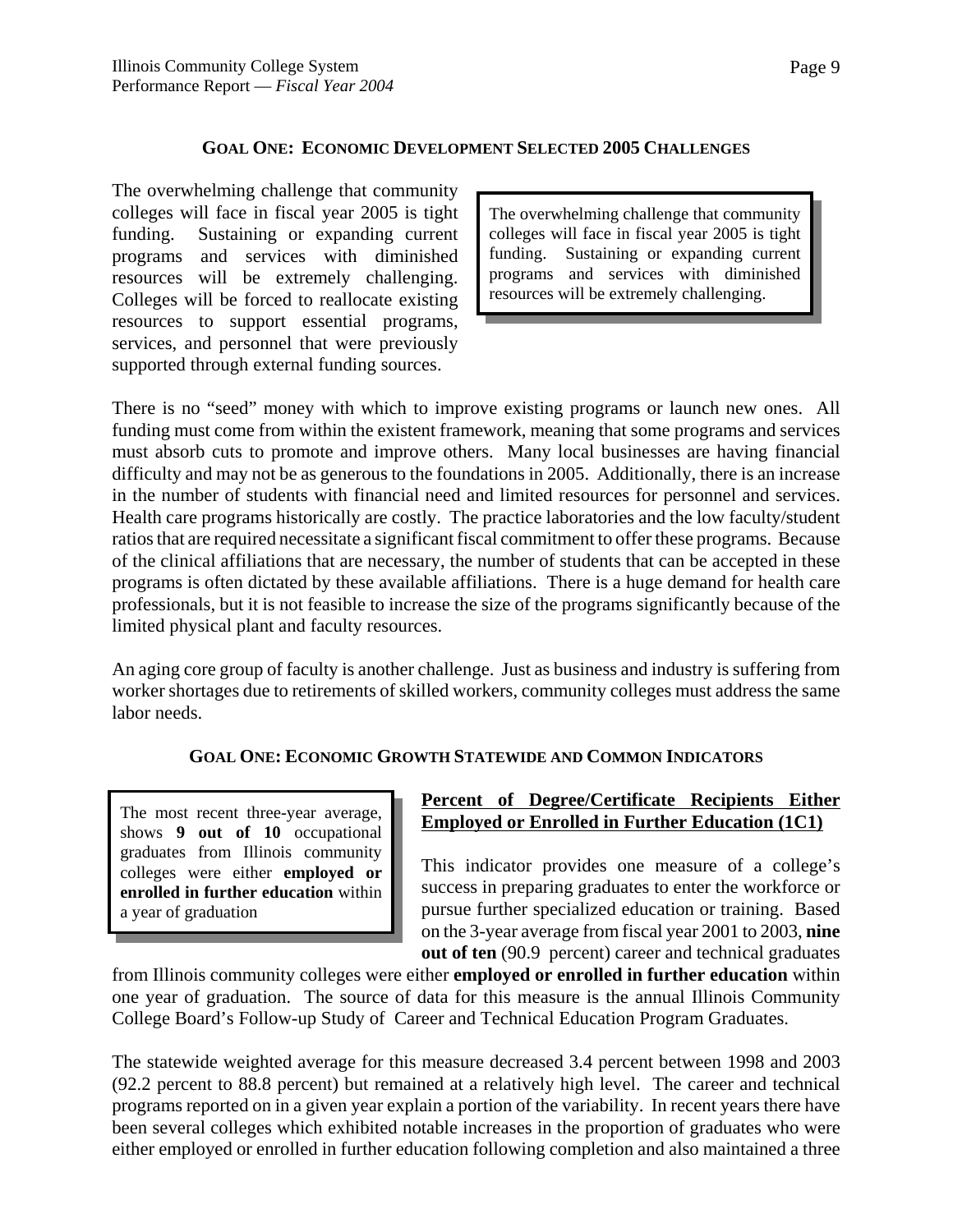year average above the statewide mean. **Olive-Harvey College** saw an increase of 12.5 percent from 2001 to 2003 with a three-year average of 93.1 percent. **Morton College** had an increase of 11.1 percent during the same timeframe and averaged 92.6 percent. **Rend Lake College** reported an increase of 22.2 percent from 1998 to 2003 and averaged 92.5 percent for the most recent three years. **John A. Logan College** registered increases of 10.0 percent, 5.6 percent, and 6.9 percent for their one-year, two-year, and five-year trends, respectively. **John A. Logan College's** three-year average was 94.3 percent. Among colleges with graduates in designated programs for 2001 through 2003, **Richland Community College** had the highest three-year average at 98.7 percent.

Graduate follow-up studies among community colleges are common across the country; however, there is no standardized national process so methodological differences exist. Statewide results from Texas (2001 completers) and Wisconsin (2002 graduates) provide useful points of reference. These data reflect similar information to the 2003 follow-up

Illinois' employment and continuing education results are competitive with statewide outcomes achieved in Texas and Wisconsin.

of 2002 graduates conducted in Illinois. According to updated information from the Texas Higher Education Coordinating Board's Community and Technical Colleges Division (75 colleges), 90 percent of the state's graduates were involved in either employment or additional education in the one year follow-up based on the statewide Automated Student and Adult Learner Follow-up System. Three-year follow-up results from Texas with supplemental reporting yielded 95 percent placement in employment or education for workforce program graduates. (http://www.thecb.state.tx.us/reports/ pdf/0703.pdf Section XI Placement Data). Statewide Wisconsin Technical College System (16 districts) one year follow-up results for 2002 graduates show a 89 percent rate of employment or continuing education. Available information shows that Illinois' employment and continuing education results are competitive with statewide outcomes achieved in Texas and Wisconsin. (http://www.wtcsystem.org/reports/fact/graduate/index.htm)

#### **Annual Number of Community College Graduates By Broad Field of Study (1S3)**

Community colleges offer education and training programs in a wide variety of academic and occupational areas. There are over 240 career and technical programs designed to meet particular workforce needs. Extensive review and analysis of individual programs occur through the Illinois Community College System's career and technical follow-up study and program review analysis. In the following paragraphs a series of broad college-level program clusters are used to give an overview of graduation patterns. The following categories are used in the analysis:

Pre-Baccalaureate Transfer Education **Agriculture** Business Engineering Related Health Science Public and Protective Services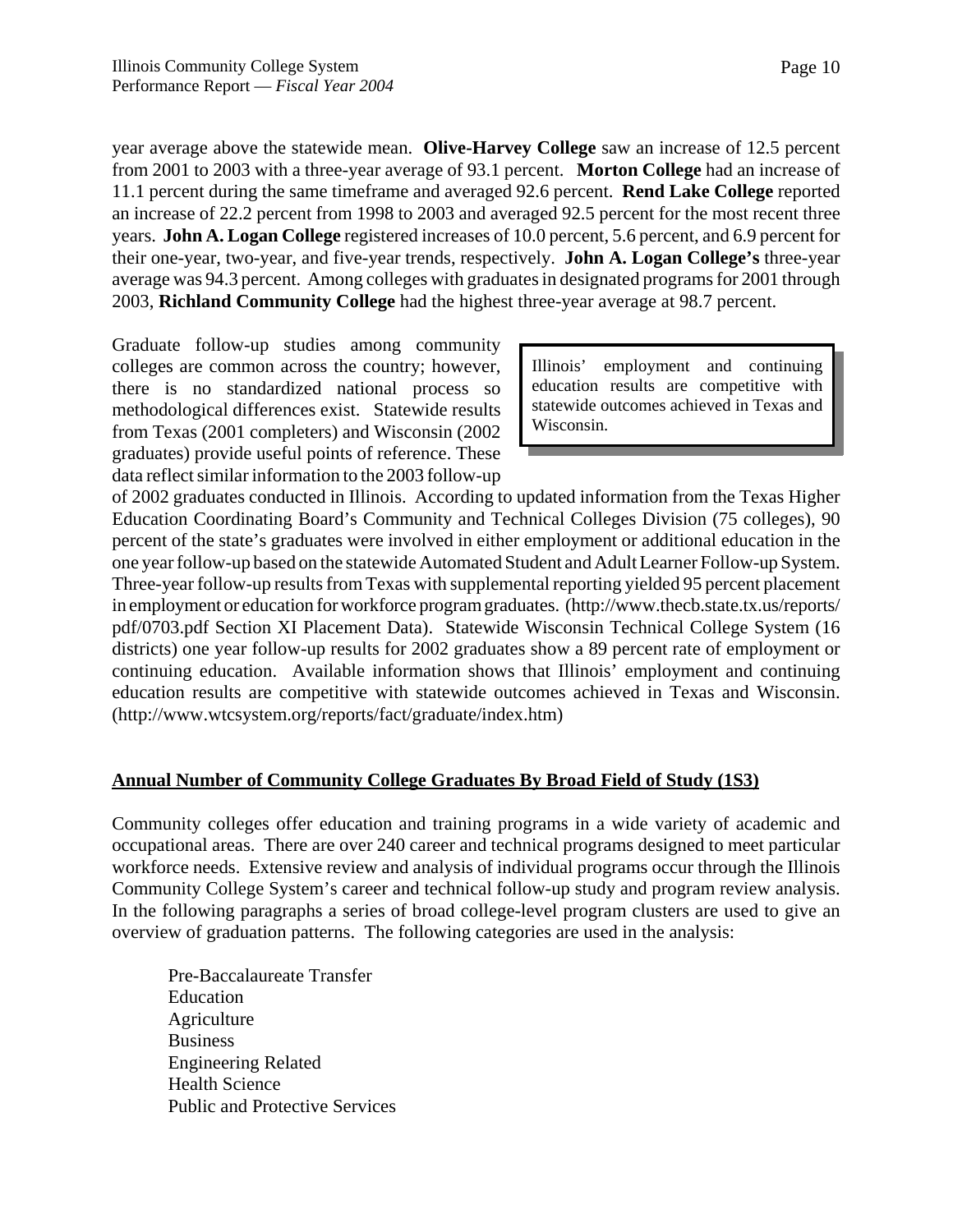Trade and Industrial All Other Programs

The clusters are slightly different than those used with universities to better capture the variety of education and training programs offered in the community college sector. References to specific colleges in this section will exclude institutions with relatively few fiscal year 2003 graduates in a program area (fewer than 30).

Transfer programs account for approximately **one-third of all graduates** over the last several years. The number of transfer program completers increased (8.1 percent) over the past several years from 13,286 in 1998 to **14,359 in 2003**.

**Pre-Baccalaureate/Transfer** Providing convenient and cost effective access to the first two years of a bachelors degree remains a central and vital component of the community college mission. Transfer programs accounted for approximately onethird of all graduates from Illinois community colleges over the last several years. In this analysis Transfer programs include AA, AS, AA&S, AFA, and AGS degrees and two-digit CIP code 24. The

absolute number of graduates who completed pre-baccalaureate programs increased (8.1 percent) over the past several years from 13,286 in 1998 to 14,359 in 2003. Recent gains among prebaccalaureate transfer completions have been outpaced by even more substantial graduate growth among career and technical programs.

Transfer completers registered a double digit gain of 13.3 percent between 2002 to 2003. Colleges that saw substantial percentage gains between 1998 and 2003 were **Heartland Community College** (85.1 percent; in fiscal year 2003  $N = 461$ ), **Morton College** (89.0 percent; fiscal year 2003 N = 189) and **Lincoln Trail College** (77.4 percent, fiscal year 2003 N = 149). Long term, the number of transfer graduates increased the most long term at **Heartland Community College** (+212) and **Parkland College** (+115).

Colleges showing considerable gains in transfer completers from fiscal year 2002 to 2003 were **Shawnee Community College** (160.7 percent in fiscal year in 2003  $N = 159$ ), **Wabash Valley College** (111.7 percent, fiscal year 2003  $N = 163$ ), and **Lincoln Trail Community College** (98.7) percent, fiscal year 2003  $N = 149$ ). The number of transfer graduates increased the most in one year at **College of DuPage** (+255) and **Illinois Central College** (+130).

**Education.** In 2003, Education accounted for 2**.**3 percent of all graduates. Education program graduates increased from 902 in 1998 to 1,054 in 2003. Long term growth among Education graduates did not keep pace with the increases across all community college programs. Short term, the number of education program completers increased by 158 individuals from

Education program graduates increased from 902 in 1998 to **1,054 in 2003.** Short term, the number of education completers increased by 17.6 percent.

2002 to 2003 (17.6 percent). Education programs include two-digit CIP code 13 and four-digit CIP code 20.02. Programs with historically small numbers of completers will show substantial percentage gains from small numeric increases. Colleges that saw substantial percentage gains in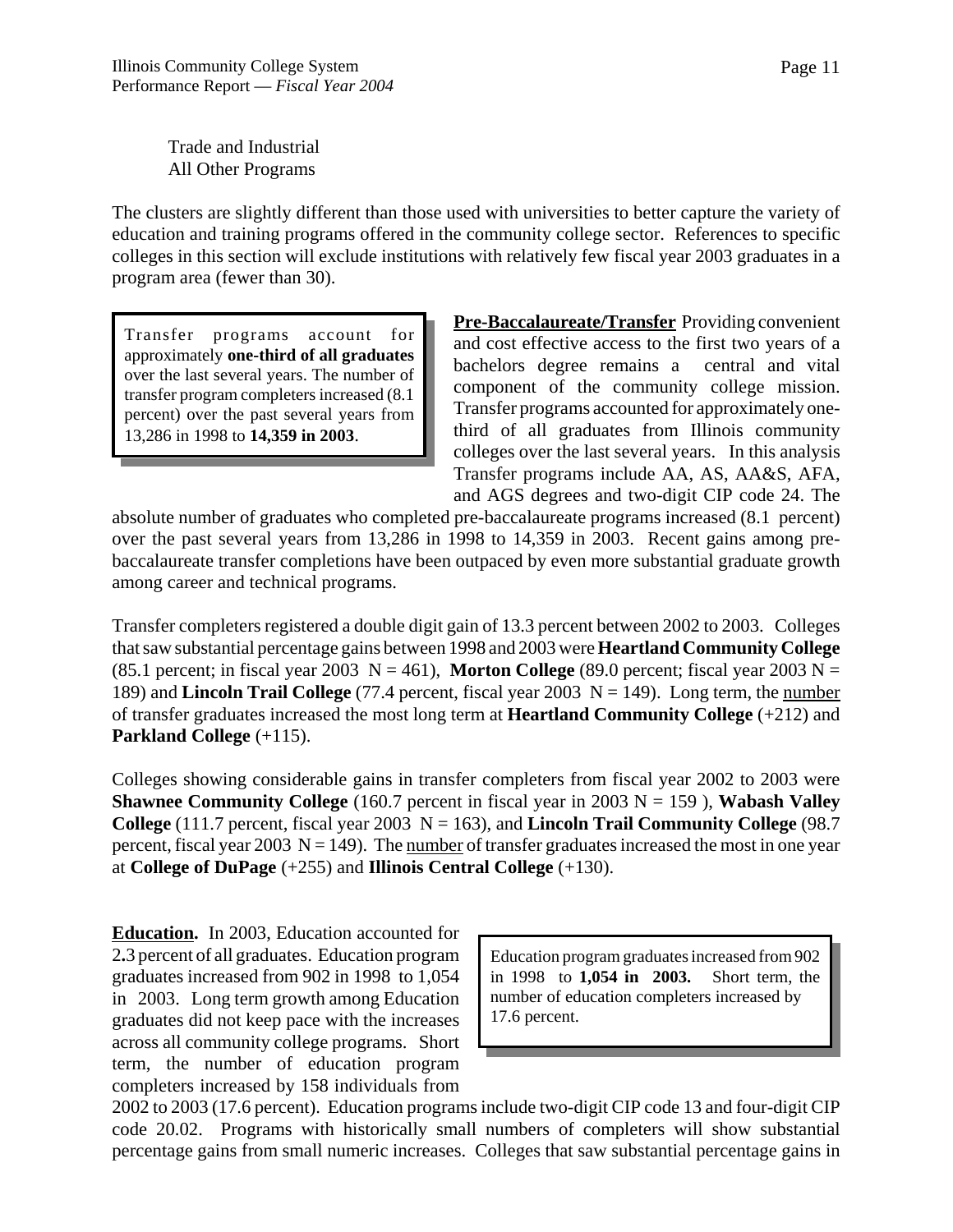Education graduates between 1998 to 2003 were **Southwestern Illinois College** (500.0 percent; in fiscal year 2003  $N = 78$ ) and **Elgin Community College** (450.0 percent; fiscal year 2003  $N = 66$ ). **Richard J. Daley College** (+39) and **Kaskaskia College** (+25) registered substantial numeric gains between 1998 and 2003.

Colleges showing large percentage gains from fiscal year 2002 to 2003 included: **Southwestern Illinois College** (200.0 percent; fiscal year 2003  $N = 78$ ) and **Olive-Harvey College** (182.4 percent; fiscal year2003 N = 144). Likewise, **Olive-Harvey College** (+93) and **Southwestern Illinois College** (+52) reported the largest short-term numeric gains.

**Agriculture remains an important component of the Illinois economy**. Community college Agricultural program graduates increased by 18**.**1 percent between 1998 and 2003. Short term, agriculture completers decreased slightly (-1**.**4 percent).

**Agriculture** Community college Agricultural program graduates increased by 18.1 percent over the last several years from 612 in 1998 to **723 in 2003.** Short term, the number of agriculture completers decreased slightly (-1.4 percent) between 2002 and 2003. Agriculture Programs include two-digit CIP codes 01, 02, and 03. Colleges that saw substantial gains in Agricultural program completions between 1998 to 2003 were

**Southwestern Illinois College** (415.4 percent; in fiscal year  $2003 \text{ N} = 67$ ) and **Rend Lake College** (217.6; fiscal year 2003 N = 54). Long-term substantial numerical gains were registered by **Southwestern Illinois College** (+54), **Rend Lake College** (+37), **Lake Land College** (+31) and **Kishwaukee College** (+27).

Colleges showing considerable gains from fiscal year 2002 to 2003 were **Southwestern Illinois College** (294.1 percent; fiscal year 2003  $N = 67$ ) and **William Rainey Harper College** (118.8) percent; fiscal year 2003  $N = 35$ ). Short term substantial numerical gains were registered by **Southwestern Illinois College** (+50), **William Rainey Harper College** (+19), and **College of DuPage** (+16).

**Business.** Approximately one out of every seven graduates from an Illinois community college completed a Business program in fiscal year 2003. Graduates from Business increased by 39.0 percent over the past several years from 4,505 in 1998 to 6,260 in 2003. This growth exceeds the overall increase of 31.3 percent for all graduates during the same time period. Business programs include the twodigit CIP code 52. The number of business

**Business program graduates accounted for approximately one out of every seven graduates** from an Illinois community college in fiscal year 2003. Long term, Business program graduates grew by 39**.**0 percent over the past several years from 4,505 in 1998 to **6,260 in 2003.** Short term, Business graduates increased 3**.**8 percent compared to last year.

completers rose 3.8 percent from 2002 to 2003, while the increase for all graduates was 16.4 percent. Colleges that saw substantial growth in the number of Business graduates during the period between 1998 to 2003 were **Richard J. Daley College** (425.5 percent; in fiscal year 2003 N = 289), **Heartland Community College** (341.2 percent; fiscal year 2003 N = 75), **Southwestern Illinois College** (289.8 percent; fiscal year  $2003 \text{ N} = 651$ ), and **Sauk Valley Community College** (263.1)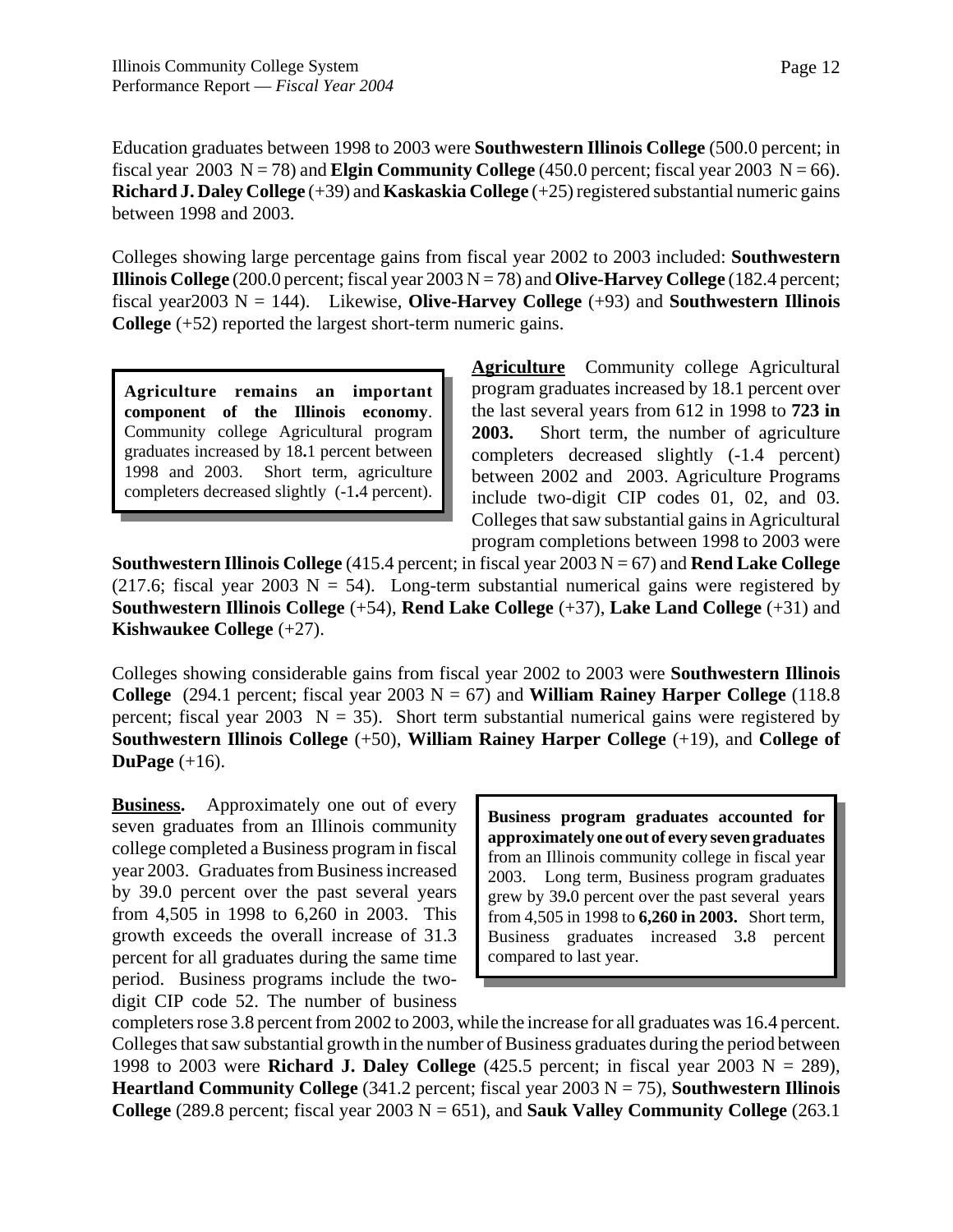percent; fiscal year 2003 N = 236). Likewise, **Richard J. Daley College** (+234), **Southwestern Illinois College** (+484), and **Sauk Valley Community College** (+171) showed the largest numeric gains.

Colleges showing substantial short term Business program graduate percentage gains from fiscal year 2002 to 2003 were **Shawnee Community College** (600.0 percent; in fiscal year 2003 N= 28), **Sauk Valley Community College** (257.6 percent; fiscal year 2003 N = 236), **Kaskaskia College** (78.0 percent; fiscal year  $2003 \text{ N} = 89$ ) and **Malcolm X College** (74.1 percent; fiscal year 2003 N = 47). The largest numeric gains were registered by **Southwestern Illinois College** (+223), **Sauk Valley Community College** (+170) and **South Suburban College** (+112).

Long term, Engineering-related completions increased 9.3 percent to **1,243 in 2003.** Engineering-related completers increased by 6.1 percent from 2002 to 2003.

**Engineering Related** Engineering-related program completions increased by 9.3 percent over the past several years from 1,137 in 1998 to **1,243 in 2003.** The number of all graduates during the same time period increased by 31.3 percent.

The number of engineering completers increased by 6.1 percent from 2002 to 2003. Engineering-related programs include the Associate in Engineering Science (AES) degree and two-digit CIP codes 14 and 15. Colleges that saw substantial increases in Engineering-related completions during the period of 1998 to 2003 included **Southwestern Illinois College** (3,900.0 percent; in fiscal year 2003  $N = 40$ ) and **Rend Lake College** (627.3 percent; fiscal year 2003  $N = 80$ ). The largest numeric gains were registered by **Rend Lake College** (+69), **John A. Logan College** (+45), **Elgin Community College** (+39), and **Southwestern Illinois College** (+39).

Colleges showing considerable growth from fiscal year 2002 to 2003 included **Southwestern Illinois College** (166.7 percent;  $N = 40$  in fiscal year 2003), **Carl Sandburg College** (100.0) percent; fiscal year 2003  $N = 32$ ) and **Black Hawk College** (87.5 percent; 2003  $N = 30$ ). **Rend Lake College** (+31) and **Southwestern Illinois College** (+25) were among the colleges with the largest short-term numeric gains.

**Health Science** The number of graduates in Health Science programs increased 54.7 percent over the past several years from 6,815 in fiscal year 1998 to 10,544 in fiscal year 2003. The rate of increase in Health Sciences outpaced the overall increase across all graduates of 31.3 percent during the same period. The number of Health Science program completers increased 27.5 percent

**Health Sciences accounted for nearly onequarter of all community college graduates in fiscal year 2003.** Long-term Health Sciences increased 54.7 percent to **10,544 graduates**. Short- term growth among Health Sciences was up 27.5 percent.

between fiscal years 2002 and 2003. Short term growth is above average. Health programs include two-digit CIP code 51. Colleges that had substantial gains between fiscal years 1998 and 2005 include: **Wilbur Wright College** (561.2 percent; in fiscal year 2003, N = 324 ), **Olive-Harvey College** (526.1 percent; fiscal year 2003  $N = 288$ ), and **College of DuPage** (294.8 percent; fiscal year 2003 N = 1,054). The largest numeric gains were registered by **College of DuPage**  $(+787)$ ,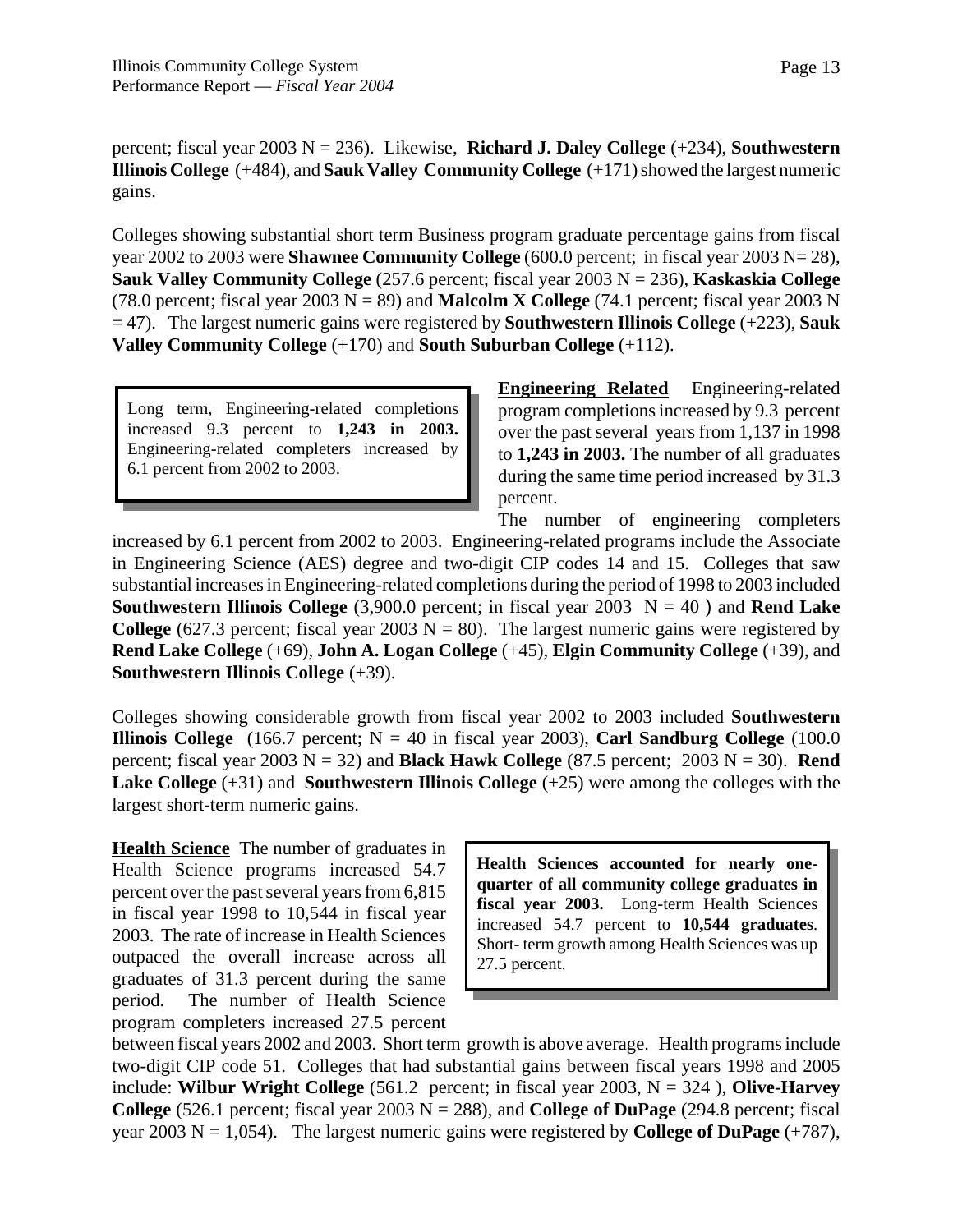# **South Suburban College** (+398), **Southwestern Illinois College** (+346), and **Lincoln Land Community College** (+336).

Colleges with substantial Health Science program graduate increases over the last year include **Olive-Harvey College** (396.6 percent, in fiscal year 2003, N = 288), **Richard J. Daley College** (250.9 percent; fiscal year 2003  $N = 200$ ), and **Parkland College** (120.3 percent, fiscal year 2003  $N = 304$ ). **College of DuPage** (+476), **Olive-Harvey College** (+230), and **Elgin Community College** (+223) were among the colleges with the largest short-term numeric gains.

Short-term growth for **Public and Protective Services** graduates was among the highest across all program areas at **65.6 percent**. Southwestern and Lincoln Land accounted for most of the short-term statewide growth. There were **1,585** Public and Protective Services graduates in **fiscal year 2003.**

**Public and Protective Services**. Completers from these programs accounted for about 3.5 percent of all community college graduates in fiscal year 2003. The number of graduates in Public and Protective Services programs increased 27.8 percent over the past several years from 1,240 in fiscal year 1998 to 1,585 in fiscal year 2 003. Short-term growth for Public and Protective Services graduates was among the highest across all program areas at 65.6 percent.

Public and Protective Services Programs include two-digit CIP codes 43 and 44. Colleges that had substantial gains during the five-year period of fiscal years 1998 to 2003 include **Lincoln Land Community College** (545.5 percent; N = 213 in fiscal year 2003), **Southwestern Illinois College** (223.6 percent; fiscal year  $2003 \text{ N} = 411$ ), **Elgin Community College** (200.0 percent; fiscal year 2003 N = 114) and **Lewis & Clark Community College** (182.1 percent; fiscal year 2003 N = 79). The largest numeric gains were registered by **Southwestern Illinois College** (+284) and **Lincoln Land Community College** (+180).

Colleges with significant increases over the one-year span include **Southwestern Illinois College** (361.8 percent; in fiscal year 2003 N = 411), **Elgin Community College** (256.3 percent; fiscal year 2003 N = 114), and **Lewis & Clark Community College** (163.3 percent; fiscal year 2003 N = 79). **Southwestern Illinois College** (+322) and **Lincoln Land Community College** (+120) accounted for most of the short term statewide growth.

**Trade and Industrial** Trade and Industrial program graduates increased substantially (101.2 percent) over the past several years from 2,805 in fiscal year 1998 to **5,643 in fiscal year 2003.** This rate is more than three times higher than increases across all graduates during the same period. Short term, the number of Trade and Industrial program completers increased by 26.1 percent between fiscal years 2002 to 2003. Short term growth is also above the 16.4 percent increase for all graduates. Trade and Industrial Programs include two-digit CIP codes 46, 47, 48, and 49.

Colleges with extremely large gains between fiscal years 1998 and 2003 operated small Trade and Industrial programs that have grown rather dramatically during this timeframe including: **Olive-Harvey College**  $(31,100.0$  percent; in fiscal year 2003 N = 312), **Harold Washington College** (22,975.0 percent; fiscal year2003  $N = 923$ ), and **Sauk Valley Community College**  $(1,772.2)$ percent; fiscal year2003  $N = 337$ ). The largest numeric gains were registered by **Washington College** (+919), **Southwestern Illinois College** (+338), **Sauk Valley Community College** (+319),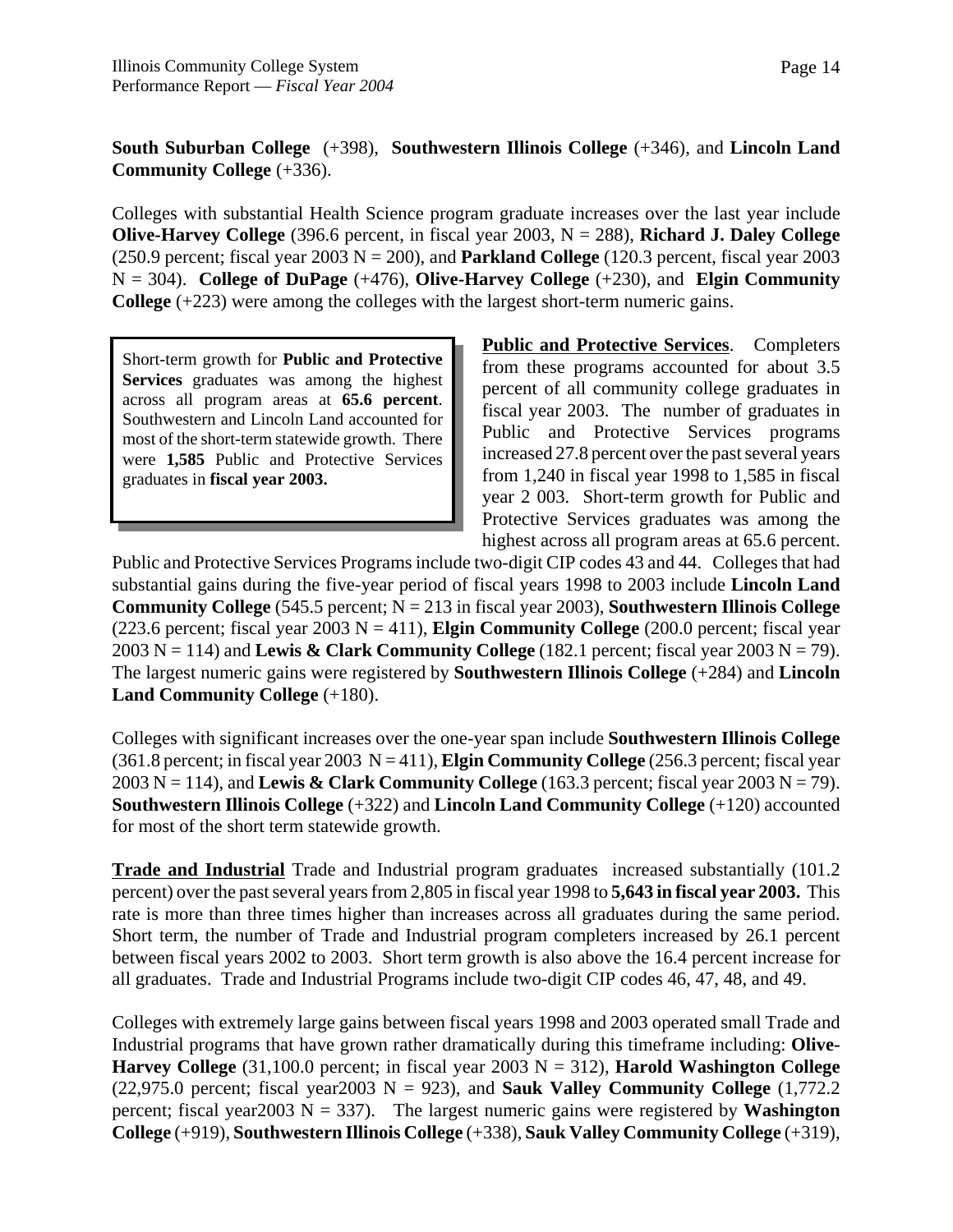and **Olive-Harvey College** (+311). These four colleges account for two-thirds of the statewide growth in Trade and Industrial graduates since 1998.

Colleges with notable Trade and Industrial completer increases over the one-year span include **Olive-Harvey College** (1,100.0 percent; in fiscal year 2003 N = 312), **Sauk Valley Community College**  $(283.0 \text{ percent}; \text{fiscal year2003 N} = 337)$ , and **Kishwaukee College**  $(254.5 \text{ percent}, \text{fiscal})$ year2003 N = 39). **Harold Washington College** (+545), **Olive-Harvey College** (+286), **Sauk Valley Community College** (+249), and **Southwestern Illinois College** (+217) were the colleges with the largest number gains over the last year. These four colleges combined largely accounted for the statewide growth in Trade and Industrial program graduates and more than offset decreases at all the other colleges combined.

The number for graduates in the **Other** category increased slightly (4.9 percent) from fiscal years 2002 to 2003 to **3,918**.

**All Other Program Graduates** This indicator provides information about individuals completing community college programs besides Transfer, Agriculture, Business, Education, Engineering Related, Health, Public and Protective Services, and Trade/Industrial. The number of graduates in the All Other

category has increased by 21.4 percent since 1998 (compared to an increase of 31.3 percent for all graduates during the same period). The number for graduates in the Other category increased slightly (4.9 percent) from fiscal years 2002 to 2003 to 3,918. This rate is less than one-third of the 16.4 percent growth in completers across all program areas. Colleges that had sizable percentage gains between fiscal years 1998 and 2003 were **Richland Community College** (1,275.0 percent; in fiscal year 2003  $N = 55$ ), **Rend Lake College** (393.8 percent; fiscal year 2003  $N = 79$ ), **Lake Land College** (281.3 percent; fiscal year  $2003 \text{ N} = 180$ ) and **Southwestern Illinois College** (230.5) percent; fiscal year2003  $N = 195$ ). The largest numeric gains were registered by **Harold Washington College** (+296), **Lake Land College** (+180), **Southwestern Illinois College** (+136) and **College of DuPage** (+110).

Colleges with substantial percentage increases over the one-year span include **College of Lake County** (135.5 percent;  $N = 40$  in fiscal year 2003), **Moraine Valley Community College** (126.1) percent; fiscal year2003  $N = 52$ ), and **William Rainey Harper College** (124.1 percent; fiscal year 2003 N = 177). **HaroldWashington College** (+277), **College of DuPage** (+113), and **William Rainey Harper College** (+98) registered the largest number increases over the last year.

# **GOAL ONE: ECONOMIC GROWTH SELECTED MISSION-SPECIFIC INDICATORS**

# **Number of Businesses Provided with Technical Assistance Through College Business and Industry Centers (1M1)**

This performance indicator measures College Business and Industry Center contacts with the businesses in Illinois. During fiscal year 2003, Illinois community colleges served a total of 4,515 businesses through their Business and

During fiscal year 2003, Illinois community colleges served a total of 4,515 businesses through their Business and Industry Centers.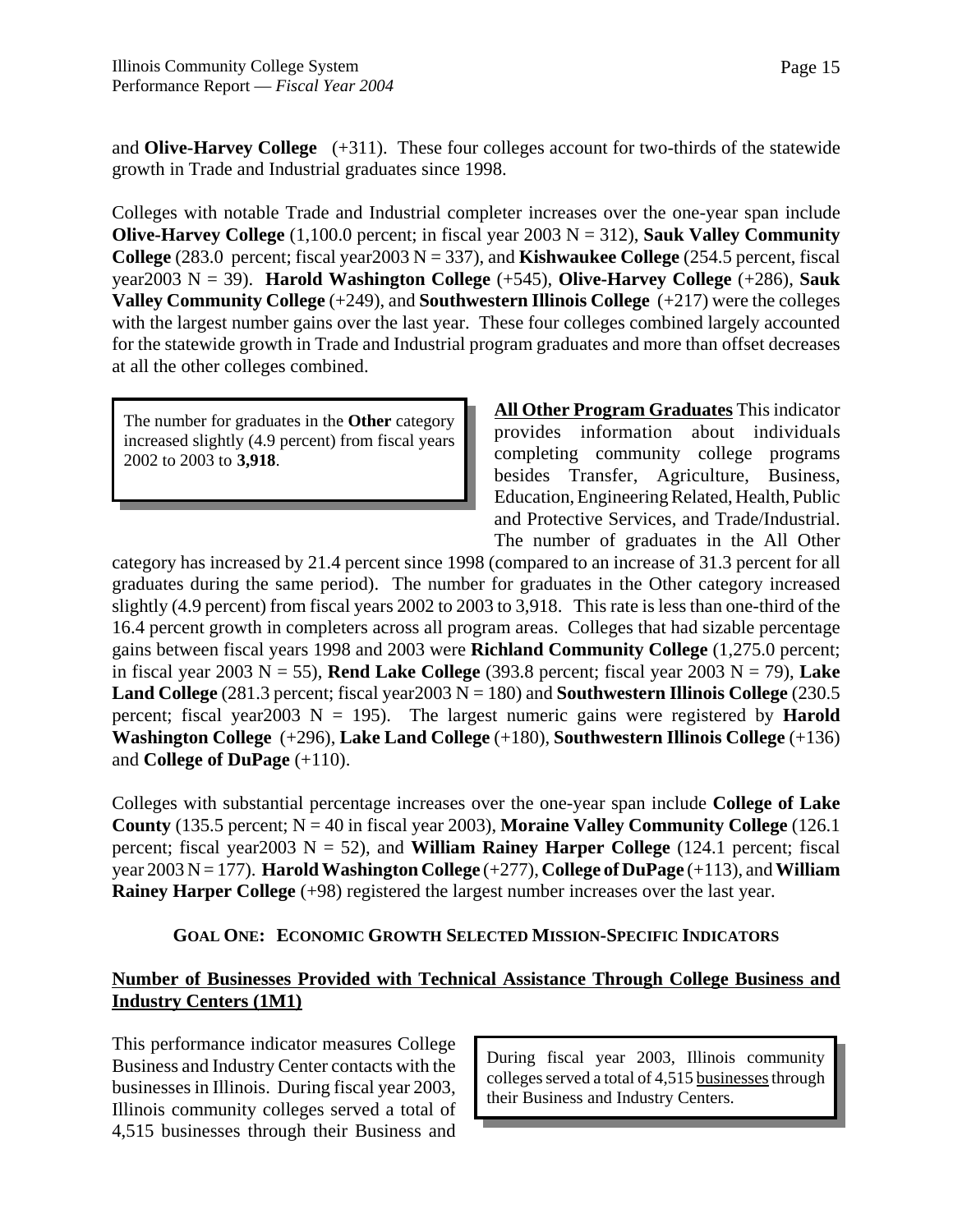Industry Centers which is up 32.4 percent from the total of 3,410 businesses served in fiscal year 1999. The average number of businesses being served in fiscal year 2003 was 100, up from an average of 79 businesses served in fiscal year 1999. **Joliet Junior College's** Business and Industry Center reported serving 655 companies, which was the largest number served in fiscal year 2003.

# **Number of Individuals Provided with Technical Assistance Through College Business and Industry Centers (1M2)**

This performance indicator measures the number of people provided with technical assistance through college Business and Industry Centers. Business owners have come to rely on community college technical assistance for feedback, advice, and real answers to challenging business questions.

During fiscal year 2003 Illinois community colleges provided a total of 89,439 individuals with technical assistance through their Business and Industry Centers.

During fiscal year 2003, Illinois community colleges provided a total of 89,439 individuals with technical assistance through their Business and Industry Centers, down 30.2 percent from the total of 128,141 individuals served in fiscal year 1999. The average number of individuals served in fiscal year 2003 was 1,944, also down from the average of 2,980 in fiscal year 1999. **John A. Logan College's** Business and Industry Center served a total of 13,540 individuals, which was the largest number served in fiscal year 2003.

# **Number of Current Workers Receiving Customized Training Through College Business and Industry Centers (1M3)**

This performance indicator measures the number of individuals receiving customized training through the Current Workforce Training initiative. Community colleges provide up-to-date customized on-site job training for business and industry in order to meet the skill enhancement needs of employers any time of the day or night. **Over the last three years a combined 132,193 workers received customized training through community college business and industry centers**. During fiscal year 2003, Illinois community colleges served a total of 41,043 workers through the Current Workforce Training initiative which is down 14.9 percent from the total of 48,218 workers served in fiscal year 2002. The average number of workers served in fiscal year 2003 was 1,052 or approximately one-fifth lower than the 1,269 average served During fiscal year 2002. In fiscal year 2003, the Business and Industry Centers at **Elgin Community College** (N=5,562), **Moraine Valley Community College** (N=3,777), and **William Rainey Harper College** (N=2,687) provided the most customized training.

Data from this and the previous measure show contacts with more businesses statewide, but with fewer individuals served. Overall, as the economy tightened businesses still participated in training from colleges but the number of participants decreased.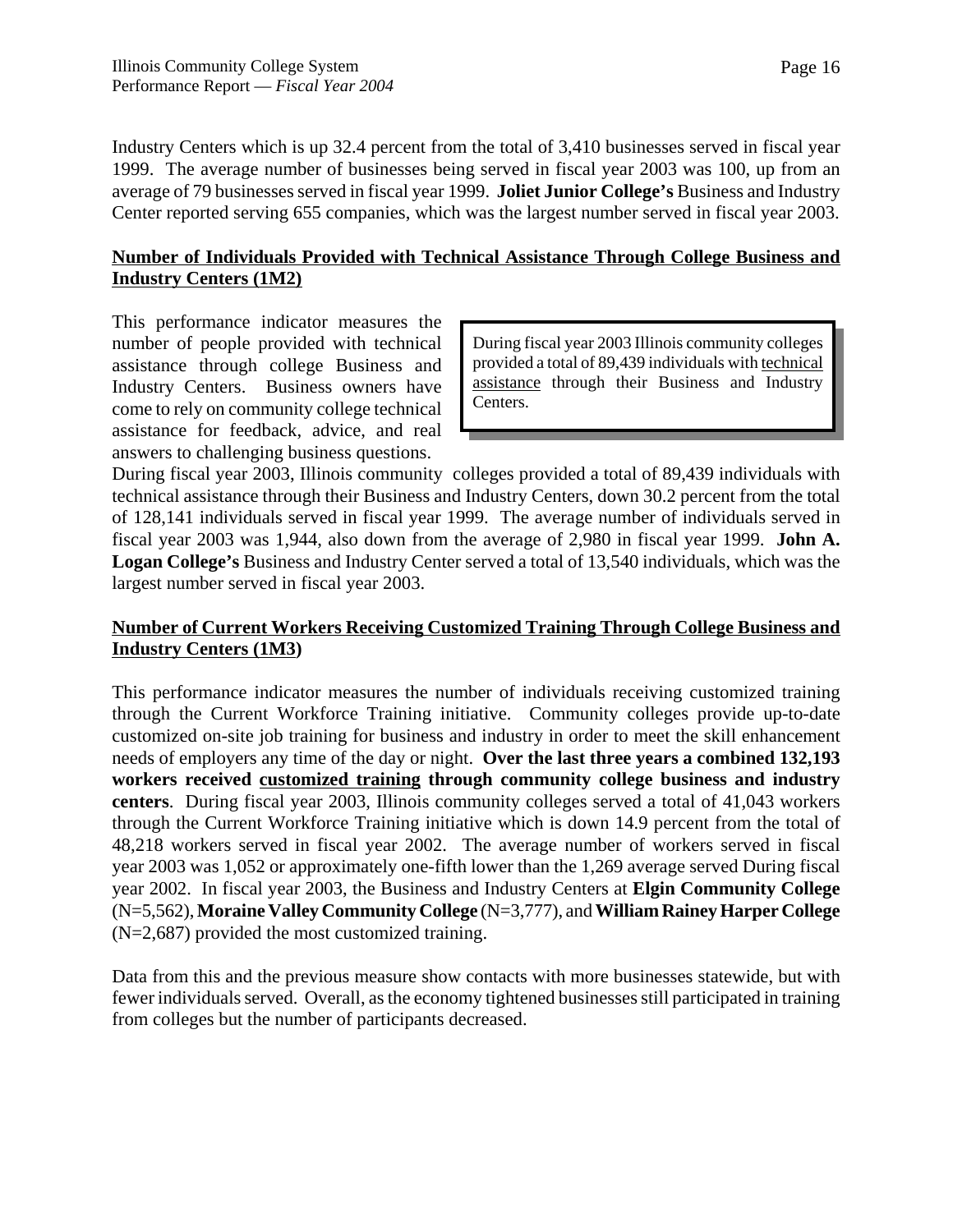# **Number of businesses attracted or retained through college Business and Industry Centers (1M4)**

This performance indicator measures the number of businesses who were provided with needed assistance to begin or continue their operation. In fiscal year 2003, Illinois community colleges attracted or retained 316 businesses through the college Business and Industry Centers. **Over the last five years**

Illinois community colleges attracted or retained 316 businesses through the college Business and Industry Centers in fiscal year 2003.

**combined, community colleges attracted or retained a total of 2,085 Illinois businesses**. The Business and Industry Centers at **McHenry County College** (N=351), **Parkland College** (N=286), and **Lake Land College** (N=180) attracted or retained the most businesses for the five-year average (fiscal years1999-fiscal year 2003).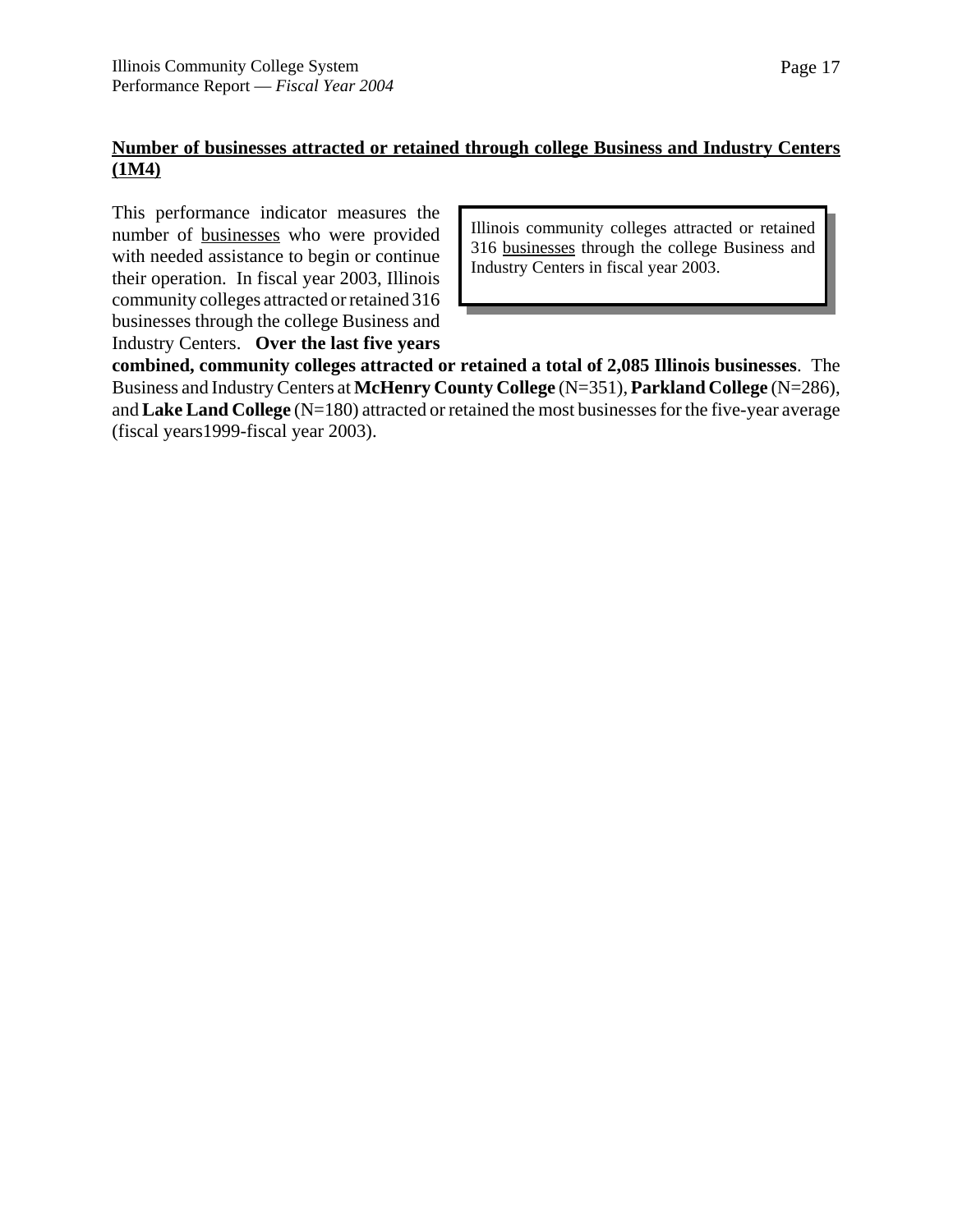# **GOAL TWO: TEACHING AND LEARNING**

*Higher education will join elementary and secondary education to improve teaching and learning at all levels.*

# **Goal Two: Teaching and Learning Background**

Information on Goal Two will cover only performance indicators for 2004. Colleges were not required to present narrative on what they had done in fiscal year 2005 or what they plan to do in fiscal year 2005.

## **GOAL TWO: TEACHING AND LEARNING SELECTED MISSION-SPECIFIC INDICATORS**

#### **Number of Collaborative Partnerships with University Teacher Education Programs (2M1)**

This performance indicator measures the extent to which the institution is engaged with university teacher education programs in Illinois. Statewide initiatives are in place with strong college participation to help meet the demand for qualified teachers. ICCB is a partner with the Education Commission of the States in a federally funded project entitled "Enhancing the Role of Community Colleges in Teacher Education. ICCB, faculty, and administrator workgroups in Illinois community colleges have also begun developing Associate of Arts in Teaching (AAT) degree programs, identifying and aligning Illinois State Board of Education (ISBE) and the National Council for the Accreditation of Teacher Education (NCATE) standards with the curricula. Models for Secondary Mathematics and Secondary Science have been completed. Models for Early Childhood and Special Education are currently in progress. In addition, in cooperation with ISBE and the Illinois Board of Higher Education (IBHE), manages the Preparing Tomorrow's Teachers to Use Technology (PT3) grant. The goal of this grant is to develop and implement a technology-infused curricular system to maximize the applicability and transferability of postsecondary general education coursework to teacher candidates' instructional practices. This initiative has just won a national award from the Center for Digital Education.

# **Paraprofessional Training to Assist in Teaching Reading, Writing, Math or Readiness in These Subjects (2M6)**

This performance indicator measures the extent to which the institution is coordinating with the Federal No Child Left Behind legislation (ESEA PL 107-110) requiring new paraprofessional hires after 1/8/02 to have completed two years of college, obtained an Associate's Degree or higher, or have successfully passed a state-endorsed assessment exam. Paraprofessionals currently employed have until 2006 and

ICCB is collaborating with ISBE on a paraprofessional test preparation project to create a statewide test preparation curriculum for the two paraprofessional exams: the ETS "Parapro" and ACT WorkKeys assessments. Through this partnership, 3,260 paraeducators have enrolled in test preparation workshops throughout Illinois.

paraprofessionals in special education have until 2007 to meet the new requirements. ICCB has approved 21 model Teacher Aid/Teacher Assistant AAS Degree and/or Paraprofessional Certificate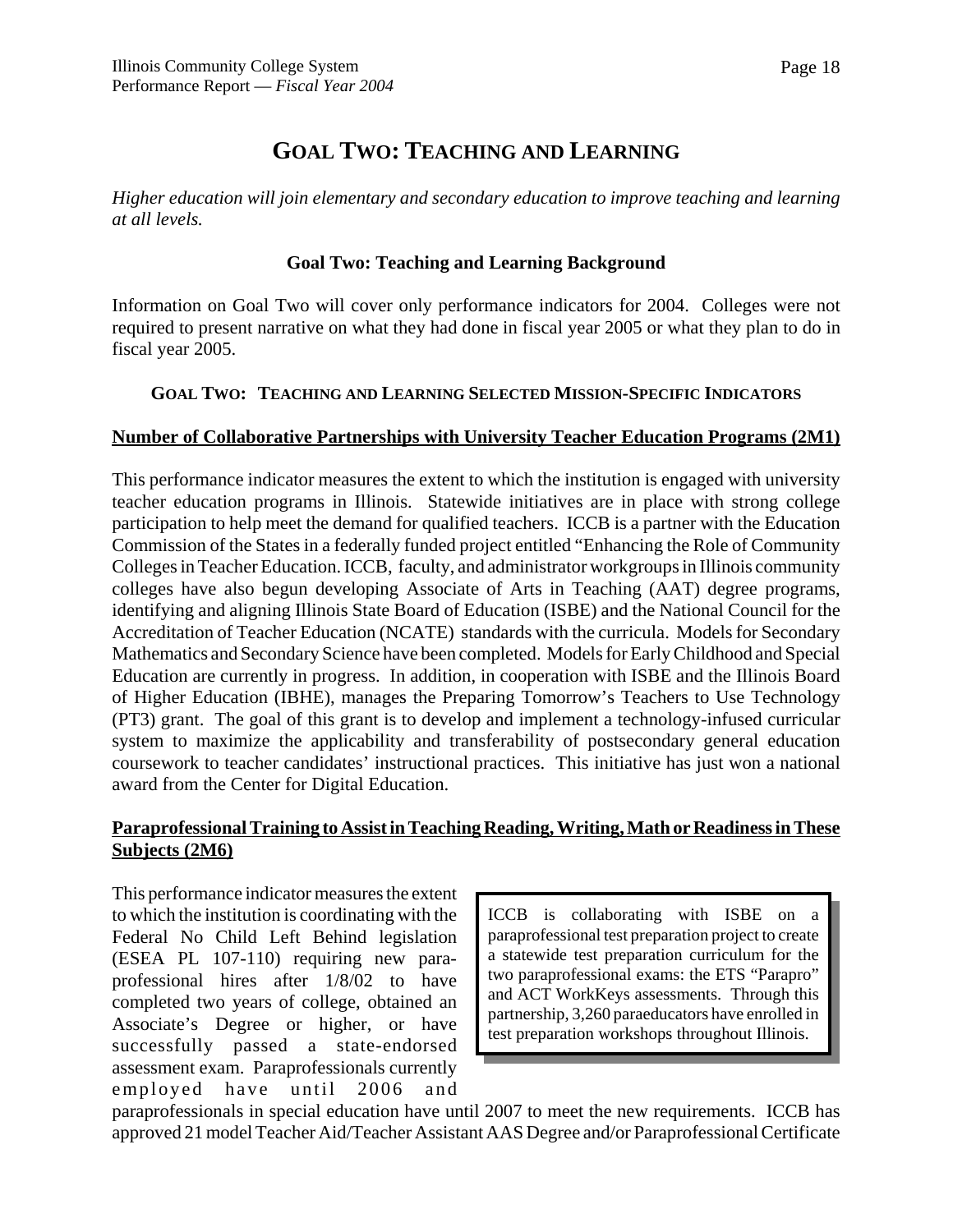programs developed by the Paraprofessional Task Force. ICCB is also collaborating with ISBE on a paraprofessional test preparation project that created a statewide test preparation curriculum for the two paraprofessional exams: the ETS "Parapro" and ACT WorkKeys assessments. Through this partnership, 3,260 paraeducators have enrolled in test preparation workshops throughout Illinois. Finally, the community college system has provided support to the Career Lattice's Professional Development Advisory Committee (PDAC). This statewide effort focuses on developing a comprehensive professional development and information system for early childhood students and practitioners.

# **Number of Collaborative Partnerships with K-12 Schools and/or School Districts (2M8)**

This performance indicator measures the extent to which the institution is engaged with K-12 schools and school districts in Illinois. At the state level, the ICCB, IBHE, and ISBE have collaborated to create the Middle School Teacher Quality Enhancement (TQE) Grant. This grant focuses on educational reform for middle-level education in Illinois. Its goal is to

The ICCB, IBHE, and ISBE have collaborated to create the Middle School Teacher Quality Enhancement (TQE) Grant. This grant focuses on educational reform for middle-level education in Illinois.

create systemic change in curriculum design and redesign, as well as co-creating middle-level outcomes, curricula, and assessments by addressing three major areas: developing a middle-grade teaching certificate; improving the knowledge and skills of middle-grade teachers; and developing and implementing statewide recruitment activities to increase the supply of effective middle-grade teachers.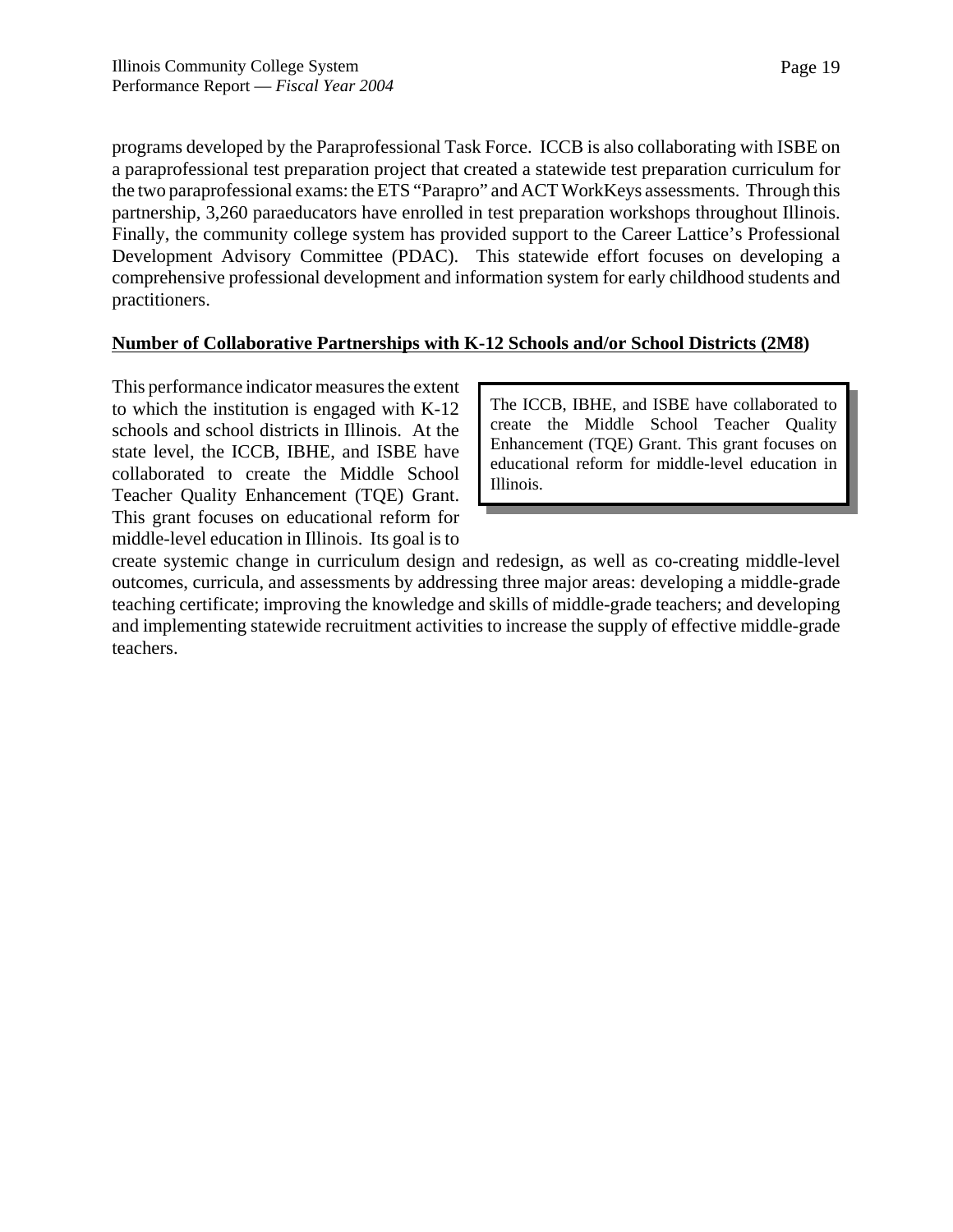#### **GOAL THREE: AFFORDABILITY**

*No Illinois resident will be denied an opportunity for a college education because of financial need.*

#### **GOAL THREE: AFFORDABILITY BACKGROUND**

As open-door institutions, community colleges are committed to offering affordable higher education and workforce preparation opportunities to all Illinois citizens. Many individuals are place-bound due to family and/or employment obligations and see

... Community colleges are committed to offering affordable higher education and workforce preparation opportunities to all Illinois citizens.

community colleges as a way to pursue their educational and occupational goals without leaving their families, communities and employment. Others see community colleges as an economical path to complete some or all of the first two years toward a bachelors degree or to prepare for employment in technical and skilled occupations. Whatever the student's goal, state and national financial aid programs are supplemented by local college efforts to maximize financial assistance awards to provide educational opportunities for all who desire them.

Given the state's current fiscal condition, many colleges implemented modest increases in tuition and/or fees, in large part to offset declining state resources. Nevertheless, the cost of attending a community college remains relatively reasonable and offers access to an increasing number of students statewide. Several colleges reported taking actions to reduce or redistribute the burden of tuition/fees for students. For example, **Southwestern Illinois College** eliminated application, transcript, and graduation application fees to enhance affordability for students and **Highland Community College** changed its technology fee to a per credit hour charge to make the cost more equitable for part-time students.

#### **GOAL THREE: AFFORDABILITY HIGHLIGHTS OF 2004 ACCOMPLISHMENTS**

Community college students who qualify have access to state and federal financial aid. However, for some students, the need may exceed available financial assistance. Others, often those in low-paying jobs, barely miss being eligible for financial aid, yet do not have the resources to pay for education. **Parkland College** pointed out that this describes an increasing number of the fast-growing English as a Second Language population in Illinois. The colleges use a variety of strategies to provide financial assistance beyond what is

Commonly used strategies for assisting students with unmet need include partnerships with community groups and local employers; scholarships . . . tuition payment plans; textbook loan or rental programs; assistance with transportation, daycare, and other costs that limit students' ability to attend class; emergency loan funds; and new or streamlined administrative systems to manage and monitor the financial aid process.

available to students from state and federal sources. The most commonly used strategies for assisting students with unmet need include partnerships with community groups and local employers; scholarships from college Foundations and other contributors; tuition payment plans; textbook loan or rental programs; assistance with transportation, daycare, and other costs that limit students' ability to attend class; emergency loan funds; and new or streamlined administrative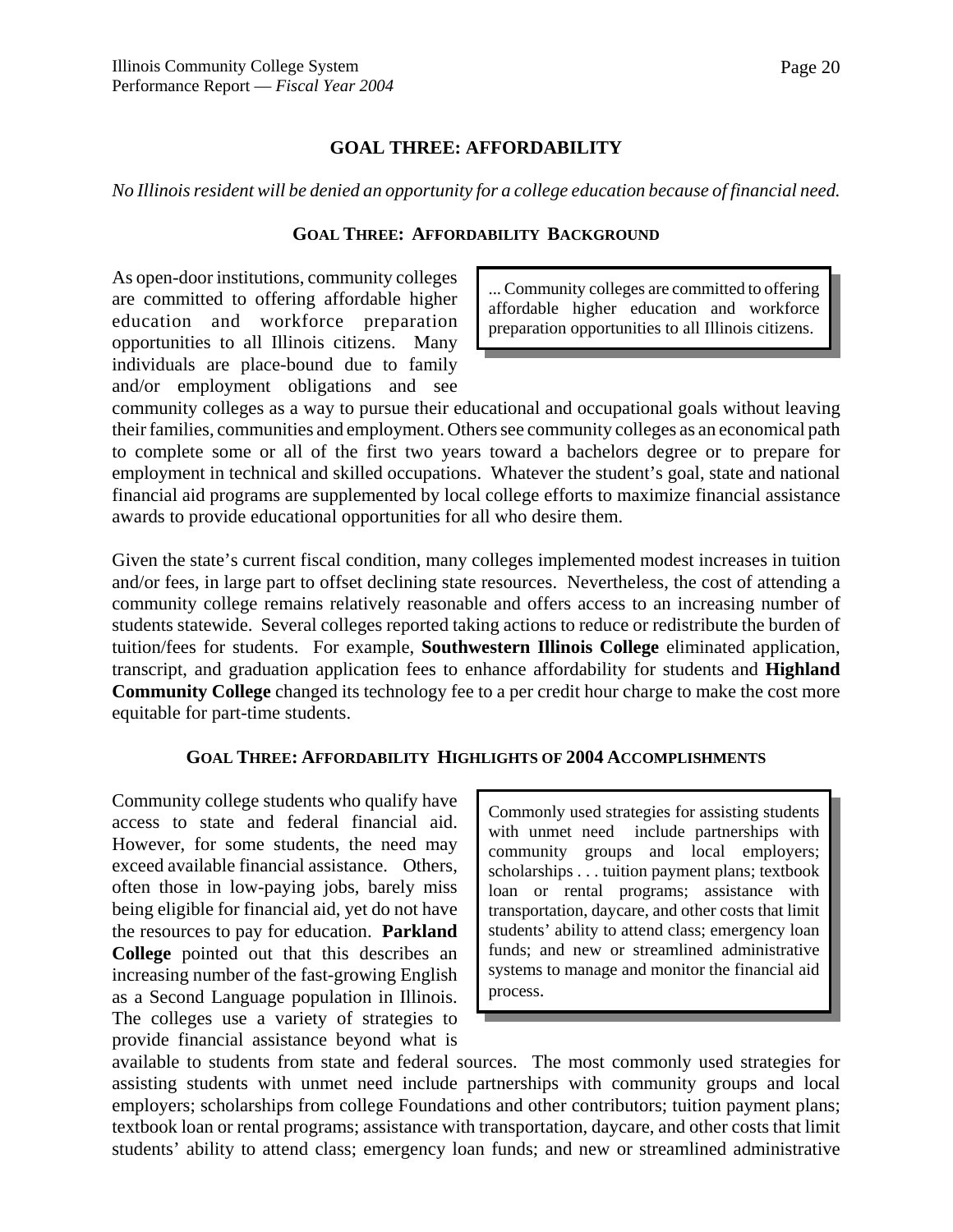systems to manage and monitor the financial aid process. Some specific examples of these strategies follow:

In 2003, the **Waubonsee Community College Foundation** established a program called Foundations for the Future that focuses on a different industry group each year to establish one or more endowed scholarships by raising money within an industry group. In 2003, the land development and construction industry was selected and \$59,000 was raised to fund an endowment for one or more scholarships. This year, the program is focusing on the banking industry.

**South Suburban College** increased the number of semesters for tuition waivers to GED students who score 3000 or higher on the GED. These students now receive full tuition waivers for four consecutive semesters. Similarly, **Kaskaskia College** will award scholarships for one year's tuition to all GED graduates in an effort to create a smooth transition from the GED to college-level education.

**College of Lake County's Women's Center** established an Emergency Fund that covers financial emergencies with child care, utilities, work/school travel, and basic living necessities. Monies are obtained solely through donations from the community.

The **Oakton Community College** Board of Student Affairs (BSA) will provide \$100,000 each year for the 2005 and 2006 fiscal years for the BSA Tuition Assistance Grant. Students who just miss being eligible for Pell, MAP or other awards are automatically eligible for the BSA grant. Funds are awarded up to \$50 per credit with a cap of \$1,200 per year.

The **Rend Lake College Foundation** formed partnerships with the three largest health care centers in the college's area. The Foundation's CEO assists in recruiting Rend Lake nursing students for employment/loan programs. If a student commits to a period of employment, her or his educational costs are paid by the health care centers.

Most colleges reported that applications for state and federal financial aid and for local scholarships and awards have increased substantially during the past year. Several indicated that fund-raising efforts and new endowments have made additional scholarship opportunities available, while others indicated that a depressed economy is creating increased competition for charitable and philanthropic donations.

Because community colleges are committed to providing all citizens with an affordable education, they make every effort to inform students and parents of financial assistance opportunities that are available. The most commonly mentioned methods of communicating this information include financial aid presentations at high schools, at new student orientations, and at various community locations; print and other media materials for the college and/or the community at large; college Web pages; financial aid application workshops; and participation in the Illinois Student Assistance Commission's new College Zone program. Colleges with significant Hispanic or other bilingual populations also offer bilingual presentations and materials.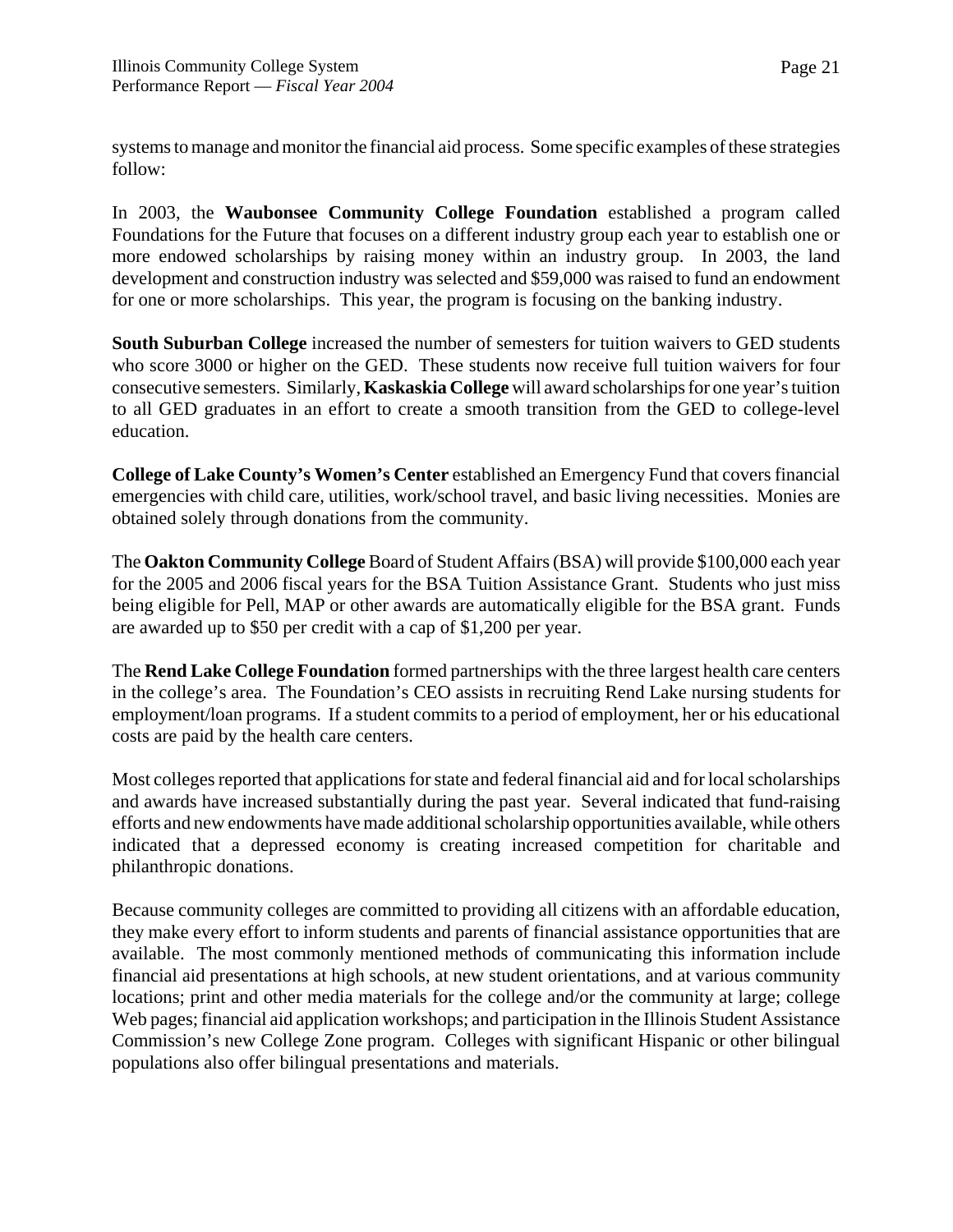#### **GOAL THREE: AFFORDABILITY HIGHLIGHTS OF 2005 PLANS**

Colleges indicated plans to continue their current efforts to provide financial assistance to students with need. Most also indicated that they will seek additional funds to support these efforts through enhanced fund-raising, utilizing available community resources and seeking grant funding. Many indicated the possibility of additional increases in tuition and fees if other revenue streams continue to shrink.

#### **GOAL THREE: AFFORDABILITY SELECTED 2005 CHALLENGES**

Clearly, the major challenges identified by the colleges relate to the impact on students and institutions of state and federal financial aid funding decisions and continuing budget reductions.

**State Funding.** In the face of a continued decline in state funding coupled with rising operational costs, many colleges reported that they were forced to raise tuition and fees, shifting additional financial burden to the student. Colleges reported reallocating resources from reserves and other programs to sustain services previously supported by the

Colleges reported reallocating resources from reserves and other programs to sustain services previously supported by the Special Populations and Advanced Technology grants, but acknowledged that the actions are only a shortterm solution for the loss of these dollars.

**Special Populations** and **Advanced Technology/Educational Technology** grants, but acknowledged that the actions are only a short-term fix for the loss of these dollars. The Special Populations Grant was last funded in fiscal year 2002 at \$12.9 million and has received zero state funding since. The Special Populations Grant provided funds for tutoring, supplemental instruction, and other support services to promote opportunity to some of the hardest to serve students. The Advanced Technology Grant was renamed the Educational Technology grant for fiscal year 2004. Fiscal year 2003 funding was \$12.5 million and fiscal year 2004 funding was reduced to \$1.6 million to be spread across 48 colleges. No dollars have been allocated to the Educational Technology Grant for fiscal year 2005. The Advanced Technology/Educational Technology grants provided colleges with some resources to keep up-to-date with high tech equipment so students would be trained using software and machinery that is currently in use in the workplace. Both needed programs were eliminated due to state budget constraints.

**Financial Aid.** As students' cost of attendance continues to increase, state-funded assistance programs continue to decline. At many colleges, there is now a gap between a student's Monetary Award Program (MAP) grant award and actual tuition. In addition, there have been no increases in Pell Grant maximum awards. Increasingly, students are being forced to use Pell funds to pay part of their tuition and fees, which means less money is available for living and other educational expenses normally covered by the Pell grant. Colleges are also concerned that more students are being forced to borrow to go to school.

Colleges also expressed concern about the impact on students of recent policy changes for state funded financial assistance. The new 75 MAP Payable Hour Rule is likely to have an adverse impact on students who require remedial/developmental coursework . Many students use their financial aid to pay for remedial/developmental courses and run out of funds before they complete an associate's degree. The challenge for the colleges will be to find other ways to support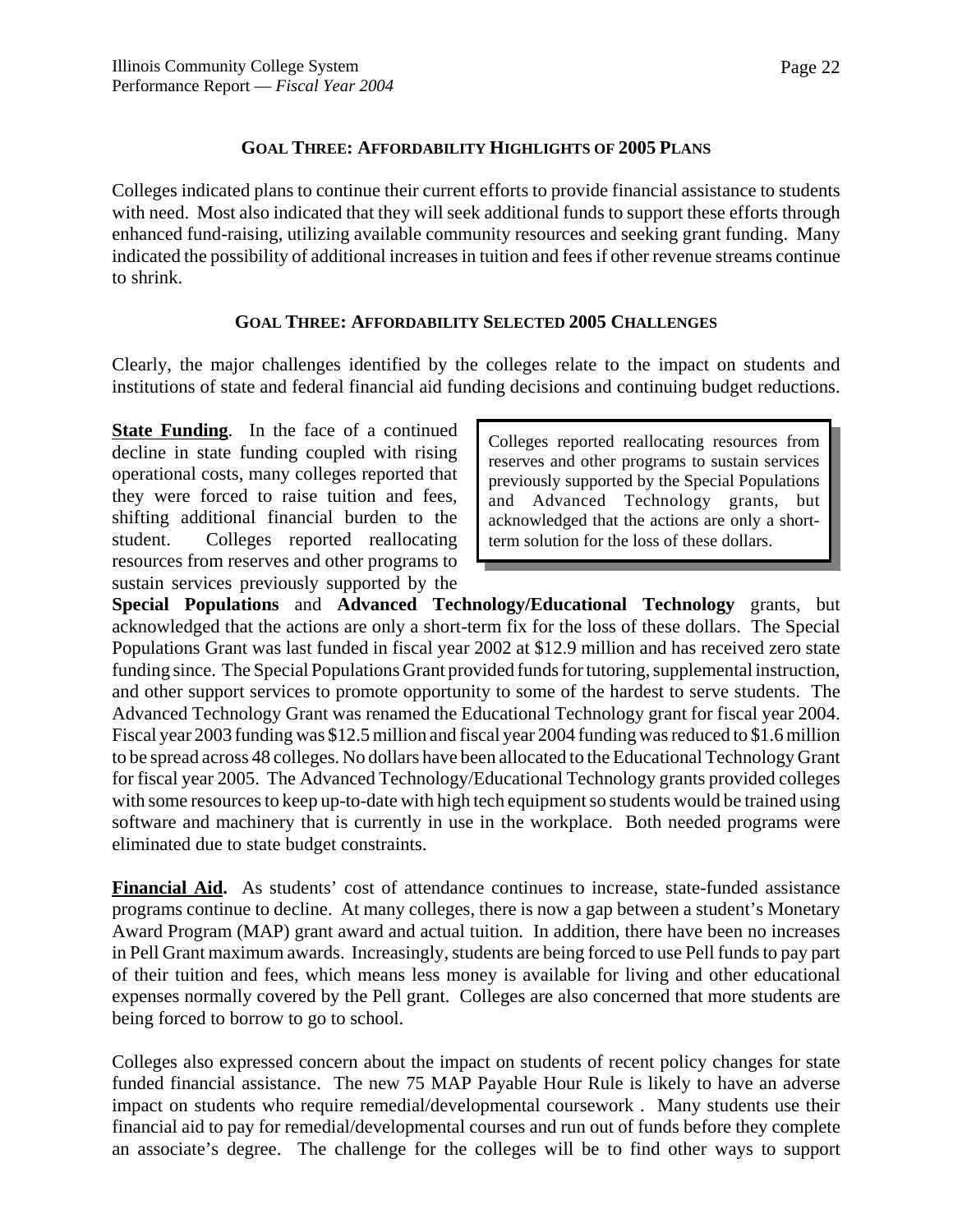remedial/developmental courses. In addition, a change in application deadlines for MAP awards impacts a disproportionate number of community college students, who often make late decisions regarding enrollment. An analysis conducted by **Parkland College** revealed that both the 75-hour rule and the shortened application dates will disproportionately affect the MAP grant eligibility of Hispanic or Black non-Hispanic students. Finally, a number of colleges indicated that the continued underfunding of the Illinois Veterans Grant creates additional financial burden for the institutions.

**Other.** Several colleges that are in the process of implementing new software systems to manage their financial aid programs said the process can be challenging and time-intensive. As mentioned earlier in this report, a number of colleges indicated that fundraising becomes a challenge when the economy is slow. Many colleges also indicated that it is a challenge to keep pace with changes in technology for both academic and administrative applications. An area of particular concern is the ability to sustain the increased demand for online courses and the related costs for faculty and instructional delivery technologies.

# **GOAL THREE: AFFORDABILITY STATEWIDE AND COMMON INSTITUTIONAL INDICATORS**

## **Net Price of Attendance (3C1)**

For purposes of the Performance Report, the definition of "net price" of attendance focuses on affordability and relates to undergraduates who apply for aid after subtracting grants – nonrepayable gifts – that come from federal, state, and institutional sources, including:

*Monetary Award Program* – state need based grant for degree seeking students enrolled in at least three credits per semester (MAP).

*Pell Grant (Pell)*– federal need-based grant for undergraduates for educational expenses, such as tuition, fees, room and board, and/or living expenses. *Federal Supplemental Educational Opportunity Grant* (SEOG)–need-based grant for undergraduates with first priority Pell Grant recipients, and Institutional grant aid..

Illinois Student Assistance Commission (ISAC) officials furnish data by U.S. Census Bureau Current Population Survey (CPS) derived income quintiles/fifths and report financial aid information from state and federal sources by institution. "Net price" reflects the total cost of attendance for a student at an institution as determined by the institution for

"Net price" reflects the total cost of attendance at an institution including undergraduate tuition and fees, housing, transportation, books, and supplies. Related calculations can measure affordability and access.

use in making financial aid awards to undergraduates, including tuition and fees, housing (e.g., room and board), transportation, books, and supplies. (IBHE, February 2003)

The National Commission on College Costs and Prices (January 1998) provides a brief overview of the different categories of financial aid, net price of attendance, and the underlying purposes of different calculations.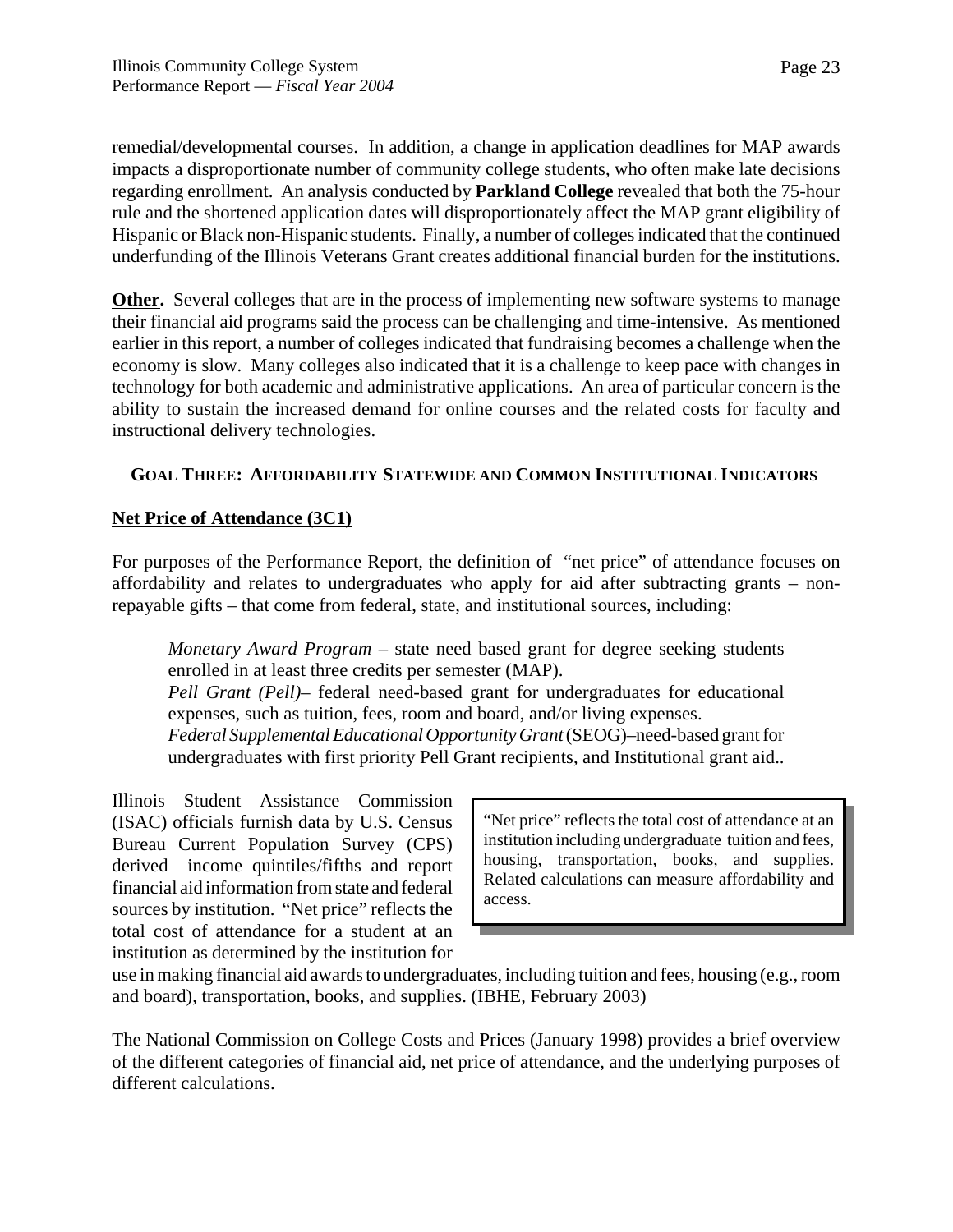Financial aid comes in different forms: *grants* are scholarships or tuition waivers which amount to "gifts" to the student that do not have to be repaid; *loans* are borrowed money that must be paid back, typically after the student leaves school; *work study* entails working to receive financial (sometimes institutional) assistance. Because of the very different nature of grants (no repayment) versus loans (cash re-payment required) and work study (employment amounts to repayment) two different concepts of net price provide useful information.

One measure subtracts *only grants* (no repayment) from the total price of attendance. This concept provides a measure of *affordability*, or the amount of money a student actually pays to attend college. A second approach subtracts *all financial aid* awarded-grants, loans, and work-study, from the total price of attendance, to measure the amount of money a student needs in order to enter the college or university. This concept provides a measure of *access*, because, even though loans must be repaid, they allow a student to attend college, just like car loans allow many to buy a car who otherwise may not be able to afford one. (Page 6, National Commission on College Costs and Prices Straight Talk About College Costs and Prices (January, 1998).

ISAC and IBHE officials used state sample data in a recent study of the *Distribution of Student Financial Aid in Illinois*, (October 2003) that included an analysis of net price of attendance. Before reviewing results a few key concepts are described. Students are classified as dependent (i.e., under 24 years of age, residing with parents/guardian and/or receive more than half of their support from a parent/guardian, unmarried, not a US armed forces veteran, etc.) or independent when financial aid decisions and comparisons are made. Expected Family Contribution (EFC) is another important concept involved in financial aid analysis. EFC is the amount of money a family is expected to contribute toward college expenses. EFC calculations account for family income, assets and size, and family living expenses as well as the number of family members simultaneously enrolled in college. The EFC reflects a family's ability over time to absorb a portion of college costs. More technical definitions of these and other financial aid related terms and concepts are available at http://www.collegezone.com The results of the Illinois state level cross sector analysis of net cost follows:

Net price was considered both before student loans (affordability focus) and after student loans (access focus). Before loans, net price was lowest at community colleges; it averaged \$3,300, \$4,600, and \$7,600 for lowincome dependent students at community colleges, public universities, and private institutions

Before loans were factored in, net price was lowest at community colleges... After loans were taken into consideration, first, second, and third quintile dependent students at public universities had the lowest net price for their respective income quintiles.

respectively. For middle income students net price before loans was \$8,000, \$11,000, and \$13,000 respectively. After loans were taken into consideration, first, second, and third quintile dependent students at public universities had the lowest net price for their respective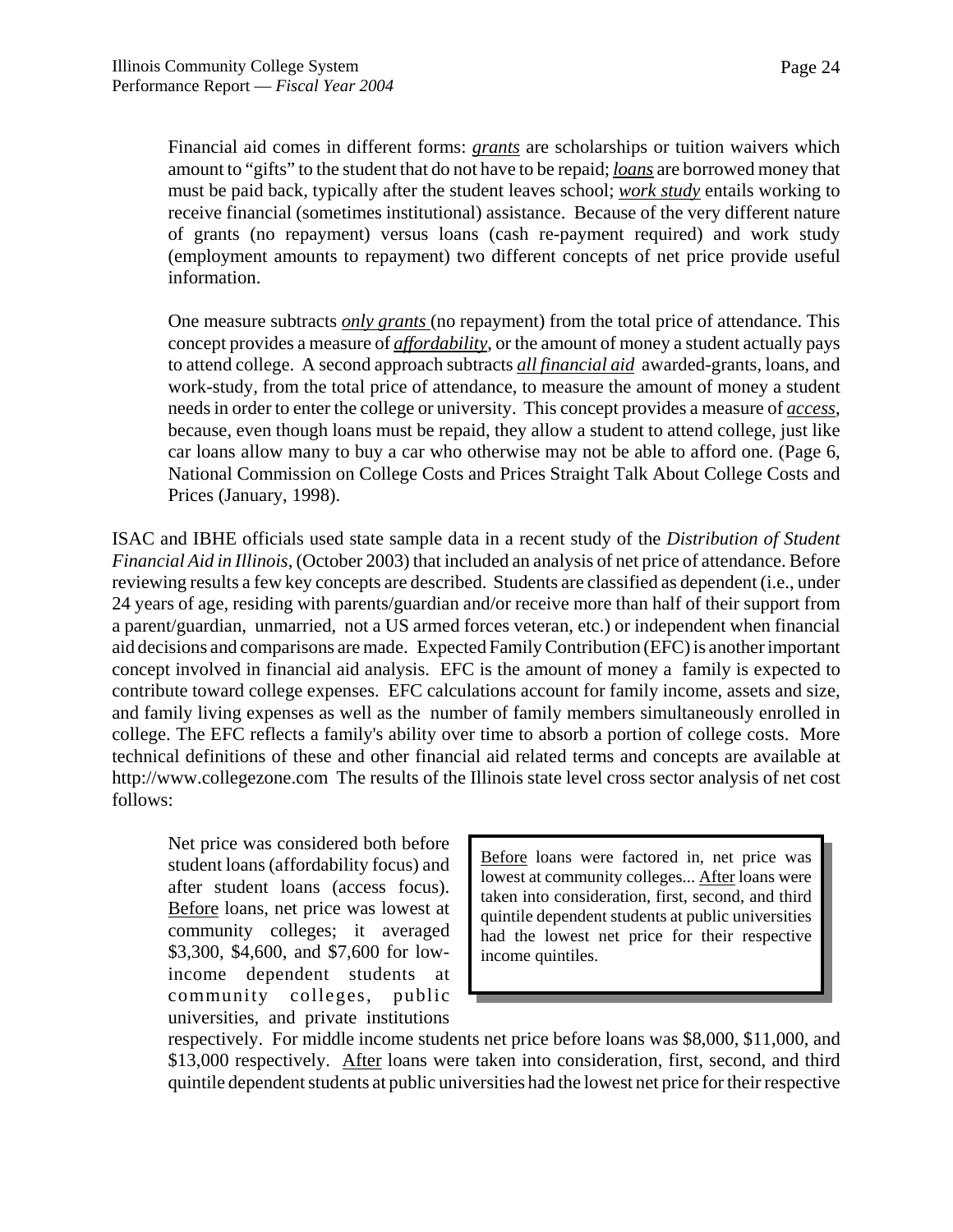income quintiles. For first quintile students, after loans, the net price at a public university was \$2,500, followed by \$2,600 at private institutions, and \$3,200 at community colleges.

...The availability of financial aid makes choice among different types of institutions a viable option in Illinois, the majority of low-income students who chose to attend a four-year institution incurred substantial loan indebtedness.

Even though community colleges had lower overall costs, the availability of financial aid at four-year institutions compensated for this price difference. While this suggests that the availability of financial aid makes choice among different types of institutions a viable option in Illinois, the majority of low-income students who chose to attend a fouryear institution incurred substantial loan indebtedness. Net price was also compared to the

EFC and only for fourth and fifth quintile students at four-year institutions did the EFC consistently exceed net price. (Page iii, ISAC and IBHE, *Distribution of Student Financial Aid in Illinois*, October 2003).

Based on these findings student loan indebtedness is a topic worth further exploration. In the joint ISAC and IBHE (October 2003) report figures are referenced from an earlier ISAC cross sector study entitled, *Increasing College Access or Just Increasing Debt? A Discussion About*

In keeping with the relatively low cost of community college attendance, the percentage of students with loans and the average amount borrowed were lowest across all sectors.

*Raising Student Loan Limits and the Impact on Illinois Students* (September, 2002). ISAC researchers discuss student indebtedness and reasonable loan debt for college graduates based on projected future earnings using fiscal year 2001 data. ISAC research shows the proportion of community college students who borrow is low at 4.9 percent. "Community college students in Illinois traditionally do not borrow to finance their education – less than five percent of community college students have Stafford loans. Community college tuition and fees are well within even the current low freshman loan limits (\$2,625.)" Page 19, *Increasing College Access or Just Increasing Debt? A Discussion About Raising Student Loan Limits and the Impact on Illinois Students* (September, 2002). Hence, dollar amounts borrowed were also relatively low among community college students. The debt ratio for community college graduates was calculated at between 3.0 to 4.5 percent based on projected starting salaries between \$16,000 and \$24,000 and a year. The report contained similar information for other sectors of higher education:

Graduating seniors at public universities who borrow (44 percent) have a cumulative debt level of almost \$14,000. Those at private universities who borrow (50 percent) have an average cumulative debt level of almost \$16,500. At starting salaries of \$24,000 to \$32,000, their prospective debt ratios range from 9.2 percent to 5.8 percent. Since the average loan is now over \$4,000, the cumulative debt levels will be closer to the private university level in fiscal year2001. This constricts the range of debt ratios to the higher end: 6.9 percent to 9.2 percent. Many new graduates are going to emerge from college with debt ratios in excess of 8.0 percent. (Page 19, ISAC, *Increasing College Access or Just Increasing Debt?*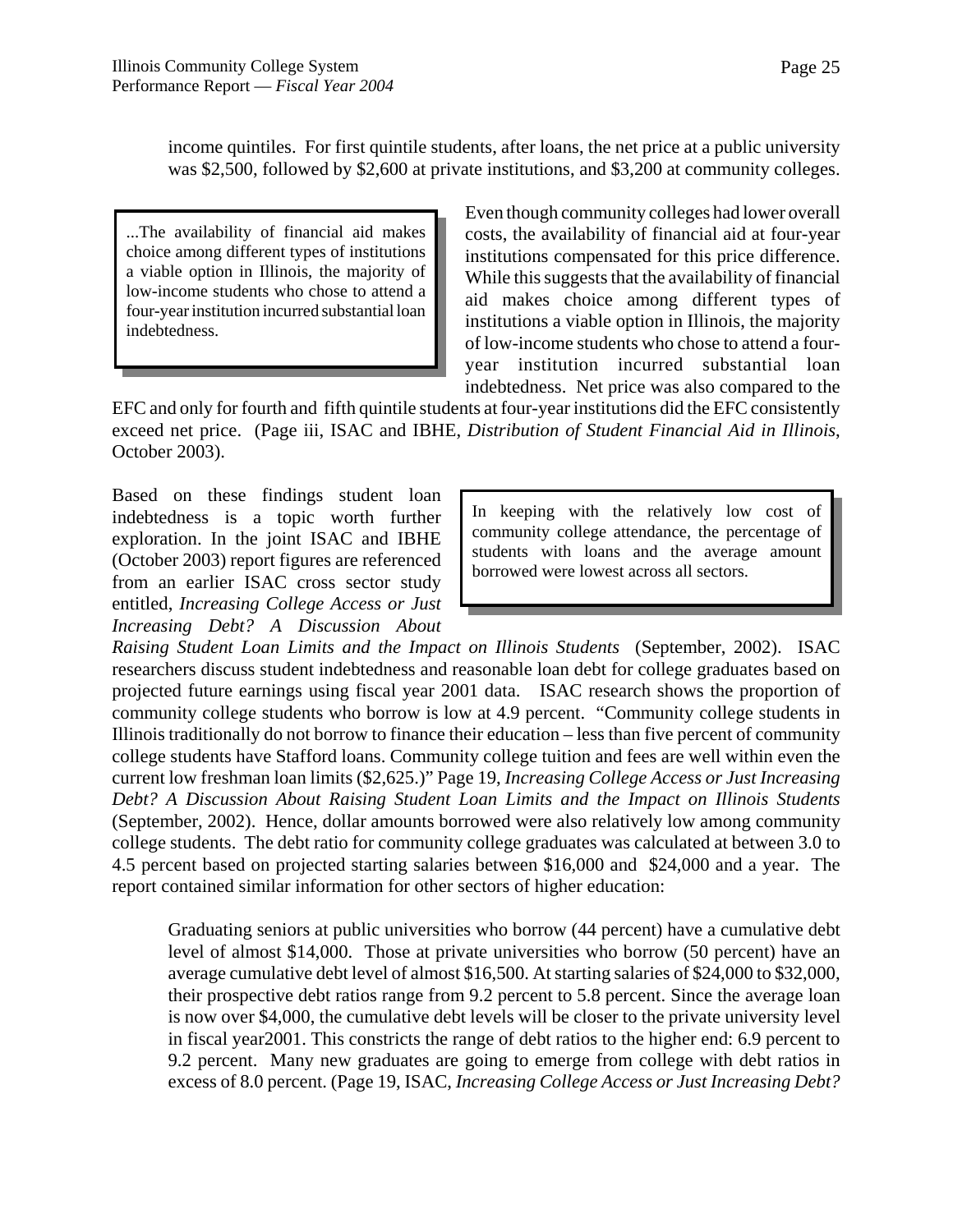*A Discussion About Raising Student Loan Limits and the Impact on Illinois Students* September 2002)

According to ISAC, debt ratios of 8.0 percent are considered the maximum manageable debt burden. The report also discusses different earnings in various professions making debt more manageable for some degree and certificate completers than others. Additionally, recent reductions in state MAP financial aid are expected to result in increased borrowing across sectors. In keeping with the relatively low cost of community college participation, the percentage of students with loans and the average amount borrowed were lowest across all sectors. The report suggests that some community college students might benefit from taking on limited additional debt, proportionately reducing work hours, and completing their certificate or degree more quickly. **Overall, community colleges are providing a low cost avenue to higher education and through wise choices can offer students a relatively low debt or debt free option for acquiring a college education**. The ISAC (October, 2002) report concludes that community college students have not seen the huge increases in college costs that students attending four-year schools have experienced over the last decade. For a more extensive discussion of these topics refer to the reports prepared by ISAC and IBHE that are referenced in this section of the Community College System Performance Report which are all conveniently accessible through the internet links provided.

#### **GOAL THREE: AFFORDABILITY SELECTED MISSION-SPECIFIC INDICATORS**

#### **Tuition & Basic Fees for a Full-time In-district Student (3M1)**

This performance indicator provides one measure of financial access to the institution for students. During **fiscal year 2005**, average annual tuition and basic fee costs for a full-time, **in-district Illinois** community college student was **\$1,918**, up 10.5 percent over the previous year when they averaged \$1,736. During fiscal year 2005, the highest

Based on College Board figures, Illinois community college fiscal year 2005 average tuition and basic fees for in-district students are about the same as the national average for community college state residents from the previous year.

annual tuition and basic fees are at **William Rainey Harper College** (\$2,556) in the northwestern suburbs and lowest annual tuition/fees are at **Shawnee Community College** (\$1,440) in rural southern Illinois. The latest published comparative data that are available reflect information from one year earlier. The College Board (2004) conducts an Annual Survey of Colleges which provides tuition and basic fee information for all sectors of higher education. **According to The College Board, the fiscal year 2004 national weighted average community college full-time tuition and fees** (public two-year, resident) was **\$1,905** (Table 6a). The College Board figures show a *one-year* percent increase between fiscal year2003 and fiscal year2004 of 13.8 percent. Illinois showed a rate of increase of 6.2 percent between those identical points in time – fiscal year 2003 to fiscal year 2004 – which is less than one-half of the rate of increase reported at the national level. Based on The College Board figures, Illinois community college fiscal year 2005 average tuition and basic fees for in-district students are about the same as the national average for community college state residents from the previous year. Midwest data published by The College Board show even higher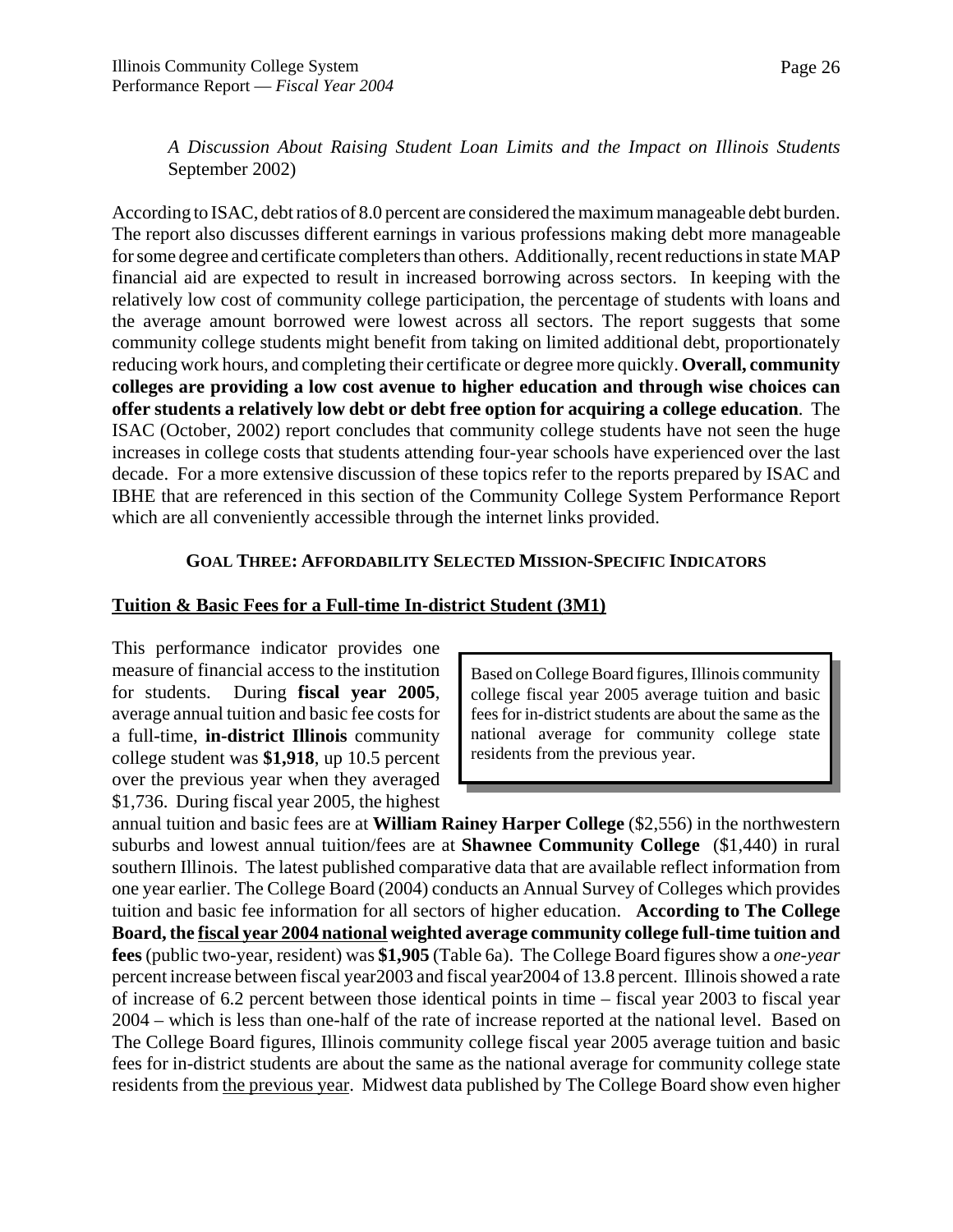tuition and fee rates for two year public colleges averaging \$2,334, but with a one-year rate of increase at 8.8 percent. http://www.collegeboard.com/prod\_downloads/press/cost03/cb trends\_pricing 2003.pdf

According to IBHE, estimated Illinois **public university** annual **undergraduate tuition and fees** are expected to average **\$6,349 in fiscal year 2005.** The fiscal year 2004 average was \$5,677, hence public university undergraduate annual tuition and fees increased 11.8 percent since last year. A public policy change (Public Act 93-0228) providing level tuition for entering students at Illinois public universities is impacting the latest figures as well as fiscal year 2005 rates. New legislation requires that the tuition charged a first-time, undergraduate public university Illinois resident student remain at the same level for four continuous academic years following initial enrollment or for the "normal time to complete" undergraduate programs that require more than four years. The tuition guarantee applies to those students who first enroll in public universities *after* the 2003-2004 academic year. Some adjustments to the base tuition and fee rates at public universities were anticipated. For fiscal year 2004, average in-district community college tuition and fees are less than one-third of the average public university tuition and fees. Tuition and fees in the Illinois Community College System are affordable and college staffs are available to help individuals acquire financial aid that they qualify to receive. Nevertheless, with more students applying for financial aid and availability of state and federal assistance dollars declining or remaining level, an increasing number of community college students are forced to take out loans or find some other way to make up a financial aid shortfall.

#### **Number of enrolled students who receive Monetary Award Program (MAP) grants (3M2)**

This performance indicator indicates the level of financial access to the institution for students. The Illinois Student Assistance Commission (ISAC) offers Illinois residents a variety of grant and scholarship programs, eligibility for which is based on factors such as financial need, academic achievement, chosen field of study, military service, etc. At the heart of these programs is ISAC's need-based Monetary Award Program (MAP).MAP is the second largest program of its kind in the country, annually awarding over \$300 million in grants to roughly 128,000 undergraduates who demonstrate financial need for such assistance. Grants awarded through MAP can be used to cover tuition and fees. (http://www.collegezone.com/informationzone/16.htm)

During fiscal year 2003, a total of 48,421 students who were enrolled in Illinois community colleges received MAP grants. **South Suburban College** (N=2,212), **Southwestern Illinois College** (N=2,090), and **Harold Washington College** (N=1,841) were the Illinois community colleges with the largest number of students receiving MAP grants in fiscal year 2003.

# **Number of Enrolled Students Who Receive Illinois Incentive for Access (IIA) Grants (3M3)**

This performance indicator indicates the level of financial access to the institution for students. Illinois Incentive for Access (IIA) grants are

In fiscal year 2003, a total of 10,426 students who were enrolled in Illinois community colleges received Illinois Incentive for Access (IIA) grants.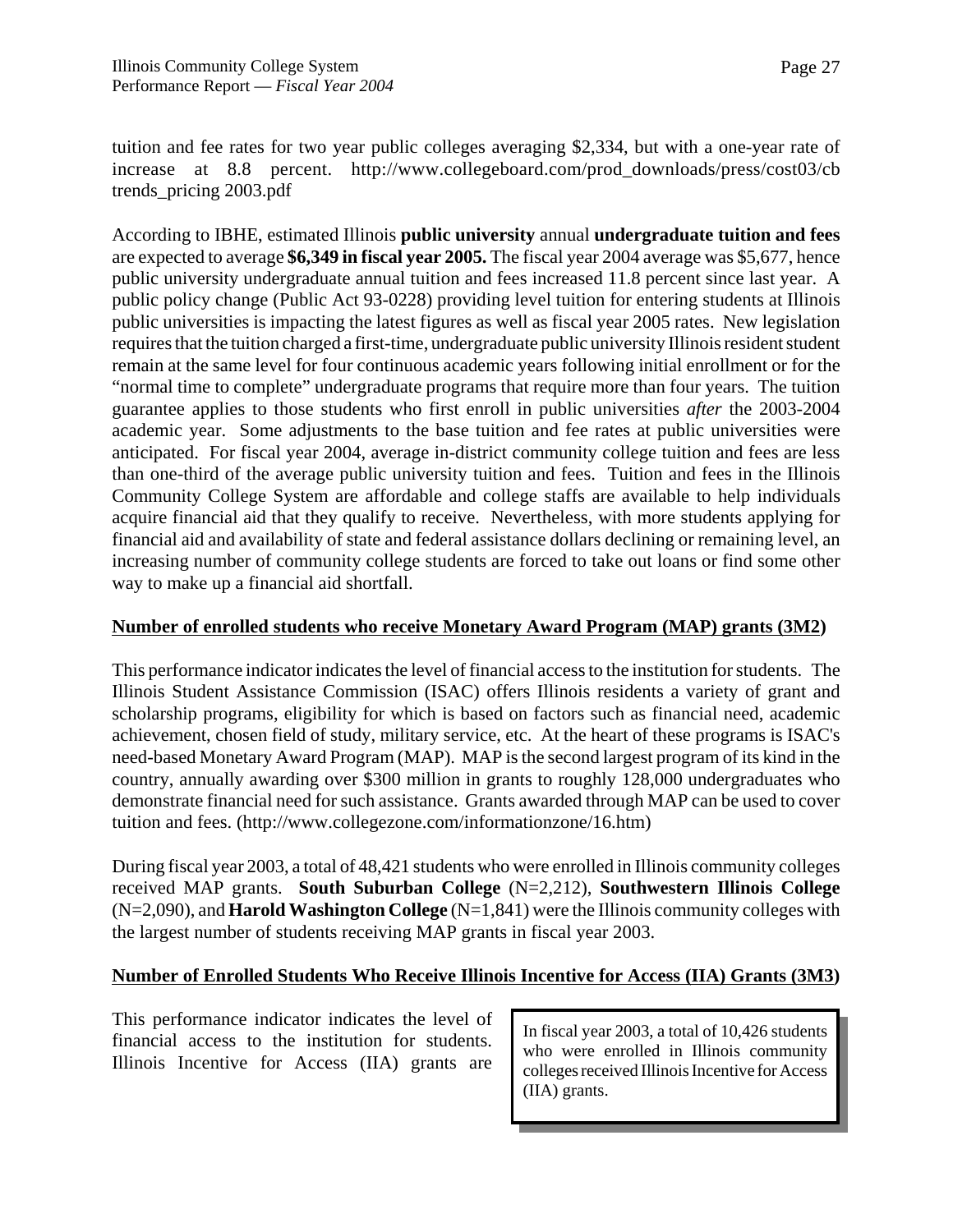available to students determined to have zero financial resources to pay for college (http://www.collegezone.com/information zone/16.htm).

In fiscal year 2003, a total of 10,426 students who were enrolled in Illinois community colleges received Illinois Incentive for Access (IIA) grants. **South Suburban College** (N=468), **Harold Washington College** (N=443), and **Southwestern Illinois College** (N=441) had the largest number of students receiving IIA grants in fiscal year 2003.

# **Number of Enrolled Students Who Receive Pell Grants (3M4)**

This performance indicator provides one measure of financial access to the institution for students. Pell Grants are awarded to individuals based on the undergraduate degree/certificate seeking student's expected family contribution, cost of attendance, and enrollment status. Pell Grants are designed to serve as the foundation for student aid for low-income undergraduates on top of which further aid can be layered. Students who receive Pell Grants have documented a substantial need with relatively few available financial resources.

During fiscal year 2003, a total of 74,472 students who were enrolled in Illinois community colleges received Pell Grants. Combined, the **City Colleges of Chicago** had 18,451 students receiving Pell Grants, which was the largest number of students in any

During fiscal year 2003, a total of 74,472 students who were enrolled in Illinois community colleges received Pell Grants.

district. Across all seven colleges in the Chicago district, an average of 2,636 students received Pell Grants at each school. **Southwestern Illinois College** enrolled 3,238 students with Pell Grants which was the second largest number of students receiving this form of financial aid.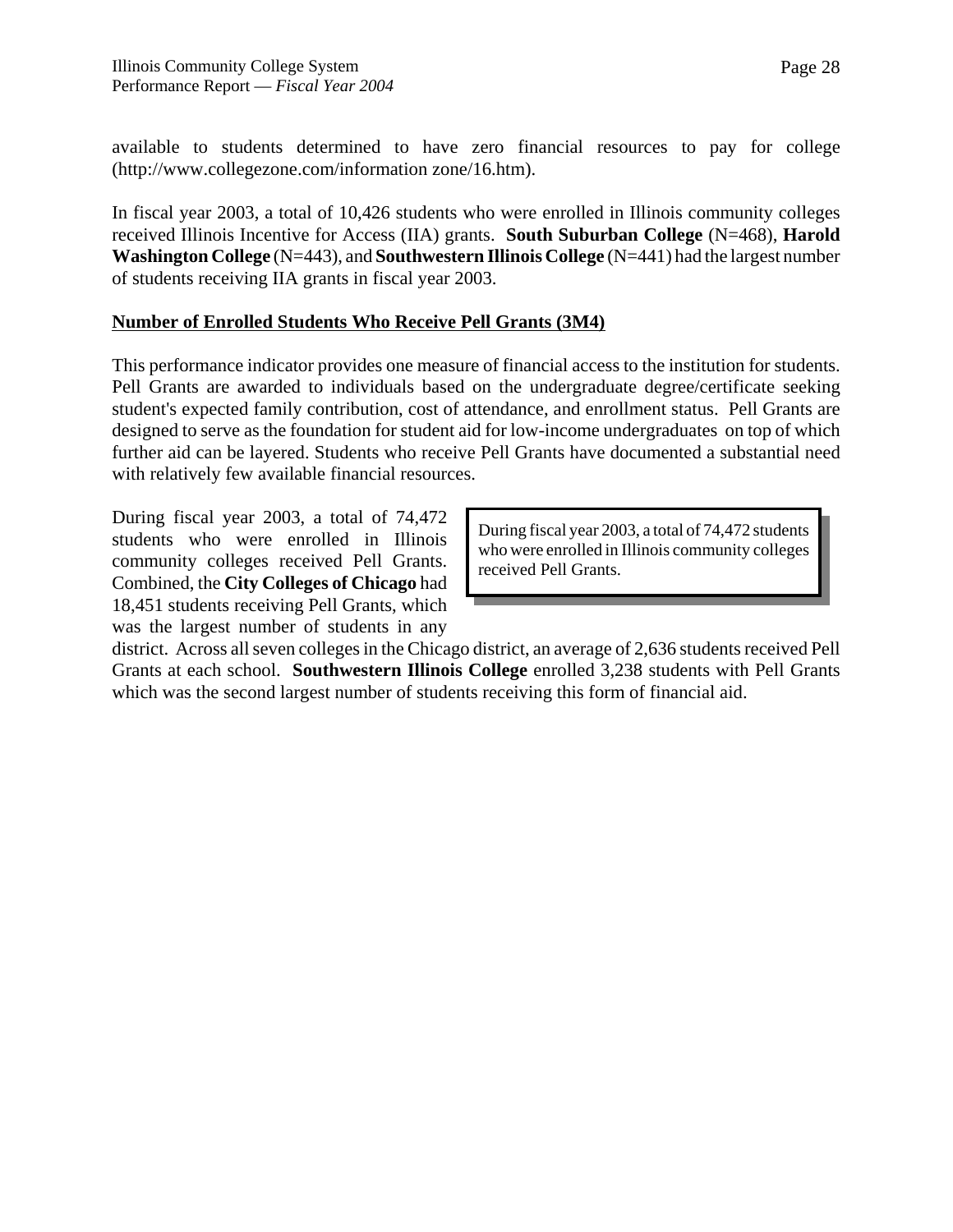# **GOAL 4: ACCESS AND DIVERSITY**

*Illinois will increase the number and diversity of residents completing training and education programs.*

#### **GOAL 4: ACCESS AND DIVERSITY BACKGROUND**

Information on Goal Four covers only performance indicators for 2004. Colleges were not required to present narrative on what they had done in fiscal year 2005 or what they plan to do in fiscal year 2005.

## **GOAL 4: ACCESS AND DIVERSITY COMMON INSTITUTIONAL INDICATORS**

## **Completions by Race/Ethnicity, Disability Status, and Gender (4C1)**

The completions by race/ethnicity, disability status, and gender indicators are included as a measure of the success of Illinois higher education in graduating students from underrepresented groups.

## **Individuals with Disabilities Completions (4C1)**

Across the Illinois community college system, **985 individuals with disabilities graduated in fiscal year 2003** which represents approximately 2.2 percent of all graduates. Statewide the number of students with disabilities who graduated in fiscal year 2003

From fiscal year 1998 to fiscal year 2003, the statewide total completers by individuals with disabilities increased by 39.7 percent to 985.

increased by 15.3 percent compared to the previous year  $(N = 854$  in fiscal year 2002; N = 985 in fiscal year 2003). Longer term – from fiscal year 1998 ( $N = 705$ ) to fiscal year 2003 – the statewide total increased by 39.7 percent. In fiscal year 2003, the **College of DuPage** (N = 122) reported the largest number of individuals with disabilities who graduated from a single college. **City Colleges** of Chicago reported the largest number of individuals with disabilities who graduated ( $N = 143$ ), but **City Colleges of Chicago** consists of seven separate colleges. Community colleges with substantial gains in the number of graduates with disabilities from fiscal year 2001 to 2003 who had at least 30 completers with disabilities in the latest data included: **Lewis & Clark Community College** (571.4 percent), **Illinois Central College** (190.9 percent), **Southwestern Illinois College** (126.8 percent), **South Suburban College** (100.0 percent), and **Parkland College** (51.7 percent). The source of data for this indicator is the Annual Enrollment and Completions (A1) submission.

According to the U.S. Census' Current Population Survey (2002), nationwide there were 5.1 million individuals with a work disability who possess an Associate's Degree/Some College with No Degree which is 9.6 percent of all people between the ages of 16 and 74. The corresponding figure for individuals with disabilities possessing a bachelor's degree was 2.5 million (5.2 percent). In Illinois Census (2000) data, over 1.2 million (17.1 percent) individuals in the state between 21 and 64 years of age reported having a disability.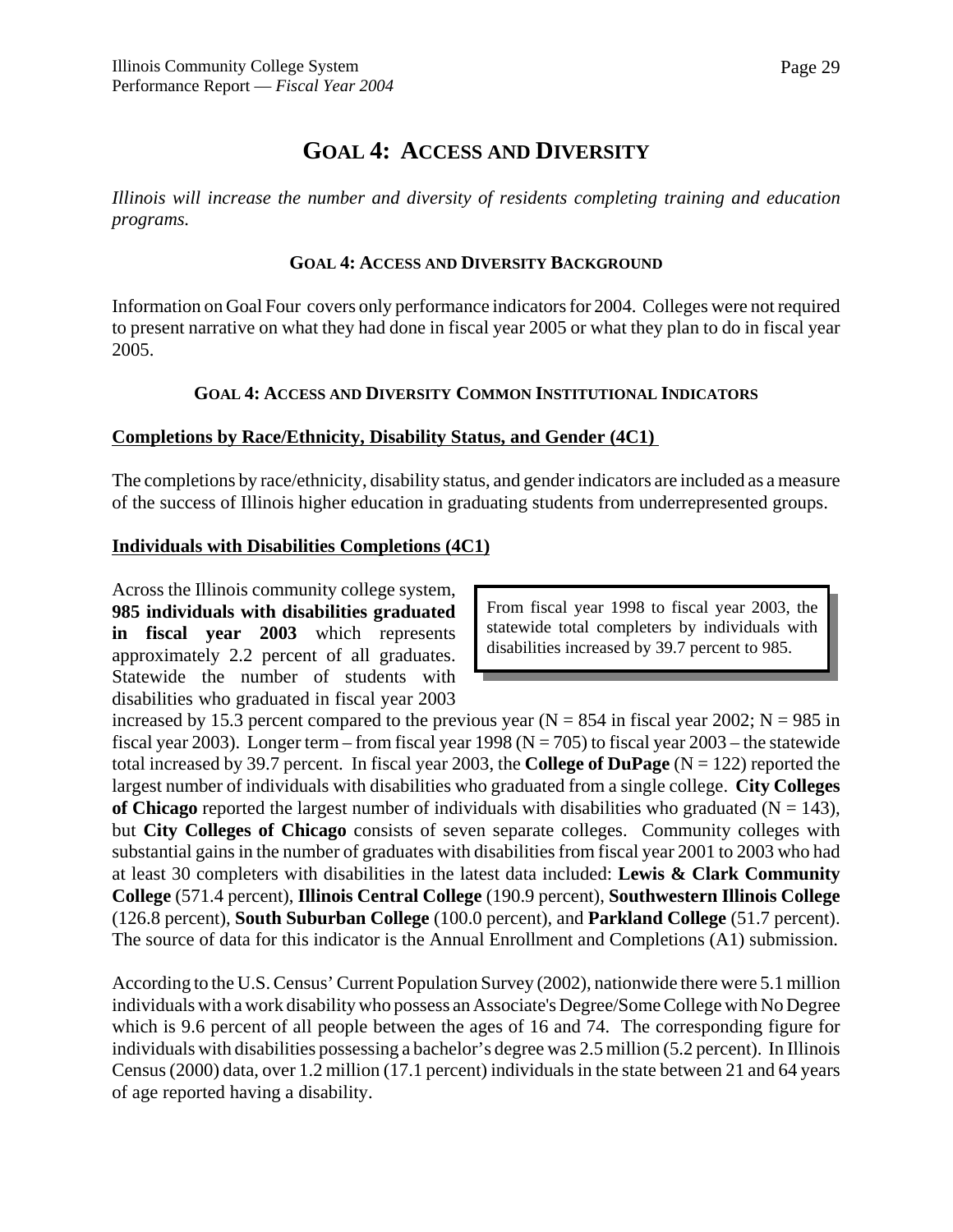#### **Race/Ethnicity Completions (4C1) Minority Combined**.

More than one quarter (29.1 percent) of fiscal year 2003 certificate and associate degree graduates identified themselves as being members of a **minority** group (non-white). Racial/ethnic categories used in the analysis

From 2002 to 2003 the overall number of minority graduates increased by 21.0 percent.

are defined by federal officials through the National Center for Education Statistics (NCES) Integrated Postsecondary Data Systems (IPEDS) collection process. Data for Illinois Community Colleges are for associate degree and certificate completers. National data are readily available for associate degree completers exclusively and serve as a useful point of reference in this section of the report. Illinois results are similar to the national figure of 29.0 percent minority among associate degree graduates in 2001 as provided by the National Center for Education Statistics (http://nces.ed.gov/pubs2003/ digest02/tables/dt262.asp). In Illinois, over the two-year span beginning in 2001 there was an increase of 11.7 percent in minority student completions with the number of minority graduates increasing from 11,799 in fiscal year 2001 to **13,185 in 2003.** Shorter term, from 2002 to 2003 the overall number of minority graduates increased by an even larger 21.0 percent. Smaller colleges with considerable increases in minority graduates during this 2-year period included (number provided is for 2003): **Wabash Valley College**  $(257.1$  percent;  $N = 50$ ), **Sauk Valley Community College** (233.3 percent; N = 90), **Spoon River College** (100.0 percent;  $N = 12$ ) and **John Wood Community College** (92.3 percent;  $N = 25$ ). Larger schools with sizable increases included **Elgin Community College** (137.4 percent; N = 451), **Southwestern Illinois College** (131.2 percent;  $N = 467$ ), **Olive-Harvey College** (91.3 percent;  $N = 922$ ) and **Lincoln Land Community College** (89.2 percent;  $N = 150$ ). Longer term, during the period from fiscal year 1998 to 2003 there was a substantial 54.2 percent increase across the Illinois Community College System. For programs with at least 30 graduates in the most recent data, **Wabash Valley College** (316.7 percent;  $N = 50$ ), **Sauk Valley Community College** (210.3 percent;  $N = 90$ ), and **Rend Lake College** (144.7 percent;  $N = 93$ ) registered the largest percentage gains over this time span. Large school gainers included **Southwestern Illinois College** (219.9 percent; N = 467), **South Suburban College** (196.6 percent;  $N = 795$ ), **Elgin Community College** (192.9 percent;  $N = 451$ ) and **Olive-Harvey College** (135.8 percent;  $N = 922$ ). The source of data for this indicator is the Annual Enrollment and Completion (A1) submission. Additional details about each racial/ethnic group follow.

**Asian.** One in 20 (5.0 percent) graduates in fiscal year 2003 self identified as Asian. This is very close to the national figure of 4.9 percent in 2001 (http://nces.ed.gov/pubs2003/digest02/tables/ dt262.asp). There was a short term increase of 25.7 percent in the number of Asian graduates from 2002 to 2003 (compared to a 16.4 percent increase for all graduates), over the five-year span beginning in 1998 there was a substantial increase of 54.5 percent (compared to 31.3 percent for all graduates). The number of Asian completers increased from 1,464 in fiscal year 1998 to **2,262 in 2003.** Colleges with considerable increases in Asian graduates during the five-year period included **Wabash Valley College** (833.3 percent;  $N = 28$ ), **Rend Lake College** (400.0 percent;  $N = 5$ ) and **Sauk Valley Community College** (300.0 percent;  $N = 8$ ). Colleges with substantial increases in Asian graduates during the last year included **Sauk Valley Community College** (700.0 percent; N  $= 8$ ), **Wabash Valley College** (250.0 percent; N = 28), **Lincoln Trail College** (200.0 percent; N =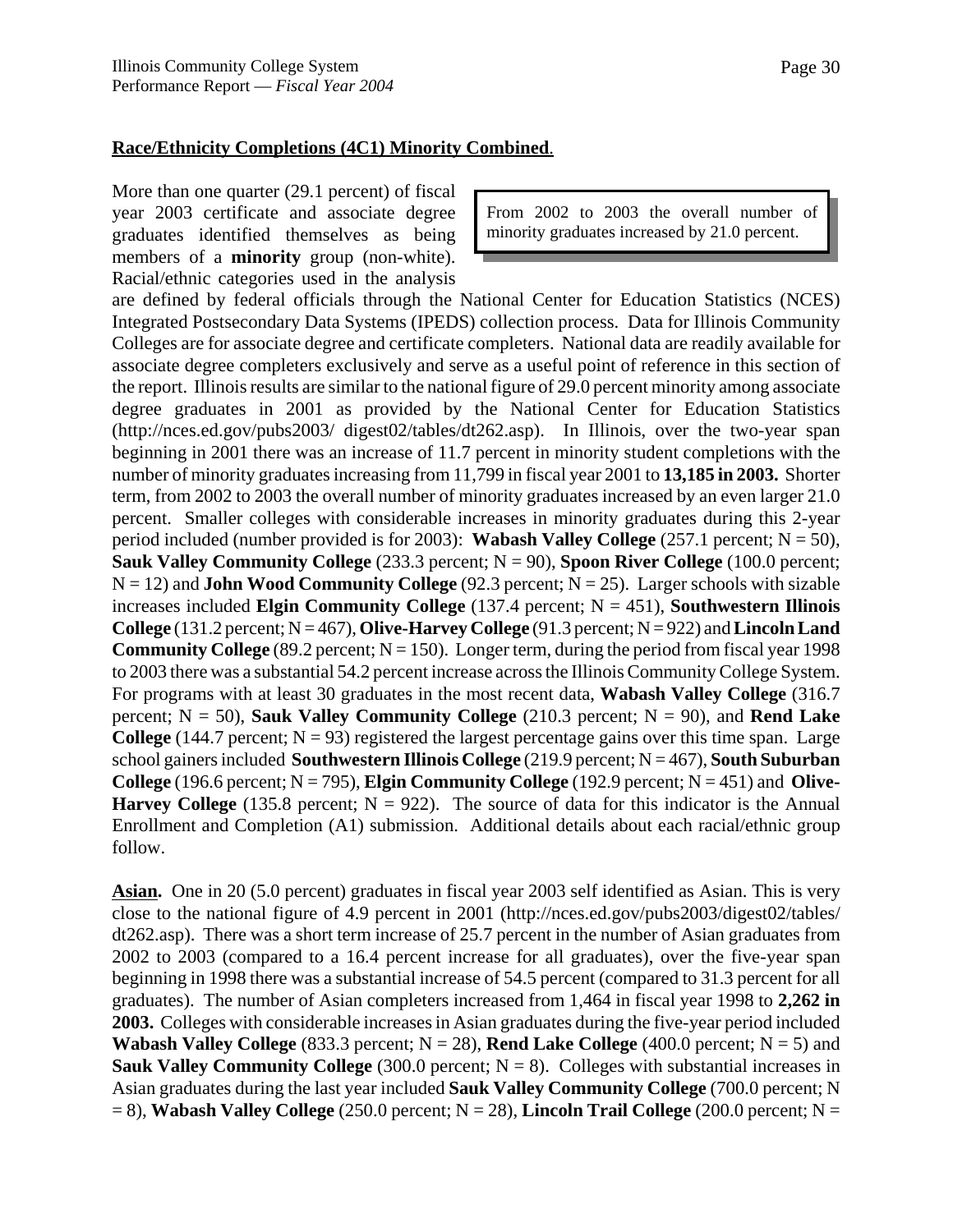3), **John A. Logan College** (100.0 percent; N = 16) and **Kennedy-King College** (100.0 percent; N  $= 14$ ).

**Black/African American**. Approximately **one in seven graduates** (14.8 percent) from fiscal year 2003 identified themselves as **Black/African American.**. This is somewhat above the national average of 11.0 percent in 2001 (http://nces.ed.gov/pubs2003/digest02/ tables/dt262.asp). There was a 21.1 percent increase in the number of Black graduates from

Approximately **one in seven fiscal year 2003 Illinois community college system graduates** (14.8 percent) identified themselves as **Black/ African American**.

2002 to 2003 (compared to an increase of 16.4 percent for all graduates). Over the five-year span beginning in 1998 there was a substantial 50.5 percent increase, as the number of Black completers increased from 4,460 in fiscal year 1998 to **6,714 in 2003.** This rate of increase is greater than the rate of 31.3 percent for all completers during the same time span. Among the colleges with considerable increases in Black graduates during the five-year period were **Heartland Community College** (307.7 percent;  $N = 53$ ), **Elgin Community College** (263.2 percent;  $N = 69$ ), **South Suburban College** (233.3 percent;  $N = 660$ ), **Southwestern Illinois College** (230.8 percent;  $N =$ 354), **Richland Community College** (228.6 percent; N = 92) and **Joliet Junior College** (212.5 percent; N = 75). Large gainers from 2002 to 2003 included **Shawnee Community College** (280.0 percent; N = 38), **Wabash Valley College** (275.0 percent; N = 15), **Olive-Harvey College** (233.7 percent;  $N = 831$ ), **Danville Area Community College** (100.0 percent;  $N = 22$ ), and **McHenry County College**  $(100.0 \text{ percent}; N = 2)$ .

**Hispanic**. **Eight percent** of the graduates from fiscal year 2003 self identified as Hispanic ( $N = 3,666$ ). Nationally, about 9.9 percent of associate degree graduates were Hispanic in 2001 (http://nces.ed.gov/ pubs2003/digest02/tables/dt262.asp). **There has been an increase in Hispanic**

There has been an increase in Hispanic completers each year from fiscal year 1999 through 2003.

**completers each year from fiscal years 1999 through 2003**. For Hispanic graduates, there was an increase of 17.5 percent from fiscal year 2002 to fiscal year 2003 as the number of completers increased by 547. The one year increase among Hispanic graduates was greater than the rate of 16.4 percent for all completers. Colleges with significant increases over the one-year span included **Wabash Valley College** (300.0 percent; N = 4), **Highland Community College** (200.0 percent; N  $= 3$ ), **Olive-Harvey College** (183.3 percent; N  $= 85$ ), **Sauk Valley Community College** (170.4) percent;  $N = 73$ ), **Lincoln Land Community College** (133.3 percent;  $N = 28$ ) and **Shawnee Community College** (100.0 percent;  $N = 2$ ). The number of Hispanic graduates increased by 65.5 percent from fiscal year 1998 to fiscal year 2003 (compared to 31.3 percent for all graduates). Colleges with significant increases over the five-year span included **Lake Land College** (540.0 percent;  $N = 64$ ), **Southwestern Illinois College** (400.0 percent;  $N = 55$ ), **Olive-Harvey** (347.4) percent; N = 85), **Sauk Valley Community College** (265.0 percent; N = 73), the **College of Lake County** (237.9 percent;  $N = 196$ ), **Highland Community College** (200.0 percent;  $N = 3$ ) and **John Wood Community College**  $(200.0 \text{ percent}; N = 3)$ .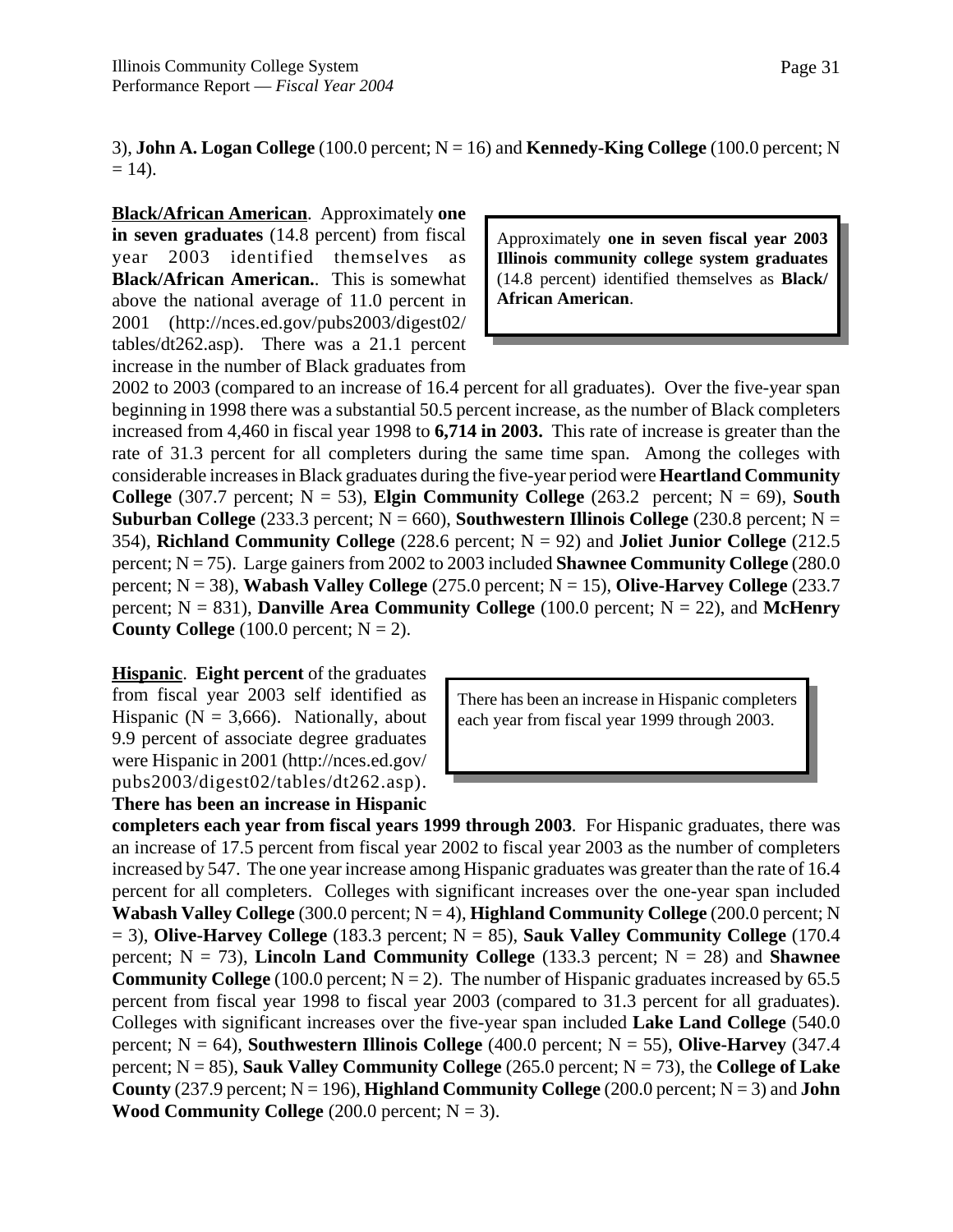**Native American/Alaskan**. Less than one half of one percent (0.4 percent) of graduates from fiscal year 2003 identified themselves as Native Americans. Nationally, about 1.1 percent of graduates identified themselves as Native American in 2001 (http://nces.ed.gov/pubs2003/digest02/ tables/dt262.asp). Although the percentage of Native American graduates from 2002 to 2003 was relatively unchanged, the number increased by 27.5 percent from 138 to 176. Since 1998 there was an increase of 41.9 percent as the number of Native American completers increased from 124 in fiscal year 1998 to **176 in 2003. Harold Washington College** and **Southwestern Illinois College** were the only two colleges that had more than 10 Native American graduates in fiscal year 2003. From fiscal year 2002 to 2003, **Harold Washington College** increased its number of Native American graduates from 10 to 29 (190.0 percent), while **Southwestern Illinois College** increased its number from 14 to 19 (35.7 percent). Longer term, from 1998 to 2003 **Harold Washington College** showed an increase from 13 to 29 Native American graduates (123.1 percent) and **Southwestern Illinois College** grew from 5 to 19 Native American graduates (280.0 percent).

**Nonresident Alien**. This indicator exhibits success of the institution in graduating Nonresident Alien students. From fiscal years 1998 through 2003, Nonresident Alien graduates accounted for between 0.3 to 0.4 percent of the total completer population. This is somewhat below the national average of 2.0 percent in 2001 (http://nces.ed.gov/pubs2003/digest02/tables/dt262.asp). For Nonresident Alien graduates, there was an increase of 36.6 percent from fiscal year 2002 to fiscal year 2003 as the number of completers increased from 142 in fiscal year 2002 to **194 in fiscal year 2003.** The number of Nonresident Alien graduates was identical  $(N = 142)$  in fiscal years 1998 and 2002, resulting in a 36.6 percent increase over the five-year span as well (compared to a 31.3 percent increase over the same five-year span for all graduates).

**White/Caucasian**. Just over seventy (70.9) percent of the graduates from **fiscal year 2003** identified themselves as **white (N = 32,145)**. This is similar to the national figure of 71.0 percent in 2001 (http://nces.ed.gov/pubs2003/digest02/tables/dt262.asp). In Illinois there was an increase of 14.6 percent in white graduates between fiscal years 2002 and 2003 ( $N = 4,094$ ). The increase of white students over the one-year span is less than the rate of 16.4 percent for all completers. Colleges with at least 30 white graduates who reported sizable percentage increases in white students over the one-year span included **Shawnee Community College** (134.9 percent; N = 249), **Sauk Valley Community College** (95.8 percent; N = 801), and **Harold Washington College** (85.7 percent;  $N = 390$ ). The number of white graduates within the Illinois Community College System increased 23.7 percent from fiscal years 1998 to 2003 (compared to 31.3 percent for all graduates). Colleges with sizable increases over the five-year span included **Harold Washington College** (132.1 percent; N = 390), **Sauk Valley Community College** (109.7 percent; N = 801) and **Frontier Community College** (103.7 percent;  $N = 222$ ).

#### **Gender Completions (4C1)**

In fiscal year 2003, there were **26,158 female completers** statewide in the Illinois Community College System (57.7 percent of all completers). Historically, most community college completers have been female. Overall, approx-imately **six out of ten graduates were**

The number of female graduates increased slightly during each of the last three years with 2003 registering the highest number of female completers (26,158) to date.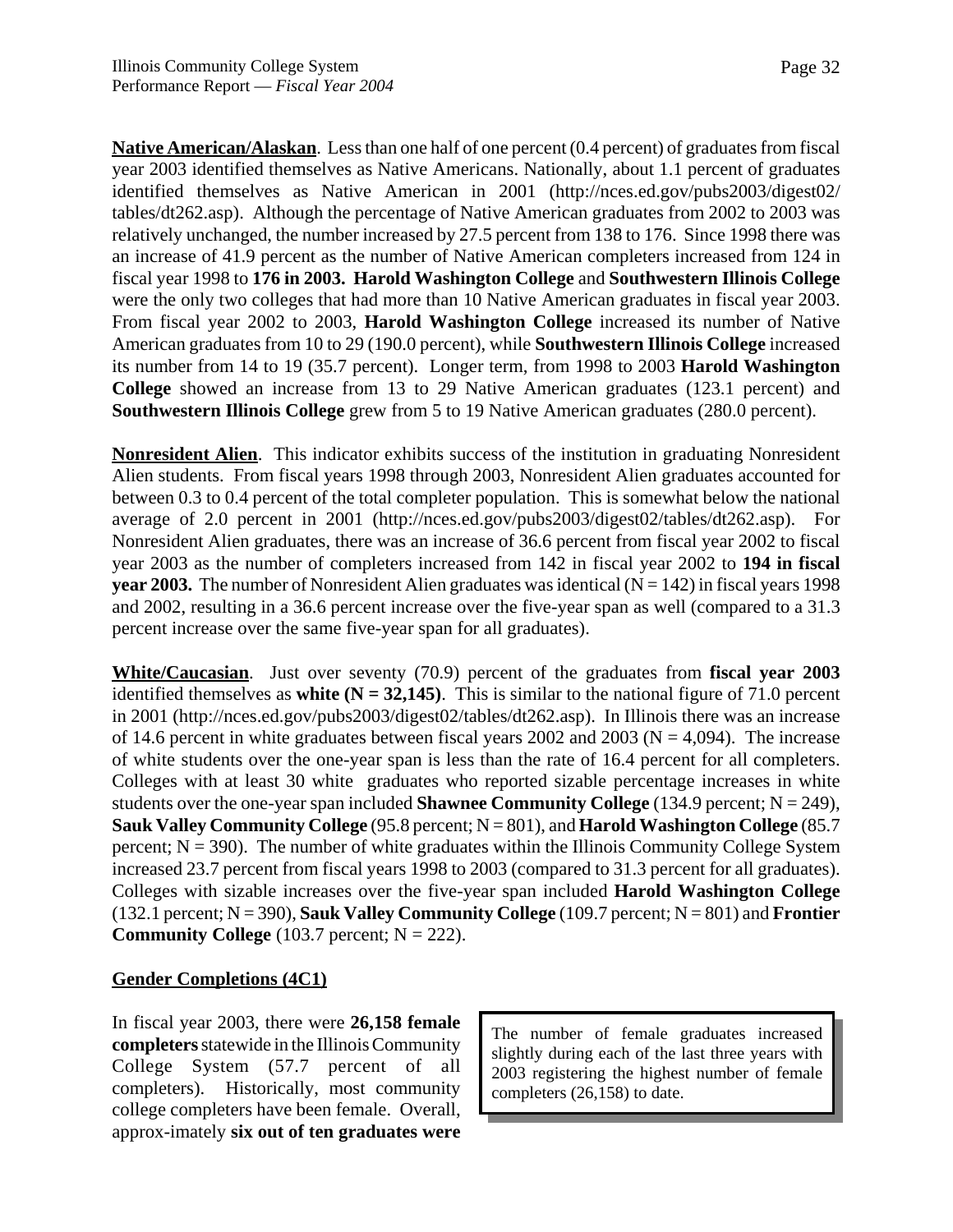**female** in each of the last five years. This proportion is similar to the national proportion of 57.9 percent of certificate and associate degree completers from 2001 (http://nces.ed.gov/pubs2003/ digest02/tables/dt251.asp) The number of female graduates increased slightly during each of the last three years with 2003 registering the highest number of female completers (26,158) to date. However, the rate of increase slowed in 2003 as the number of female graduates increased by 14.5 percent between 2002 and 2003 compared to 16.8 percent growth over a two-year period. Male completers increased 19.0 percent between 2002 and 2003, consistent with the fiscal year 2001 to 2003 two-year increase of 19.7 percent. A retrospective five-year look shows that both the rate of growth and the actual number of completers was larger among males  $(43.8 \text{ percent}; N = 5,843)$ versus females (23.4 percent;  $N = 4.958$ ).

Individual colleges with substantial short term growth (25 percent or above) in female completers included: **Olive-Harvey College** (164.7 percent; N = 593), **Shawnee Community College** (150.0 percent; N = 210), **Sauk Valley Community College** (54.1 percent; N = 393), **Rock Valley College** (41.7 percent; N = 836), **Southwestern Illinois College** (36.9 percent; N = 1,683), **South Suburban College** (34.0 percent;  $N = 982$ ), **Kaskaskia College** (30.8 percent;  $N = 557$ ), **Richard J. Daley College** (28.8 percent;  $N = 572$ ), **Elgin Community College** (26.3 percent;  $N = 1.031$ ), **Carl Sandburg College** (26.3 percent;  $N = 303$ ) and **Parkland College** (25.0 percent;  $N = 641$ ). The source of data for this indicator is the Annual Enrollment and Completion (A1) submission.

#### **GOAL FOUR: ACCESS AND DIVERSITY SELECTED MISSION-SPECIFIC INDICATORS**

#### **Number of Students Enrolled by Disability Status, Race/ethnicity, and Gender (4M1)**

Elsewhere in the report the characteristics of graduates are examined. This performance indicator reflects the success of the institution in enrolling students from underrepresented groups. During fiscal year 2003, a total of 10,932 students self identified as being disabled were enrolled in Illinois community colleges, which is approximately 1.6 percent of the total community college population served through credit coursework. Nationally, an estimated 9.1 percent of undergraduates had some form of disability in fiscal year 2000 (http://nces.ed.gov/pubs2003/digest02/tables/dt211.asp). In Illinois, over a two-year span there was a 29.8 percent increase beginning in fiscal year 2001, when 8,424 students (1.3 percent) identified themselves as being disabled. During fiscal year 2003, **Kennedy-King College** served the largest proportion of disabled students (5.3 percent of its student population), more than three times the average.

In fiscal year 2003, **Olive-Harvey College** served the largest proportion of combined minority students (98.7 percent of all students). This is much higher than the statewide average of 36.3 percent as well as the national average of 33.0 percent for undergraduates in 1999 - 2000 (http://nces.ed.gov/ pubs2003/digest02/tables/dt211.asp). Across all seven campuses, 82.0 percent of the **City Colleges of Chicago** students identified themselves as members of a minority group. Outside of Chicago, **Morton College** served the largest proportion of combined minority students (74.8 percent). **Harold Washington College** had the largest percentage of Asian/Pacific Islander students (14.5 percent) followed by **William Rainey Harper College** with 13.5 percent Asian/Pacific Islanders. **Kaskaskia College** had the largest percentage of Native American/Alaskan students (0.7 percent). **Kennedy-King College** reported serving the largest percentage of Black, Non-Hispanic students (85.0 percent) followed by **South Suburban College** (49.9 percent).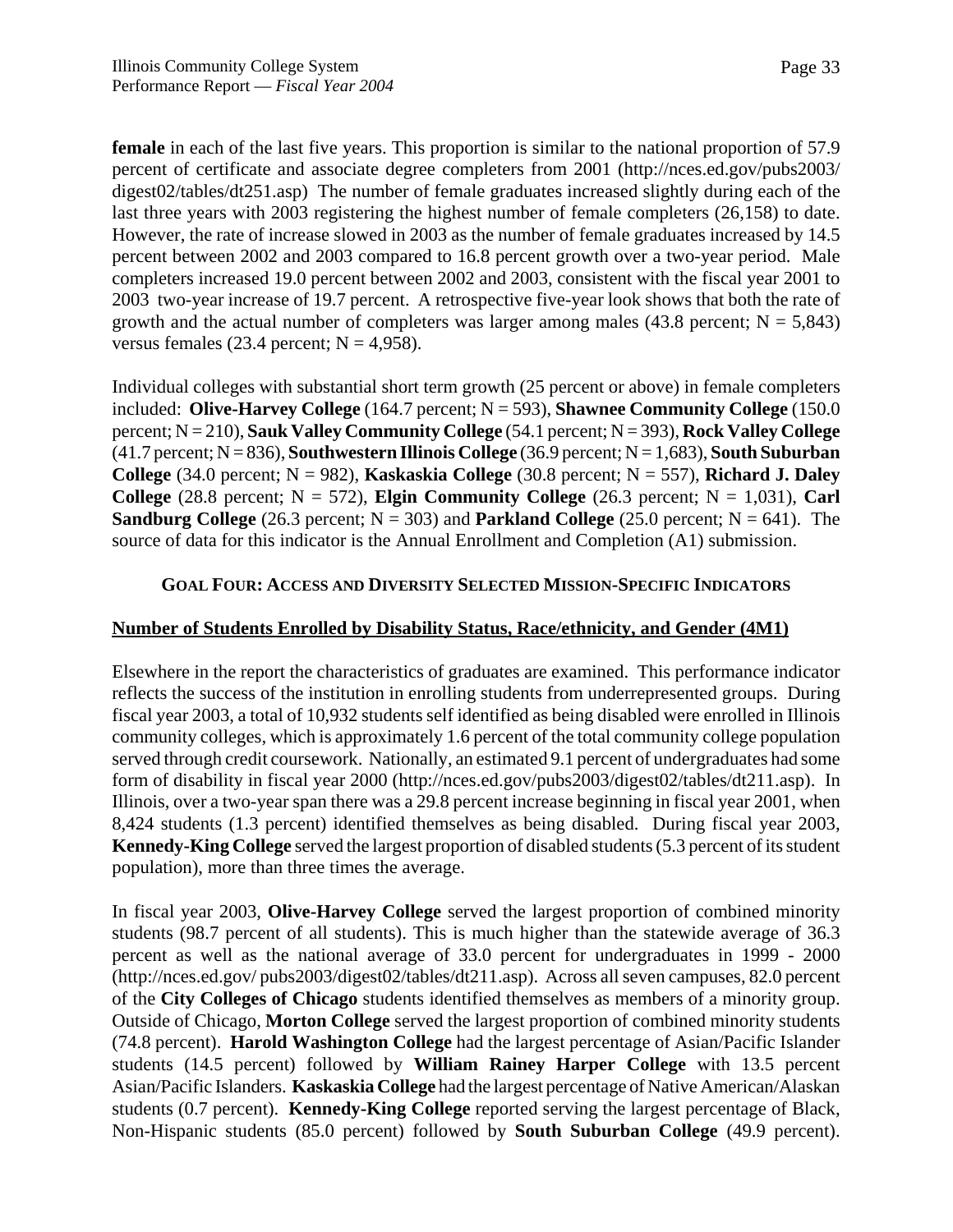**Morton College** had the largest percentage of Hispanic students (69.4 percent). **Moraine Valley Community College** reported the largest percentage of Non-Resident Alien students (5.9 percent).

Female students accounted for over two-thirds of **Kennedy-King College** students. This is much higher than the statewide figure of 56.0 percent. In fall 2000 nationwide, 57.2 percent of two-year public students were female (http://nces.ed.gov/pubs2003/digest02/tables/dt170.asp).

## **Number of Students Served Through Developmental Coursework (4M6)**

This performance indicator reflects the success of the institution in providing services to under prepared students. During fiscal year 2003, an average of **14.5 percent of students enrolled in Illinois community colleges were enrolled in developmental coursework.** Nationwide, according to the

During fiscal year 2003, an average of 14.5 percent of students enrolled in Illinois community colleges were enrolled in developmental coursework.

National Postsecondary Student Aid Study, 23.2 percent of the students enrolled in two-year public institutions took at least one developmental course in fiscal year 2000. The proportion of students requiring remediation can be influenced by multiple factors including the population of the service region, cooperative efforts between area higher education institutions, remedial testing policies including the extent to which mandatory remedial placement policies exist, etc. In Illinois, **Heartland Community College** provided 28.9 percent of its students with developmental coursework, the largest percentage in the Illinois Community College System**. Wabash Valley College**, provided 1.2 percent of its students with remedial coursework, which was the smallest percentage in the state.

# **Number of Students Served Through Adult Education (ABE/ASE) Coursework (4M2)**

This performance indicator measures the number of students being served through Adult Basic Education and Adult Secondary Education (ABE/ASE) coursework. During fiscal year 2003, a total of 54,456 students were served through adult education coursework. This represents a 7.5 percent decrease from the 58,885 students served during fiscal year 2002 and an 11.7 percent decrease from the 61,685 students served during fiscal year 1998. **Malcolm X College** served 6,632 students through ABE/ASE coursework, the highest number at any single community college campus across the state. **Wabash Valley College** served 53 students through ABE/ASE coursework, which was the lowest ABE/ASE headcount at any community college campus.

# **Number of Students Served Through English as a Second Language (ESL) coursework (4M3)**

This performance indicator measures the number of students being served through English as a Second Language (ESL) coursework. During fiscal year 2003, 77,369 students were served through ESL coursework.

During fiscal year 2003, 77,369 students were served through English as a Second Language (ESL) coursework.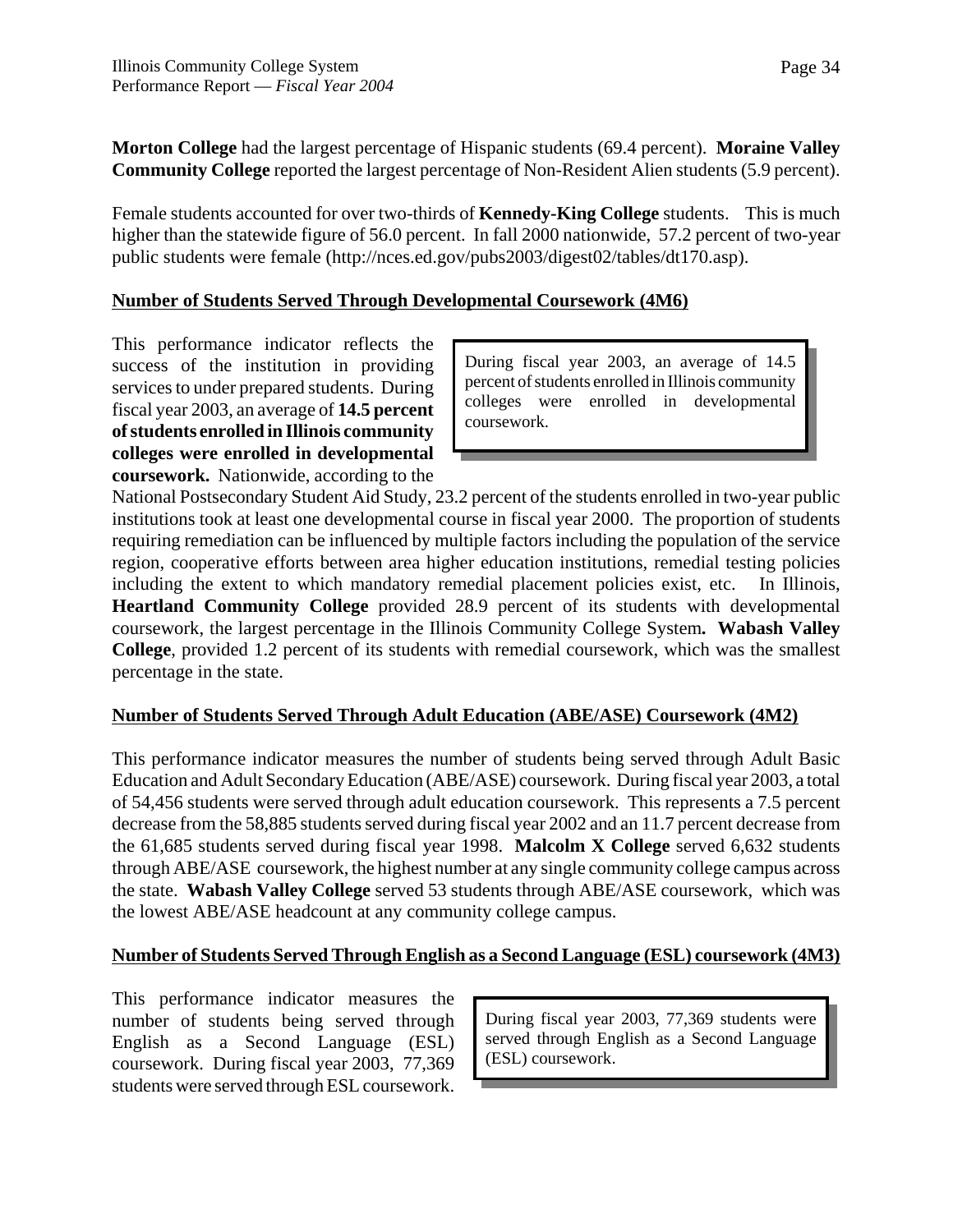This represents a 2.7 percent increase from the 75,340 students served during fiscal year 2002 and a 35.6 percent increase from the 57,058 students served during fiscal year 1998. **Harry S Truman College** served 18,288 students through ESL coursework, the highest number at any single community college campus across the state. **Southeastern Illinois College, Lincoln Trail College,** and **John A. Logan College** reported no students through English as a Second Language coursework.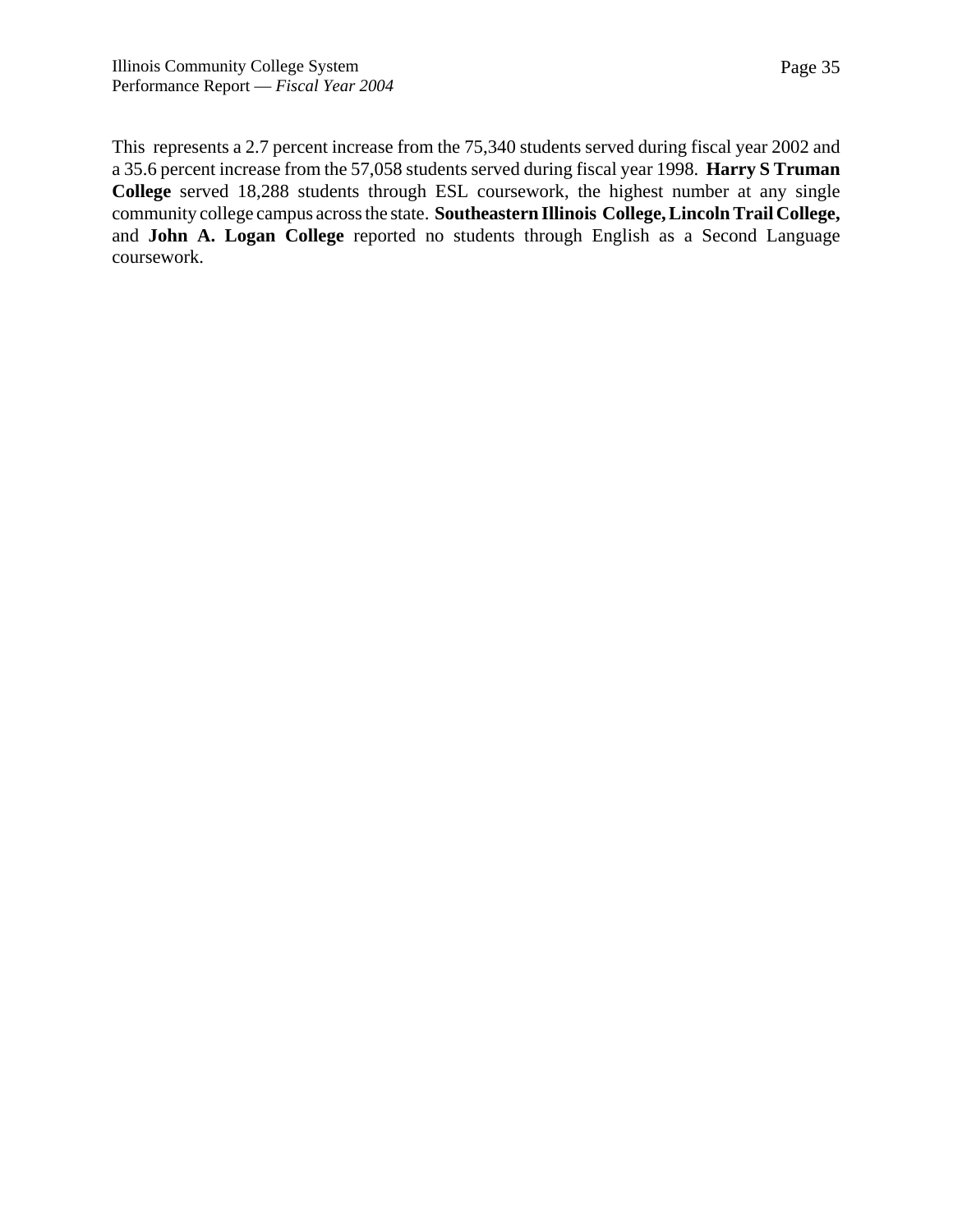# **GOAL 5: HIGH EXPECTATIONS AND QUALITY**

*Illinois colleges and universities will be accountable for providing high quality academic programs and the systematic assessment of student learning outcomes while holding students to ever higher expectations for learning and growth.*

### **GOAL 5: HIGH EXPECTATIONS AND QUALITY BACKGROUND**

As with Goals Two and Four, information on Goal Five covers only performance indicators for 2004. Colleges were not required to present narrative on what they had done in fiscal year 2005 or what they plan to do in fiscal year 2005.

# **GOAL 5: HIGH EXPECTATIONS AND QUALITY SELECTED MISSION-SPECIFIC INDICATORS**

# **Transfer Rate (5M3)**

Transfer rates are calculated using the National Transfer Assembly approach developed by a workgroup in conjunction with the Center for the Study of Community Colleges at the University of California, Los Angeles (UCLA). Cohorts of entering students with no prior college experience who completed 12 or more credits at the community college are tracked for

In Illinois, the statewide transfer rate for cohorts of community college entering students **was 24.7 percent in fiscal year 2003 and 22.9 percent in fiscal year 2004.** Illinois' transfer rate results are comparable with recent National Transfer Assembly results.

four years and the number of successful transfers is identified. Over the last several years, national results have varied between 21.5 and 25.2 percent. In Illinois, the statewide transfer rate for cohorts of community college entering students **was 24.7 percent in fiscal year 2003 and 22.9 percent in fiscal year 2004.** Illinois' 2003 transfer rate was the highest since this measure has been tracked. Illinois' transfer rate results are comparable with recent National Transfer Assembly results.

Colleges in Illinois with more than one-third of eligible individuals – based on the national methodology – transferring through fiscal year 2003 included: **John A. Logan College** (38.9 percent; N = 206 transfers), **Spoon River College** (38.6 percent; N = 95 transfers), **Parkland College** (37.4 percent;  $N = 341$  transfers), **Illinois Valley Community College** (36.0 percent; N  $= 139$  transfers) and **Heartland Community College** (33.4 percent;  $N = 127$  transfers).

Similarly, colleges with the highest transfer rates for 2004 included **John A. Logan College** (38.3 percent; N = 206 transfers) , **Parkland College** (33.9 percent; N = 302 transfers), **Illinois Valley Community College** (33.8 percent;  $N = 151$  transfers), **Spoon River College** (32.1 percent;  $N =$ 60 transfers) and **Illinois Central College**  $(30.0 \text{ percent}, N = 398)$ .

Between 2003 and 2004 transfer rates decreased at 30 colleges, increased at 7 and exhibited little change (less than 1.0 percent) at a dozen colleges. Hence declines in transfer rates outpaced advances by over 4 to 1. Two colleges reported sizable increases in transfer rates from fiscal year 2003 to fiscal year 2004 with at least 30 transfers and an above average 2004 transfer rate -- **McHenry County College** (+2.5 percent; N = 128 transfers) and **Sauk Valley Community College**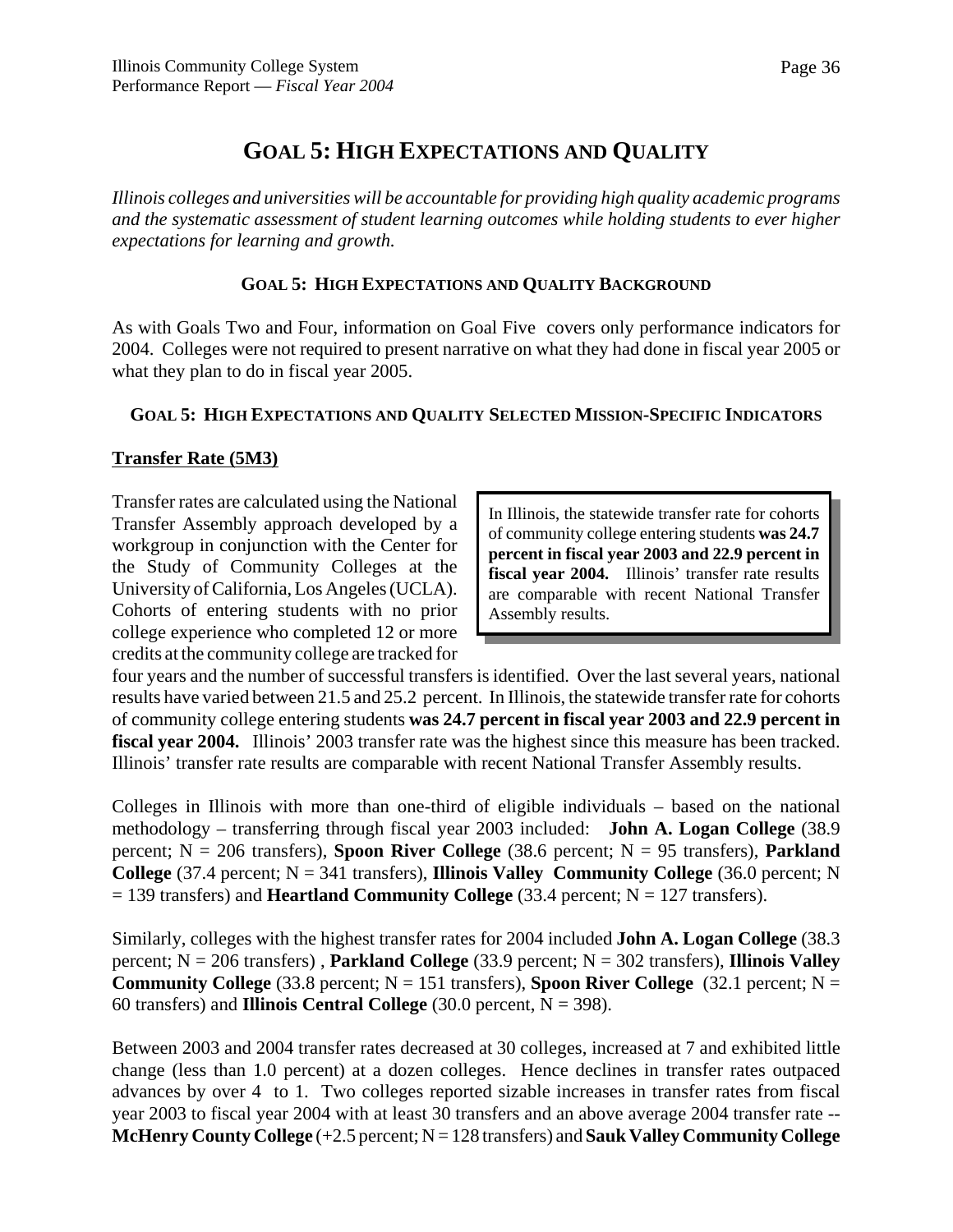$(+1.1 \text{ percent.}; N = 103 \text{ transfers}).$ 

Transfer rates reported here are limited to in-state public institutions and DePaul University. The rates would be higher if information from additional colleges and universities were readily available. The rates could also be expected to increase if the timeframe were expanded.

### **Faculty Preparation (5M5)**

During fiscal year 2004, an average of 96.4 percent of all Illinois Community College System transfer faculty held a Master's or higher degree.

This performance indicator reflects the educational attainment of the institution's fulltime baccalaureate-transfer faculty. During fiscal year 2004, an average of 96.4 percent of all Illinois Community College System transfer faculty held a Master's or higher degree. Three out of four colleges reported that 95 percent or

above of their transfer faculty held a Master's or higher degree. Nationwide the most recent available data from the *Digest of Education Statistics, 2002* are for full-time faculty teaching across all programs at community colleges and show 81.7 percent possessing a Master's degree or above (Fall, 1998) http://nces.ed.gov/pubs2003/digest02/tables/dt232.asp

#### **Number of General Education Courses included in the Illinois Articulation Initiative (5M6)**

This performance indicator measures the institution's involvement in the Illinois Articulation Initiative (IAI) which promotes and facilitates student transfer. During fiscal year 2004, 4,276 Illinois community college general education courses were included in the IAI for an average of 89 courses per college.

During fiscal year 2004, 4,276 Illinois community college general education courses were included in the Illinois Articulation Initiative.

Every college offered at least 55 IAI courses. The **College of DuPage** (142 courses), **William Rainey Harper College** (130 courses), **Elgin Community College** (120 courses), **Oakton Community College** (120 courses), and **Black Hawk College** (118 courses) were the leading community colleges in the number of IAI general education courses listed. One third of Illinois community colleges had at least 95 IAI approved general education courses in fiscal year 2004. Colleges with above average 2004 participation adding multiple courses to their IAI general education course listing over the past year included **Southwestern Illinois College** (+5), **Triton College** (+3), **Moraine Valley Community College** (+2), and **Heartland Community College** (+2). The Illinois Articulation Initiative continues to be a very important collaborative effort to promote and facilitate inter-institutional transfer.

#### **Average class size (5M4)**

This performance indicator measures the average class size of Illinois community colleges. Reasonable class sizes can contribute to the delivery of more personalized,

During fiscal year 2003, the average class size was 17.49.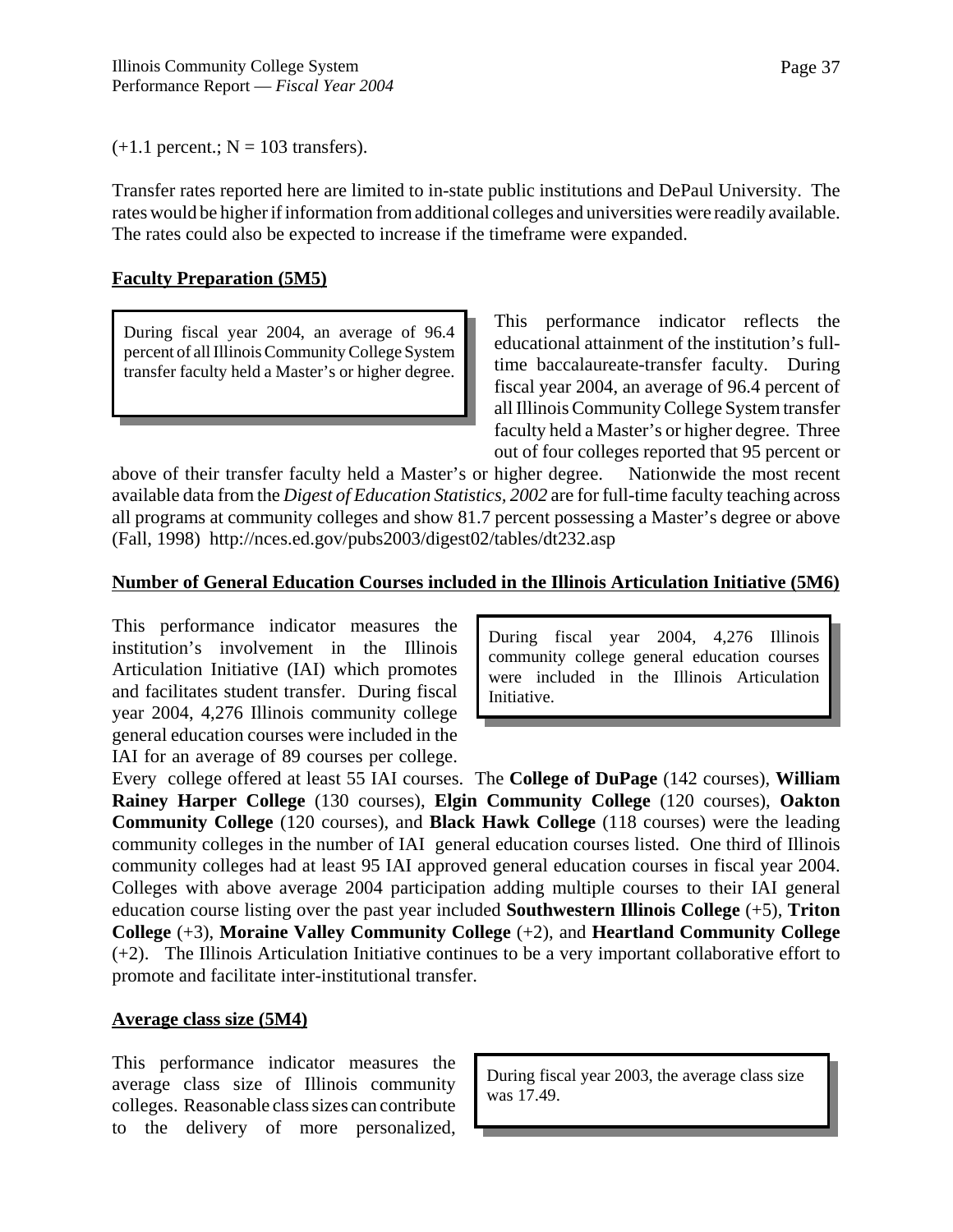individualized instruction. During fiscal year 2003, the average Illinois community college class size was 17.49, a 2.3 percent increase from fiscal year 2002 (17.1) and a 0.4 percent increase fiscal year 2000 (17.42). **Carl Sandburg College** had the smallest average class size (11.44) and **Wilbur Wright College** had the largest fiscal year 2003 average class size - 23.18. **Lincoln Land Community College** experienced the largest average class size increase (51.4 percent), and **Illinois Valley Community College** experienced the largest average class size decrease (-9.6 percent) between fiscal year 2002 to 2003.

### **Number of Major-Specific Courses Included in the Illinois Articulation Initiative (IAI) (5M7)**

This performance indicator measures each college's involvement in the Illinois Articulation Initiative which promotes student transfer. During fiscal year 2004, 6,755 majorspecific courses were included in the Illinois Articulation Initiative for an average of 141

During fiscal year 2004, 6,755 major-specific courses were included in the Illinois Articulation Initiative.

courses per college. Each college offered at least 67 major-specific IAI courses and five colleges offered over 200 courses each. These colleges were: **Oakton Community College** (277 courses), **College of DuPage** (218 courses), **Parkland College** (209 courses),**William Rainey Harper College (**201), and **Illinois Central College** (201 courses). **John A. Logan College** added the largest number of IAI courses to their curriculum during fiscal year 2004 (21 courses), which was also the largest percentage increase over the previous fiscal year (17.5 percent). **McHenry County College** added the largest number of IAI courses to their curriculum since fiscal year 2001 (45 courses). **Richard J. Daley College** increased their IAI course offerings by the largest percentage (45.6 percent) over that same time frame.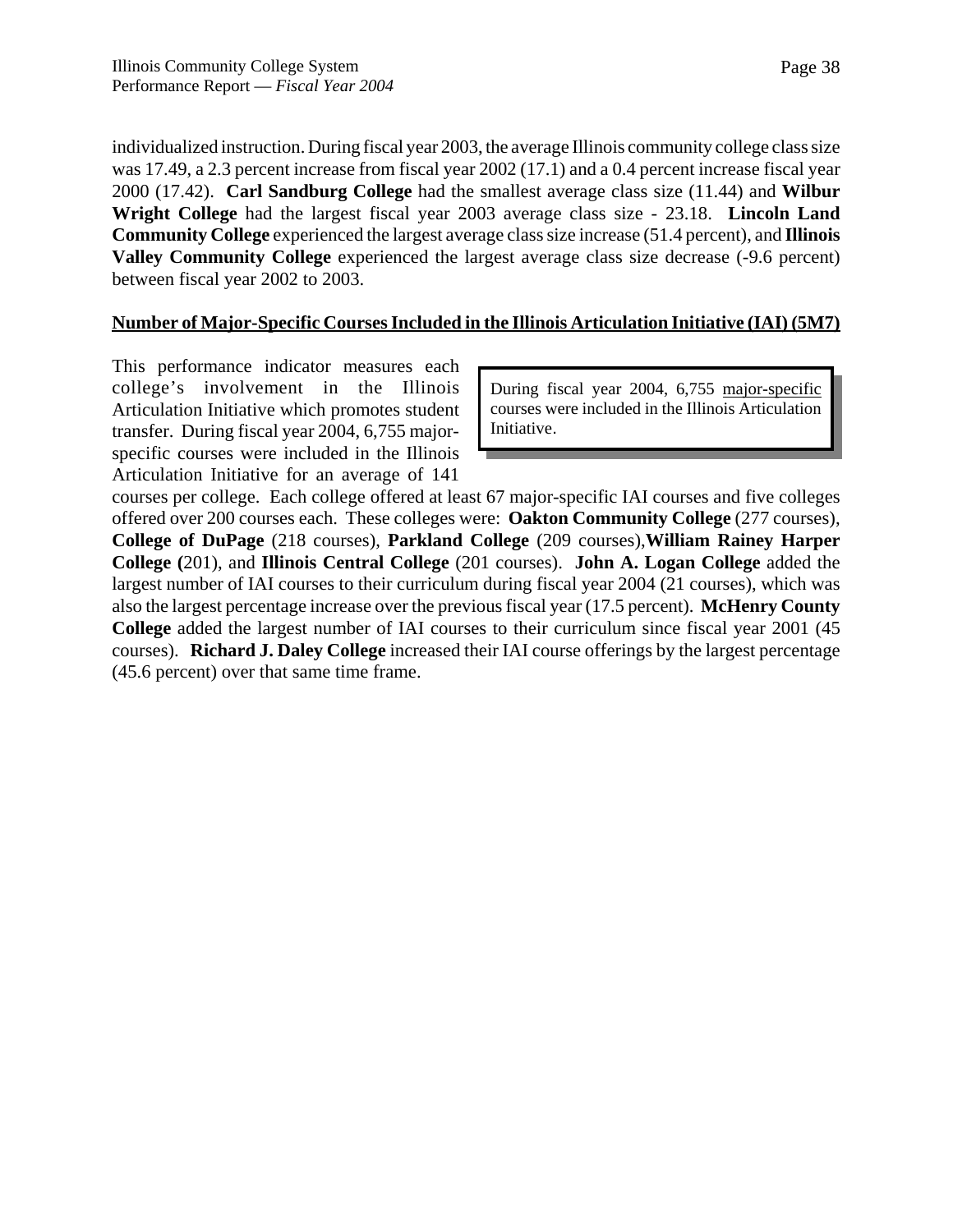# **GOAL SIX: PRODUCTIVITY AND ACCOUNTABILITY**

*Illinois colleges and universities will continually improve productivity, cost effectiveness, and accountability.*

#### **GOAL SIX: PRODUCTIVITY AND ACCOUNTABILITY BACKGROUND**

Community colleges are accountable to multiple constituencies because they are supported by a combination of public funds (local, state, and federal), student tuition and fees, and private funds. Each college has developed a system of measuring and reporting institutional productivity and cost effectiveness to its elected board of trustees and to district residents. At the state level, there are a number of initiatives and data collection systems that document the colleges' productivity and cost

Each college has developed a system of measuring and reporting **institutional productivity** and **cost effectiveness** to the state and federal government, as well as to the electoral board of trustees and residents of the district. The colleges are **accountable** to many external entities. All colleges are accredited by the North Central Association (NCA).

effectiveness, both individually and collectively. Examples include the annual enrollment and completion report, transfer tracking, follow-up surveys of career and technical education program graduates, the unit cost study, and program review. At the federal level, performance measures have been established as part of the requirements for institutions that receive funds as training providers under the Workforce Investment Act (WIA Title I), Adult Education, Family Literacy and English-as-a- Second Language (WIA Title II), and Career and Technical Education (Perkins Postsecondary). The colleges are accountable to many external entities for the quality and productivity of the programs they offer as well. All of the colleges are accredited by the North Central Association (NCA). Many programs offered by the colleges require accreditation or approval by professional associations or regulating bodies. In cases where program accreditation is voluntary, colleges usually seek the accreditation to provide further evidence of program quality and to provide their graduates with an advantage when they enter the job market. Through these and other processes, the colleges are able to demonstrate accountability for the resources they receive. In addition, the information that is collected and reported is used at the local and state level to promote continuous improvement of the programs and services the colleges provide.

For many years, colleges have been recognized for excellence in financial accountability reporting. For example, **Oakton Community College** (eleven years), **McHenry County College** (one year), **William Rainey Harper College** (four years) **College of DuPage** (six years) have received the Government Finance Officers Association (GFOA) Budget Presentation Award. The GFOA Award recognize entities that develop a budget document that serves well as a policy document, a financial plan, an operations guide, and a communications device with internal and external entities (http://www.gfoa.org/services/awards.shtml). Likewise, for a dozen years **South Suburban College** has been the recipient of the Association of School Business Officials (ASBO) Certificate of Excellence in Financial Reporting, which is the highest recognition offered by ASBO. Similarly, **Illinois Valley Community College** and **Joliet Junior College** were recognized with ASBO Certificates of Excellence for excellence in the preparation and issuance of their comprehensive annual financial reports for fiscal year 2003. (http://asbointl.org/Recognition/index.asp?bid=1110)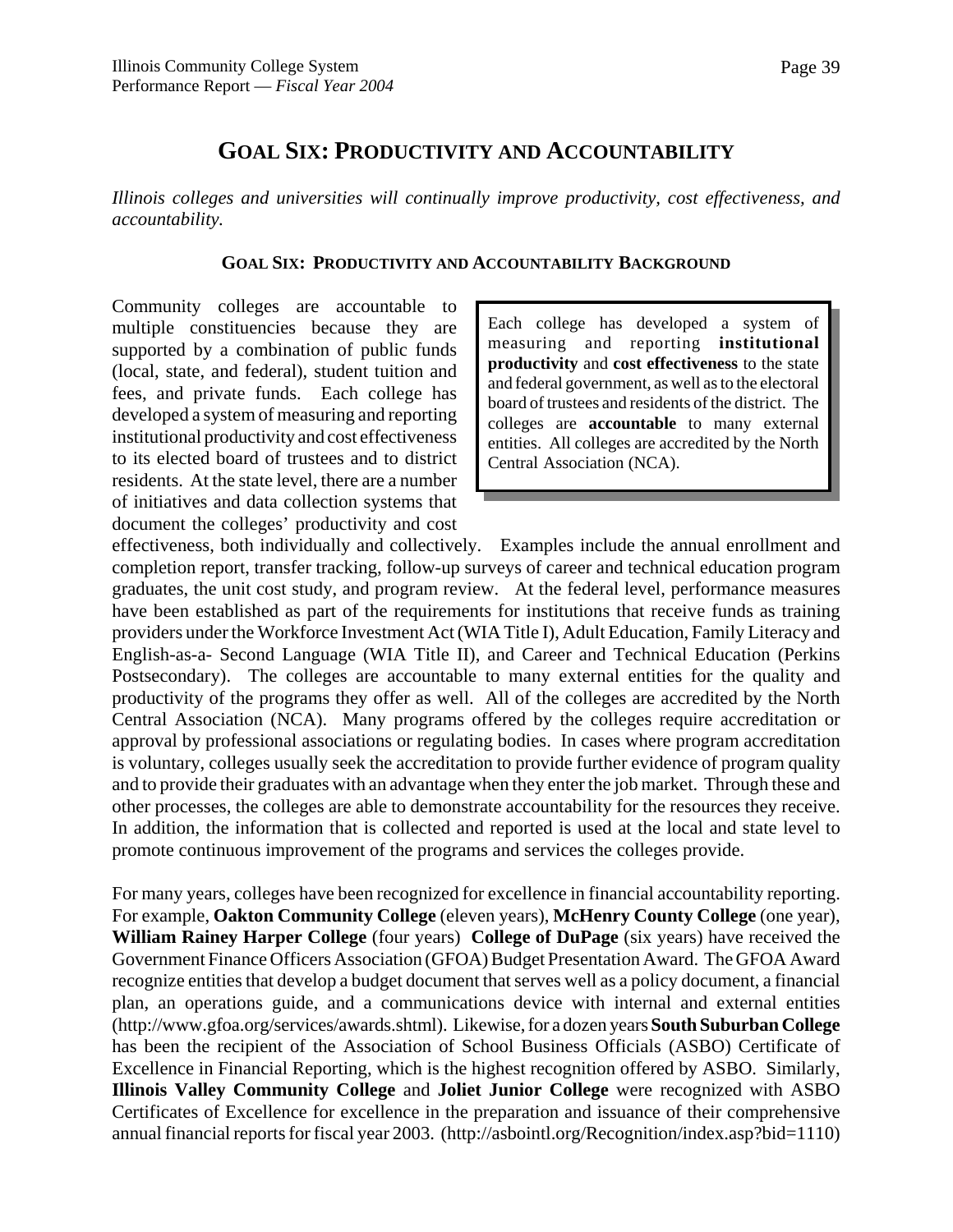Selected examples of college initiatives regarding continuous improvement of productivity, cost effectiveness, and accountability will be identified throughout the remaining summary.

#### **GOAL SIX: PRODUCTIVITY AND ACCOUNTABILITY HIGHLIGHTS OF 2004 ACCOMPLISHMENTS**

In challenging economic times, community colleges have found ways to **more efficiently streamline** their operations and continue to offer quality programs.

Fiscal year 2004 was certainly a challenging one for Illinois community colleges. Consistent decreases in both state and local funding have created tight budgets for everyone involved. Colleges have responded to these fiscal challenges by making difficult choices and are finding ways to further streamline their

operations while continuing to offer quality priority programs. Many colleges reported being immersed in continuous quality improvement plans to further strengthen college planning and evaluation efforts. Illinois community colleges participating in the Academic Quality Improvement Program (AQIP) process include: **College of DuPage, College of Lake County, Illinois Valley Community College, Joliet Junior College, Kankakee Community College, Richland Community College, Southwestern Illinois College, Highland Community College, Waubonsee Community College, and Moraine Valley Community College** (http://www.aqip.org/AQIP members.html). AQIP is an alternative process for retaining North Central Association (NCA) regional accreditation with an emphasis on continuous improvement and the measurement of progress and outcomes.

Several colleges indicated that they were able to cut costs in various ways such as reducing underused programs, consolidating departments, and sharing staff/facilities/equipment with other departments and outside schools/businesses. Almost every college reported increased scrutiny in regards to filling vacant positions, ranging from evaluating the necessity of any position that becomes vacant to some form of hiring freeze. Many schools indicated that they had strategically improved college facilities and added priority programs to meet emerging community needs in fiscal year 2004.

**Moraine Valley Community College** incorporated *Eight Expectations* for professionalism for all staff into their human resource practices. The *Eight Expectations* program describes specific behaviors all employees should exhibit in their daily interactions with each other and with students, visitors, vendors, and the general public. The goal is to provide the utmost in customer service, thus making all aspects of the college run more smoothly. **Malcolm X College** has instituted a Shared Governance practice throughout the college. Through the NCA Self-Study process, the college rolled out a new College Governance Council (CGC) to improve college quality, performance, and accountability. The CGC includes representatives from all constituencies of the college, and has created a climate where employees are more committed and have more perceived ownership in the college, resulting in more effective operations. **Danville Area Community College** has implemented a comprehensive reorganization and restructuring initiative which has reduced its net instructional cost by nearly 20 percent since fiscal year 2001 through reducing administrative and faculty costs, addressing high energy costs and identifying strategies for reducing low enrollment programs. In fiscal year 2004 alone, the college saw a savings of \$127,200 due to this initiative.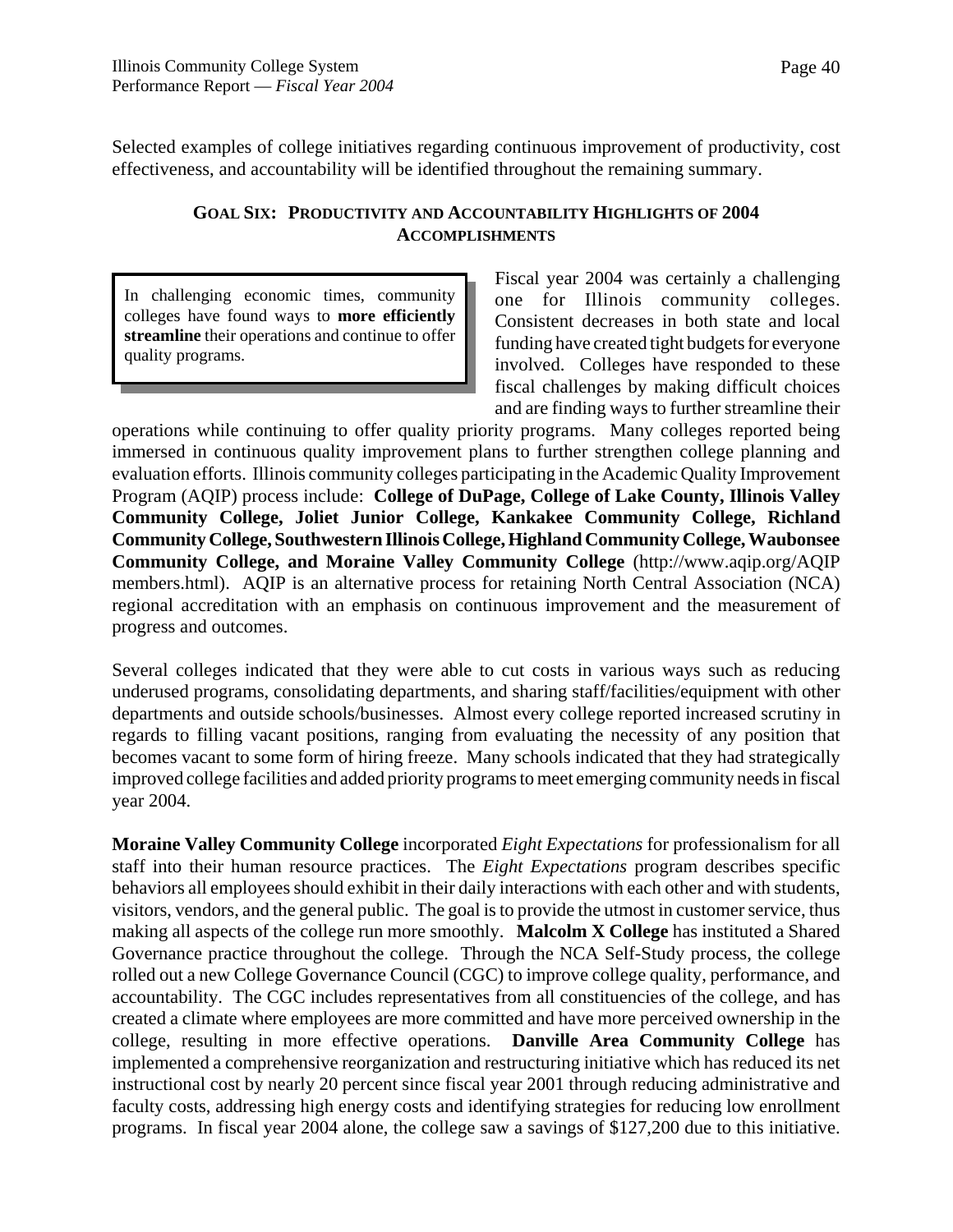**Southwestern Illinois College's** Financial Aid and Student Employment Office implemented a new electronic loan processing and funds transfer process that reduced processing times by 60 percent. This will make loans available to students more quickly, enabling them to make planning decisions such as book purchases and paying for living expenses in a more timely manner.

### **GOAL SIX: PRODUCTIVITY AND ACCOUNTABILITY HIGHLIGHTS OF 2005 PLANS**

One major theme running through the fiscal year 2005 college plans is using technology to improve efficiency and effectiveness. Almost all colleges are planning to implement enhancements to computer technology in targeted program areas. This enhanced technology will include software for data

In fiscal year 2005, almost all colleges are planning to **enhance computer technology** in targeted program areas.

tracking, on-line registration and payment, strengthening student record systems, purchasing and accounts payable, upgrading computer databases for career searches, and upgrading program assessment and student advisement systems. Several colleges also reported continuing in various stages of their Master Plans, with direct attention to facility upgrades. A few colleges will be taking a closer look at their marketing efforts with an emphasis on branding their college to target markets. Several colleges also refer to the constant search for ways to alleviate budget pressures by either increasing funding (i.e., through additional grants or fundraising) or reducing spending (i.e., merging divisions or re-evaluating programs).

**Kishwaukee College** is implementing an ACRUX administrative software system to increase effectiveness in registration, advisement, payment, and web access, as well as improve the ability of the college to meet accountability goals such as student success, retention, and degree/certificate completion. **Lincoln Land Community College** officials are working to establish a deferred maintenance fund and develop a prioritized multi-year plan to address building deficiencies identified by campus master planners. **Harold Washington College** is developing a committee to increase the recruitment and retention of international students, and will highlight the value of the college to local consulates.

# **GOAL SIX: PRODUCTIVITY AND ACCOUNTABILITY SELECTED 2005 CHALLENGES**

Among the colleges, the **most reported challenge in fiscal year 2005 dealt with financial issues** with many referring to the continued reduction in funding as the biggest concern.

**Fiscal Year 2005 Challenges**. Financial issues dominate the list of challenges throughout the community college system for fiscal year 2005. Atop the list are concerns about the continued reduction in funding, whether the reduction comes from state support or local support such as reduced assessed valuations and tax caps.

Challenges resulting from these funding issues include adjusting tuition/fees, reducing programs, finding ways to maintain the quality of programs and faculty/staff, deteriorating facilities, keeping pace with technology needs, training for faculty/staff, exploring expanding markets for the college, growing district populations, and identifying and securing alternate means of funding. Additional related concerns include level or growing enrollments, increased expectations of students and other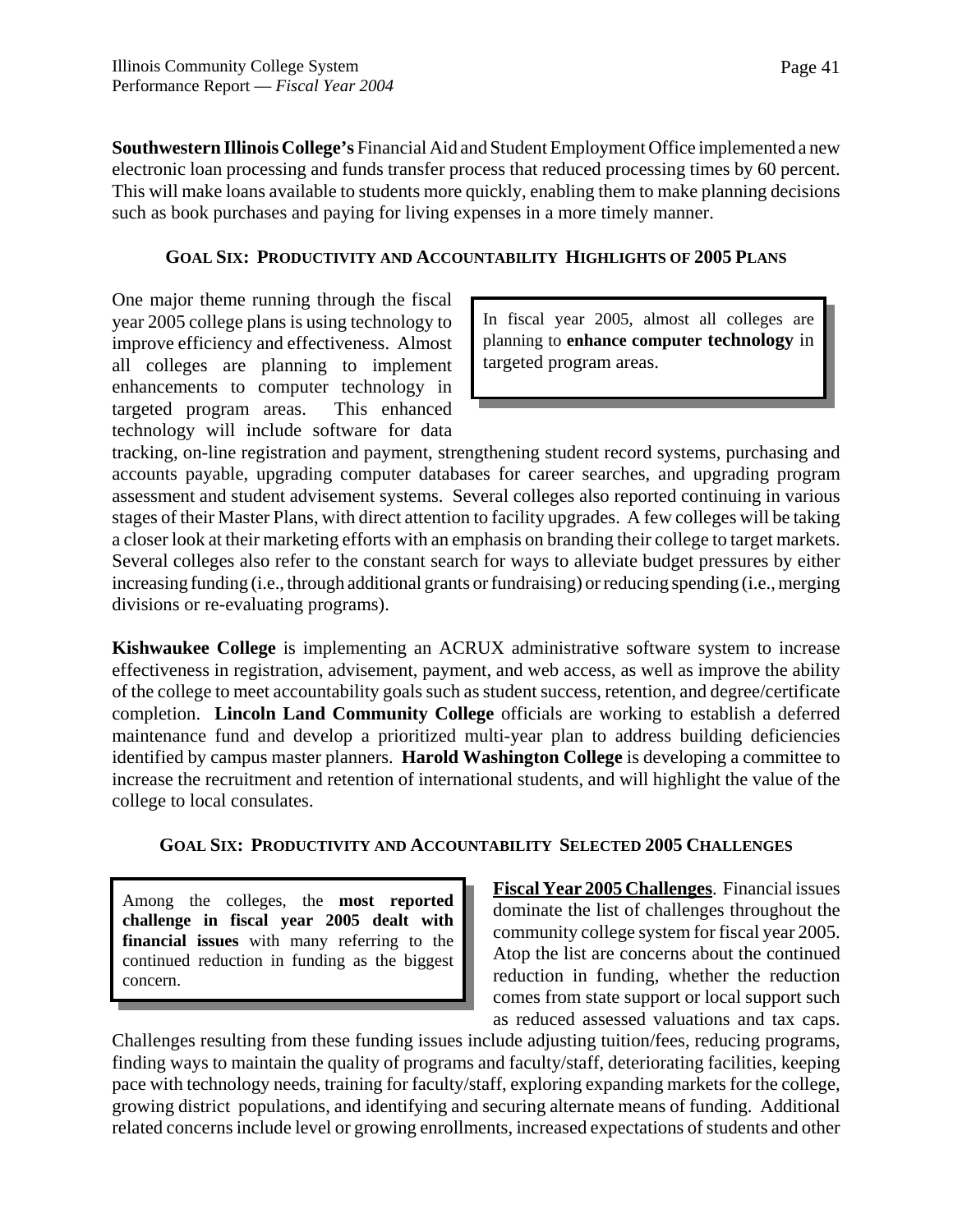customers, implementing facilities master plans, combining/centralizing various departments, changes in funding formulas and grant awards, and implementing the continuous quality improvement processes without adequate funds.

**Harry S Truman College** cited accountability issues based on processes for data access and management as a major challenge for them in fiscal year 2005. The **City Colleges of Chicago** are involved in a year-long schedule to phase in a new Student Records System. Several other schools report similar issues in implementing new or enhanced data systems. **College of DuPage** has a major challenge ahead with respect to operational issues and costs as they convert from the quarter system to the semester system in use across the rest of the state. **Illinois Central College** reported challenges with respect to the adoption of a Program Planning process. The college has made strides in cultivating an environment where personnel consider quality principles to be central to the work that is done. However, they are facing the challenge of providing access to tools to facilitate their Program Planning process and continuing to educate the college community in its design with diminished resources.

#### **GOAL SIX: PRODUCTIVITY AND ACCOUNTABILITY STATEWIDE AND COMMON INSTITUTIONAL INDICATORS**

# **Cost of Instruction per Credit Hour by Student Level as a Percent of Sector Average by Student Level (6C1)**

This indicator measures the instructional efficiency over time for an institution. There is more than one way to look at cost information. See the Illinois Public Community College Unit Cost Reports for more in-depth coverage of this topic. Cost

Statewide, the one-year rate of instructional unit cost between 2002 to 2003 decreased by 3.6 percent.

figures referenced in this indicator reflect the net instructional unit cost which is most frequently used in comparative analyses, as well as in the state funding plan. Briefly, the net instructional unit cost includes direct and indirect costs for instruction (salaries, direct departmental costs, direct instructional equipment costs, allocated/indirect costs and operation and maintenance cost).

Statewide, the one-year rate of instructional unit cost between 2002 (\$198.13) to 2003 (\$191.09) decreased by 3.6 percent. **The Higher Education Price Index (HEPI) for overall operations increased an estimated 2.5 percent during the same time frame.** HEPI is a national index produced by Research Associates of Washington which was originally developed by the United States Department of Education in 1975. Similar to the Consumer Price Index (CPI), HEPI measures change in the prices that colleges and universities pay for a fixed group of goods and services, including professional and non-professional salaries, benefits and wages, contractual services, supplies and materials, equipment, library acquisitions, and utilities.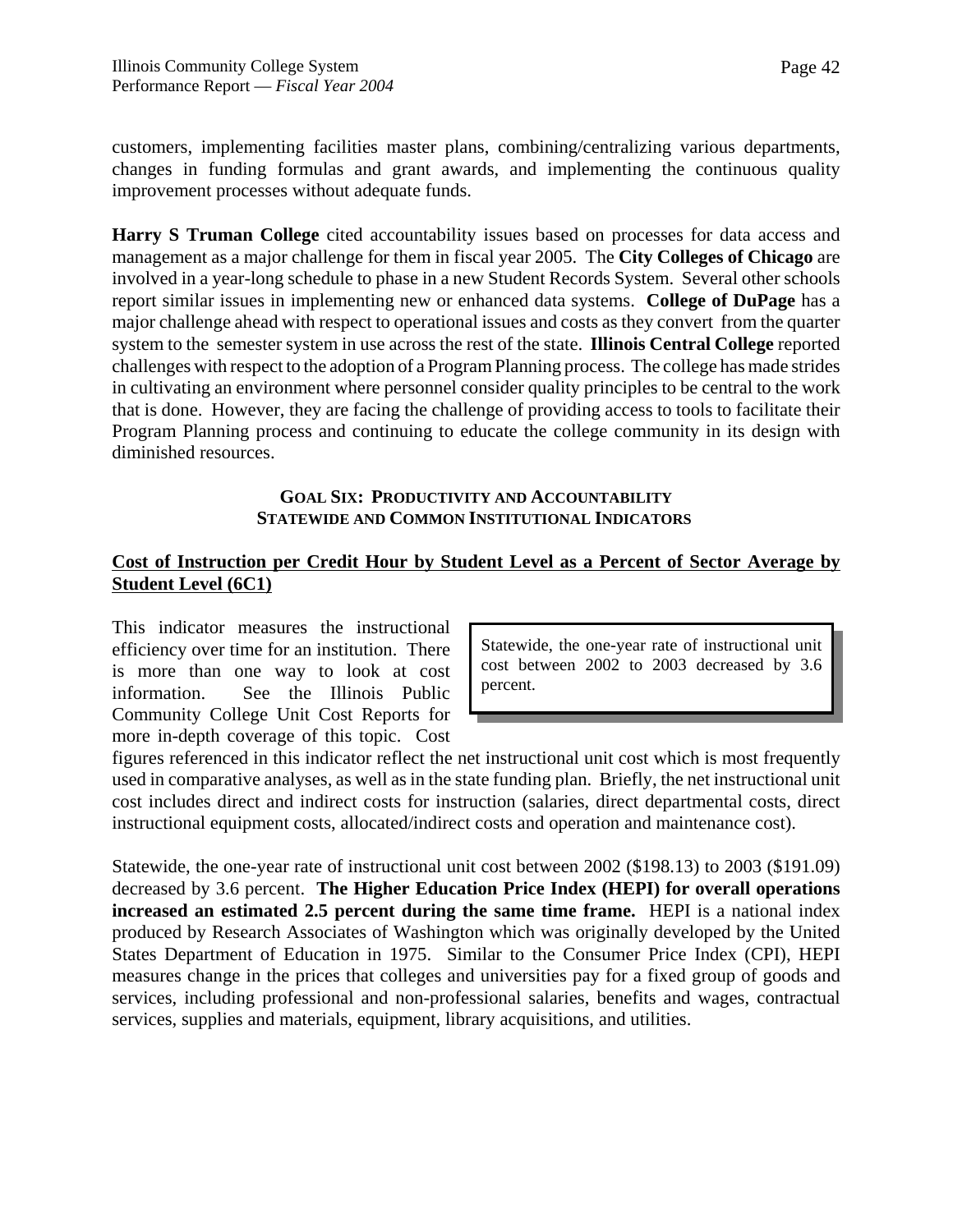In Illinois, during the two-year period from fiscal years 2001 to 2003, there was a decrease of 1.7 percent (versus a 7.3 percent increase for HEPI). Long term, the state average for cost of instruction per credit hour increased 11.3 percent from fiscal year 1998 (\$171.76) to **2003 (\$191.09)**. The HEPI for overall operations increased 18.7 percent during the same five-year period. Hence, instructional unit cost actually decreased compared to inflation as calculated in HEPI for the most recent data and the two-year term. Instructional cost was similar but still less than longer term inflation (five years).

Long term, Illinois data show that a few colleges experienced actual decreases in instructional costs. Between 1998 and 2003, **Heartland Community College** (9.9 percent), **Moraine Valley Community College** (4.8 percent), **Waubonsee Community College** (4.2 percent), and **Rock Valley College** (2.3 percent) all reported decreases in their cost of instruction. Many more colleges have reported decreases over the past year (2002-2003). Those with the greatest decreases include **Rock Valley College** (20.4 percent), **Kennedy-King College** (14.8 percent), and **Illinois Valley Community College** (15.1 percent). Colleges strive to increase efficiency while improving the range of courses needed by students. Decreases in net instructional unit can occur for a variety of reasons (i.e., reduced salary costs due to turnover among senior faculty, serving additional students or a relatively larger number of students in lower cost programs, class size increases, reduced equipment costs, etc.) The source of data for this measure in Illinois is the Unit Cost Study which is where a more complete discussion of net instructional unit cost and its components can also be located (see Tables 5 and 6 in the Unit Cost Study).

#### **Indirect Instructional Support Cost per Credit Hour as a Percent of Sector Average (6C2)**

This indicator is a measure of indirect instructional support costs over time. Costs included are academic support, student services, general instructional services, academic administration and planning (above the departmental level) and subsidies for auxiliary services. Self-supporting or profit

Statewide, the average total instructional support costs per credit hour registered a one-year decrease of 9.8 percent from \$91.65 in FY 2002 to \$82.65 in FY 2003.

generating auxiliary service costs are not included here. As open door institutions, community colleges welcome individuals possessing a variety of skill levels and must make a commitment to provide students with the academic and support services needed for student success.

Statewide, there was **a decrease of 9.8 percent from 2002 to 2003 in indirect instructional support costs**. During the same period the average decrease for community colleges was \$9.00. During the two-year period from fiscal year 2001 to 2003 there was a decrease of 6.8 percent (\$88.69 to \$82.65). Longer term, the systemwide average for indirect instructional support cost per credit hour increased 9.2 percent from fiscal year 1998 (\$75.66) to 2003 (\$82.65). During the same time period, the Higher Education Price Index (HEPI) for overall operations increased an estimated 2.5 percent for one year, 7.3 percent for two years, and 18.7 percent over five years. From 2002 to 2003 many colleges experienced decreases in these costs compared to the statewide average. Among those colleges that displayed the largest one-year decrease in costs were **City Colleges of Chicago** (32.2 percent), **South Suburban College** (23.8 percent), **Moraine Valley Community College** (23.1 percent), **Sauk Valley Community College** (22.8 percent), and **Lake Land College**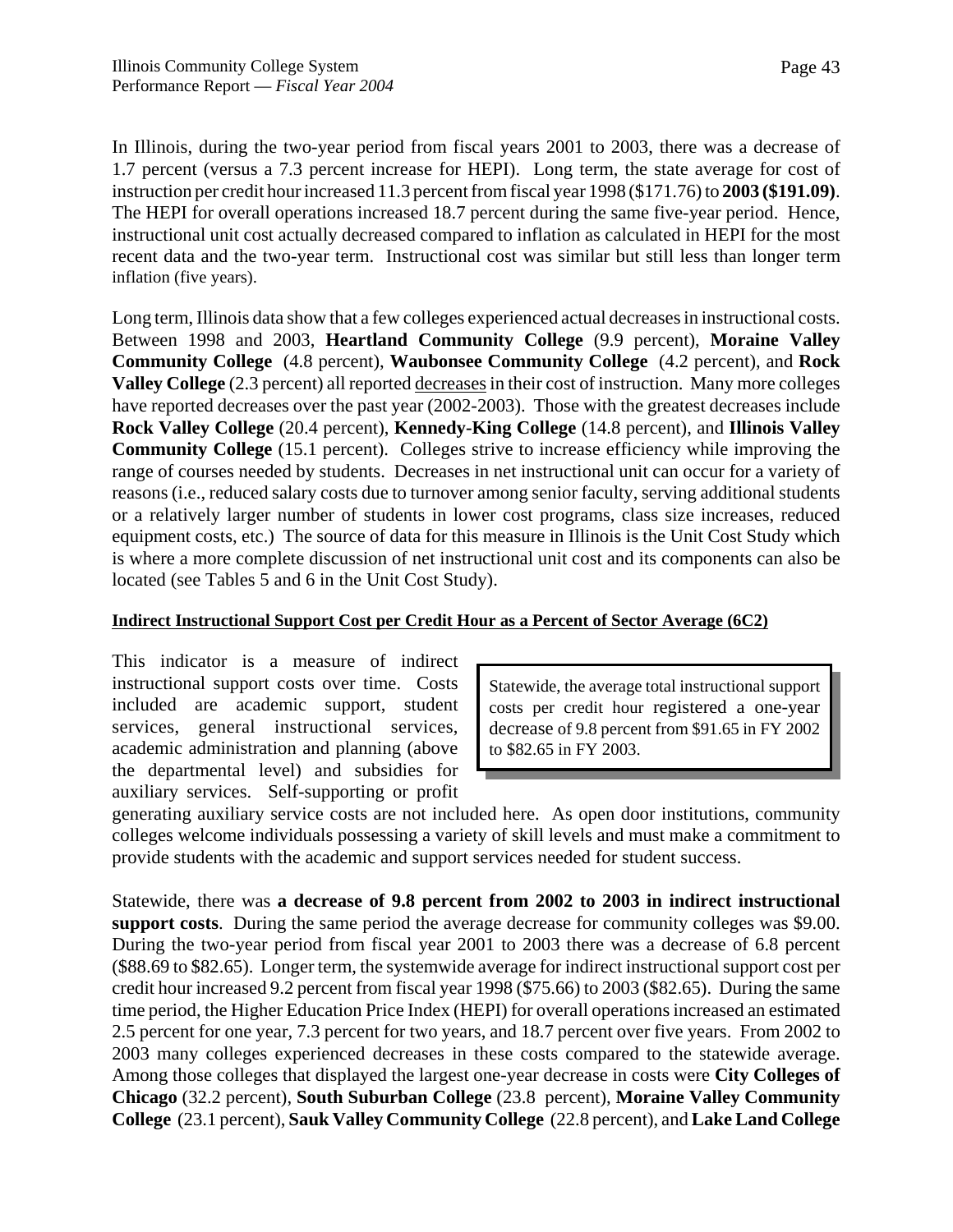(20.6 percent). The five-year trend shows many community colleges were below the 9.2 percent increase. Among those colleges that showed the largest five-year decrease in costs were **Rend Lake College** (23.8 percent), Lake Land College (18.4 percent), **Heartland Community College** (13.5 percent), and **South Suburban College** (10.8 percent). The source of data for Illinois is the Unit Cost Report. See Tables 7 and 8 of that report for a more detailed look at the costs that make up indirect instructional support.

Of the 25,305 fall 2000 cohort of fulltime, entering freshmen, 66.73 percent graduated, transferred, or were still enrolled by summer 2003.

# **Proportion of First-time, Full-time Freshmen Who Complete Their Degree within 150% of Catalog Time, or are Still Enrolled or Transferred (6C3)**

This indicator is one measure of student success based on a nationally recognized methodology developed by the United States Department of Education's

Integrated Postsecondary Data Systems (IPEDS). While the measure has limitations and detractors it is in widespread use. For community colleges a cohort of full-time, first-time college-level freshmen are tracked for three years. **Available data systems were able to track successful advancement outcomes for nearly two-thirds of the most recent cohort**. Of the 25,305 fall 2000 cohort of full-time, entering freshmen, 66.73 percent graduated, transferred, or were still enrolled by summer 2003. From the 1999 cohort to the 2000 cohort, the successful student advancement rate increased 2.1 percent. Comparing the 2000 with the 1995 cohort, there was an increase of 0.5 percent in the successful student advancement rate. Ten of the 48 community colleges have had student successful advancement rates consistently above the statewide average over the past five years including: **Parkland College, Elgin Community College, Illinois Valley Community College, Lake Land College, Moraine Valley Community College, McHenry County College, Lincoln Trail College, John A. Logan College**, and **Spoon River College**. Focusing on the most recent 2000 cohort, the following colleges had the highest student advancement rates: **Parkland College** (77.5 percent), **Heartland Community College** (75.3 percent), **Lake Land College** (72.8 percent), **Moraine Valley Community College** (72.8 percent), **Kishwaukee College** (72.7 percent), and **Illinois Valley Community College** (72.1 percent). These colleges were all well above the statewide average of 66.7 percent. Among community college students it is common for those within any particular cohort to drop from full-time to part-time status. These students may be successful beyond the 150% of catalog time. Another contributing factor is that student transfer tracking is limited to in-state public institutions and DePaul University. Based on earlier studies at the state and local levels, having transfer data for additional institutions would raise the rate.

#### **GOAL 6: PRODUCTIVITY AND ACCOUNTABILITY SELECTED MISSION-SPECIFIC INDICATORS**

#### **Population served (6M1)**

This performance indicator provides one approach to measuring college outreach efforts in the community. During fiscal year 2003, Illinois community colleges enrolled a total of 970,574 students through credit and noncredit coursework. According to the most recent

Looking at Illinoisans over 18 years of age, indicates that approximately one out of ten individuals attended a community college in fiscal year 2003.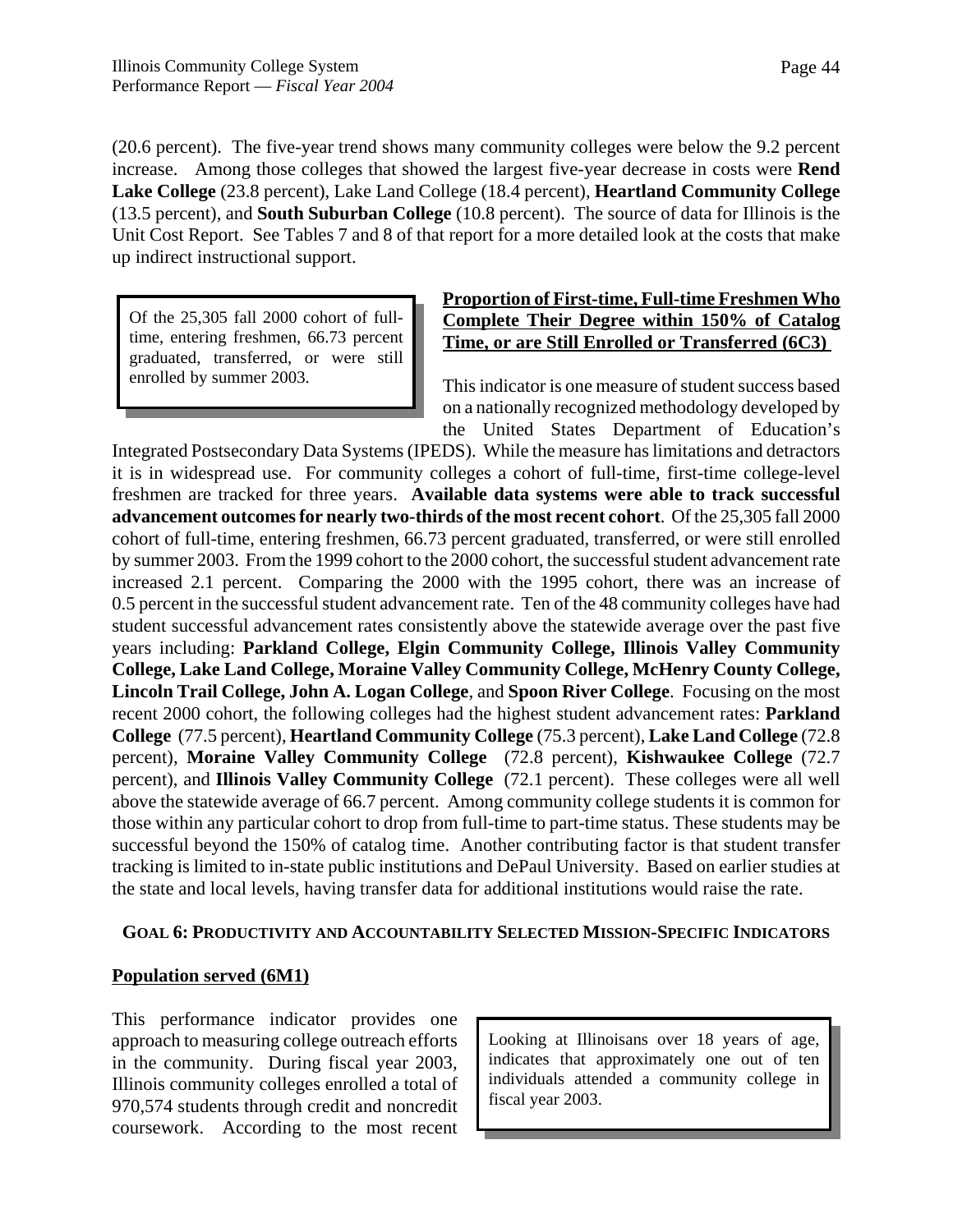Bureau of the Census figures, there were 12,600,636 people living in Illinois. Therefore, overall one out of every thirteen Illinoisans attended coursework in a community college. Narrowing the look to the 9,173,842 Illinoisans over18 years of age indicates that approximately one out of ten individuals attended a community college in fiscal year 2003.

The average community college enrollment percentage of the entire population was 9.1 percent of each respective district. **Illinois Eastern Community Colleges** enrolled 26.4 percent of the district's population among the four schools which was the highest percentage of all Illinois community college districts. These figures can be impacted by multiple factors, including geographic size of the district, population density, availability of other higher education options in the service region, the extent of net importing of out–district students, branch and extension center outreach center availability, etc.

### **Full-Time Equivalent Student/Faculty Ratio (6M6**)

This performance indicator provides a measure of college instructional staffing patterns. During fiscal year 2003, Illinois community colleges averaged a 19.1 student FTE/Faculty FTE ratio. During fiscal year 2003, **Waubonsee Community College** had the lowest student FTE/Faculty FTE ratio (9.2).

During fiscal year 2003, Illinois community colleges averaged a 19.1 student FTE/Faculty FTE ratio.

The most recent national data from the *Digest of Education Statistics, 2002* are from fiscal year 2000 and indicate an FTE Student per FTE Faculty ratio nationwide for public two-year colleges of 18.4. http://nces.ed.gov/pubs2003/digest02/tables/dt226.asp Hence, FTE student/faculty staffing levels in Illinois appear consistent with available national data. The Illinois ratio shows a level of efficiency over the national average while remaining sufficiently small to allow for individualized student attention.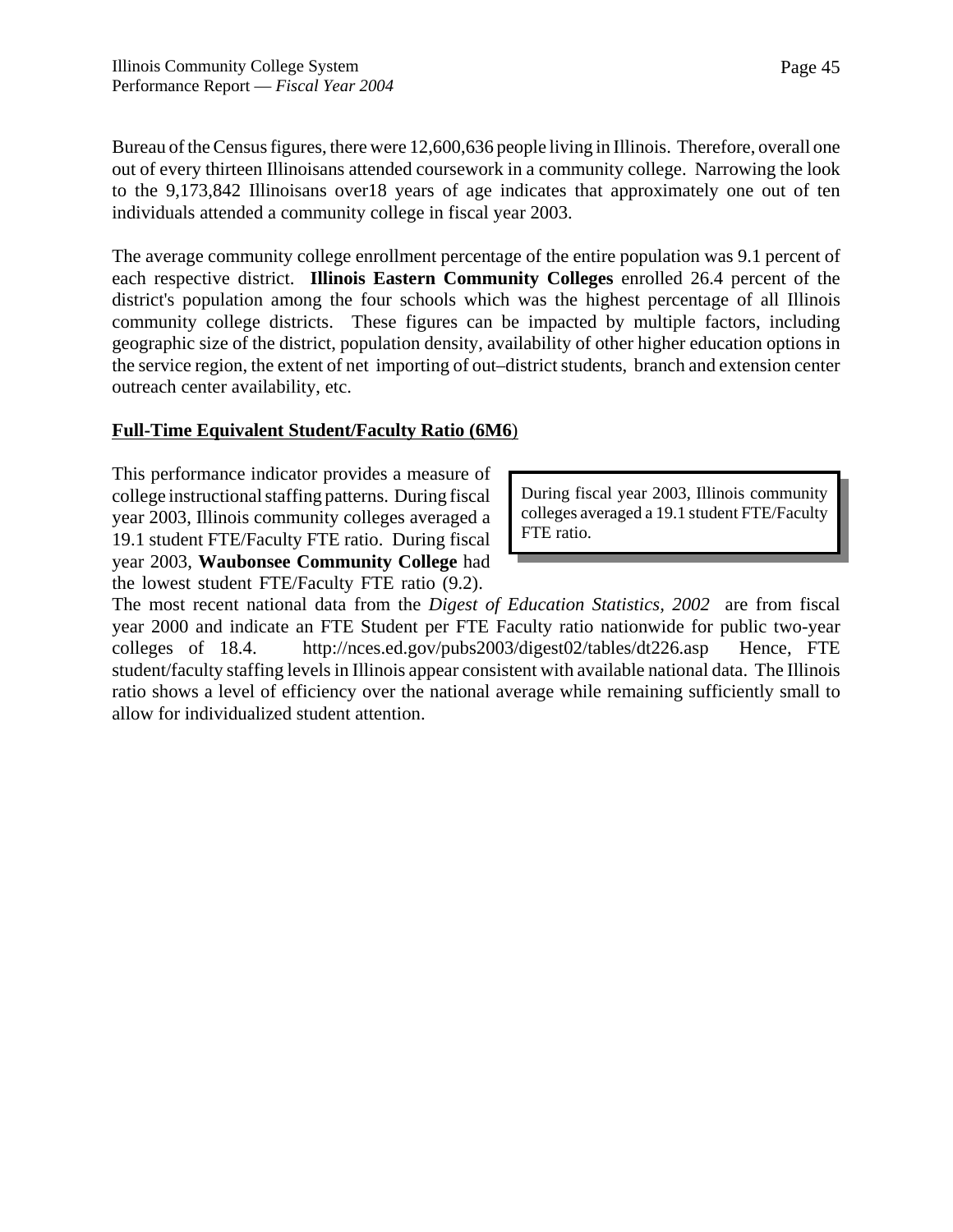# **COMMON INSTITUTIONAL INDICATOR GOALS**

The goals set by each institution should be rigorous, but also achievable within the context of a balanced institutional approach to continuous improvement. Goals for common institutional measures were required for the submission. The following guidelines were furnished regarding goal setting:

A guiding principle of the performance indicators initiative has been that each institution will have the responsibility for developing and proposing goals for the indicators, given that these goals should reflect the unique characteristics and mission of each institution, within the broader context of *The Illinois Commitment* and *Promise for Illinois*. The goals set by each institution should be rigorous, but also achievable within the context of a balanced institutional approach to continuous improvement. However, this does not necessarily mean that the goals should focus on continuous growth or increase. In general, both the goal-setting process and the goals established should reflect where each institution strives to be across all indicators and not on continuously increasing output or outcomes relative to any one indicator. Further, goal-setting should not be an annual activity since the process of achieving meaningful goals across all indicators typically transcends a one-year planning horizon.

Note that goal setting on the three common measures which were not a part of last year's report: net price of attendance (Goal 3); completions by disability status (Goal 4); and alumni survey findings of undergraduate completers regarding quality and effectiveness (Goal 5), will be required in the 2005 report. Additionally, colleges will be asked to identify goals for their mission-specific indicators beginning in the next reporting cycle.

College officials have extensive experience and expertise in setting and achieving goals. In Performance Report submissions college officials have flexibility in selecting which measures they want to place the most emphasis on and the ability to factor into their plans a reasonable amount of time for planned initiatives or interventions to have the desired impact. The current fiscal environment makes it necessary to set priorities. Goal setting in this context is expected to be aligned with other program improvement processes already underway on campus (local Board priorities, North Central Association - AQUIP, program specific accreditation, etc.).

Appendix B contains goals established by each community college on the common institutional goals.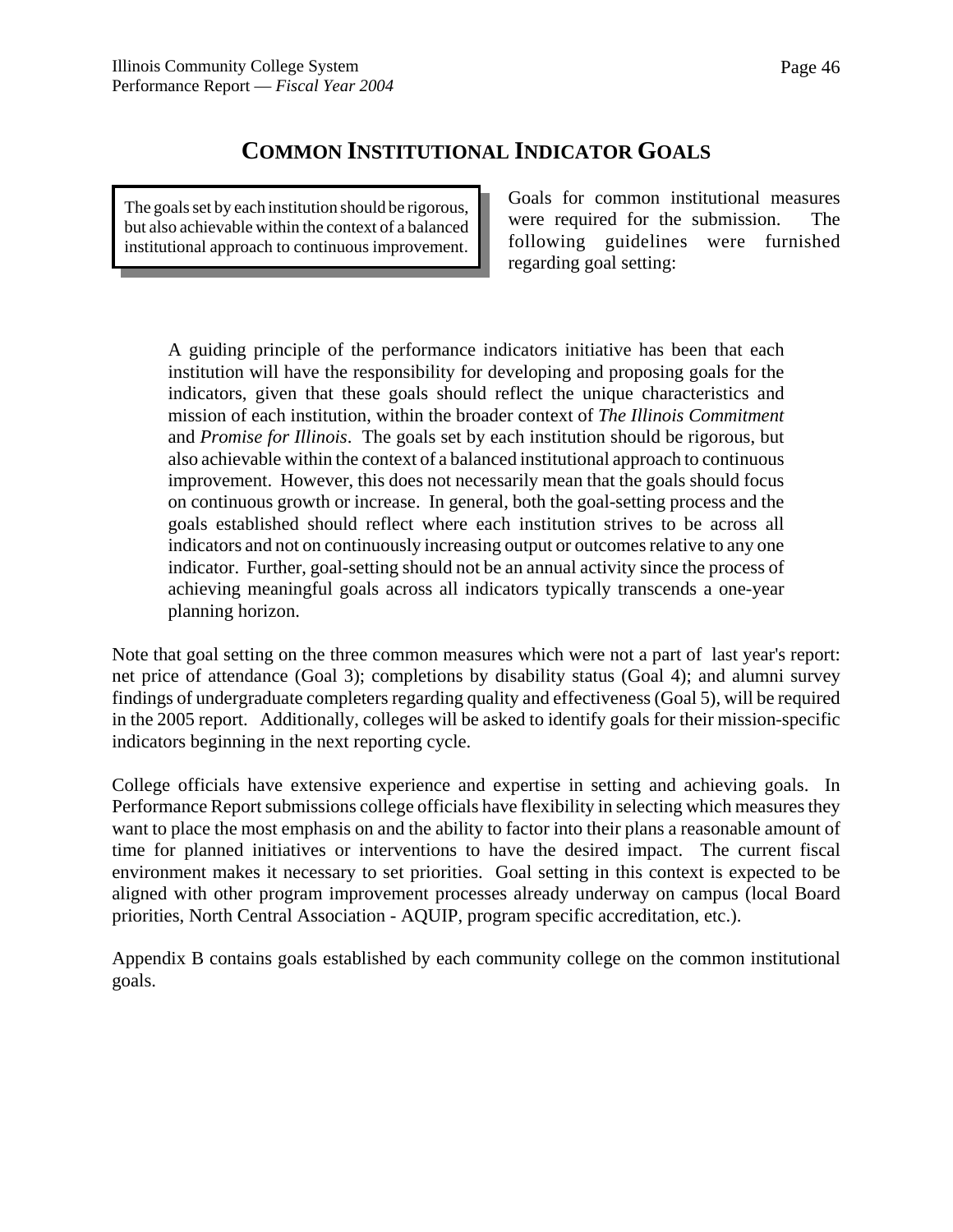# **SUMMARY AND CONCLUSIONS**

Illinois community colleges . . .

Deliver accessible education and training to individuals of all ages and skill levels.

Charge affordable tuition and fees.

Enable students to earn the first two years of a bachelor's degree.

Equip students with academic and technical skills for the workforce.

Address business needs with customized workforce education and training programs. Promote lifelong learning.

Empower students to live and work in an international economy and a multi-cultural society.

Support diversity within community and college life.

Embrace technology as a critical instructional tool.

Eliminate barriers o distance, location, and time though distance-learning opportunities. Maximize resources and use them effectively and efficiently.

Validate results and achievements to the public.

*Promise for Illinois*, (February 2001), page 2.

The Performance Report provides an additional opportunity to share information about initiatives, progress, and outcomes being achieved by community colleges. College officials are recognized for the significant extra efforts they put forth to compile and submit additional analysis and information to the state for the Performance Report.

The Performance Report is structured around the goals in the Illinois Board of Higher Education's *Illinois Commitment*. The pledges in the Illinois Community College System's *Promise for Illinois* complement these goals.

The Performance Report replaces the Results Report and reflects an initial effort to increasingly streamline and integrate state outcomes and progress reporting. The fresh approach taken this year further combines qualitative information and quantitative data reporting. The Performance Report is structured around the goals in the Illinois Board of Higher

Education's (IBHE) *Illinois Commitment*. The pledges in the Illinois Community College System's *Promise for Illinois* complement these goals.

The goals of the *Illinois Commitment* include:

**Economic Growth** – Sustaining strong economic growth.

**Teaching and Learning Partnerships with P-12 Education** – Improving teaching and learning through partnerships with K-12 schools.

**Affordability** – Keeping college costs affordable.

**Access and Diversity** – Increasing access to college, and campus diversity.

**High Expectations and Quality** – Holding students and institutions to high expectations.

**Productivity and Accountability** – Improving productivity, cost effectiveness, and accountability.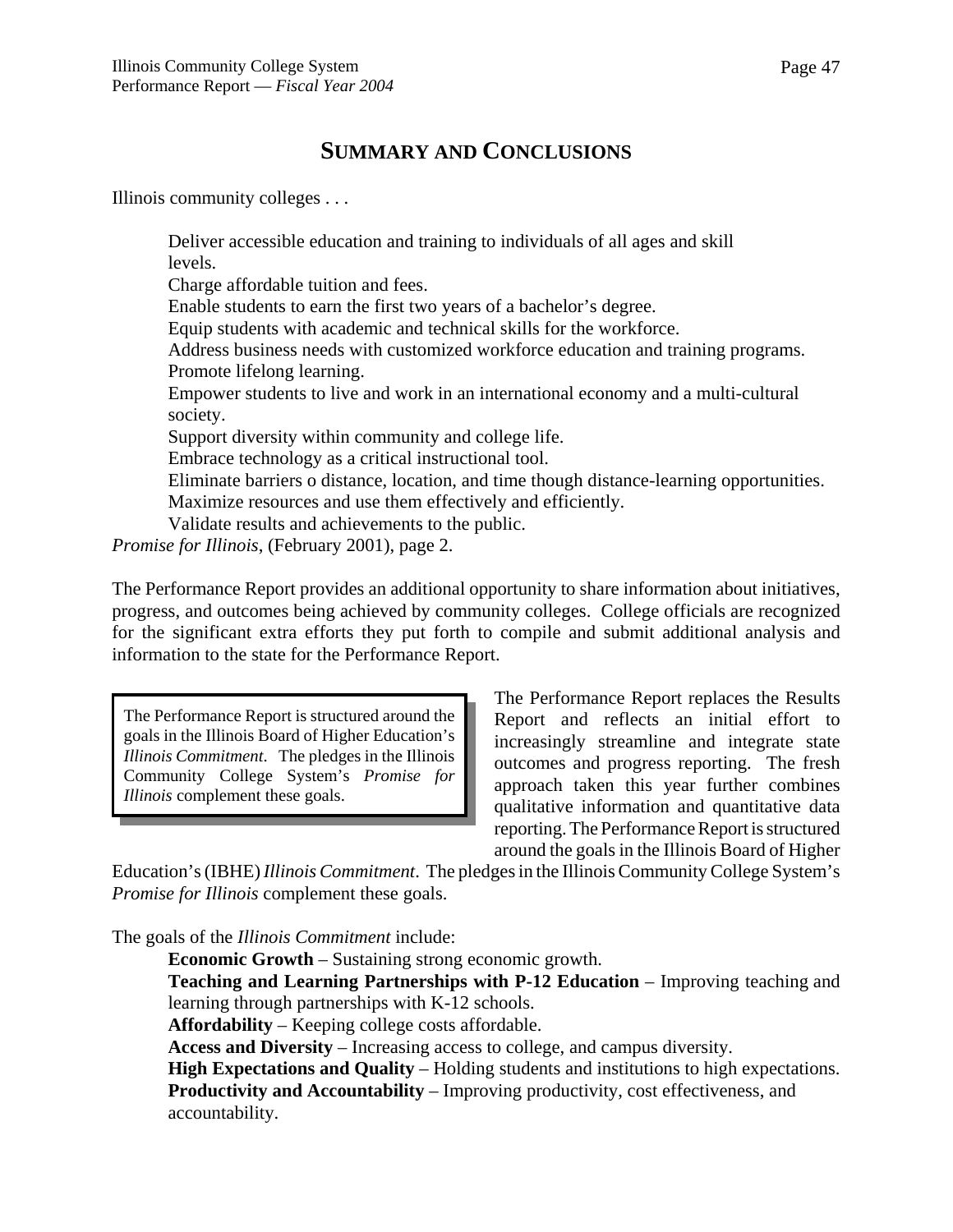Through the *Promise for Illinois*, community colleges pledge to:

Address **workforce development** needs with flexible, responsive and progressive programs. Offer rigorous courses and programs designed for college and university **transfer**.

 Expand **adult education and literacy** programs necessary for individuals and families to have high-quality work and life in Illinois.

Equip Illinois residents with the **technology skills** they need to be successful in the 21st century.

Emphasize **high quality** in all programs, services, and operations.

Deliver **affordable** learning opportunities to the doorstep of Illinois residents.

Model and promote **leadership and ethical decision making**.

In an effort to more closely measure progress toward these goals and pledges three levels of indicators were developed by the Performance Indicator Advisory Committee:

Statewide Indicators – assess the performance of Illinois' system of higher education as a whole;

Common Institutional Indicators – relate to the statewide goals for higher education, and are reported on by all institutions and;

Mission-Specific Indicators – pertain to each institution's unique role and mission within the overall context of higher education's goals.

Similarities exist between the Performance Indicators for Higher Education and the earlier Illinois Community College System Performance Based Incentive System (PBIS). PBIS included both statewide measures and a district-based component with an overarching goal to improve teaching and learning.

The Performance Report is an additional accountability initiative to further document a series of important outcomes for Illinois higher education. The Performance Report supplements, but does not supplant, a series of ongoing and evolving accountability and quality assurance initiatives already underway

The Performance Report supplements, but does not supplant, a series of ongoing and evolving quality assurance and accountability initiatives already underway for community colleges.

for community colleges Comprehensive community colleges provide education and training to address the diverse needs of the communities they serve. Measuring the array of courses, programs, and services provided requires a variety of complementary initiatives including: the course and program approval processes, program review, Recognition, underrepresented groups reporting, career and technical follow-up study reporting, the Transfer Assembly Transfer Rate project, the Uniform Financial Reporting System, unit cost study reporting, audits and other financial reporting, the Comptroller's Office Public Accountability Initiative entitled Service Efforts and Accomplishments, Integrated Postsecondary Data System reporting, Perkins Postsecondary Performance Measure reporting, Workforce Investment Act Title I outcomes reporting, and the National Reporting System for Adult Education and Family Literacy performance reporting. Furthermore, individual community colleges actively participate in regional institutional accreditation through the Higher Education Commission of the North Central Association, as well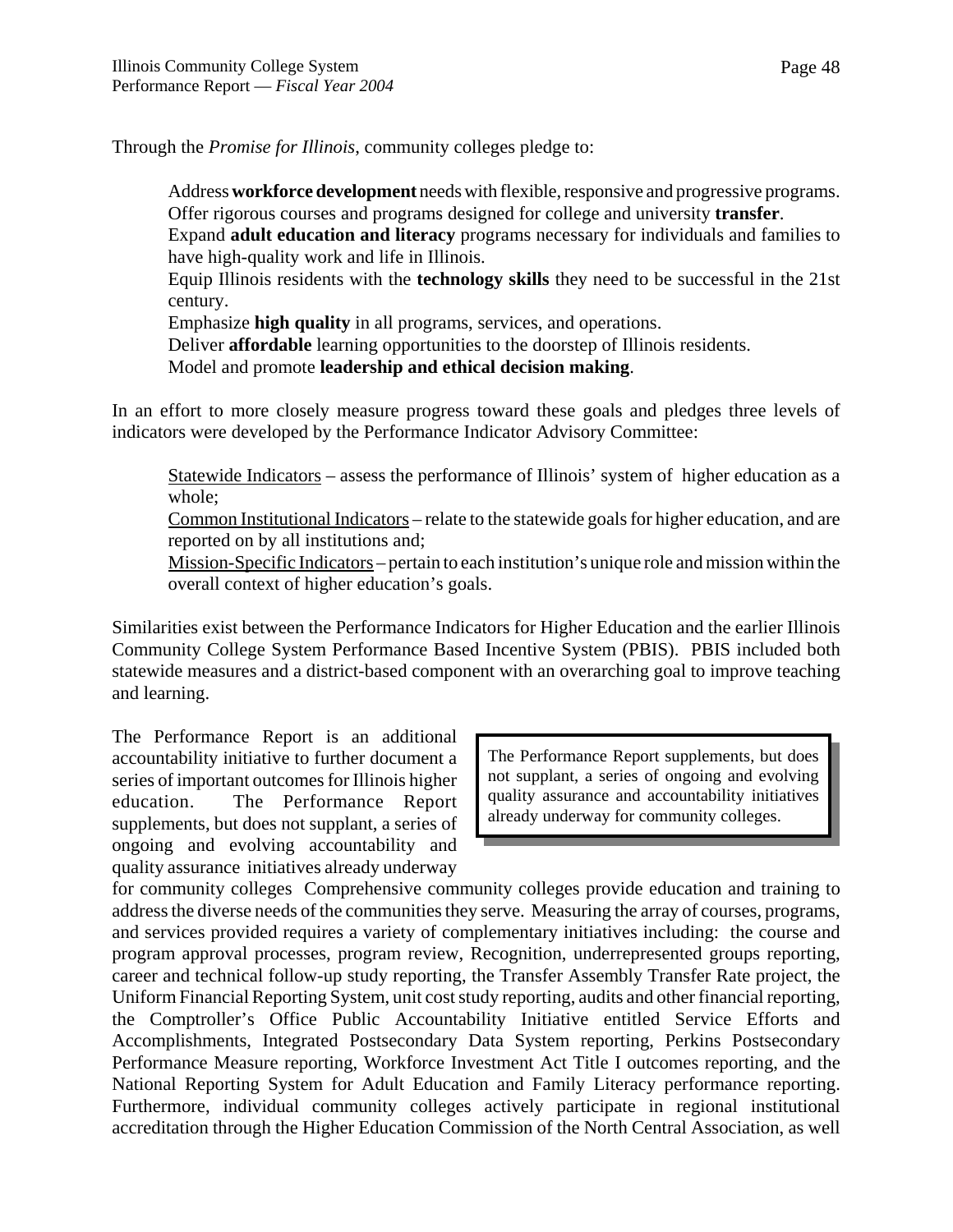as program-specific accreditation as another means of documenting the quality of their programs and services.

To limit the data burden on the colleges, Illinois Community College Board (ICCB) staff furnished as much of the requested data as possible using regularly scheduled state data submissions. This approach eliminates duplicative reporting and rewards ongoing college efforts to provide complete and accurate information in state submissions throughout the year.

This year, Performance Report narrative requirements have been strategically reduced to encourage focused analysis. This approach also provides some time for new initiatives to be formulated and implementation started before reporting is required. Performance Report

While narrative reporting is targeted on three of the six goals, annual performance indicator data reporting is required across all goals.

narrative submitted by the colleges concentrated on three goals – **Economic Development (Goal 1);** Affordability (Goal 3); and Productivity and Accountability (Goal 6) – information in the statewide report highlights 2004 accomplishments, highlights 2005 Plans, identifies selected challenges, provides analysis of statewide and common measures and analysis of selected missionspecific indicators. While college report narrative was required on three of the six goals, annual performance indicator data reporting was required across all goals. For the remaining three goals – **Teaching and Learning Partnerships with P-12 Education (Goal 2); Access and Diversity (Goal 4); High Expectations and Quality (Goal 5)** – in the systemwide Performance Report, state and common measures and selected mission-specific indicator data and analysis are furnished.

To provide context in the state Performance Report, external benchmarks and points of reference are cited whenever possible. Generally, in national reporting, these data are less timely than statelevel data. The latest available statewide and comparative data are used in the systemwide report. As anticipated, for mission-specific reporting, the colleges chose a wide variety of performance indicators on which to focus in their reports. Mission-specific indicators provide colleges with an opportunity to highlight selected aspects of their roles within the overall context of higher education.. Information was also provided on local goal setting on the common institutional measures. State and common institutional indicators are highlighted in the following paragraphs.

# **GOAL ONE: ECONOMIC GROWTH**

**Goal One: Economic Growth** – Illinois Governor Rod Blagojevich has realigned the structure of the state-level economic development and workforce development entities to make better and more meaningful connections between economic and workforce development. Shifting the state's focus from a centralized strategy to a regional one, ten economic development regions have been formed in the state. The Illinois Department of Commerce and Economic Opportunity, Illinois Community College Board, Illinois Department of Employment Security, local community colleges, and local workforce investment boards are collaborating within the ten economic development regions to ensure that business and industry workforce needs are being met.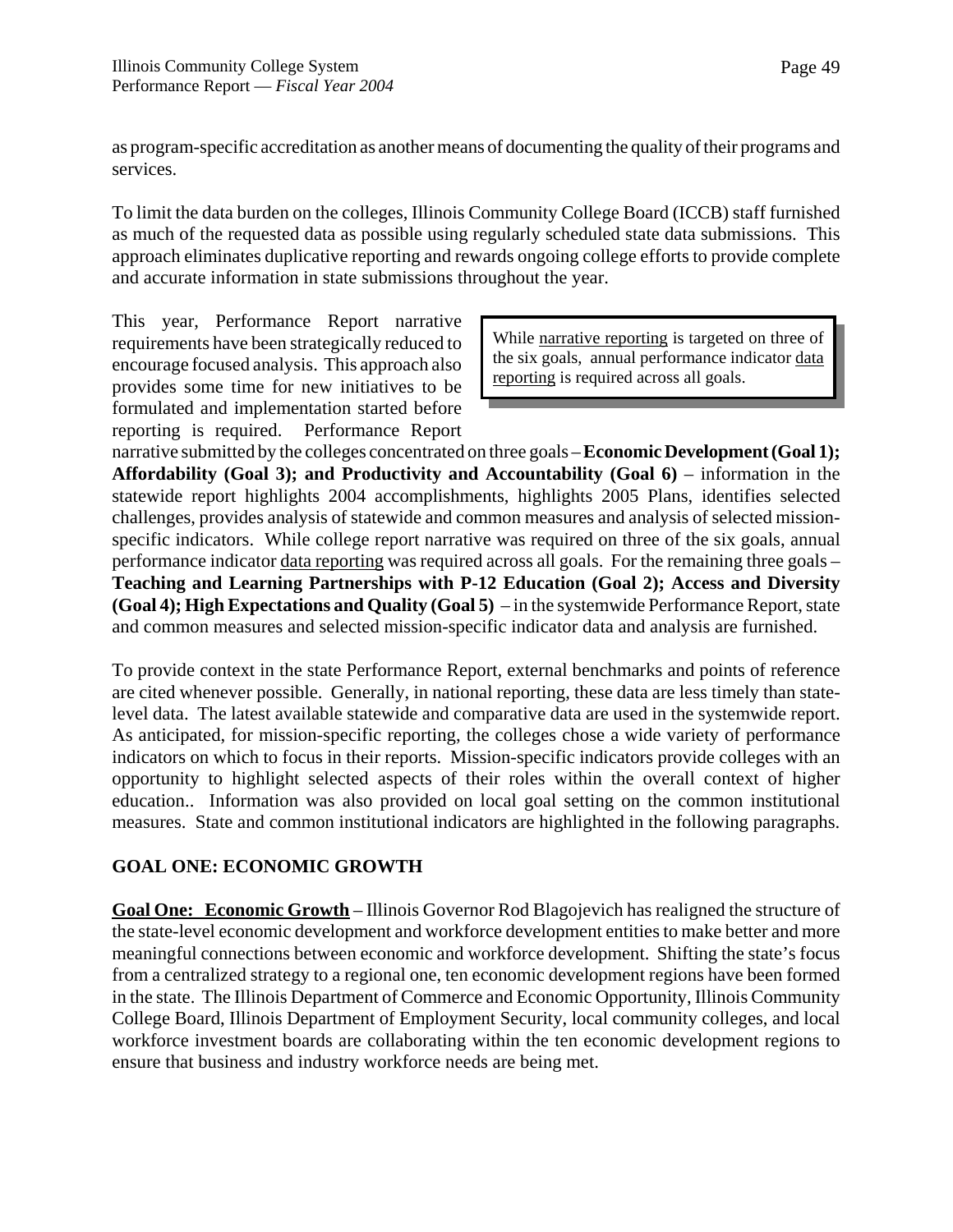**Goal One: Economic Growth Selected 2004 Accomplishments** – Illinois community colleges continue to provide a leadership role in building a globally competitive workforce by increasing the number of partnerships with business and industry, economic development entities, and labor organizations; integrating advisory committees of employers and practitioners into course planning and development; conducting needs assessments; providing customized training; offering job search assistance; and delivering entrepreneurship seminars and workshops. Partnerships to provide assistance in the healthcare and manufacturing sectors and initiatives help individuals enter and reenter the workforce were frequently referenced in college reports.

In an effort to "...strengthen Illinois' system of workforce and economic development to build a skilled and globally competitive workforce throughout the state", the Illinois Department of Commerce and Economic Opportunity launched the "Critical Skills Shortages Initiative" (CSSI). Community colleges have been key players in the local partnerships that are developing workforce strategies through the CSSI to address root causes of difficulties being encountered in key industries. Community colleges are engaged in broad statewide initiatives designed to bring workforce, economic development, and education together to meet the workforce needs of the state.

**Goal One: Economic Growth Selected 2005 Plans** – Community colleges continue to plan, prioritize, and partner for the future in an era of declining budgets and loss of industry in the state. The colleges are refocusing and creating new workforce programs in occupational areas such as manufacturing, welding, and "trade" programs; developing new and strengthening existing collaborations with economic development, businesses, and other educational institutions; and continuing to actively engage in state-level initiatives. Additionally, community colleges are planning to provide more access to programs and services to individuals in need of adult education and English as a Second Language – specifically Spanish speaking residents. Manufacturing remains an important part of the Illinois economy even though manufacturing has suffered substantial job losses in the state and will be facing large numbers of retirees in the more skilled occupations. There is a growing need for more highly skilled individuals to take advantage of the remaining technical positions in manufacturing.

**Goal One: Economic Development Selected 2005 Challenges** – The overwhelming challenge that community colleges face in fiscal year 2005 is tight funding. Sustaining or expanding current programs and services with diminished resources will be extremely challenging. Colleges will be forced to reallocate existing resources to support essential programs, services, and personnel that were previously supported through external funding sources. There is little or no "seed" money with which to improve existing programs or launch new ones. All funding must come from within the existent framework, meaning that some programs and services must absorb cuts to promote and improve others.

# **GOAL ONE STATEWIDE, COMMON, AND SELECTED MISSION-SPECIFIC PERFORMANCE INDICATORS**

**Annual Number of Community College Graduates By Broad Field of Study (1S3)**. Community colleges offer specialized education and training programs in a wide variety of academic and occupational areas. College-level program graduate trends appear in the following paragraphs. There has been an overall increase of 31.3 percent for all graduates since fiscal year1998. Short-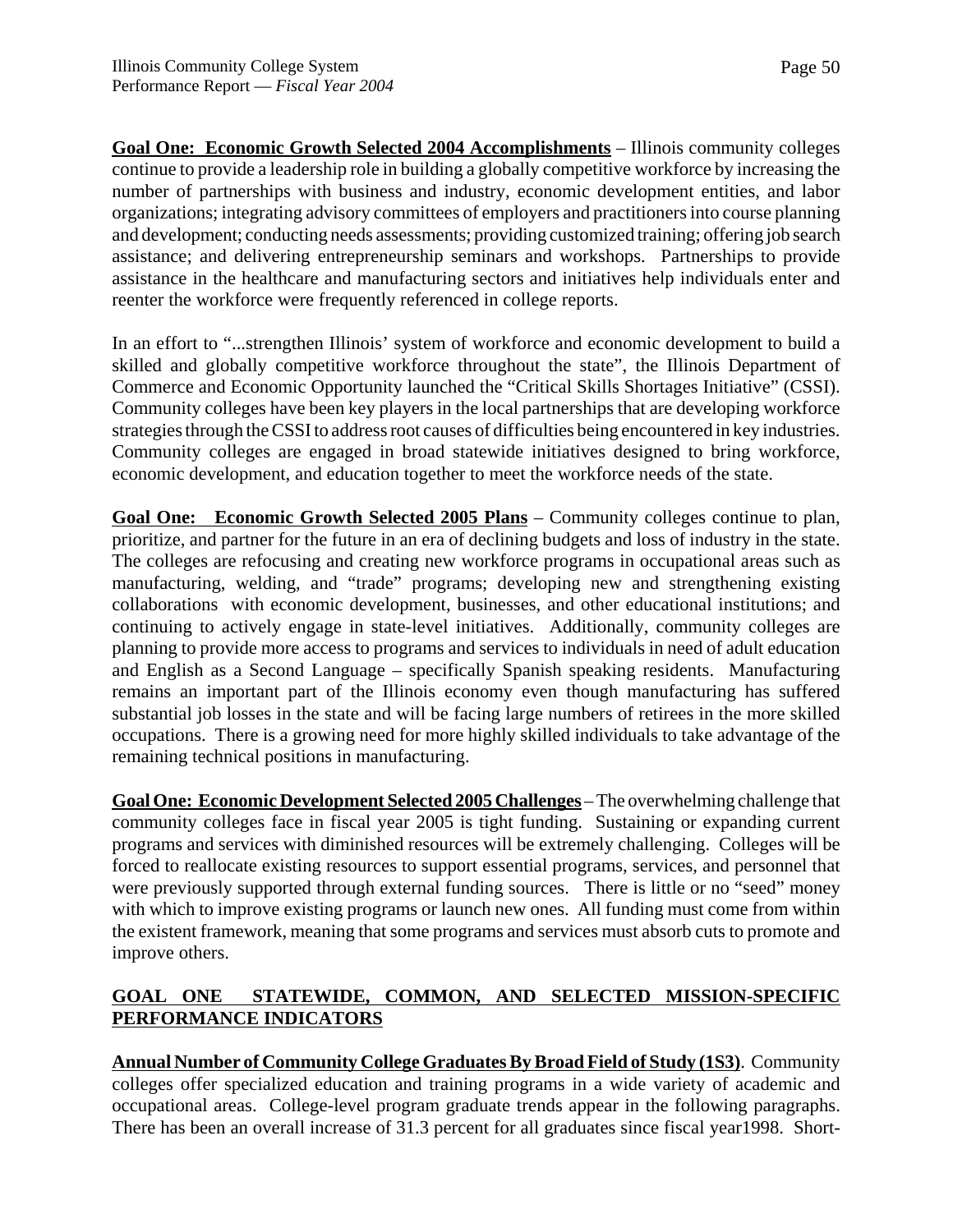| Program Area Cluster                  | Number of<br>2003 Graduates | Short-Term<br>1 Year Trend | Long-Term<br><b>Trend 98-03</b> |
|---------------------------------------|-----------------------------|----------------------------|---------------------------------|
| Pre-baccalaureate/transfer            | 14,359                      | 13.3%                      | 8.1%                            |
| Education                             | 1,054                       | 17.6%                      | 16.9%                           |
| Agriculture                           | 723                         | $-1.4%$                    | 18.1%                           |
| <b>Business</b>                       | 6,260                       | 3.8%                       | 39.0%                           |
| <b>Engineering Related</b>            | 1,243                       | 6.1%                       | 9.3%                            |
| <b>Health Sciences</b>                | 10,544                      | 27.5%                      | 54.7%                           |
| <b>Public and Protective Services</b> | 1,585                       | 65.6%                      | 27.8%                           |
| Trade and Industrial                  | 5,643                       | 26.1%                      | 101.2%                          |
| All Other Programs Combined           | 3,918                       | 4.9%                       | 21.4%                           |

term, the overall number of completers rose 16.4 percent from 2002 to 2003. Broad categories are used in the analysis to provide an overview of trends. More detailed analysis for specific programs appear in career and technical follow-up and program review reports.

**Pre-Baccalaureate/Transfer** programs account for approximately **one-third of all graduates** over the last several years (N = 14,359 in FY 2003). **Health Sciences** account for the **second largest** number of graduates in 2003 ( $N = 10,544$ ). **Business** programs contributed the **third largest** number of graduates ( $N = 6,260$ ). Based on the percentage change, notable short-term increases (at least 25 percent) occurred in Public and Protective Services, Health Sciences, and Trade and Industrial programs. Agriculture programs were the only ones with a single year percentage change decrease at -1.4 percent. **Five-year trends showed increases in the number of graduates across all of the program areas**. Programs with at least 25 percent long-term growth included Trade and Industrial (101.2 percent), Health Sciences (54.7 percent), Business (39.0 percent) and Public and Protective Services (27.8 percent).

Over the past three years, **9 out of 10** occupational graduates from Illinois community colleges were either **employed or enrolled in further education** within a year of graduation.

**Percent of Degree/Certificate Recipients Either Employed or Enrolled in Further Education (1C1)** . Based on the three-year average from fiscal years 2001 to 2003 occupational follow-up survey results, over nine out of ten (90.9 percent) of occupational graduates from Illinois community colleges

were either employed or enrolled in further education within one year of graduation. Graduate follow-up studies among community colleges are common across the country but there is no nationwide standardized process, so methodological differences exist. Statewide enrollment or continuing education figures from similar studies covering 2001 graduates in Texas (90 percent) and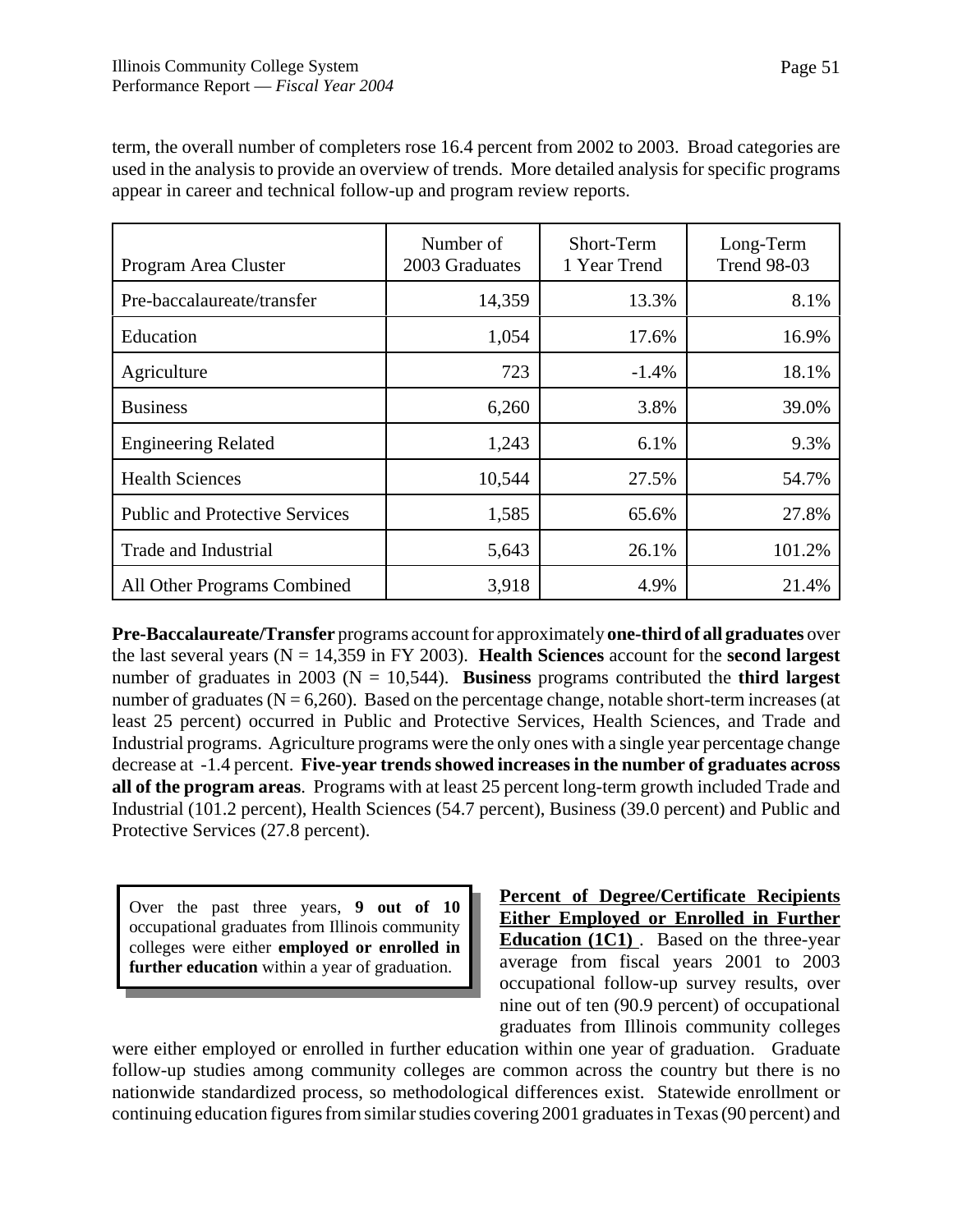Wisconsin (90 percent) show that Illinois' employment and continuing education results (88.8 percent) among 2002 graduates are competitive with outcomes in those states.

**Number of Businesses and Individuals Provided with Technical Assistance Through College Business and Industry Center (1M1 & 1M2)**. During fiscal year 2003, Illinois community colleges served 4,515 *businesses* through Business and Industry Centers, a 32.4 percent increase from the 3,410 businesses served in fiscal year 1999. During fiscal year 2003 Illinois community colleges served 89,439 *individuals* through the Business and Industry Centers, a 30.2 percent decrease from the 128,141 individuals served in fiscal year 1999.

# **GOAL TWO: TEACHING AND LEARNING**

ICCB is a partner with the Education Commission of the States in an initiative to enhance the role of community colleges in teacher preparation.

**Goal Two: Teaching and Learning Partnerships with P-12 Education** – ICCB is a partner with the Education Commission of the States in an initiative to enhance the role of community colleges in teacher preparation. Through this federal initiative and others, numerous projects have been initiated to further

partnerships with P-12 education. In cooperation with IBHE, ISBE, community colleges, and universities, the ICCB has approved general principles for the development of Associate of Arts in Teaching Degree models. To date, models have been approved for Secondary Math and Secondary Science. Work is progressing on models for Special Education and Early Childhood Education.

The ICCB has approved 21 Teacher Aid/Teacher Assistant AAS Degree and/or Paraprofessional Certificate programs based on models developed by the Paraprofessional Task Force. The ICCB also collaborated with ISBE to create a statewide test preparation curriculum for the two paraprofessional exams. Through this partnership, 3,260 paraeducators participated in test preparation workshops. The Illinois Community College System has provided support to the Career Lattice's Professional Development Advisory Committee (PDAC) which aims to create a comprehensive professional development and information system for early childhood students and practitioners.

Additionally at the state level, ICCB, IBHE, and the ISBE have collaborated on two additional federal teacher education grants. One, the Middle School Teacher Quality Enhancement (TQE) Grant, focuses on educational reform for middle-level education. Its goal is to create systemic change in curriculum design and redesign, as well as co-creating middle-level outcomes, curricula, and assessments by addressing three major areas: developing a middle-grade teaching certificate; improving the knowledge and skills of middle-grade teachers; and developing and implementing statewide recruitment activities to increase the supply of effective middle-grade teachers. The second grant, Preparing Tomorrow's Teachers to Use Technology, is infusing technology into the general education component of teacher education programs so that newly trained teachers will be technology proficient when they begin their teaching careers.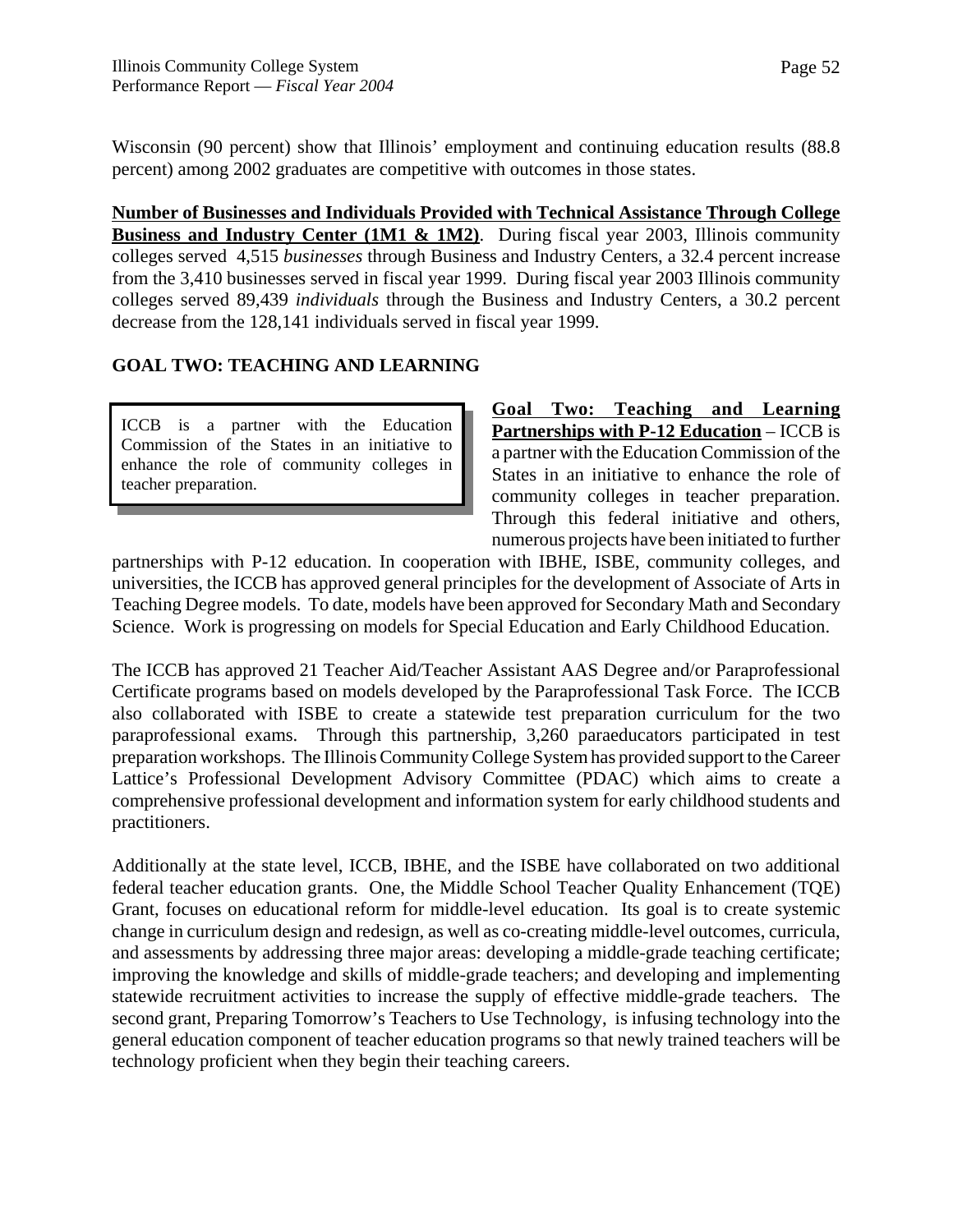### **GOAL THREE: AFFORDABILITY**

**Goal Three: Affordability** – Community colleges offer affordable higher education and workforce preparation opportunities. Many individuals are place-bound due to family and/or employment obligations and see community colleges as a way to pursue their educational and occupational goals without leaving their families, communities, and employment. Others see community colleges as an economical path to complete some or all of the first two years toward a bachelors degree or to prepare for employment in technical and skilled occupations. Many colleges implemented modest increases in tuition and/or fees, in large part to offset declining state resources. Yet, the cost of attending a community college remains reasonable and offers access to an increasing numbers of students statewide.

**Goal Three: Affordability Selected 2004 Accomplishments** – Commonly used strategies for assisting students with unmet need – after receiving available state and federal financial aid – include partnerships with community groups and local employers; scholarships from college foundations and other contributors; tuition payment plans; textbook loan/rental programs; assistance with transportation, daycare and other costs that limit students' ability to attend class; emergency loan funds; and new or streamlined administrative systems to manage and monitor the financial aid process. Applications for state and federal financial aid and for local scholarships and awards have increased substantially at community colleges during the past year. While several colleges indicated that fundraising efforts and new endowments have made additional scholarship opportunities available; others indicated that a depressed economy is creating increased competition for charitable and philanthropic donations. College officials make every effort to inform students and parents of available financial assistance opportunities.

**Goal Three: Affordability Selected 2005 Plans** – Colleges indicated plans to continue and expand current initiatives to provide financial assistance to students with need. Most indicated an intention to seek additional funds to support these effort through enhanced fund-raising, utilizing available community resources and seeking grant funding. The possibility of additional increases in tuition and fees exist if other revenue streams continue to shrink.

#### **Goal Three: Affordability Selected 2005**

**Challenges** – Major challenges identified by the colleges relate to the impact of state and federal financial aid funding decisions and continuing budget reductions. In the face of a continued **declines in state funding** coupled with rising operational costs, many colleges reported that they were forced to raise tuition and fees, which shifts additional financial

Colleges reported reallocating resources from reserves and other programs to sustain services previously supported by the **Special Populations** and **Advanced Technology** grants, but acknowledged that the actions are only a shortterm fix for the loss of these dollars.

burden onto students. Colleges reported reallocating resources from reserves and other programs to sustain services previously supported by the **Special Populations** (funding reduced from \$12.9 million to zero since fiscal year 2002) and **Advanced Technology** grants (fiscal year 2003 funding was \$12.5 million , fiscal year 2004 funding was reduced to \$1.6 million and fiscal year 2005 funding was eliminated completely), but acknowledged that the actions are only a short-term fix for the loss of these dollars. The Special Populations Grant provided funds for tutoring, supplemental instruction, and other support services to promote opportunity to some of the hardest to serve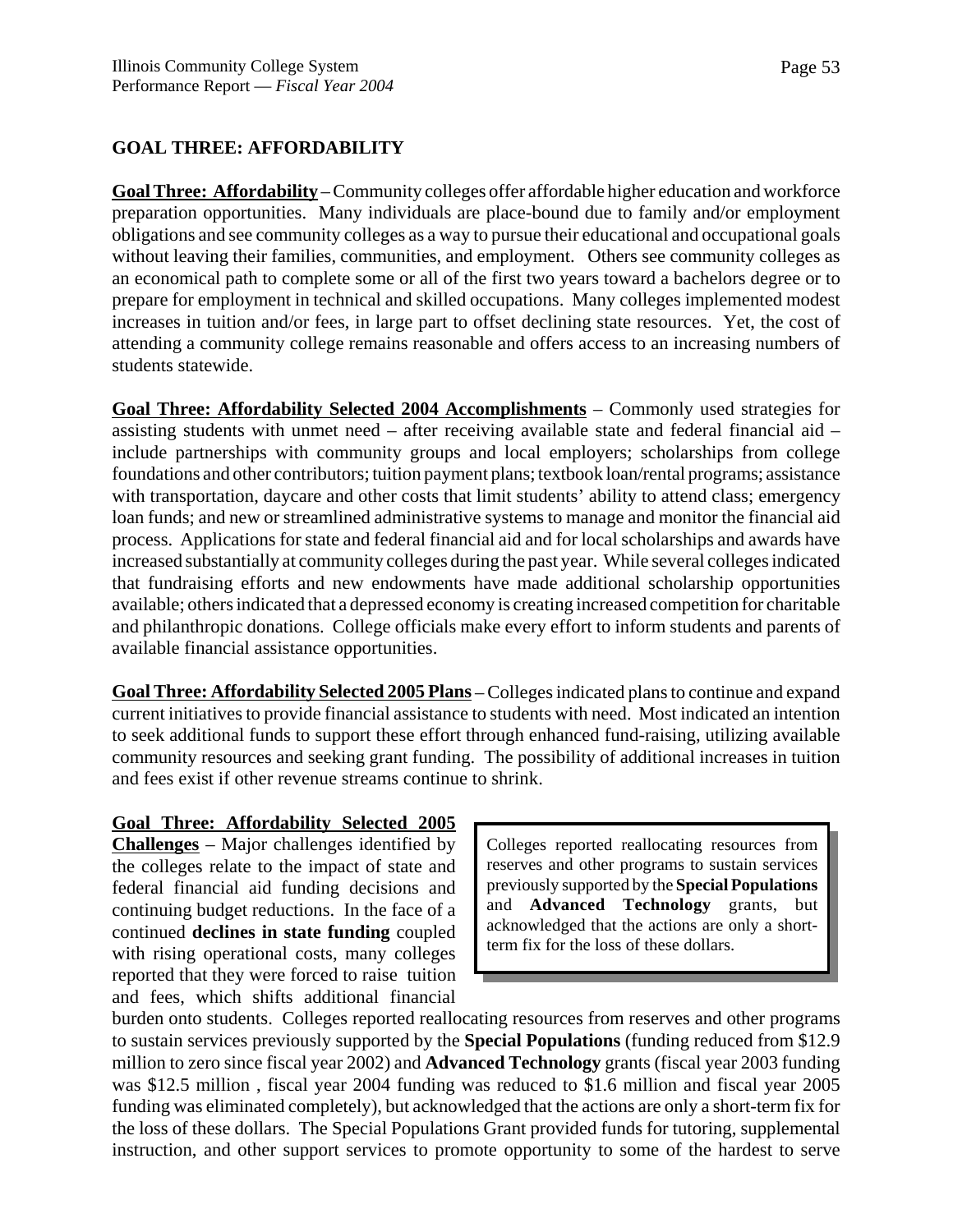students. The Advanced Technology grants, among other services, provided colleges with some resources to keep up-to-date with high tech equipment so students would be trained using software and machinery that is currently in use in the workplace. As students' cost of attendance continues to increase, state funded **financial aid programs** continue to **decline**. At some colleges, gaps exist between a student's Monetary Award Program (MAP) grant award and tuition and fees. Another concern is that the Pell Grant maximum award has not increased. Students are using Pell funds to pay part of their tuition and fees, which means less money is available for living and other educational expenses normally covered by the Pell grant. Colleges are also concerned that more students are being forced to borrow to go to school. Additionally, the new seventy-five MAP Payable Hour Rule is likely to have an adverse impact on students who require remedial/developmental coursework.

### **GOAL THREE COMMON AND SELECTED MISSION-SPECIFIC PERFORMANCE INDICATORS**

# **Tuition and Basic Fees for a Full-time In-district Student (3M1)**

Tuition and fees in the Illinois Community College System are affordable at less than onethird of the comparable figure for public universities.

For **fiscal year 2005**, updated average annual **tuition and basic fee** costs for a full-time, indistrict **Illinois community college student are \$1,918**, up 10.5 percent from fiscal year 2004 and 16.5 percent from fiscal year 2003 (3M1). The latest published comparative data from The College Board's (2004) Annual

Survey of Colleges reflect information from one year earlier. **According to the College Board, the fiscal year 2004 national weighted average community college full-time tuition and fees** (public two-year, resident) was **\$1,905.** College Board figures show a *one-year* percent increase between fiscal years 2003 and 2004 or 13.8 percent nationwide. Illinois showed a rate of increase of 6.2 percent between those identical points in time – fiscal years 2003 to 2004 – which is less than one-half of the rate of increase reported at the national level. Based on College Board figures, Illinois community college fiscal year 2005 average tuition and basic fees for in-district students are about the same as the national average for community college state residents from the previous year. According to Illinois Board of Higher Education, estimated Illinois **public university** annual **undergraduate tuition and fees** are expected to average **\$6,349 in fiscal year 2005.** This increase of 11.8 percent since last year is partially explained by a public policy change (Public Act 93-0228) providing level tuition for entering students at Illinois public universities. Tuition and fees in the Illinois Community College System are affordable at less than one-third of the comparable figure for public universities. College staff are available to help individuals acquire financial aid that they qualify to receive.

**Number of Enrolled Students Who Receive Pell Grants (3M4)**. Pell Grants are designed to serve as the foundation for student aid for low-income undergraduate students, on top of which further aid can be layered. Students who receive Pell Grants have documented a substantial need with relatively few available financial resources. During fiscal year 2003, a total of **74,472 students enrolled in Illinois community colleges received Pell Grants**.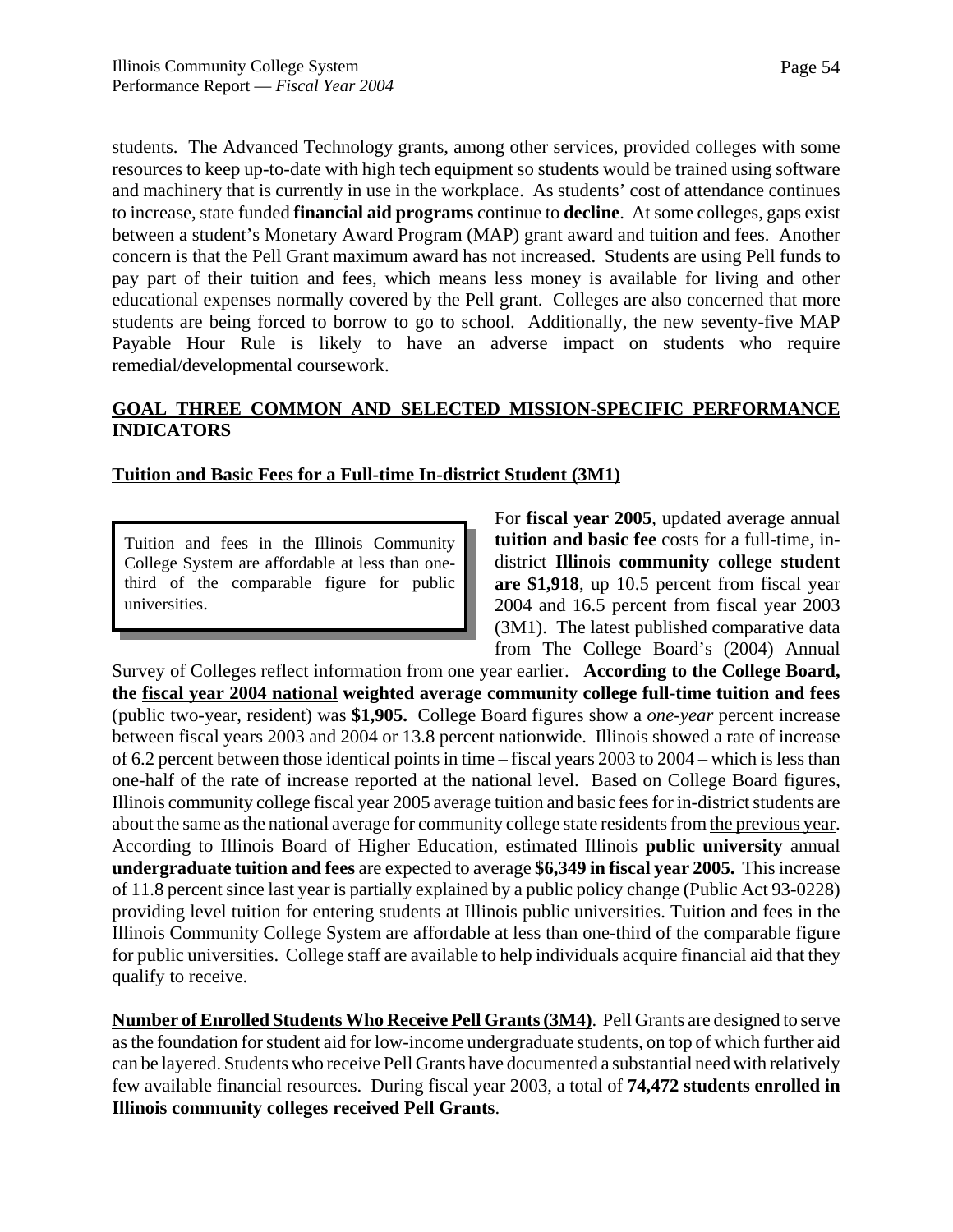**Number of Students Served Through Developmental Coursework (4M6)**. During fiscal year 2003, an average of **14.5 percent** of all the students **enrolled** in Illinois community colleges were enrolled in **developmental coursework**. Nationwide, according to the National Postsecondary Student Aid Study, 23.2 percent of the students enrolled in two-year public institutions took at least one developmental course in fiscal year 2000.

# **GOAL FOUR: ACCESS AND DIVERSITY**

**Goal Four: Access and Diversity** – **Completions by Race/Ethnicity, Disability Status, and** Gender (4C1). The completions by race/ethnicity, disability status, and gender indicators are included as a measure of the success of Illinois higher education in graduating students from underrepresented groups.

Across the Illinois Community College System, 985 individuals with disabilities graduated in fiscal year 2003 representing approximately 2.2 percent of all graduates. The number of students with disabilities who graduated in fiscal year 2003 increased by 15.3 percent compared to the previous year ( $N = 854$  in 2002;  $N = 985$  in 2003). Over a five-year period, the statewide total increased by 39.7 percent.

| Population                              | Number of<br>2003 Graduates | Short-Term<br>1 Year<br>Percent Change | Long-Term<br>FY98-03<br>Percent Change |
|-----------------------------------------|-----------------------------|----------------------------------------|----------------------------------------|
| Individuals with<br><b>Disabilities</b> | 985                         | 15.3%                                  | 39.7%                                  |
|                                         |                             |                                        |                                        |
| <b>Minorities Combined</b>              | 13,185                      | 21.0%                                  | 54.2%                                  |
| Asian                                   | 2,262                       | 25.7%                                  | 54.5%                                  |
| <b>Black</b>                            | 6,714                       | 21.1%                                  | 50.5%                                  |
| Hispanic                                | 3,666                       | 17.5%                                  | 65.5%                                  |
| Native American                         | 176                         | 27.5%                                  | 41.9%                                  |
| Nonresident Alien                       | 194                         | 36.6%                                  | 36.6%                                  |
| White                                   | 32,145                      | 14.6%                                  | 23.7%                                  |
| Female                                  | 26,158                      | 14.5%                                  | 23.4%                                  |
| Male                                    | 19,172                      | 19.0%                                  | 43.8%                                  |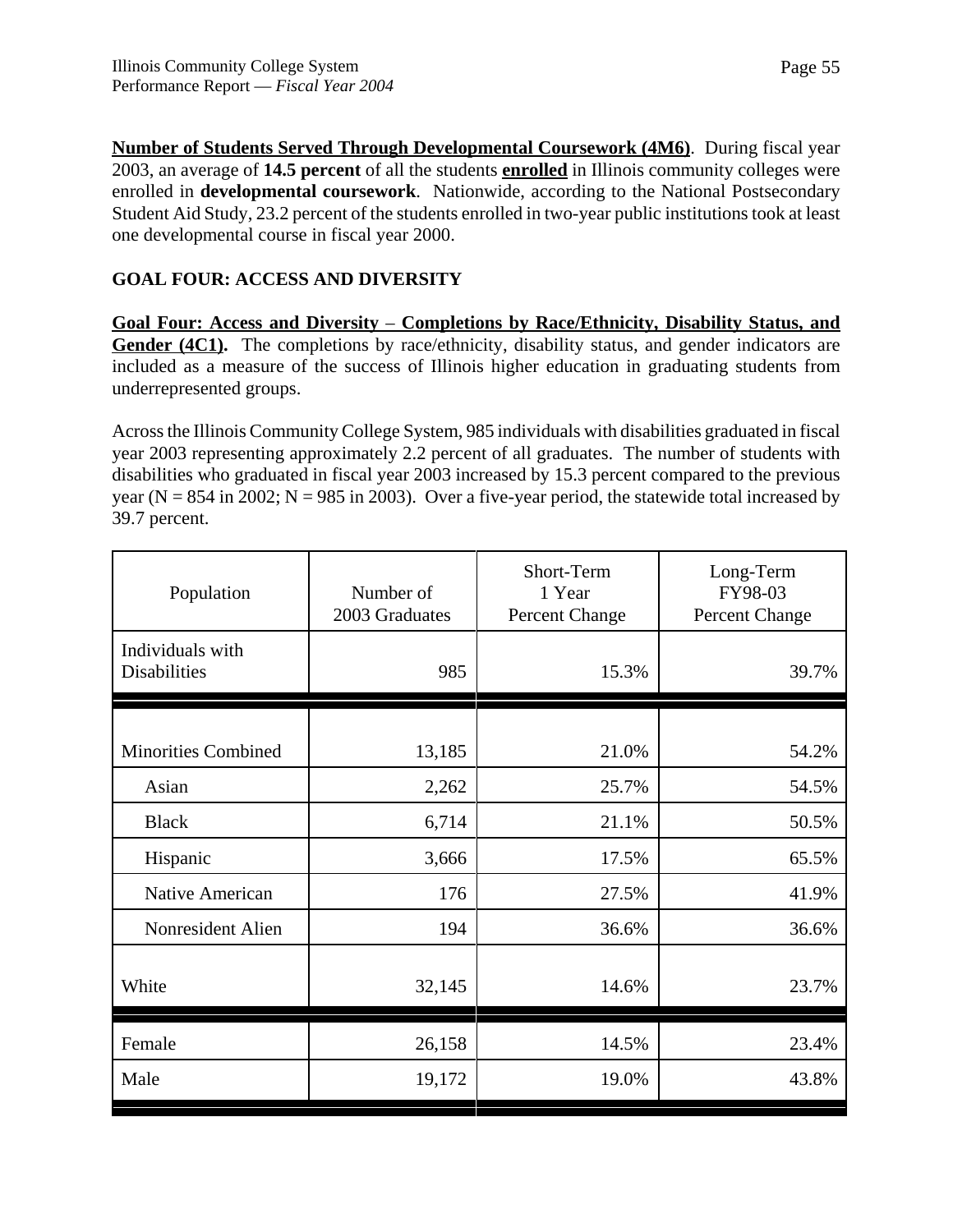**More than one quarter** (29.1 percent,  $N=$ 13,185) of fiscal year 2003 certificate and associate degree graduates identified themselves as being members of a **minority** group (non-white). National data are readily available for associate degree completers exclusively and show a nationwide figure of

More than one quarter of fiscal year 2003 certificate and associate degree graduates identified themselves as being members of a minority group.

29.0 percent minority among associate degree graduates. In Illinois, over the five-year span beginning in 1998 there was a substantial increase of 54.2 percent in minority student completions. Shorter term, from 2002 to 2003 the overall number of minority graduates increased 21.0 percent. The two largest minority groups will be summarized. The report contains complete coverage of graduation trends for all racial/ethnic groups.

Black/African American students represented the largest group of minority graduates, accounting for just over one-half (50.9 percent) of minority graduates.

**Black/African American** students represented the **largest group of minority graduates**, accounting for just over one-half (50.9 percent) of minority graduates. Looking at all fiscal year 2003 graduates, 14.8 percent identified themselves as Black ( $N = 6,714$ ). The number of

Black/African American graduates increased 21.1 percent from 2002 to 2003 and substantially increased (50.5 percent) from 1998 to 2003.

**Hispanic** students comprised the **second largest** group of minority graduates, accounting for 27.8 percent of all minority graduates. Over the last five years, Hispanic students have accounted for a substantial portion of the overall growth in minority graduates. Short term, Hispanic graduates increased 17.5 percent from fiscal year 2002 to fiscal year 2003. The number of Hispanic graduates increased by 65.5 percent from fiscal year 1998 to fiscal year 2003, the highest percentage increase of all racial/ethnic groups during that time frame.

In fiscal year 2003, there were 26,158 female graduates (57.7 percent) statewide in the Illinois community college system. Historically, most community college graduates have been female. During each of the last five years, approximately six out of ten graduates have been female. This proportion is similar to the

The proportion of female graduates has steadily decreased over the last several years, from 61.4 percent in fiscal year 1998 to 57.7 percent in fiscal year 2003.

national proportion of 57.9 percent of certificate and associate degree completers from 2001 (NCES, 2003). The number of female graduates has increased slightly in each of the last four years, with 2003 registering the highest number of female completers. However, the proportion of female graduates has steadily decreased over the last several years, from 61.4 percent in fiscal year 1998 to 57.7 percent in fiscal year 2003. In fiscal year 2003 there were 19,172 male graduates (42.3 percent) statewide. This represents a 19.0 percent increase over fiscal year  $2002$  (N = 16,108). A retrospective two- and five-year look shows that both the rate of growth and the actual number of graduates has been larger among males (19.7 percent two-year increase; 43.8 percent five-year increase) than among females (16.8 percent two-year increase; 23.4 percent five-year increase).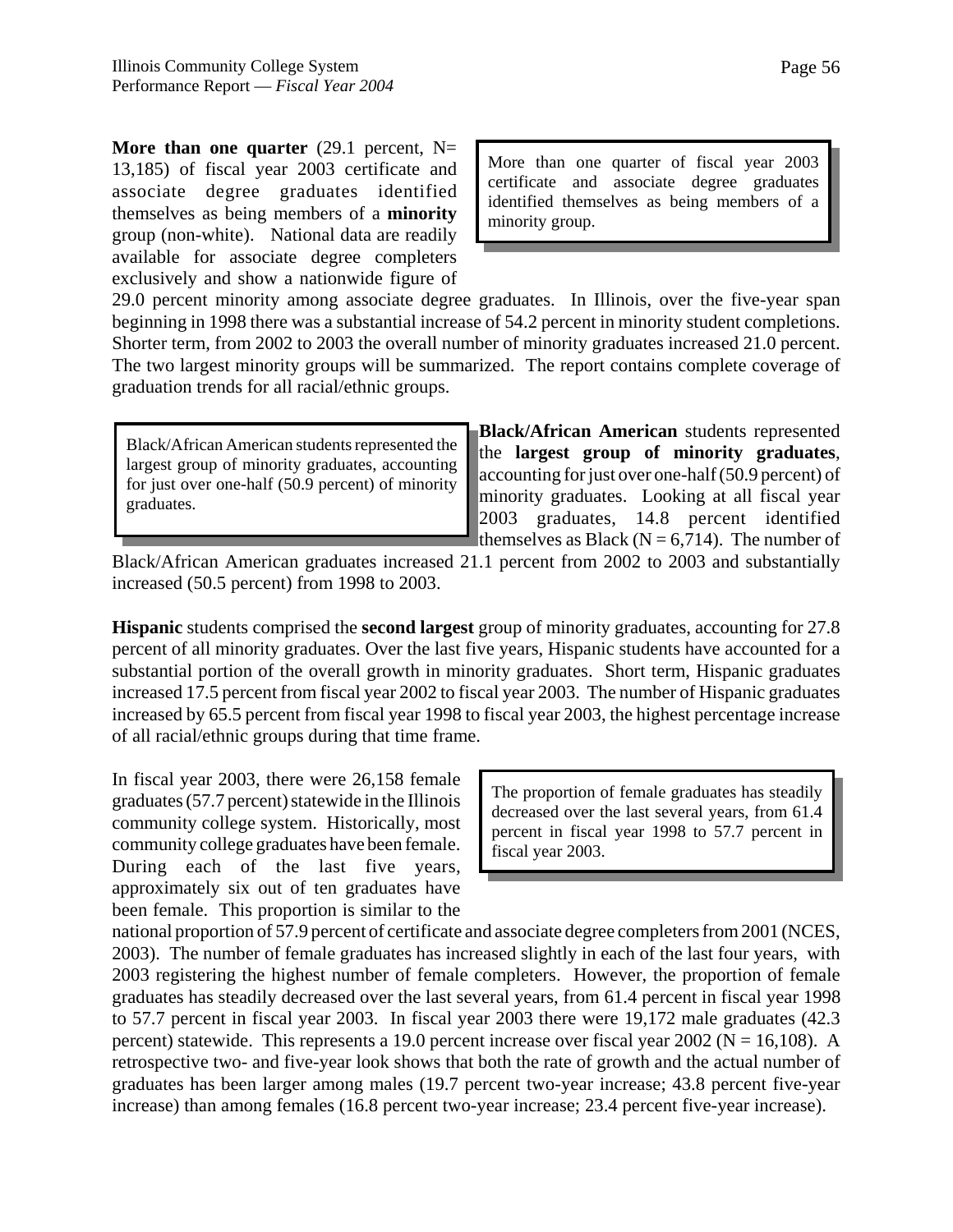# **GOAL FIVE: HIGH EXPECTATIONS AND QUALITY**

Illinois' transfer rate results are competitive with recent National Transfer Assembly results.

### **Goal Five: High Expectations and Quality** –

This goal emphasizes that colleges are accountable for providing high-quality academic programs and the systematic assessment of student learning outcomes while

holding students to ever higher expectations for learning and growth. One measure of quality is the **Transfer Rate (5M3)** for students interested in pursuing a bachelors degree. Transfer rates for Illinois community colleges are calculated using the National Transfer Assembly approach. Cohorts of entering students with no prior college experience who completed 12 or more credits at the community college are tracked for four years and the number of successful transfers is identified. Over the last several years, national results have varied between 21.5 and 25.2 percent. In Illinois, the statewide **transfer rate** for cohorts of community college entering students **was 24.7 percent in fiscal year 2003 and 22.9 percent in fiscal year 2004.** Illinois' 2003 transfer rate was the highest since this measure has been tracked. Transfer rates reported here are limited to in-state public institutions and DePaul University. The rates would be higher if information from additional colleges and universities were readily available. The rates could also be expected to increase if the time frame was expanded. Still, Illinois' transfer rate results are competitive with recent National Transfer Assembly results.

# **GOAL FIVE SELECTED MISSION-SPECIFIC PERFORMANCE INDICATORS**

**Average class size (5M4)** – Reasonable class sizes offer students an opportunity for additional interaction with the professor and fellow classmates. During fiscal year 2003, the average class size among Illinois community colleges was 17.49, which is a 2.3 percent increase from fiscal year 2002 (17.1) and a 0.4 percent increase fiscal year 2000 (17.42).

**Faculty Preparation (5M5)** – During fiscal year 2004, an average of 96.4 percent of all Illinois community college system faculty held Master's level or higher degrees. One hundred percent of many colleges' baccalaureate/transfer faculty held Master's level or higher degrees. Nationwide, the most recent available data from the *Digest of Education Statistics, 2002* are for full-time faculty teaching across all programs at community colleges and show 81.7 percent possessing a Master's degree or above (Fall 1998).

**Number of General Education Courses Included in the Illinois Articulation Initiative (5M6)** – During fiscal year 2004, 4,276 Illinois community college general education courses were included in the Illinois Articulation Initiative. Every community college actively participates in the Illinois Articulation Initiative.

# **GOAL SIX: PRODUCTIVITY AND ACCOUNTABILITY**

**Goal Six : Productivity and Accountability** – Community colleges are accountable to multiple constituencies because they are supported by a combination of public funds (local, state, and federal), student tuition and fees, and private funds. Each college has developed a system of measuring, tracking, and reporting institutional productivity and cost effectiveness to its elected board of trustees, to district residents, and to state and federal officials. All of the colleges are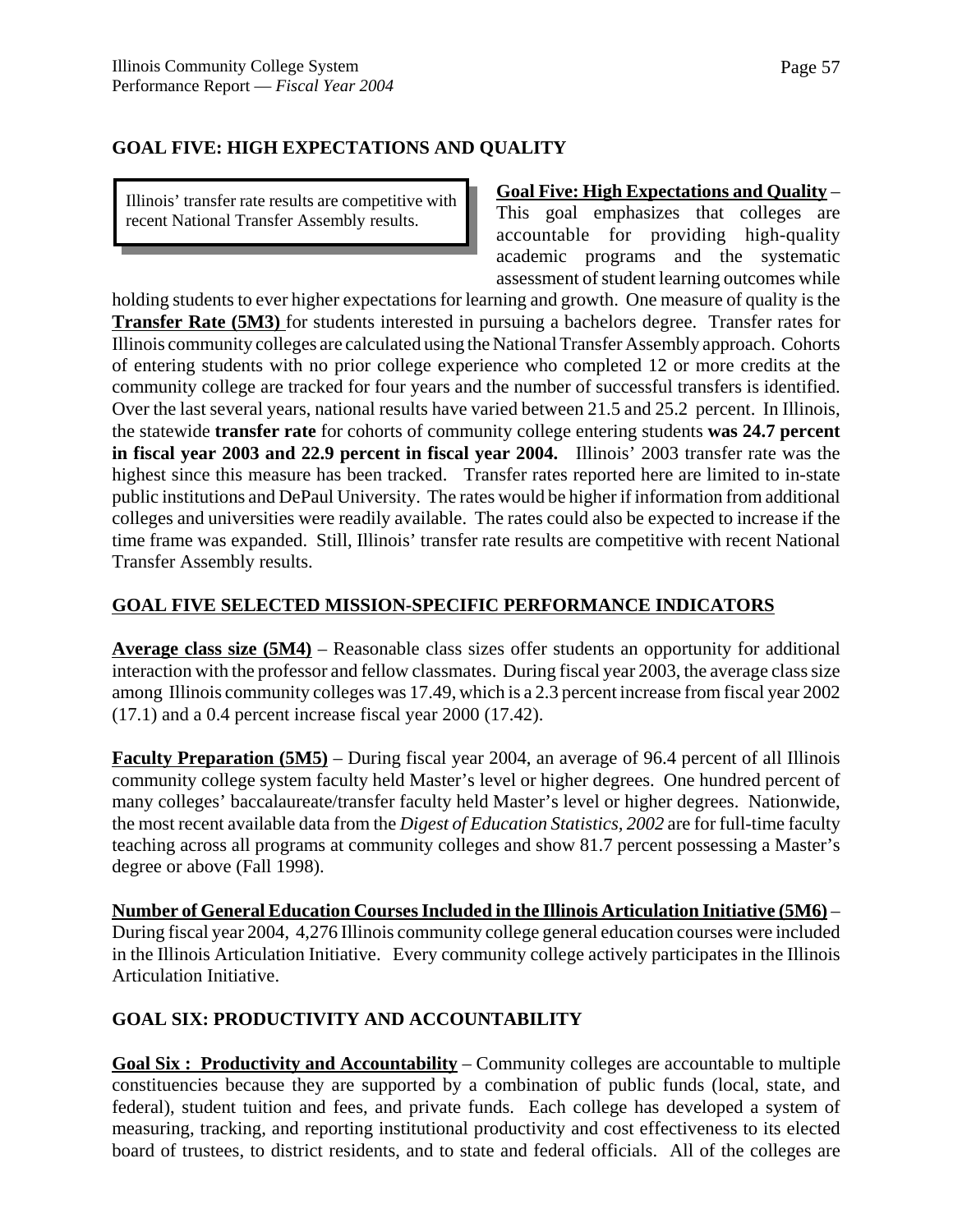accredited by the Higher Education Commission of the North Central Association (NCA). Many programs offered by the colleges require accreditation or approval by professional associations or regulating bodies. Through these and other processes, the colleges are able to demonstrate accountability for the resources they receive.

**Goal Six: Productivity and Accountability Selected 2004 Accomplishments** – Colleges have responded to fiscal challenges by making difficult choices and finding ways to further streamline their operations while continuing to offer

quality priority programs. Many colleges reported being immersed in continuous quality improvement plans to further strengthen college planning and evaluation efforts. Several colleges indicated that

Almost every college reported increased scrutiny in regards to filling vacant positions.

they were able to cut costs in various ways such as reducing underused programs, consolidating departments, and sharing staff/ facilities/equipment with other departments and outside schools/businesses. Almost every college reported increased scrutiny in regards to filling vacant positions, ranging from closely evaluating the necessity of any position that becomes vacant to some form of a hiring freeze. Many schools indicated that they had strategically improved college facilities and added priority programs to meet emerging community needs during fiscal year 2004.

**Goal Six: Productivity and Accountability Highlights of 2004 Plans** – One major theme running through the fiscal year 2005 college plans is using technology to improve efficiency and effectiveness. Enhanced technology will include software for data tracking, online registration and payment, strengthening student record systems, purchasing and accounts payable, upgrading computer databases for career searches, and improving program assessment and student advisement systems.

**Goal Six: Productivity and Accountability Selected 2005 Challenges** – Financial issues dominate the list of challenges throughout the community college system for fiscal year 2005. Atop

Financial issues dominate the list of challenges throughout the community college system Atop the list are concerns about the continued reductions in funding, whether the reduction comes from state support or local support such as reduced assessed valuations. and tax caps.

the list are concerns about the continued reductions in funding, whether the reduction comes from state support or local support such as reduced assessed valuations and tax caps. Challenges resulting from these funding issues include adjusting tuition/fees, reducing programs, finding ways to maintain the quality of programs and faculty/staff, deteriorating facilities, keeping pace with technology needs, providing needed training for faculty/staff,

exploring expanding markets for the college, growing district populations, and identifying and securing alternate means of funding. Additional related concerns include level or growing enrollments, increased expectations of students and other customers, implementing facilities master plans, combining/centralizing various departments, changes in funding formulas and grant awards, and implementing the continuous quality improvement processes without adequate funds.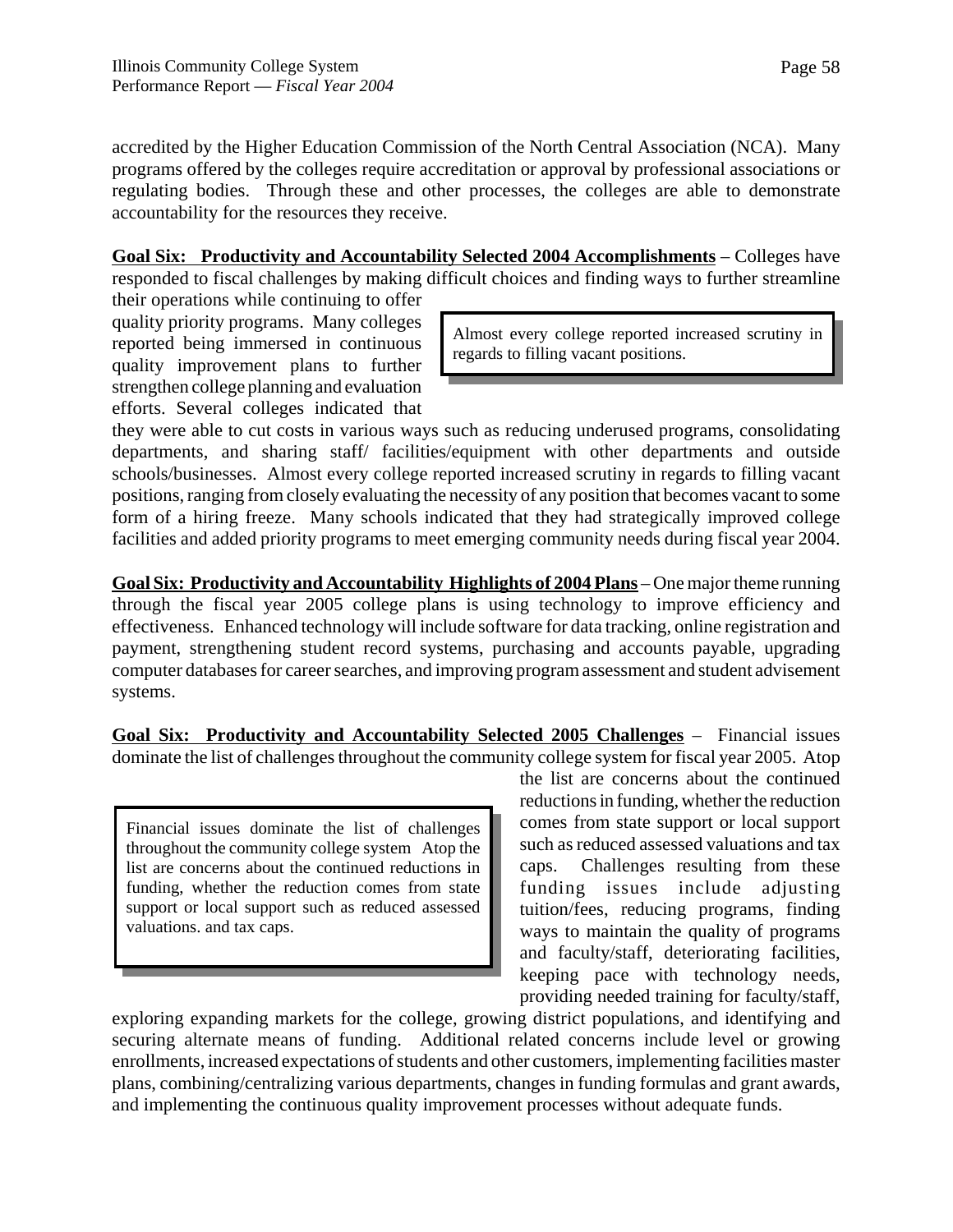# **GOAL SIX PERFORMANCE INDICATORS**

**Cost of Instruction per Credit Hour by Student Level as a Percent of Sector Average by Student Level (6C1)** The net instructional unit cost includes direct and indirect costs for instruction (salaries, direct departmental costs, direct instructional equipment costs, allocated/indirect costs and operation and maintenance cost). Statewide, the **one-year rate of instructional unit cost between 2002 (\$198.13) and 2003 (\$191.09) decreased by 3.6 percent**. The Higher Education Price Index (HEPI) for overall operations increased an estimated 2.5 percent during the same time frame. In Illinois, during the 2-year period from fiscal year 2001 to 2003 there was a decrease of 1.6 percent (versus a 7.3 percent increase for HEPI). Long term, the state average for cost of instruction per credit hour increased **11.3 percent from fiscal year 1998 (\$171.76) to FY 2003 (\$191.09)**. The HEPI for overall operations increased 18.7 percent during the same five-year period. Hence, instructional unit cost actually decreased compared to inflation as calculated in HEPI for the most recent data and the two-year term. Instructional cost was similar to, but still less than inflation over the longer five-year term.

**Indirect Instructional Support Cost per Credit Hour as a Percent of Sector Average (6C2)** Indirect instructional support costs included are academic support, student services, general instructional services, academic administration and planning (above the departmental level) and subsidies for auxiliary services. Self-supporting or profit generating auxiliary service costs are not included here. Statewide, there was **a decrease of -9.8 percent from 2002 to 2003 in indirect instructional support costs**. The average dollar decrease for was -\$9.00. During the two-year period from fiscal year 2001 to 2003 there was a decrease of 6.8 percent (\$88.69 in 2001 to \$82.65 in 2003). Longer term, the systemwide average for indirect instructional support cost per credit hour increased 9.2 percent from fiscal year 1998 (\$75.66) to 2003 (\$82.65). During the same time period, the Higher Education Price Index (HEPI) for overall operations increased an estimated 2.5 percent over one year, 7.3 percent over two years, and 18.7 percent over five years. From 2002 to 2003 many colleges experienced deceases in Indirect instructional support costs. As open door institutions, community colleges welcome individuals possessing a variety of skill levels and must make a commitment to provide students with the academic and support services needed for student success.

# **Proportion of First-time , Full-time Freshmen Who Complete Their Degree within 150% of Catalog Time, or are Still Enrolled or Transferred (6C3)** – This indicator is a measure of student

Available data systems were able to track successful advancement outcomes for twothirds of the most recent cohort.

success based on a nationally recognized methodology developed by the United States Department of Education's Integrated Postsecondary Data Systems (IPEDS). For community colleges a cohort of full-time, firsttime college level freshmen are tracked for three years. Available data systems were able to track

successful advancement outcomes for two-thirds of the most recent cohort**.** Of the 25,305 fall 2000 cohort of full-time, entering freshmen, 66.7 percent graduated, transferred, or were still enrolled by summer 2003. During the past fiscal year the statewide average successful advancement rate has increased 2.1 percent. During the past two fiscal years, it has increased 1.0 percent and during the past five fiscal years it has increased 0.5 percent.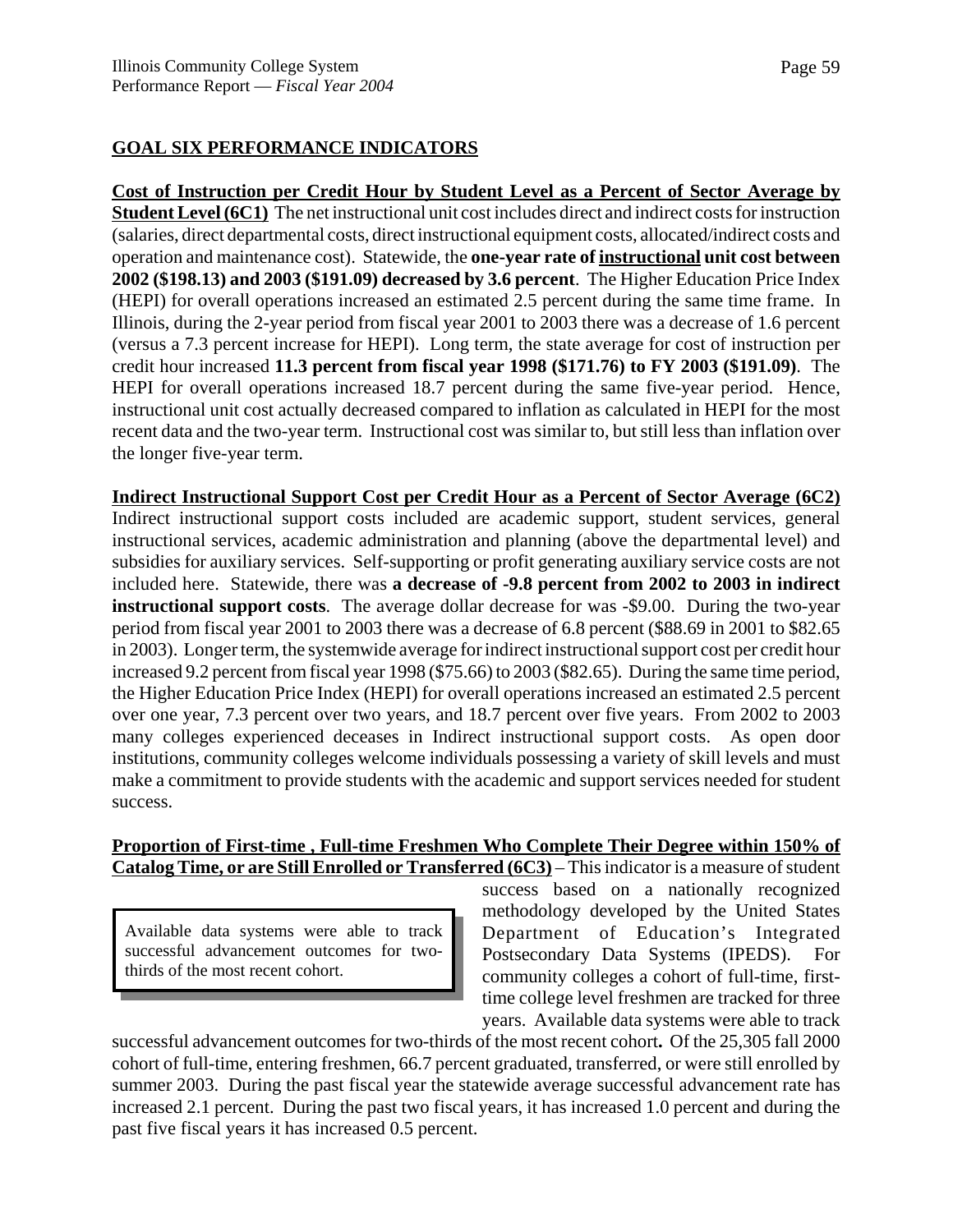**Population Served (6M1)** – During fiscal year 2003, Illinois community colleges enrolled 970,574 students through credit and noncredit coursework. According to the Bureau of the Census there were 12,600,636 people living in Illinois as of 2000. Hence, roughly one out of every 13.0 Illinoisans enrolled in coursework at a community college. Narrowing the look to the 9,173,842 Illinoisans over 18 years of age indicates that approximately one of ten individuals attended a community college during fiscal year 2003.

**Full-time Equivalent Student/Faculty Ration (6M6)** – During fiscal year 2003, Illinois community colleges averaged a 19.1 student FTE/Faculty FTE ratio. The most recent national data from the *Digest of Education Statistics, 2002* are from fiscal year 2000 and indicate an FTE Student per FTE Faculty ratio of 18.4 for public two-year colleges nationwide. Hence, FTE student/faculty staffing levels in Illinois appear consistent with available national data. The Illinois ratio shows a level of efficiency over the national average while remaining sufficiently small to allow for individualized student attention.

# **GOAL SETTING**

Goal Setting was required this year on the common institutional measures that were a part of last year's report. Appendix tables provide an overview of the goals provided by the colleges.

# **FUTURE DIRECTIONS/CLOSING**

Having been through the submission of performance indicator data twice, the redesigned Performance Reporting process has heightened interest in seeking ways to further fine tune and streamline Performance Reporting. An underlying aim would be to allow additional time, effort, and emphasis to be placed on program improvement at the local college level. Community colleges are committed to improving the programs and services provided to their constituents and are challenged to tailor programs and services to address the needs of the clientele in their particular service region.

Community colleges are similar to each other yet each college is unique. While this may appear to be a contradiction, it is not. Illinois community colleges share a common mission. They prepare people for college for transfer to other colleges or universities, and for good paying jobs that demand high skills. Community colleges also provide adult, literacy, and continuing education and services. What makes each college unique is how it responds to the communities it serves. *Promise for Illinois*, (February 2001), page 2.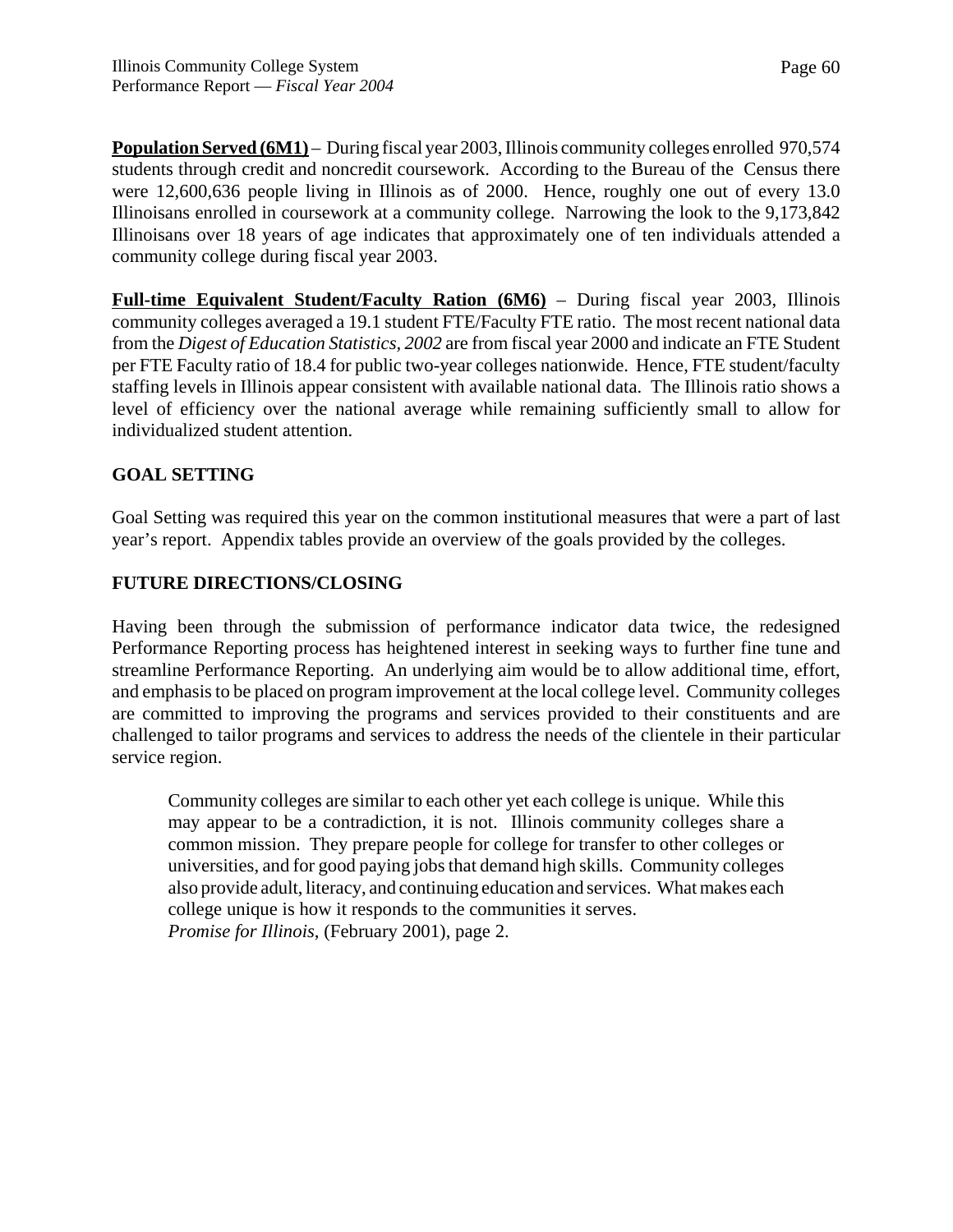# **BIBLIOGRAPHY**

- American Council on Education. (January 21, 1998). *Straight Talk About College Costs and Prices: Report of The National Commission on the Cost of Higher Education.*  Washington, D.C.: Center for Policy Analysis American Council on Education http://www.acenet.edu/washington/college\_costs/1998/07july/straight\_talk.html
- American Hospital Association. *In Our Hands: How Hospital Leaders Can Build a Thriving Workforce: AHA Commission on Workforce for Hospitals and Health Systems*. (2002).Chicago: Author.
- Baum. Sandy, Payea, Kathleen & McCrackin, Susan. (2004). Trends in College Pricing 2003 New York, NY: College Board Publications (Item #30341004). http://www.collegeboard.com/prod\_downloads/press/cost03/cb\_trends\_pricing\_2003.pdf
- College Board. (2004). *Trends in College Pricing 2003.* New York, NY: College Board Publications. http://www.collegeboard.com/prod\_downloads/press/cost03/cb\_trends\_pricing\_2003.pdf
- Educational Resources Information Center (ERIC) Clearinghouse for Community Colleges. (2003). How many community college students transfer to four-year institutions? (Frequently Asked Questions) http://www.gseis.ucla.edu/ERIC/faq.html#Teach University of California, Los Angeles (3051 Moore Hall, P.O. Box 951521, Los Angeles, CA 90095 310-825-8337)
- Employment Policy Foundation. (August 2004). The American Workplace  $(9<sup>th</sup> Edition)$ . Washington, D.C.: Author. http://www.epf.org/about/publications.asp
- ERIC Clearinghouse for Community Colleges. (April, 2001). "National Transfer Assembly Results - Update for 1995." (EdInfo 01-04). Los Angeles: Author. http://www.gseis.ucla.edu/ccs/edinfos/edin0104.html
- Horn, Laura; Chang Wei, Christina: & Berker, Ali. (2002.) *What Students Pay for College: Changes in the Net Price of College Between 1992–93 to 1999–2000.* (NCES 2002–174). Washington, DC: U.S. Department of Education National Center for Education Statistics. http://nces.ed.gov/pubs2002/2002174.pdf
- Illinois Board of Higher Education. (February, 2003). *Establishing Performance Indicators to Assess Progress Toward Meeting the Goals of the Illinois Commitment: Final Recommendations*. Report of the Performance Indicator Advisory Committee to the Illinois Board of Higher Education. Springfield, IL: Author. http://www.ibhe.state.il.us/Board/Agendas/2003/February/Item%206%20Report.pdf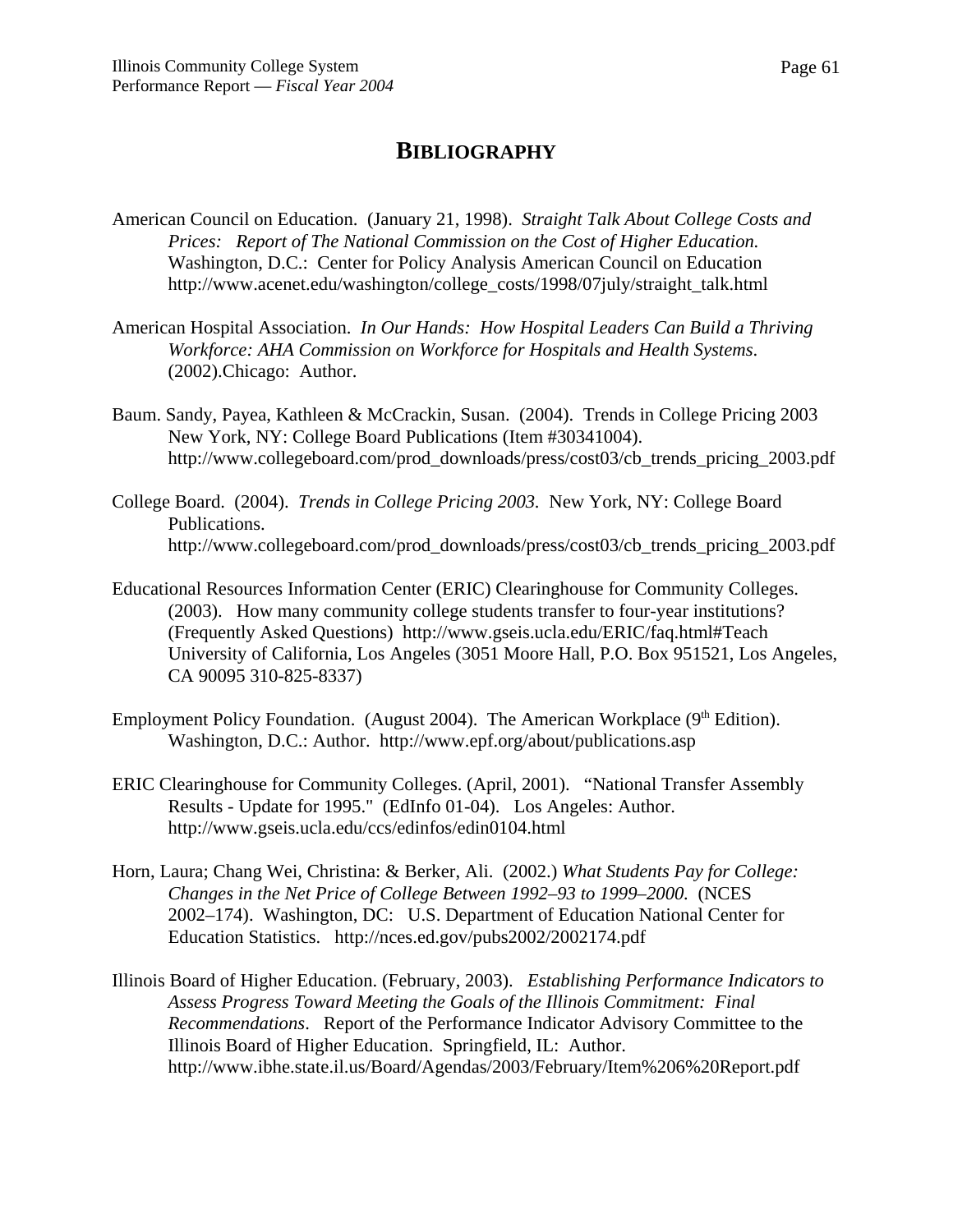- Illinois Board of Higher Education & Illinois Student Assistance Commission Committee on Affordability. (October, 2003). The Distribution of Student Financial Aid In Illinois. Springfield. IL: State of Illinois. http://www.ibhe.state.il.us/Affordability/PDF/Final%20Unit%20Record%20Report.pdf
- Illinois Board of Higher Education & Illinois Student Assistance Commission Committee on Affordability. (August 12, 2003). *Final Report and Recommendations of the Committee on Affordability*. Springfield, IL: State of Illinois Author. http://www.ibhe.state.il.us/Board/Agendas/2003/August/Item%209%20Report.pdf
- Illinois Community College Board. (1998 through 2003). Career and Technical Follow-up Study Previously known as Occupational Follow-up Study. Springfield, IL: Author.
- Illinois Community College Board. (1998 through 2004). Data and Characteristics of the Illinois Public Community Colleges Springfield, IL: Author.
- Illinois Community College Board. (February 2001). Promise for Illinois: A Strategic Plan for the Illinois Community College System. Springfield, IL: Author.
- Illinois Community College Board. (1998 through 2004) Salary Report for the Illinois Public Community Colleges Springfield, IL: Author.
- Illinois Community College Board. (1998 through 2004) Student Enrollments and Completions in the Illinois Community College System. Springfield, IL: Author.
- Illinois Community College Board. (1998 through 2004) Unit Cost Report for the Illinois Public Community Colleges . Springfield, IL: Author.
- National Association of Manufacturers, The Manufacturing Institute and Deloitte & Touche (2003). Keeping America Competitive: How a Talent Shortage Threatens US Manufacturing – A White Paper. Washington, D.C.: Author. http://www.nam.org/s\_nam/sec.asp?CID=201285&DID=229469&rcss=print
- National Center for Education Statistics. (2003). Table 262. Associate degrees conferred by degree-granting institutions, by racial/ethnic group, major field of study, and sex of student: 2000-01. Digest of Education Statistics 2002. Washington D.C.: Author.
- National Center for Education Statistics. (2003). Table 211. Number and percent of students enrolled in postsecondary institutions, by level, disability status and selected characteristics: 1999 - 2000. Digest of Education Statistics 2002.. Washington D.C.: Author.
- National Center for Education Statistics. (2003). Table 177. Total fall enrollment in degreegranting institutions, by level of enrollment, sex, attendance status, and type and control of institution: 2000. Digest of Education Statistics 2002.. Washington D.C.: Author.

Nodine, Thad. (Ed.) September, 2004). *Measuring Up 2004: National Report Card on Higher*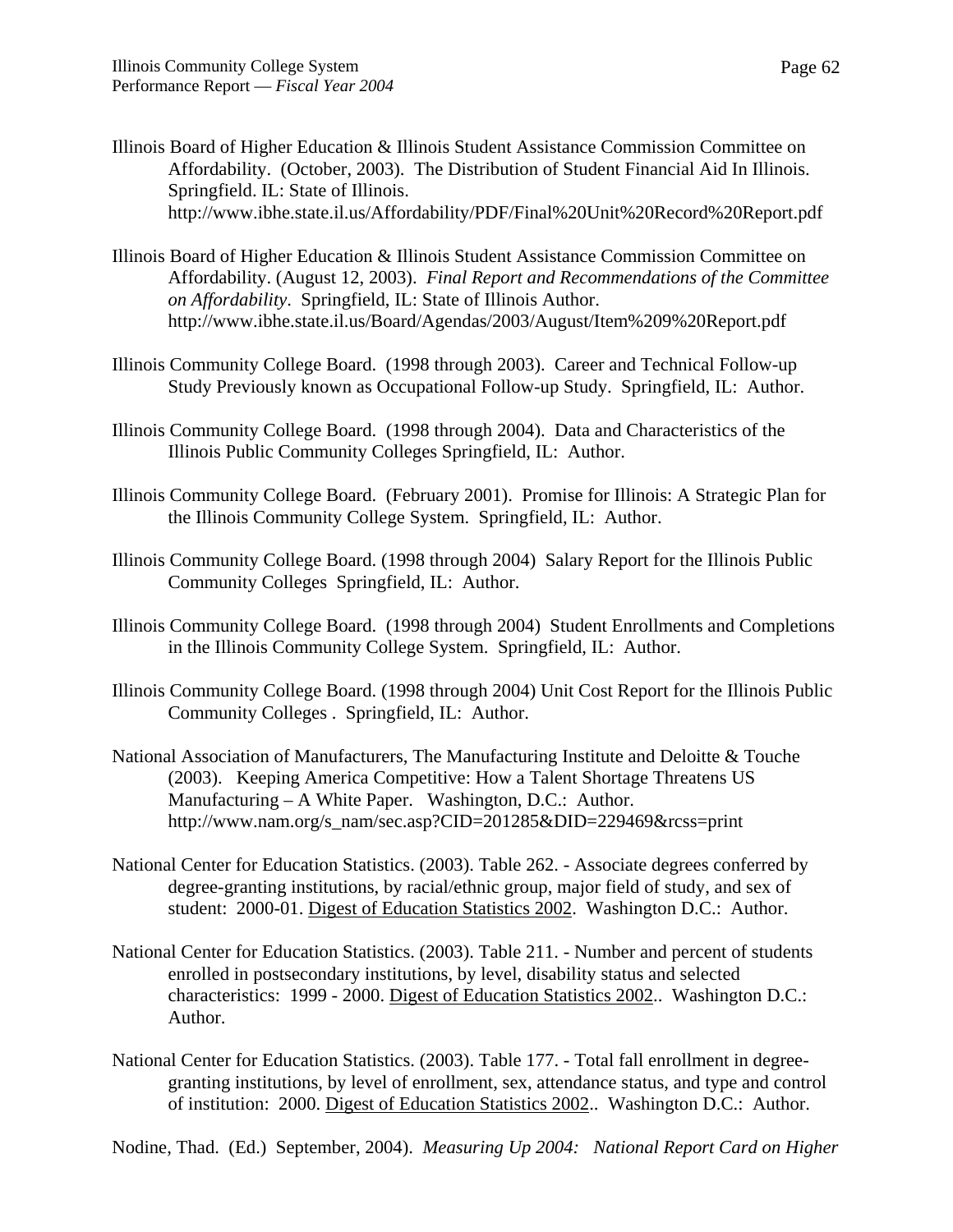*Education.* San Jose, California: the National Center for Public Policy and Higher Education and the Institute for Higher Education Policy. http://measuringup.highereducation.org/docs/nationalreport\_2004.pdf

- Parker, Stuart P. (Ed.). (2004 January 15, 2004). Cam Report: Career Advancement Management Facts and Trends, Volume 27, No. 7, East Lansing, MI: Priam Publications. http://www.camreport.net/about\_us.htm
- Shulock, Nancy & Moore, Colleen. (November, 2002). *An Accountability Framework for California Higher Education: Informing Public Policy and Improving Outcomes*. Sacramento: California State University Center for California Studies. http://www.csus.edu/ihe/PDFs/11-02\_accountability.pdf
- Texas Public Community and Technical Colleges (2004). "Section XI: Placement Data". 2003 Statewide Factbook. .Austin, TX: Texas Higher Education Coordinating Board Community and Technical Colleges Division. (Pages 203 - 207). http://www.thecb.state.tx.us/reports/pdf/0703.pdf
- United States Department of Commerce. U.S. Census Bureau. (2000). Census 2000 Summary File 1, Matrices P1, P3, P4, P8, P9, P12, P13, P,17, P18, P19, P20, P23, P27, P28, P33, PCT5, PCT8, PCT11, PCT15, H1, H3, H4, H5, H11, and H12. DP-1. Profile of General Demographic Characteristics: 2000 Data Set: Census 2000 Summary File 1 (SF 1) 100- Percent Data Geographic Area: Illinois. Washington, D.C. Author. Http//factfinder.census.gov/servlet/QTTable?ds\_name=DEC\_2000\_SF1\_U&geo\_id=040 00US17&qr\_name=DEC\_2000\_SF1\_U\_DP1
- United States Department of Commerce. U.S. Census Bureau. (2002). Disability Data from March 2002 Current Population Survey (CPS). Table 1. Selected Characteristics of Persons 16to74,2002.WashingtonD.C.: Author. http://www.census.gov/hhes/www/disable/disabcps.html
- United States Department of Commerce. U.S. Census Bureau. (2000). DP-2. Profile of Selected Social Characteristics: 2000. Data Set: Census 2000 Summary File 3 (SF 3) - Sample Data for Illinois. Washington D.C.: Author. http://factfinder.census.gov/bf/\_lang=en\_vt\_name=DEC\_2000\_SF3\_U\_DP2\_geo\_id=040 00US17.html
- U.S. Department of Education. (November, 2002). "Fall Enrollment" and "Institutional Characteristics" surveys. Table 313.Average undergraduate tuition and fees and room and board rates paid by full-time equivalent students in degree-granting institutions, by control of institution and by state: 2000-01 and 2001-02. Washington, D.C.: National Center for Education Statistics, Integrated Postsecondary Education Data System (IPEDS). http://nces.ed.gov/pubs2003/digest02/tables/dt313.asp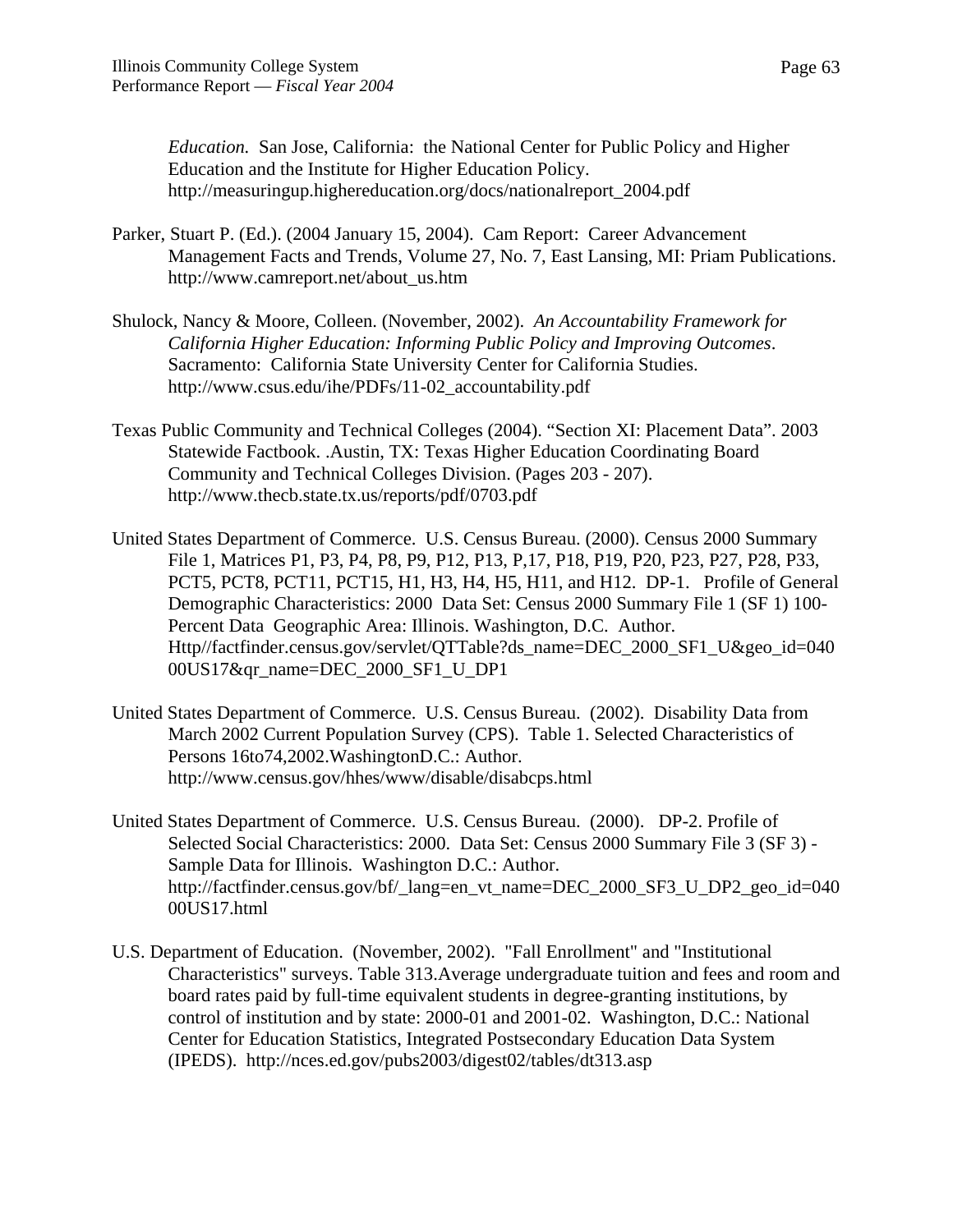- U.S. Department of Education, "Fall Staff, 1999" and "Fall Enrollment, 1999" surveys. (prepared July, 2001). Table 226. Staff and student/staff ratios in degree-granting institutions, by type and control of institution and by state: Fall 1999. Washington, D.C.: National Center for Education Statistics, Integrated Postsecondary Education Data System (IPEDS). http://nces.ed.gov/pubs2003/digest02/tables/dt226.asp
- U.S. Department of Education. (2002). Percentage of first- and second-year undergraduates who reported ever taking remedial courses and among those taking remedial courses in 1999-2000, the type of courses: 1999-2000. Washington, D.C.: 1999-2000 National Postsecondary Student Aid Study (NPSAS:2000) National Center for Education Statistics. http://nces.ed.gov/surveys/npsas/table\_library/tables/npsas50.asp
- Stone, Robyn I. & Wiener , Joshua M. (2001). *Who Will Care for Each of Us? America's Coming Healthcare Labor C: A Report from the Panel on the Future of the Healthcare Labor Force in a Graying Society.* (online). Chicago, IL: University of Illinois at Chicago College of Nursing Urban Institute http://www.urban.org/urlprint.cfm?ID=7317
- Wellman , Jane V. (August 2002). *State Policy and Community College Baccalaureate Transfer*. San Jose, California: the National Center for Public Policy and Higher Education and the Institute for Higher Education Policy. http://www.highereducation.org/reports/transfer/transfer.pdf
- Wisconsin Technical College System Office (2004). "Employment Status and Reason Not in Labor Force". 2003 Graduate Follow-up Report. Madison, WI: Author. (Pages 5 and 8). http://www.wtcsystem.org/reports/fact/graduate/index.htm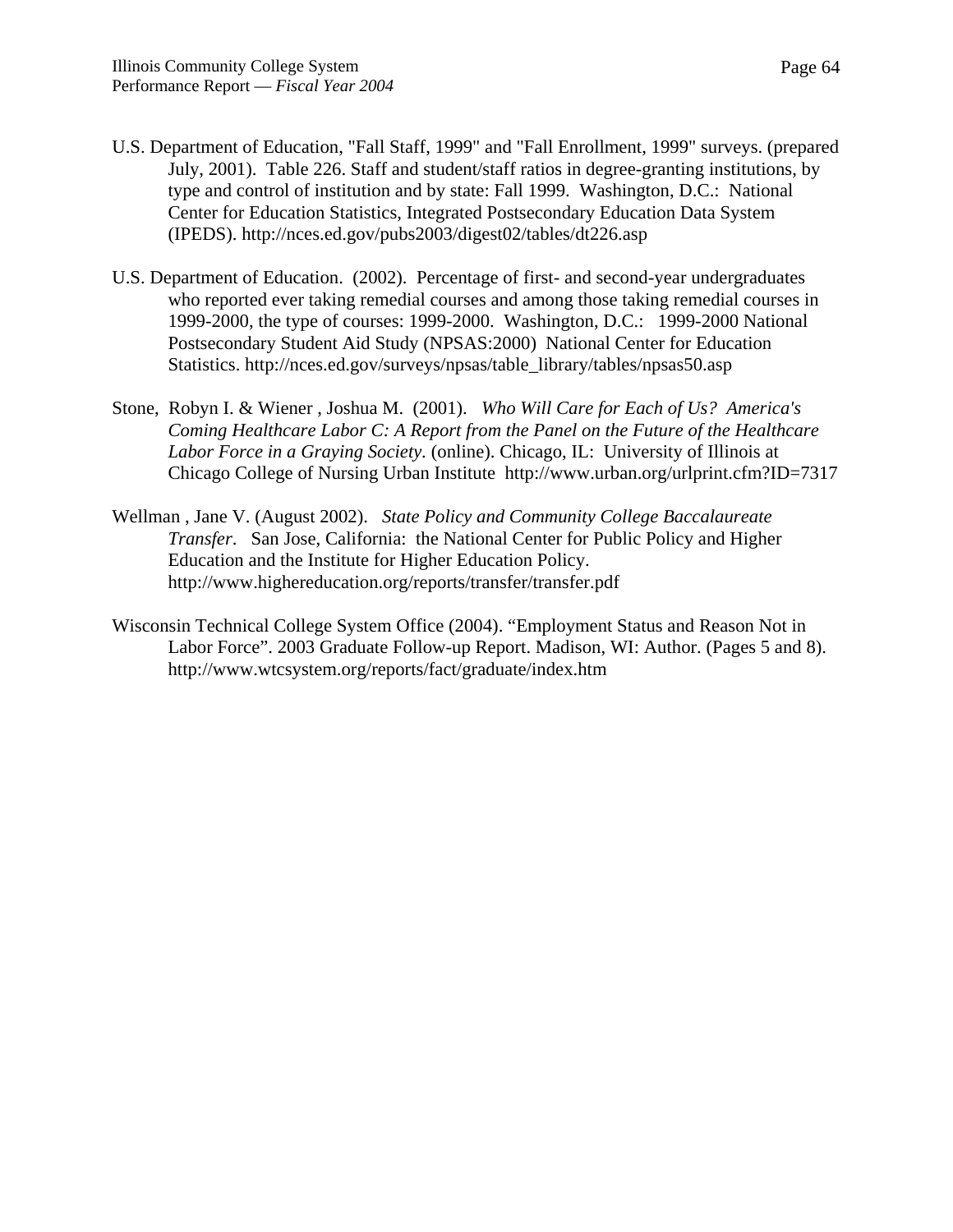Appendix A

**MISSION-SPECIFIC COMMUNITY COLLEGE PERFORMANCE INDICATORS FISCAL YEAR 2004**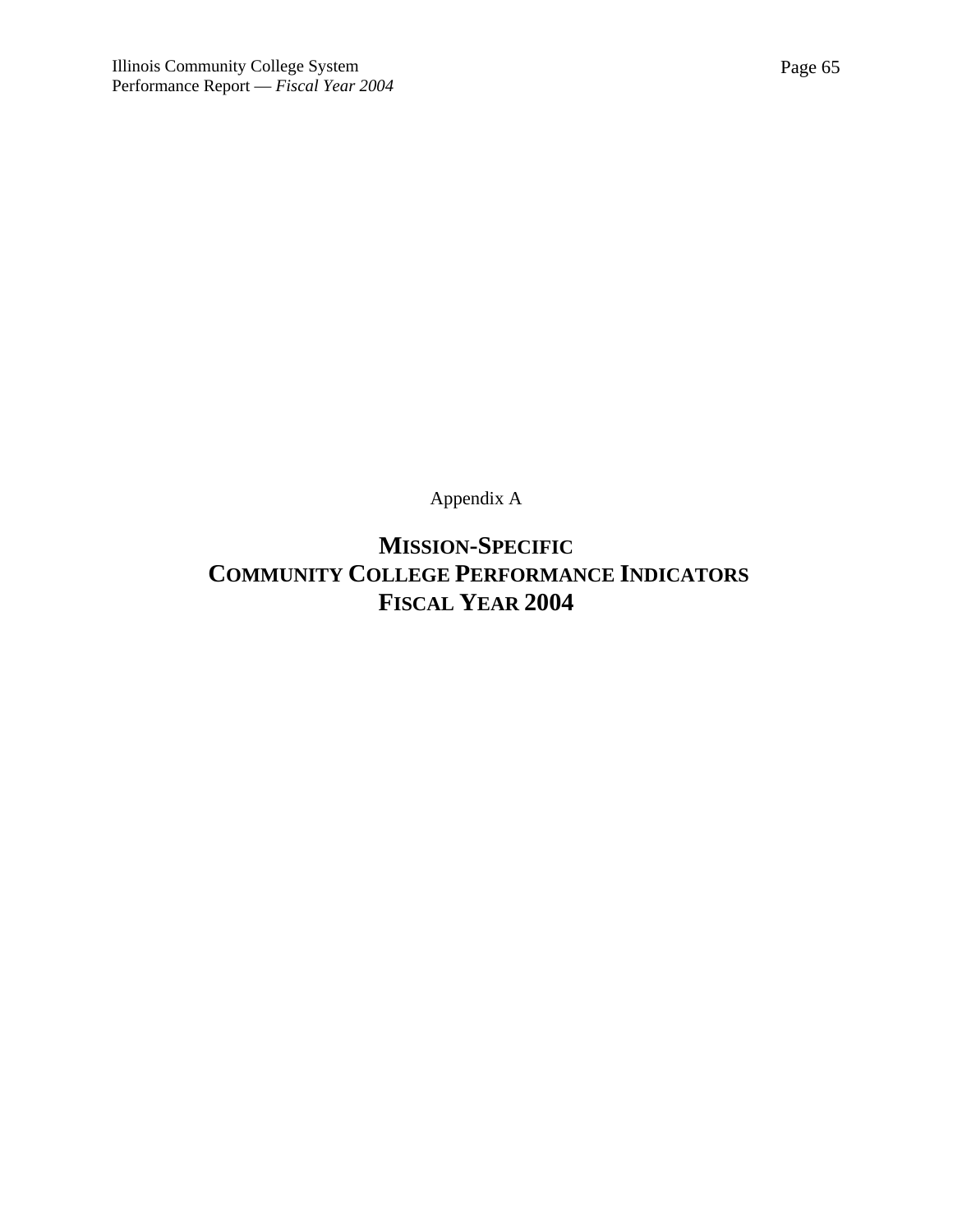# **Goal 1 Economic Growth (Selected Mission-Specific Indicators)**

| <b>Colleges Using Indicator</b>                                                                                      | <b>Indicator</b>                                                                                                              |
|----------------------------------------------------------------------------------------------------------------------|-------------------------------------------------------------------------------------------------------------------------------|
| 502, 503, 508-04, 511, 513, 514, 517,<br>518, 519, 521, 522, 523, 525, 526, 527,<br>529, 532, 533                    | Number of businesses provided with technical<br>assistance through college Business and Industry<br>Centers.                  |
| 502, 503, 505, 508-01, 508-03, 508-06,<br>508-07, 519, 524, 525, 526, 527, 529,<br>530, 532, 535, 536, 537, 539, 540 | Number of individuals receiving customized training<br>through college Business and Industry Centers.                         |
| 502, 505, 525, 526, 529, 534                                                                                         | Number of current workers receiving training through<br>college Business and Industry Centers.                                |
| 502, 505, 525, 526                                                                                                   | Number of businesses attracted or retained through<br>college Business and Industry Centers.                                  |
|                                                                                                                      | Number of services delivered through the Manufacturing<br>Extension Center (IMEC) or Chicago Manufacturing<br>Center (CMC).   |
| 504, 505, 507, 514, 519, 521, 523, 525,<br>526, 529, 532, 534, 535, 537                                              | Total number of Business and Industry Center<br>courses/workshops conducted.                                                  |
| 501, 525, 526                                                                                                        | Number of Business and Industry Center<br>courses/workshops conducted in computer skills<br>enhancement.                      |
| 515, 525, 526                                                                                                        | Number of Business and Industry Center<br>courses/workshops conducted in Quality process<br>improvement (i.e., ISO) training. |
|                                                                                                                      | Number of Business and Industry Center<br>courses/workshops conducted in.                                                     |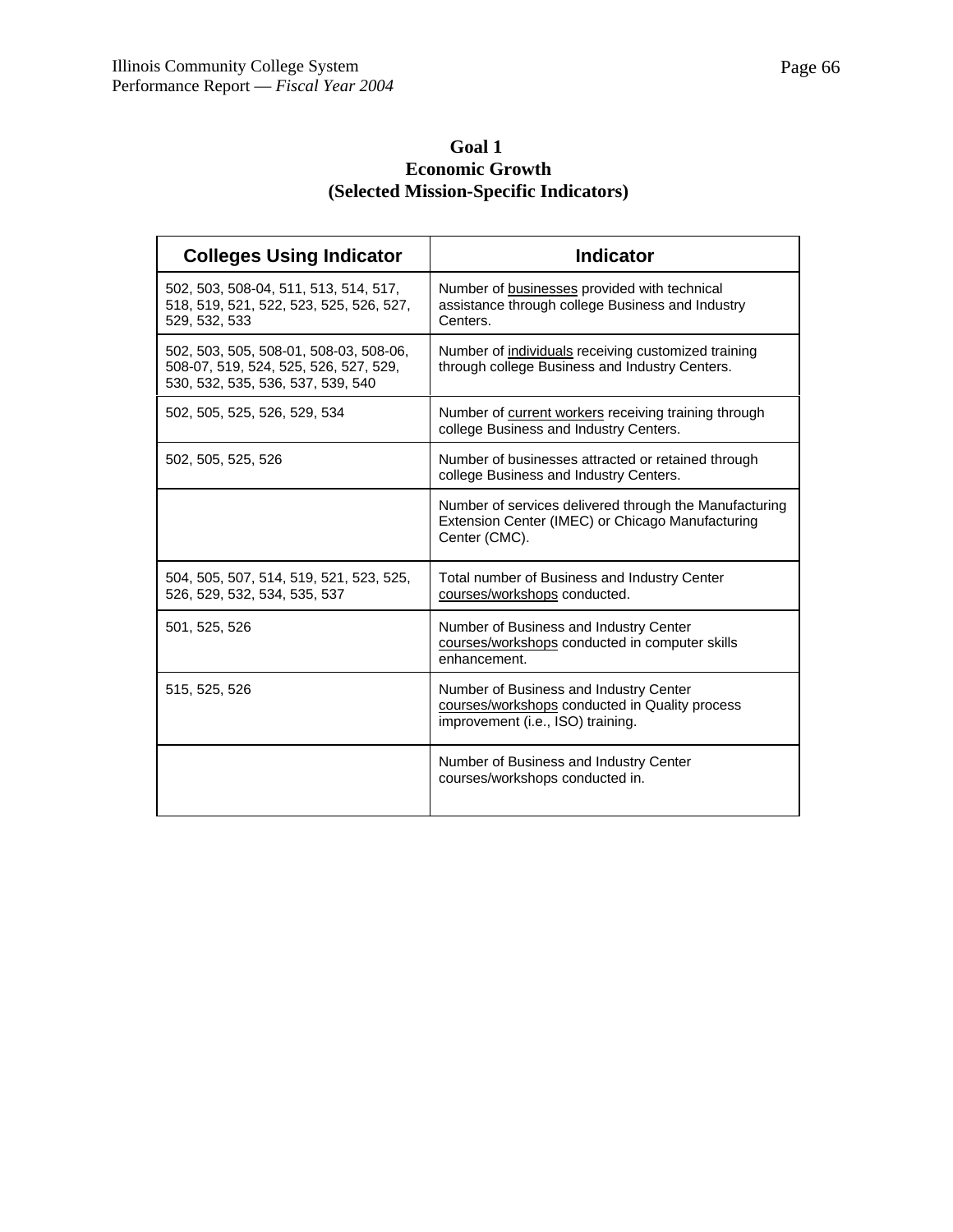| <b>Goal 2</b>                                             |
|-----------------------------------------------------------|
| <b>Partnerships with P-12 Education Teacher Education</b> |
| (Selected Mission-Specific Indicators)                    |

| <b>Colleges Using Indicator</b>            | <b>Indicator</b>                                                                                                                                                       |
|--------------------------------------------|------------------------------------------------------------------------------------------------------------------------------------------------------------------------|
| 502, 508-04, 508-07, 518, 531              | Number of collaborative partnerships with university teacher<br>education programs.                                                                                    |
| 505, 513, 516, 524, 532, 535               | Number of course sections provided for teachers and<br>administrators as a registered provider through professional<br>development activities (CPDU/CEU).              |
| 508-01, 517, 518                           | Number of teacher education CEU's provided                                                                                                                             |
| 519, 530, 531, 535, 537, 539               | Number of teachers and administrators served by the<br>institution as a registered provider through professional<br>development activities (CPDU/CEU). (Institutional) |
|                                            | Number of paraprofessionals trained to assist in teaching<br>reading, writing, math or readiness in these subjects.                                                    |
| 502, 505, 506, 508-03, 508-06, 508-07, 519 | Number of collaborative partnerships with K-12 schools and/or<br>school districts.                                                                                     |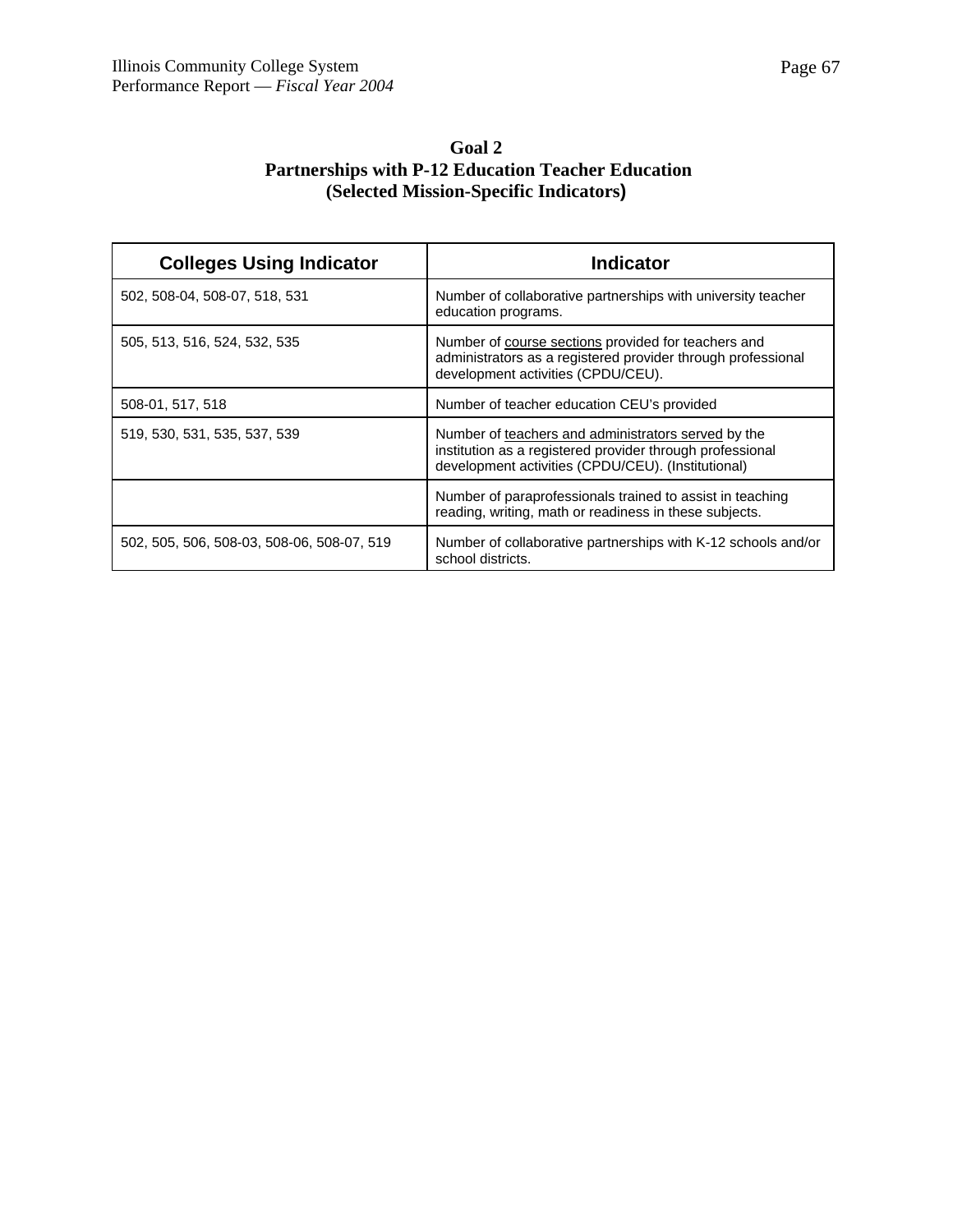# **Goal 3 Affordability (Selected Mission-Specific Indicators)**

| <b>Colleges Using Indicator</b>                                                     | <b>Indicator</b>                                                                       |
|-------------------------------------------------------------------------------------|----------------------------------------------------------------------------------------|
| 504, 505, 507, 508-07, 511, 519, 521, 524, 525,<br>526, 530, 531, 533, 535, 537     | Tuition and basic fees for a full-time in-district student.                            |
| 502, 503, 505, 514, 515, 518, 519, 525, 527, 531,<br>533, 540                       | Number of enrolled students who receive Monetary Award<br>Program (MAP) grants.        |
| 502, 505, 514, 515, 522, 525                                                        | Number of enrolled students who receive Illinois Incentive<br>for Access (IIA) grants. |
| 502, 505, 508-01, 508-03, 508-04, 508-06, 513,<br>514, 515, 517, 519, 525, 527, 531 | Number of enrolled students who receive Pell Grants.                                   |
| 505                                                                                 | Proportion of graduates with zero student loan debt.                                   |
| 506, 508-02, 514, 525, 534                                                          | Number of first generation college students served.                                    |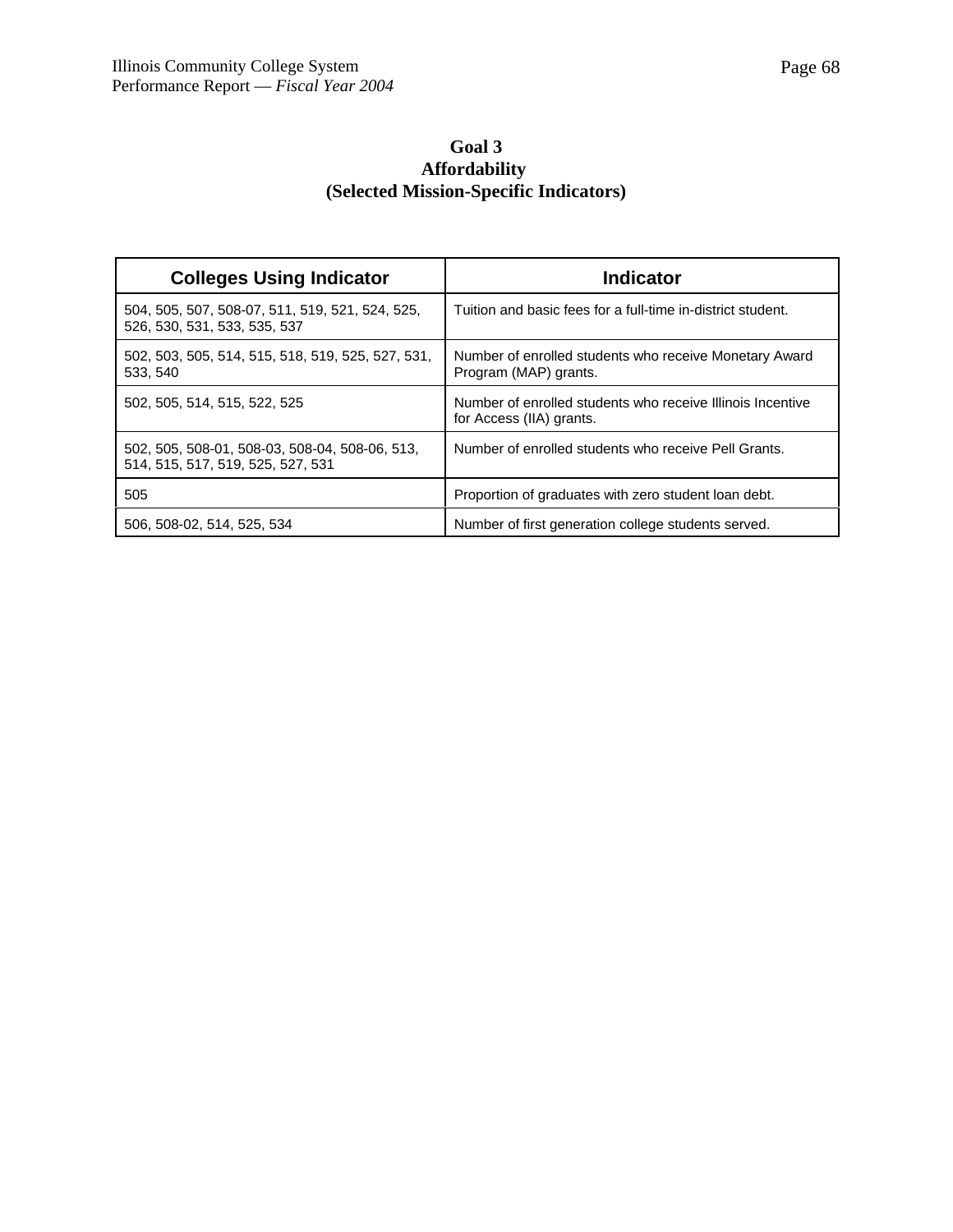# **Goal 4 Access and Diversity (Selected Mission-Specific Indicators)**

| <b>Colleges Using Indicator</b>                                                                                      | <b>Indicator</b>                                                                    |
|----------------------------------------------------------------------------------------------------------------------|-------------------------------------------------------------------------------------|
| 503, 505, 507, 508-02, 508-03, 508-04, 508-06,<br>512, 514, 518, 519, 521, 525, 526, 527, 530,<br>531, 537, 539, 540 | Number of students enrolled by race/ethnicity, disability<br>status, and gender.    |
| 502, 505, 519, 522, 523, 525, 526, 529, 531,<br>533, 535, 536                                                        | Number of students served through adult education<br>coursework (ABE/ASE).          |
| 502, 505, 508-02, 523, 524, 525, 526, 534, 535,<br>536                                                               | Number of students served through English-as-a-Second<br>Language (ESL) coursework. |
| 525, 526, 536                                                                                                        | Number of level advancements in Adult Education<br>(ABE/ASE).                       |
| 508-02, 515, 525, 526, 536                                                                                           | Number of level advancements in English-as-a-Second<br>Language (ESL).              |
| 502, 503, 505, 506, 507, 513, 515, 519, 523,<br>525, 526, 529, 534, 535                                              | Number of students served through remedial coursework.                              |
| 502, 504, 505, 511, 525, 526, 534                                                                                    | Remedial credits earned versus attempted.                                           |
| 518, 526, 533                                                                                                        | Number of courses offered through distance learning.                                |
| 509, 517, 523, 525, 526, 531, 533                                                                                    | Number of students served through distance education.                               |
| 505, 508-07, 509, 514, 525, 526, 532                                                                                 | Number of faculty by race/ethnicity.                                                |
| 508-07, 509, 514, 525, 526, 532                                                                                      | Number of administrators by race/ethnicity.                                         |
| 508-07, 509, 514, 525, 526                                                                                           | Number of other professionals by race/ethnicity.                                    |
| 502, 508-01, 514, 526                                                                                                | Number of students served through noncredit coursework.                             |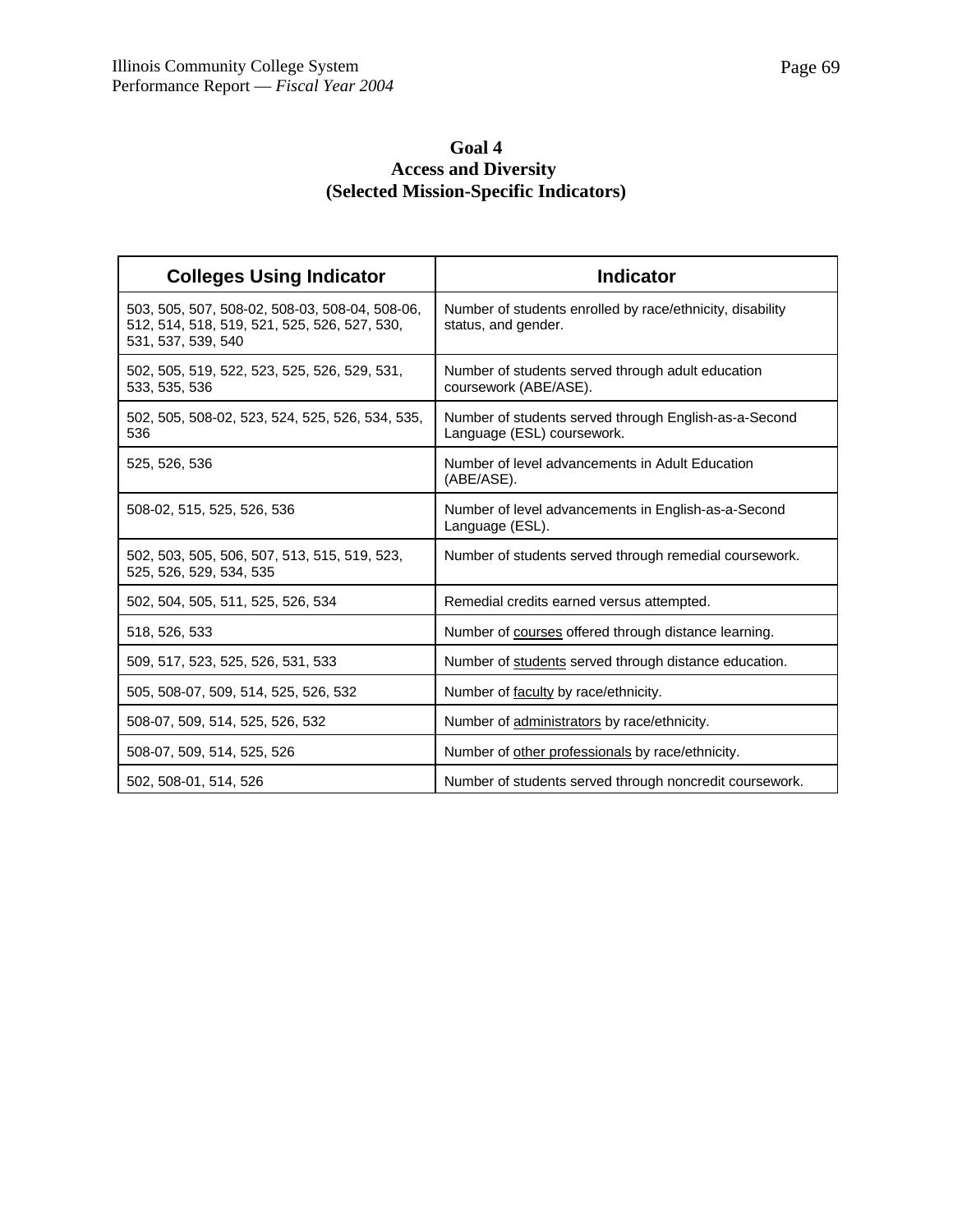# **Goal 5 High Quality (Selected Mission-Specific Indicators)**

| <b>Colleges Using Indicator</b>                                               | Indicator                                                                                     |
|-------------------------------------------------------------------------------|-----------------------------------------------------------------------------------------------|
| 505, 513, 514, 519, 524, 525, 529, 534, 540                                   | Occupational graduate placement in employment or<br>continuing education.                     |
| 514, 525, 529                                                                 | Occupational graduate retention in employment                                                 |
| 511, 513, 514, 519, 525, 526, 529, 532, 534, 536                              | Transfer rate.                                                                                |
| 505, 508-06, 518, 525, 526, 530, 532, 537                                     | Average class size                                                                            |
| 504, 505, 506, 508-01, 508-04, 514, 517, 522, 523, 525, 526,<br>533, 537      | Faculty preparation                                                                           |
| 505, 508-03, 508-07, 514, 515, 519, 525, 526, 527, 529, 531,<br>533, 535, 539 | Number of general education courses included in the Illinois<br>Articulation Initiative (IAI) |
| 505, 508-07, 514, 519, 521, 525, 526, 527                                     | Number of major specific courses included in the Illinois<br>Articulation Initiative (IAI)    |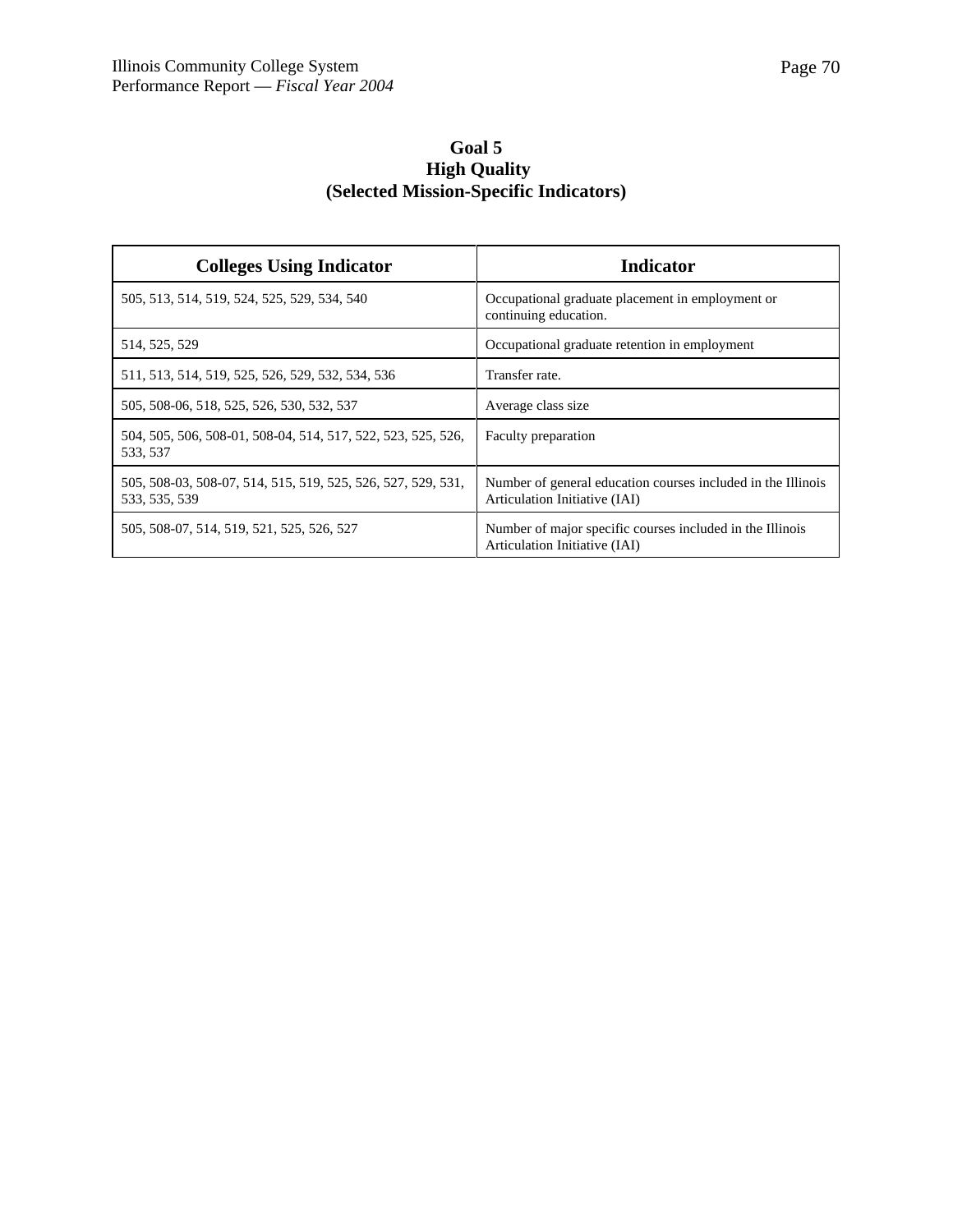# **Goal 6 Productivity and Accountability (Selected Mission-Specific Indicators)**

| <b>Colleges Using Indicators</b>                                                | <b>Indicator</b>                                                                    |
|---------------------------------------------------------------------------------|-------------------------------------------------------------------------------------|
| 505, 507, 511, 513, 514, 516, 519, 522, 525,<br>530, 531, 533, 537, 539         | Population Served (per 1,000).                                                      |
| 501, 508-01, 519, 525                                                           | GED attainment.                                                                     |
| 501, 503, 519, 525, 532                                                         | Advancement to college-level work for remedial students.                            |
| 508-04, 515, 525, 526, 532                                                      | Number of English as a Second Language level test score<br>gains.                   |
| 505, 506, 508-07, 525                                                           | FTE Student/faculty ratio.                                                          |
| 504, 505, 507, 508-06, 514, 516, 517, 519, 525,<br>526, 527, 531, 534, 535, 540 | Credit hours generated.                                                             |
| 503, 508-03, 525, 526                                                           | Number of recent GED completers enrolling in college-level<br>coursework.           |
| 505, 514, 518, 524, 525, 526, 533, 534, 537                                     | Number of students served through dual enrollment courses.                          |
| 514, 525, 526, 533                                                              | Number of students served through the Accelerated College<br>Enrollment initiative. |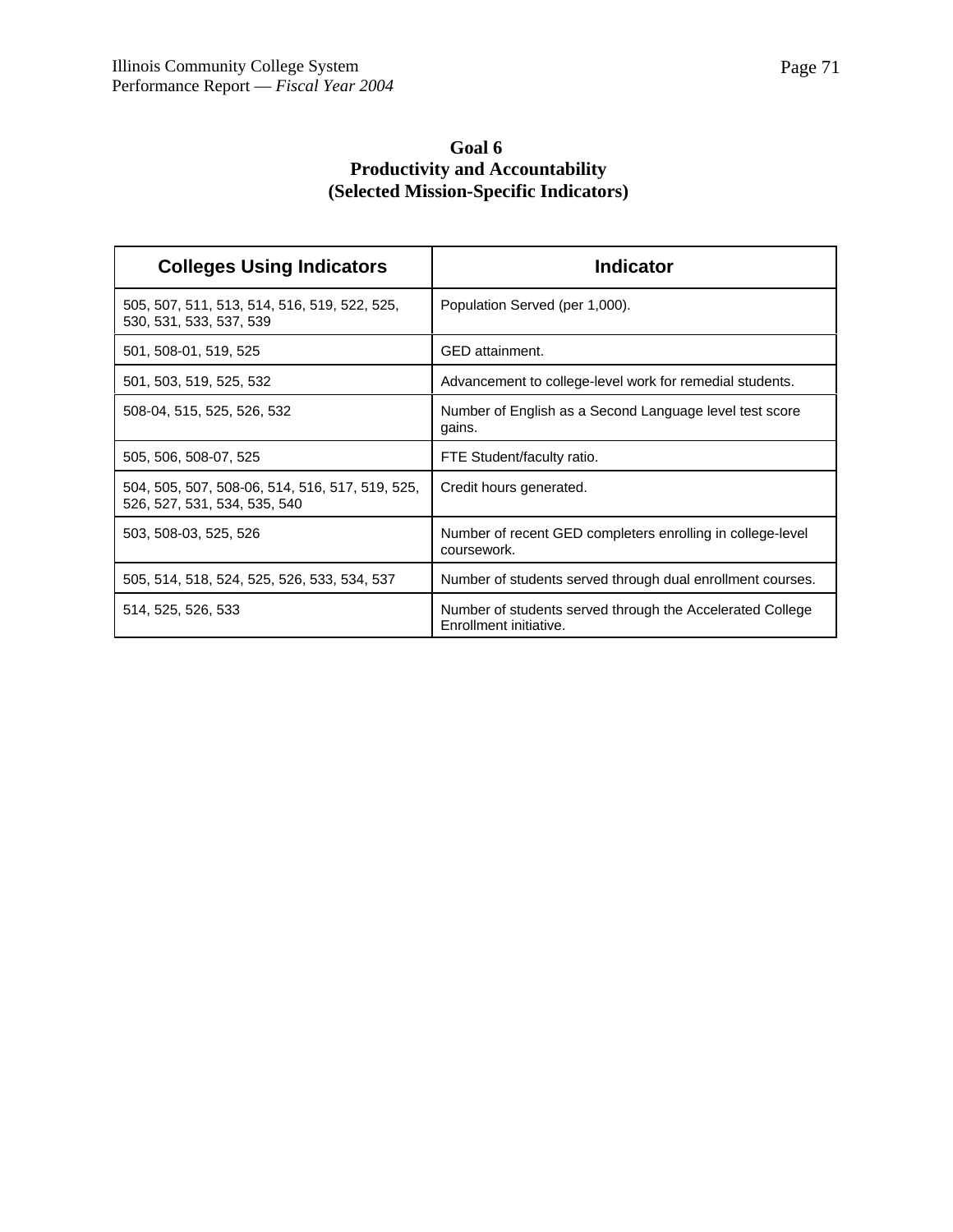Appendix B

# **DRAFT GOALS SET BY COLLEGE FOR COMMON PERFORMANCE INDICATORS FISCAL YEAR 2004**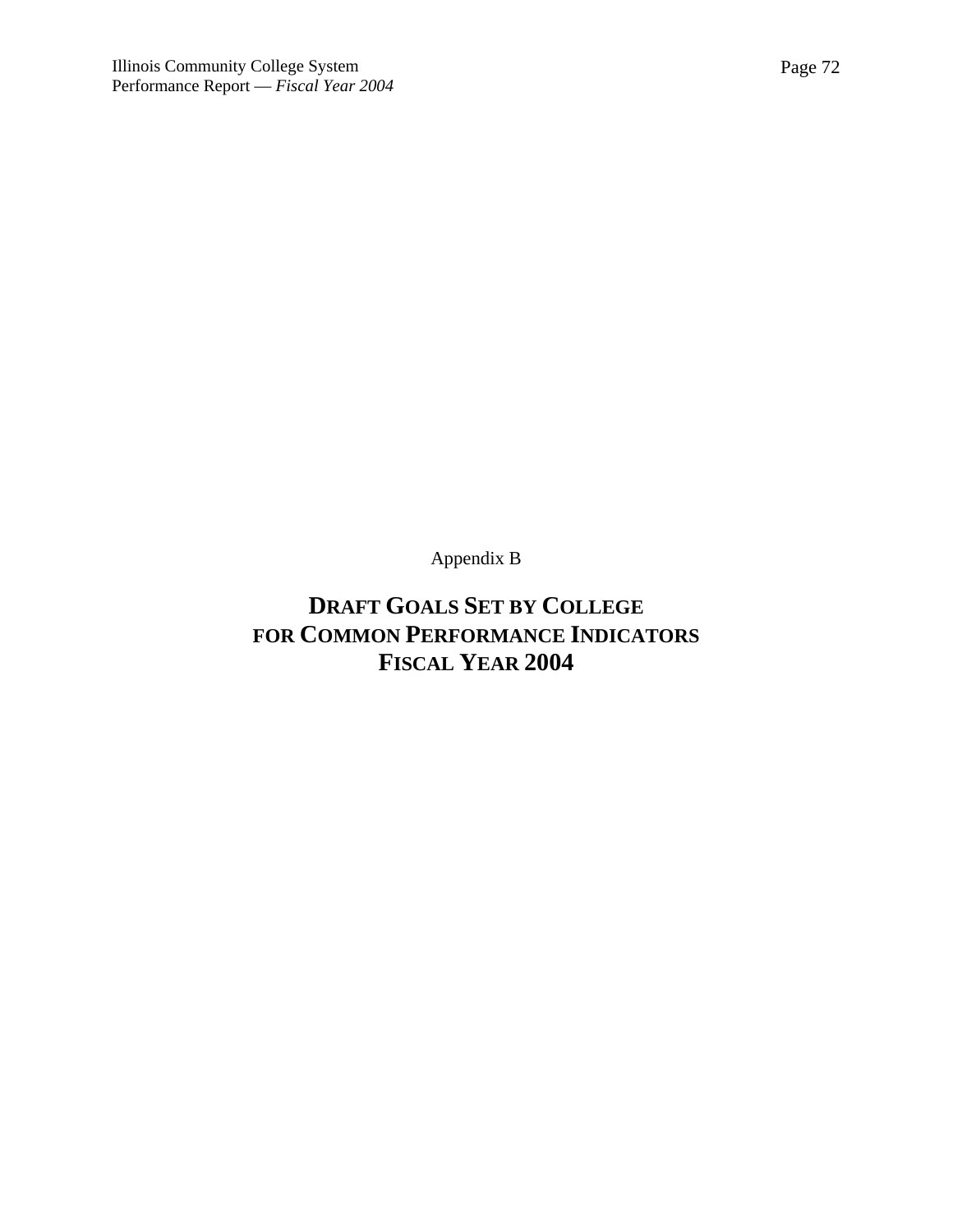# **Goal One: Economic Growth Percent of Degree/certificate Recipients Either Employed or Enrolled in Further Education Within One Year of Graduation (1C1)**

**Black Hawk:** Increase the percentage of degree/ certificate recipients either employed or enrolled in further education within one year of graduation to 91 percent, the average percentage level for the last three years.

## **City Colleges of Chicago**

**Richard J. Daley College:** The percentage for Daley College should remain at or above the percentage for the whole of the City Colleges of Chicago.

#### **Kennedy-King College:**

Major Strategy: Form mutually beneficial partnerships and alliances with appropriate business and industry groups in order to improve success and image of college programs. Objectives: a.) Strengthen the relationship between DTI and the Construction industry, and b.) Create an entrepreneurship program through the Business and Industry Services Department.

Major Strategy: Strengthen and continually improve the quality and involvement of advisory boards for all programs

Major Strategy: Review, analyze, modify and/or add program offerings to more effectively respond to changing needs of business and shifting demographics in the service areas. Objective: Create new courses that meet the changing needs of our students and business partners. (Established new Associate Degree in Applied Science in Culinary Arts)

Major Strategy: Increase collaboration among academic divisions to improve the college's effectiveness in the packaging and delivery of customized educational programs and services. Objective: Business and Industry services will expand communication with academic divisions to better utilize all approved courses in providing customized training Major Strategy: Increase the collaboration with community and business organizations regarding the programmatic and training needs of our students. Objective: Established summer jobs for natural sciences students through the Illinois branch of the Environmental Protection Agency

**Malcolm X College:** The percent of degree/certificate recipients either employed or enrolled in further education within one year of graduation will be 90 percent.

**Olive-Harvey College:** The percent for Olive-Harvey college will meet or exceed the City Colleges of Chicago combined three-year average.

**Harry S Truman College:** The goal is to continue maintaining close to 100 percent employment/enrollment for our graduates.

**Harold Washington College:** Harold Washington College will expand the college's leadership role through a development of partnerships and collaborations with the external community by professional and public service.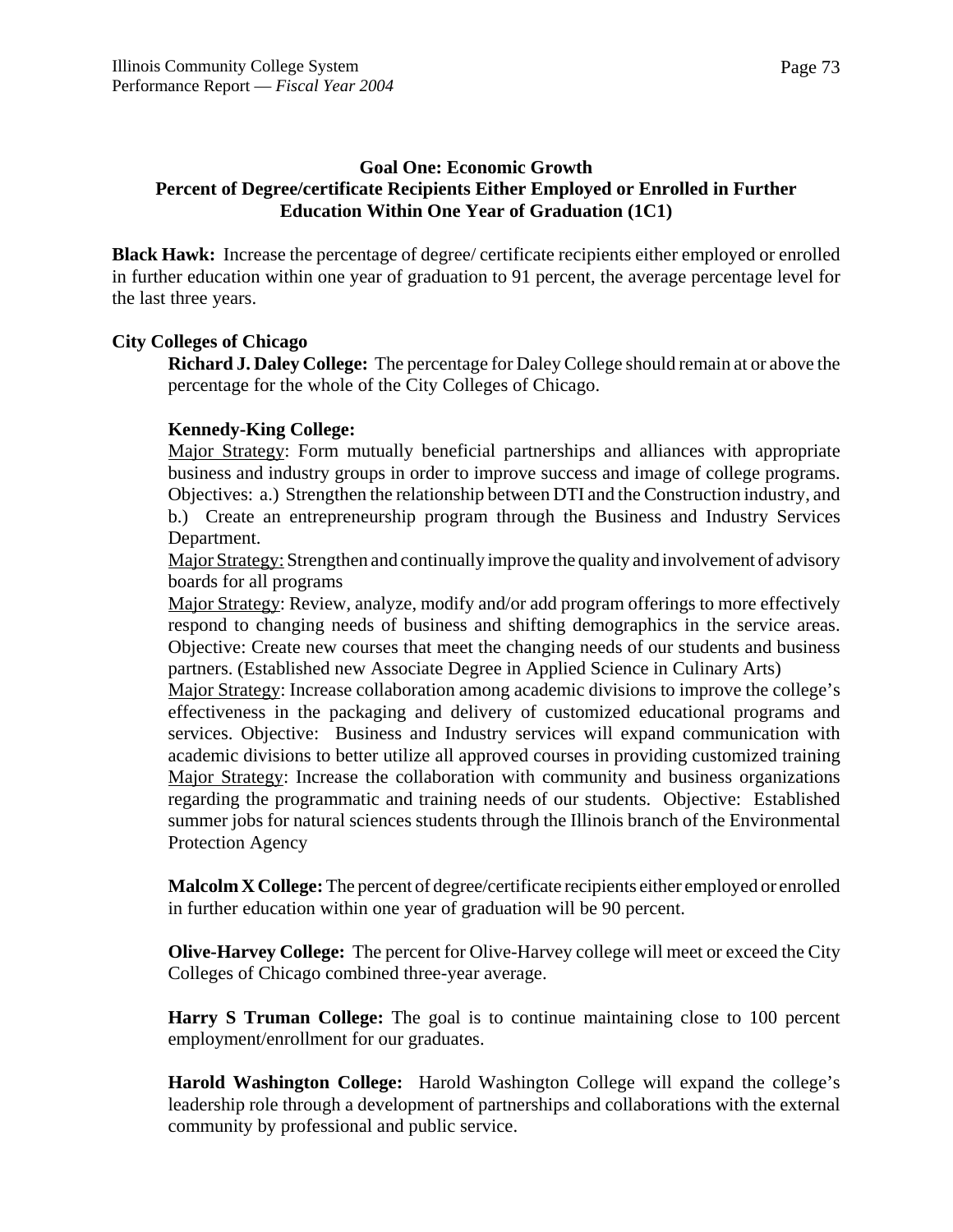**Wilbur Wright College:** The college will expand services to meet the needs of all students and workforce partners.

**Danville Area Community College:** The college will: Investigate 2+2 agreements with four-year universities.

Establish links between career services and Career and Technical Education faculty to integrate job search skills into curricula and encourage students to utilize the Career Services department when seeking job placement opportunities.

Promote the Work-Based Learning grant program to all occupational students.

Integrate general education outcomes into all academic programs.

Promote online courses and degree/certificate programs available at Danville Area Community College.

Conduct a survey to determine why Danville Area Community College graduates are not employed or seeking further education. This survey will be conducted at the time of graduation and follow up surveys will be conducted every 3-6 months.

Survey occupational graduates in each academic division on an annual basis to ensure that placement or employment data after graduation are accurate.

**College of DuPage:** Although the college experienced a drop in fiscal year 2003, the target will be the 92.2 percent average for fiscal year 2002 and fiscal year 2003.

**Elgin Community College:** Elgin Community College tracks this indicator with the goal of meeting or exceeding the state average of employment and satisfaction levels for Career-Technical graduates.

**William Rainey Harper College:** The 3-year average percent of degree/certificate recipients employed or enrolled in further education will be within one standard deviation (Std. Dev.) of the Statewide average.

**Heartland Community College:** Heartland Community College has adopted a goal that at least 90 percent of its degree or certificate recipients shall be either employed or enrolled in further education within one year of graduation.

**Highland Community College:** The percent of degree or certificate recipients either employed or enrolled in further education within one year of graduation will be 95 percent.

**Illinois Central College:** Illinois Central College will strive to maintain a percentage of students employed or enrolled in further education above 90 percent.

**Illinois Eastern Community Colleges:** Illinois Eastern Community Colleges will provide career and technical education that provides students with the skills and abilities to enter employment.

**Illinois Valley Community College:** Percent of degree/certificate recipients either employed or enrolled in further education within one year of graduation will be above 110 percent of the state average.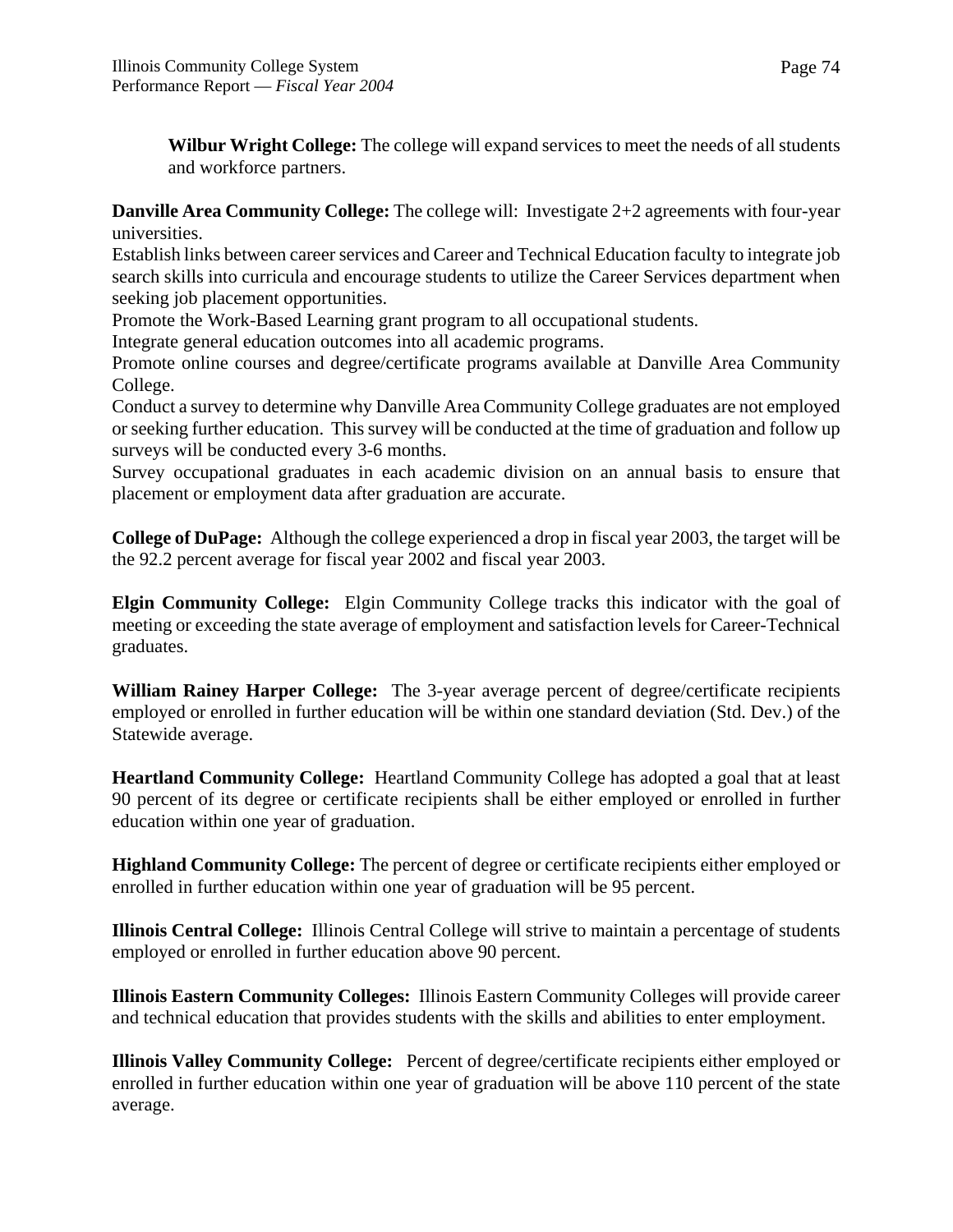**Joliet Junior College:** The college will continue to place graduates in jobs related to their programs of study.

**Kankakee Community College:** The 2004 goal for Kankakee Community College is to at least maintain the current level of degree/certificate recipients either employed or enrolled in further education within one year of graduation.

**Kaskaskia College:** The percent of degree/certificate recipients either employed or enrolled in further education within one year of graduation for fiscal year 2005 will be 90.0 percent.

**Kishwaukee College:** The goal is 85 to 90 percent.

**College of Lake County:** Improve the employment rate to 90 percent in 2004, 95 percent for those seeking employment.

**Lake Land College:** The college will strive to increase the percentage of degree/certificate recipients either employed or enrolled in further education within one year of graduation to the state average.

Lewis & Clark Community College: The college will maintain an employment/enrollment rate at or higher than 90 percent.

**Lincoln Land Community College:** Engage a cross-functional team in the design and management of a Learner Success Model.

**John A. Logan College:** Since the rate has varied by less than two percentage points per year (except one), the College has established the current three-year average rate as its benchmark. The College's goal for the coming two years is to maintain a level within two percentage points of the 94.2 percent rate.

**McHenry County College:** The college will serve area businesses and industry through a variety of services, courses and programs.

**Moraine Valley Community College:** Maintain a 94 percent rate of employment or enrollment in further education for Moraine Valley occupational graduates.

**Morton College:** Keep the percent of degree/certificate recipients either employed or enrolled in further education within one year of graduation at 90 percent or higher.

**Oakton Community College:** Continue to strive to achieve a rate of 90 percent or higher.

**Parkland College:** Keep the percentage of graduates employed and/or enrolled in further education at 85 percent or greater.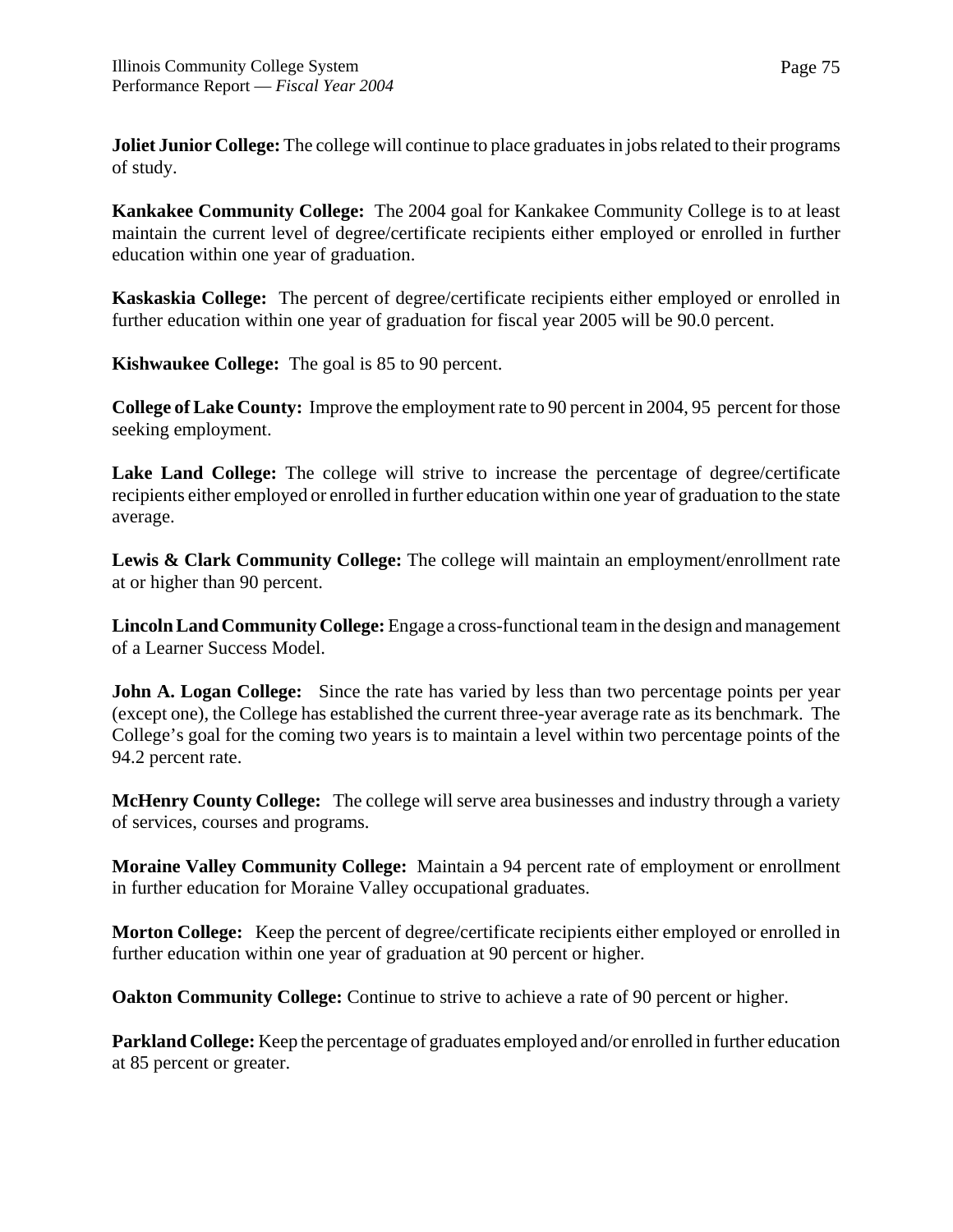**Prairie State College** – Maintain the percent of degree/certificate recipients either employed or enrolled in further education within one year of graduation to equal or exceed the state average.

**Rend Lake College:** Goal 5 of the Rend Lake College Strategic Plan is to provide for the shortterm training needs of businesses and citizens of the area thru seminars, contract training, CEU's, consulting and certification programs.

**Richland Community College:** Increase the number of responses to the occupational follow-up survey by 3 percent. While the percentage of enrolled/employed graduates is high, the number of responses to the survey needs to be improved to establish a clearer picture of those who are not employed.

**Rock Valley College:** The percent of Rock Valley College graduates employed/continuing education one year after graduation will equal or exceed the state average rate.

**Carl Sandburg College:** This goal will be a difficult one for the College to reach in the coming months and possibly years. Maytag Galesburg-Refrigeration is leaving Galesburg where the main campus is located and with them approximately 2,600 jobs. It is possible that our graduates will have to leave the area to find jobs.

**Sauk Valley Community College:** The percent of degree or certificate completers employed or enrolled in further education one year after graduation will be 90 percent.

**Shawnee Community College:** The college will continue to conduct follow-up studies for programs selected by ICCB on a yearly basis.

**South Suburban College:** For this year, South Suburban College had a local AALP (annual adjusted level of performance) for its 3P1 Perkins performance indicator (Placement, Employment, and Continuing Education) category of 80.79 percent. In this category, the percentage of program completers in a fiscal year is defined as those who were employed in the  $3<sup>rd</sup>$  quarter after graduation and/or who were enrolled in the Illinois public higher education-shared database in the academic year following program completion.

**Southeastern Illinois College:** Sixty-five percent of degree recipients will be employed or enrolled in higher education one year after graduation.

**Southwestern Illinois College:** Southwestern's goal is 80 percent. If 60 percent of our graduates respond to the follow-up study in 2004 we should find 85 percent of our graduates reporting employment or continuing education. 80 percent is thought to be realistic with the uncertainties of the state's economy. This goal will measure 2003 grads during 2004.

**Spoon River College:** Our goal is that when students complete a certificate or degree with us that they have the necessary skills and knowledge to continue their education or enter the workforce.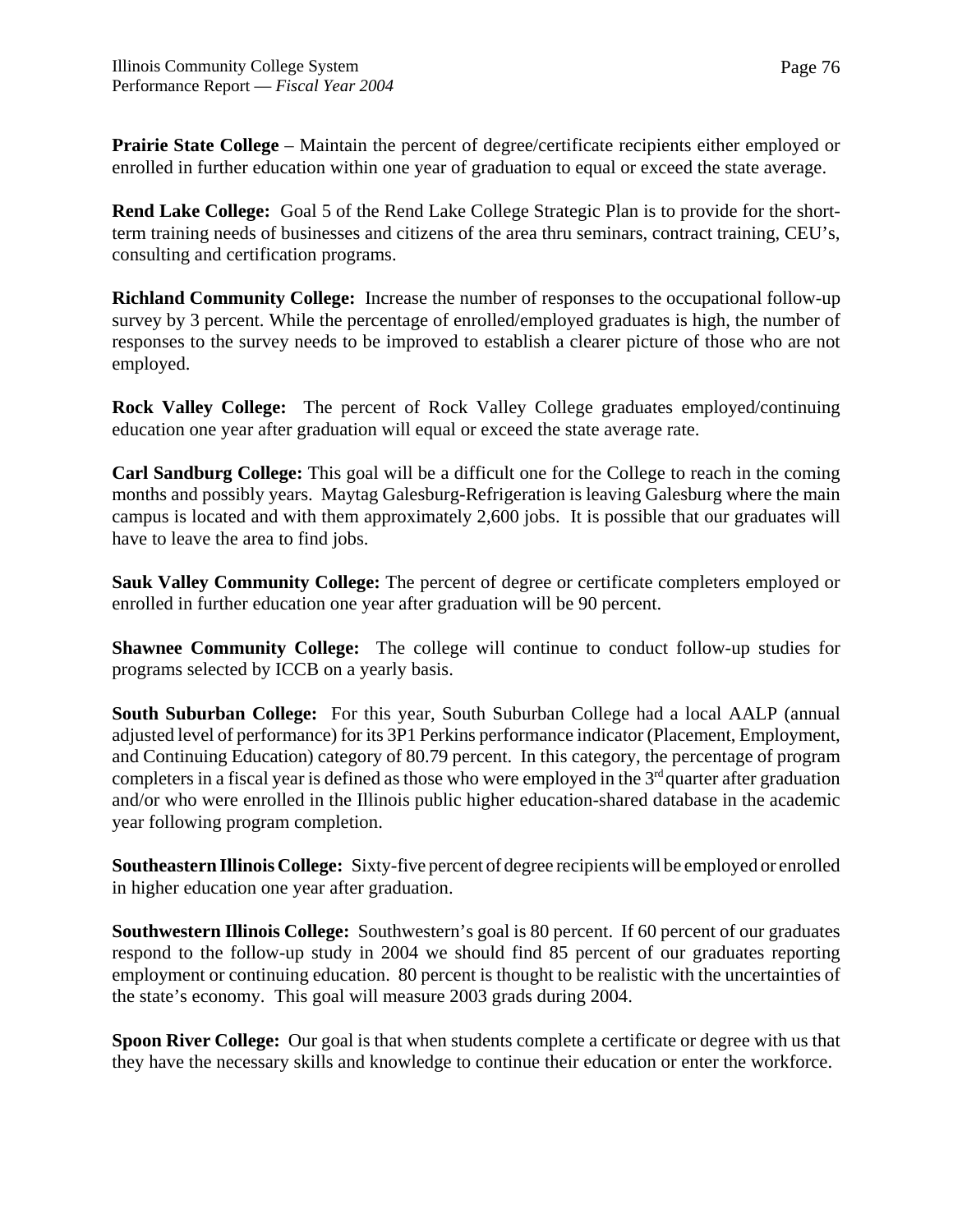**Triton College:** The goal is to be within 5 percent of the statewide average for undergraduate degree/certificate recipients either employed or enrolled in further education within one year of graduation.

**Waubonsee Community College:** – The goal is 90.0 percent.

**John Wood Community College:** The college has established three goals for fiscal year 2005 regarding the Goal 1 indicator. First the college will analyze the fiscal year 2003 data and the context in which the data were collected in an effort to understand the 12 percent drop from fiscal year 2002 to fiscal year 2003. Second, the college will use data from the National Student Clearinghouse to provide a more accurate accounting of students who leave John Wood Community College and transfer to four-year institutions. The data will be shared with ICCB. Third, the college will increase the percent employed/enrolled in further education to 83 percent.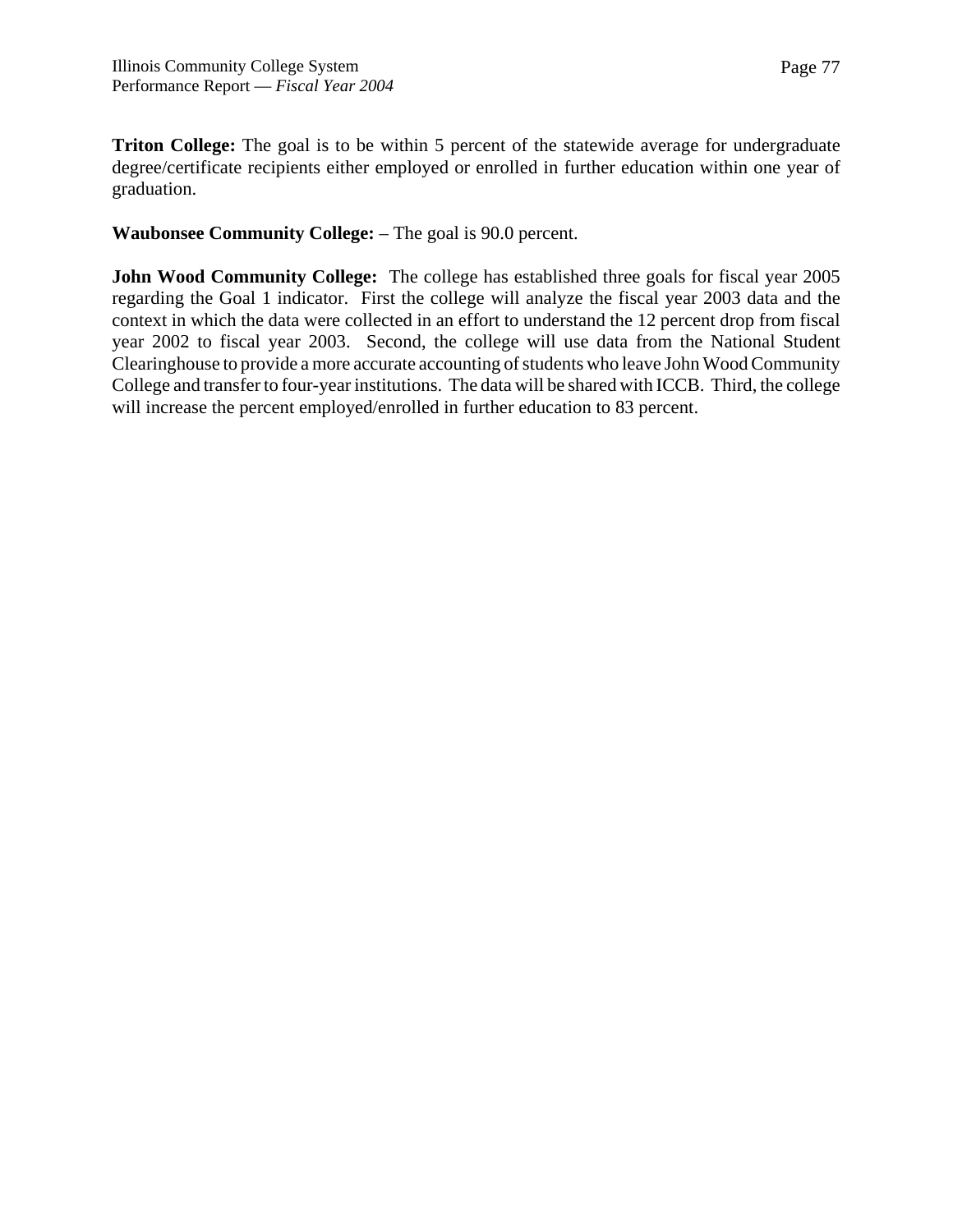**Black Hawk College:** Program completion by minority students will increase to 15 percent.

## **City Colleges of Chicago**

**Richard J. Daley College:** The count of completions should increase, while the diversity of completions is sustained.

## **Kennedy-King College:**

Major Strategy: Review analyze, modify and/or add program offerings to more effectively respond to changing needs of business and shifting demographics in the service areas. Objectives: a.) Develop interdisciplinary programs. This included: implementing new concurrent GED/vocational programs; implementing a new bilingual computer course; designing an environmental science curriculum biology and chemistry interdisciplinary program, and b.) Created new courses that meet the changing needs of our students and business partners. This included: Submitting request for new certificate programs in addiction studies, and auto parts specialist; established a new AA degree in applied science in culinary arts; expanded number of high level math courses; expanded academic program offerings in math during the day, evening and weekend sessions; increased the number of information technology courses; designed new technology training and certification programs.

**Malcolm X College:** Goals are 85 percent or higher for minority completions, and 70 percent for completions by females.

**Olive-Harvey College:** The goal is to mirror the institution's diversity in its completions statistics. With one exception – males – this goal has been achieved.

**Harry S Truman College:** Truman College is constantly challenged to provide access to a very diverse population. The racial/ethnic and gender mix of the students completing a program at Truman College mirrors the percentage of the overall students at the college.

**Harold Washington College:** Harold Washington College will expand the college's leadership role through a development of partnerships and collaborations with the external community by professional and public service.

**Wilbur Wright College:** Two of Wright College's goals, *Improving the quality of all programs and services* and *Expanding services to meet the needs of all students and workforce partners*, support this indicator.

## **Danville Area Community College:** The college will:

Implement the recommendation of the Access, Equity  $&$  Diversity Committee. This is a committee made up of college faculty and staff, community leaders, and diversity advocates.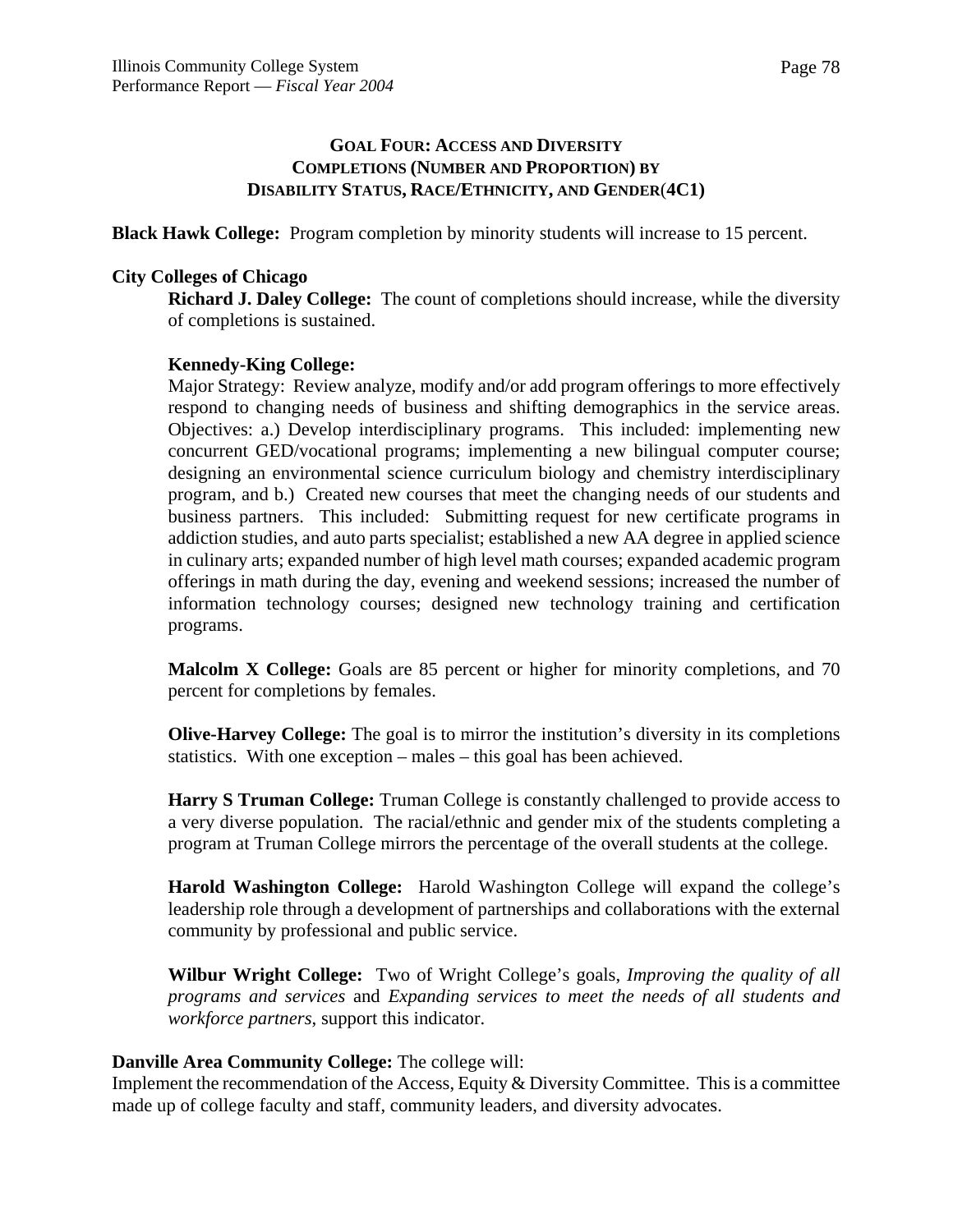Partner with Community Action Agency and other area social service organizations to develop strategies to improve enrollment, retention and completion rates of underrepresented student populations at Danville Area Community College.

Increase minority representation in Dual Enrollment. Recruit minority students to be ambassadors of Danville Area Community College in educational workshops at their home high schools in the Danville Area Community College district.

Partner with Educational Talent Search to help college students transition to four-year institutions.

**College of DuPage:** The college's goal is to have 23 percent of completers be minority students and 63 percent of completers be female students.

**Elgin Community College:** Elgin Community College has an ongoing commitment to diversity in all aspects of college operations, including hiring, curriculum and student services. In addition, several Strategic Enrollment Management (SEM) teams are being formed to focus upon student retention, persistence, and success, with special focus on minority and at-risk students. Increases in these areas will positively impact completion rates for students. It is likely these indicators will appear in next year's report. Additionally, the college has a specific indicator regarding completions, stated as follows: The numbers of degrees and certificates awarded annually shall meet or exceed the average for the prior three years.

# **William Rainey Harper College:**

The number of minority students completing degrees or certificates will increase yearly provided the minority enrollment continues to increase.

Increase the number of male completions relative to the number of female completions.

The ethnic diversity of students will exceed the diversity of the community served by the college, based on the 2000 Census, as measured by the Diversity Index.

**Heartland Community College:** Heartland Community College has established a goal that its minority completion rate (percentage of graduating students) shall continue to meet or exceed the percentage of minority population within its district.

**Highland Community College:** Goals are for a female completion rate of 63.9 percent and a minority completion rate of 9.9 percent.

**Illinois Central College:** Illinois Central College recognizes the diversity of students it serves as well as the diverse goals for each student. Nonetheless, the college has always concerned itself with increasing the number of students served, the number of underrepresented students served, and the number of completers. Hence, a primary goal for Illinois Central College is to increase the number of degree completers annually.

**Illinois Eastern Community Colleges:** Provided a matrix of goals for each district college for each sub-population.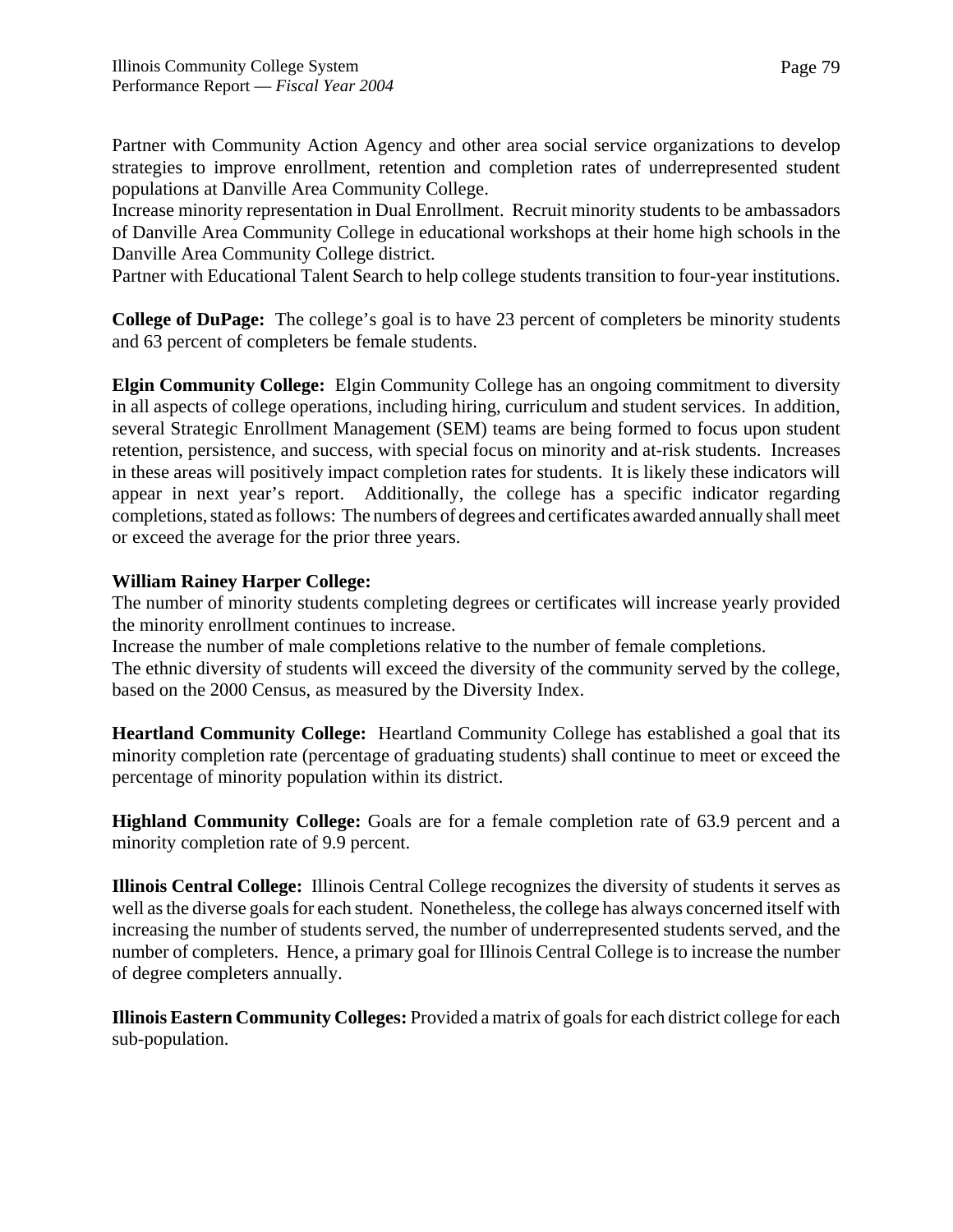**Illinois Valley Community College:** Increase the completion of Hispanic students by 5 percent.

**Joliet Junior College:** Continue to place graduates in jobs related to their programs of study. Serve underrepresented groups**.**

**Kankakee Community College:** The institutional goal for this indicator is to increase the program rate for all minority groups by 2 percent for 2005.

**Kaskaskia College:** Continue to monitor minority population demographics and work towards meeting changes in demographic trends, and continue to grow the efforts targeted at increasing enrollments of minority populations such as the Northeast Technology Center serving the black population within the district.

**Kishwaukee College:** The college will maintain or increase the current 12 percent completion rate for minorities and has set targets for specific minority groups to accomplish its goal.

**College of Lake County**: In 2004, the goal is to reach a 32 percent completion rate for minorities. Over the next ten years, the college plans to reach 40 percent. The college would like to bring the percent of males in line with their percent of degree seekers in the student population. In fiscal year 2004, the college will work to increase the percent of male graduates to 38 percent and ultimately to the 44 percent they comprise among degree seeking student.

**Lake Land College:** The number and diversity of citizens completing training and education program will continue to increase each year with the percentage of non-white completers remaining significantly higher than the College district's non-white population while the student population gender will remain constant at an approximate 60/40 percent male/female ratio.

**Lincoln Land Community College:** The college will engage a cross-functional team in the design and management of a Learning Success Model.

**John A. Logan College:** With the significant drop of numbers of minorities enrolled in fiscal year 2002 versus fiscal year 2003, the college anticipates a lower number of minority completers in the next couple of years. The college's goal is to keep the number of minority completers at 55 or above the next two years.

**McHenry County College:** Enhance collegewide support for programs that serve an increasingly diverse student body.

**Moraine Valley Community College:** Both male graduates and minority graduates will increase by 2 percent.

**Morton College:** Continue increasing the percentage of Hispanic completers so that the ethnicity distribution of the graduates mirrors the ethnic distribution of the student population.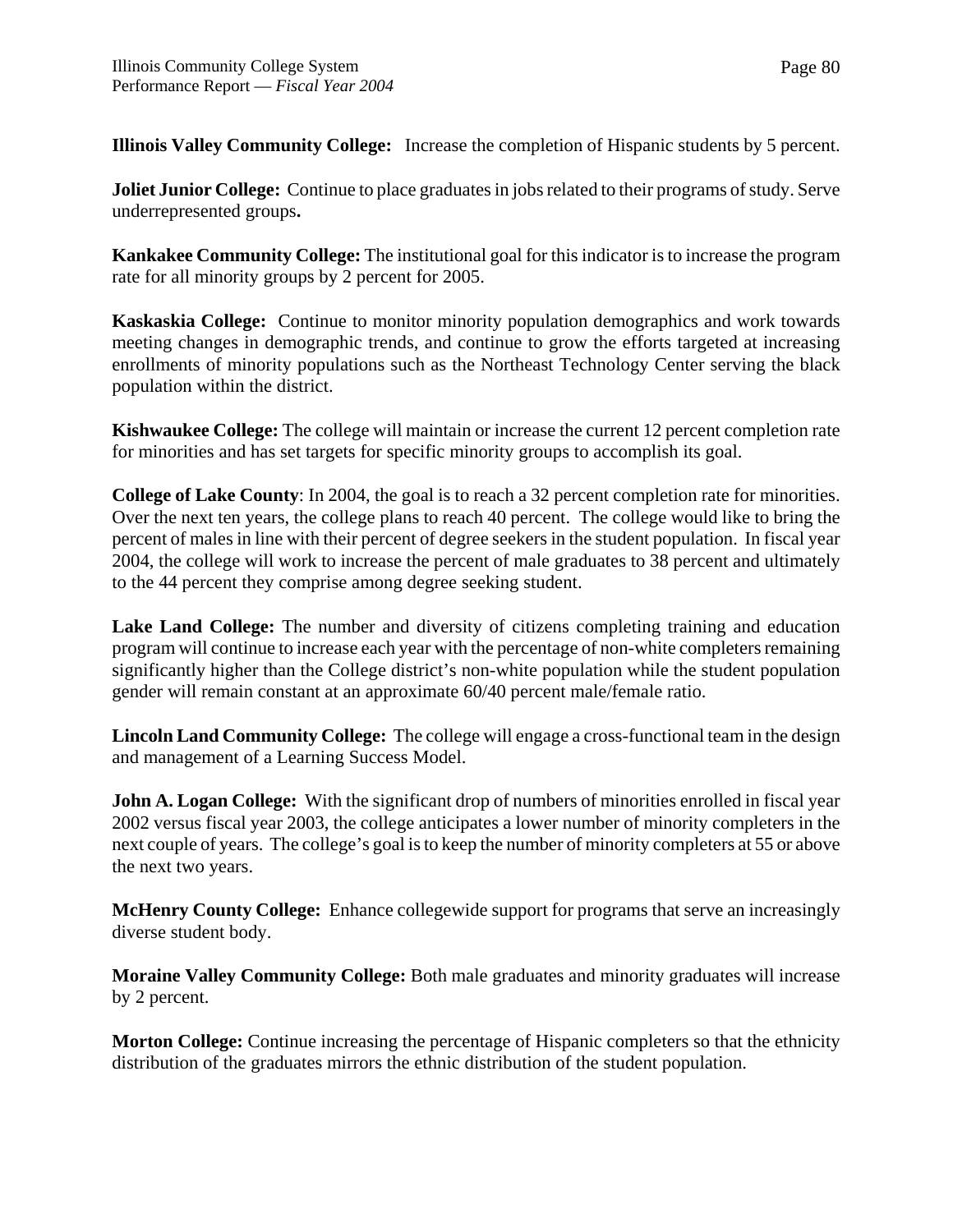**Oakton Community College:** Oakton's goal for this indicator is to increase the number of students who complete certificates or degrees by 30 students per year. This is a modest goal but recognizes the realities of Oakton's student population and their educational backgrounds and objectives.

**Parkland College:** Increase the number of minority and male completers so that it is representative of the student population.

**Prairie State College:** The long-term goal is that program completions each year for Prairie State students will be in proportion to the enrollment of each sub-group (e.g., females, students with disabilities, African-American, Hispanic) in the student population. Given the significant gap that currently exists between the enrollment and program completion of African-American and Hispanic students, the goal for the next three years is to close that gap by 10 percent per year.

**Rend Lake College:** Rend Lake College will promote cultural diversity and foster understanding of its importance through its curricula, faculty/staff development and community outreach programs.

**Richland Community College:** Increase the enrollment of minority students by two percent in the next two years.Aggressively market for minority faculty to fill any vacancies that may occur.

**Rock Valley College:** Rock Valley College's ethnic/racial and gender enrollments will be similar to the district profile. Goals were not established based on completions but for enrollments. Studies conducted that examine community college student intent indicate a variety of reasons for enrollment, from completing one course to a certificate to a degree, therefore; measurement by completion rates is misleading and inaccurate.

**Carl Sandburg College:** Gender completions at Carl Sandburg College are in line with other schools statewide and nationally with more female than male completers. While the college does not have a high number or percentage of ethnic completers, the college does not have a high population of minorities in its district. The Carl Sandburg College district is 92 percent Caucasian. Therefore, minority completers are proportional to the minority population in the district from which enrollments are drawn.

**Sauk Valley Community College:** Based upon a cohort of first-time full-time students entering in 2000, Sauk Valley College's baseline for first-time full-time students who complete a degree or certificate is approximately 31 percent. We have set a general goal of increasing retention by monitoring students more actively through an Early Alert system which engages faculty and counselors. The system will be piloted in fiscal year 2005. Any increase in the proportion of completers would be progress toward our goal.

**Shawnee Community College:** The college will increase by two percent the number of diverse students enrolling in education and training at Shawnee Community College.

**South Suburban College:** South Suburban College has a goal to increase the number and diversity of students who complete training and educational programs by providing academic advising, learning resources, and supportive services for students with a wide range of academic needs. From ICCB's 4C1 data charts, South Suburban College has a five-year change in the completion rate for minority students of 196.6 percent. The state average for all ICCB institutions is 74.6 percent. The 5-year change data from the 4C1 charts for each minority group at South Suburban College is as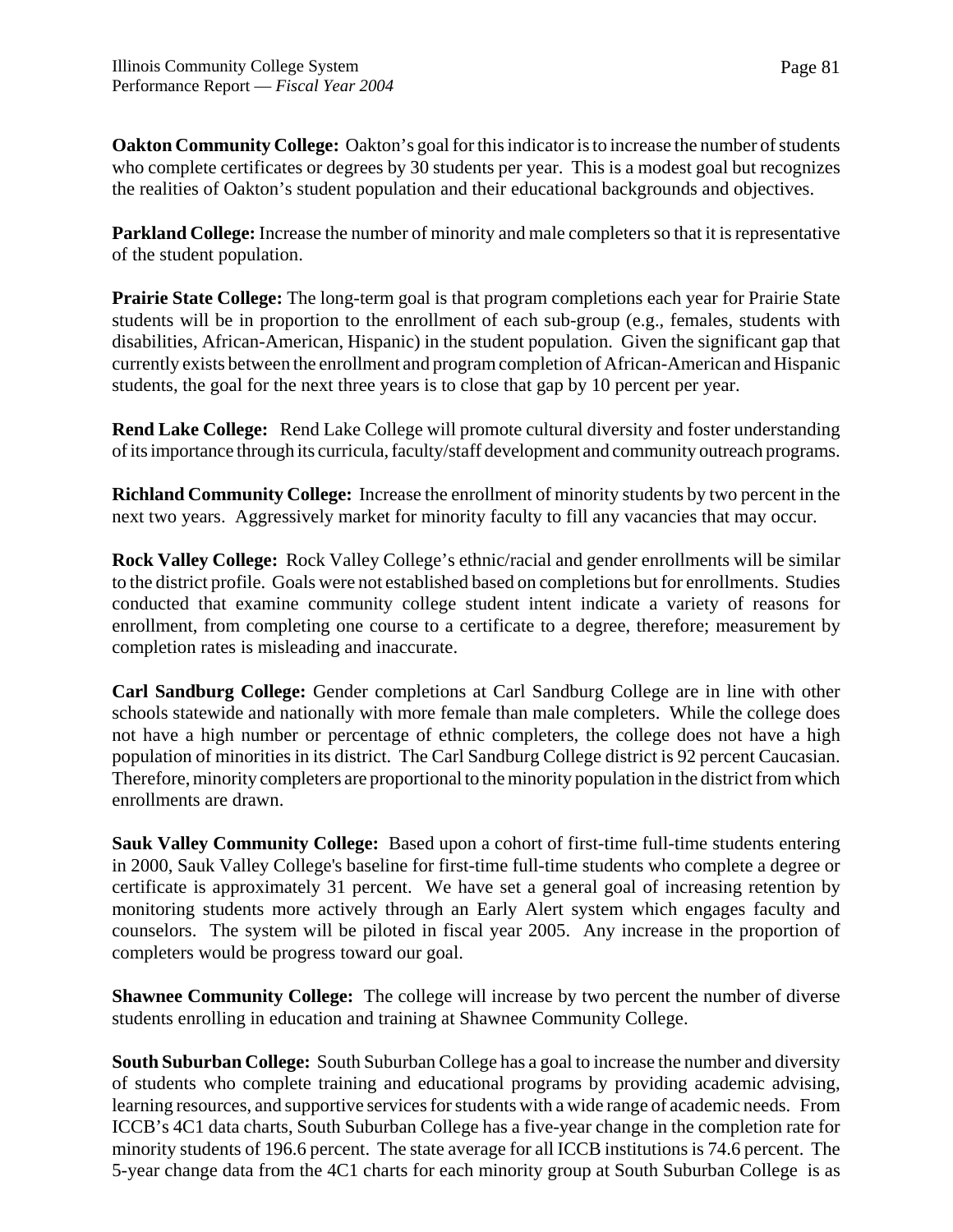follows: 1) -20 percent American Indian, 2) 233.3 percent Black Students, 3) 134 percent Hispanic Students, 4) 5.1 percent White Students, and 5) 40 percent Non-Resident Alien Students. The five- year change for program/degree completions for all students at South Suburban College is 72.3 percent. The state average for the same category is 32.4 percent.

**Southeastern Illinois College:** Increase the number of contacts made in district feeder schools for the purpose of recruiting a more diverse student population. Encourage both male and female students to enroll in programs which are non-traditional for their gender. Ensure that the college's material and website reflect cultural and gender diversity. Continue to seek supportive services to specifically meet the needs of students from diverse backgrounds.

**Southwestern Illinois College:** Southwestern adopts the following goals for these indicators – Female Completers: 53 percent; Male Completers: 46 percent; Black Completers: 9.5 percent; All Minority Completers: 12.5 percent; and White Completers: 86 percent.

**Spoon River College:** Institutional goals are to provide necessary services to these students to facilitate their educational goals at Spoon River College. We strive for 100 percent completion of these students.

**Triton College:** 1) To have collegewide enrollment that reflects the diversity in race and ethnicity of the college district, and to have completion rates that reflect the diverse enrollment. 2) To have enrollment by race/ethnicity within 4 percent of the population rate for each of the race/ethnic groups present in the district, and to have completion rates that reflect this relationship.

**Waubonsee Community College:** The goal is to have graduates across categories representative of the category's representation in the district population. The goal is to have graduates representative of males and females in the general district population.

**John Wood Community College:** The college's fiscal year 2005 goals for the "completions by race" indicator are to a) conduct a cohort analysis of the completion rate for all students focusing on minority students and b) to improve the percentage of completers who are minorities to 5.5 percent (from 4.8 percent in fiscal year 2003). The goal for students classified by gender is to maintain the congruent proportion of women completers and women enrollees.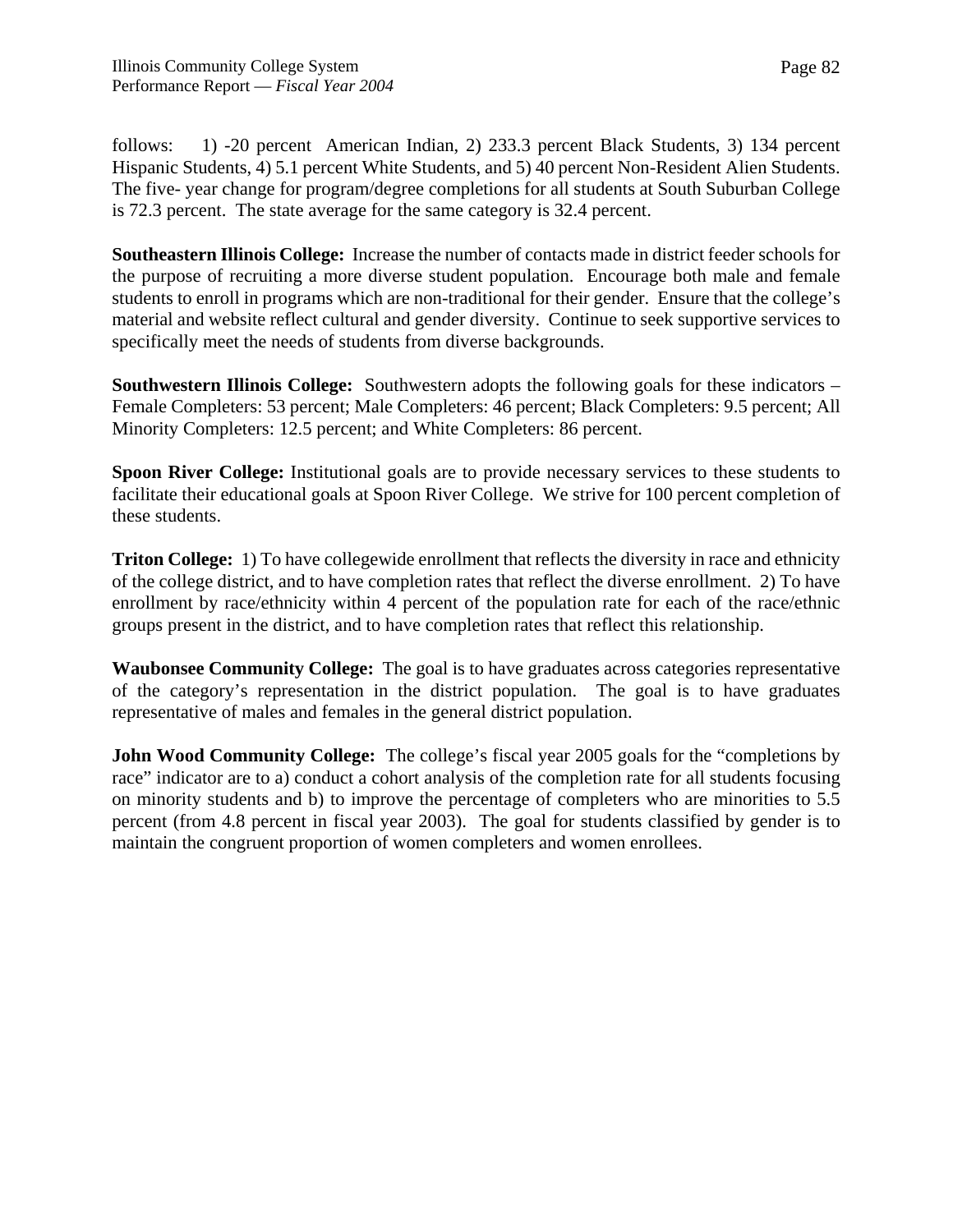# **GOAL 5: HIGH QUALITY PASS RATES ON PROFESSIONAL/OCCUPATIONAL LICENSURE EXAMINATIONS RELATIVE TO NATIONAL AVERAGES (INSTITUTIONAL GOAL)( 5C2)**

**Black Hawk College:** Except for the April-September 2001 cycle, Associate Degree Nursing has been above the 87 percent national pass rate over the past three years. The year 2001 showed a lower rate than the national average. However, 2002 and 2003 showed the College exceeding the national pass rate. Licensed Practical Nursing showed a College pass rate above the national rate in 2001 and a slightly lower rate in the 2003 cycle against national results. Certified Nursing Assistant maintains over a 98 percent pass rate over the past three years. No national data is available for comparison. EMT Basic, Intermediate, and Paramedic levels are at a 100 percent pass rate for the 2003 cycle. Other data is not available at this time on prior cycles. There was also a breach of test security at the state level that is halting all Illinois testing until a new instrument is developed. Students will now need to take the National Registry exam to qualify for licensure.

## **City Colleges of Chicago**

**Richard J. Daley College:** The NCLEX passing rate for Daley College should remain at or above the national average.

## **Kennedy-King College:**

Major Strategy: Strengthen academic standards and improve documented assessment of student achievement. Objectives: a.) Develop an outcomes assessment tools for target programs and services. b.) Obtain faculty, staff, students, and other customers' recommendation for improvements regarding programs and services. c.) Improve the process for faculty evaluation. d.) Improve process for program and course assessment. Major Strategy: Establish, monitor and evaluate student achievement of exit competencies. Objective: Improve the performance of students on the exit competency examinations.

**Malcolm X College:** Pass rates will be at or above the average national pass rate.

**Olive-Harvey College:** Meet or exceed the national pass rate. This goal has been achieved in each of the past three fiscal years.

**Harry S Truman College:** Although the Nursing pass rate fell slightly in fiscal year 2003 compared to fiscal year 2002, Truman nursing students performed well relative to the national average.

**Harold Washington College:** Harold Washington College will agree upon and adopt student-learning outcomes for each General Education objective.

**Wilbur Wright College:** Improve the quality of all programs and services.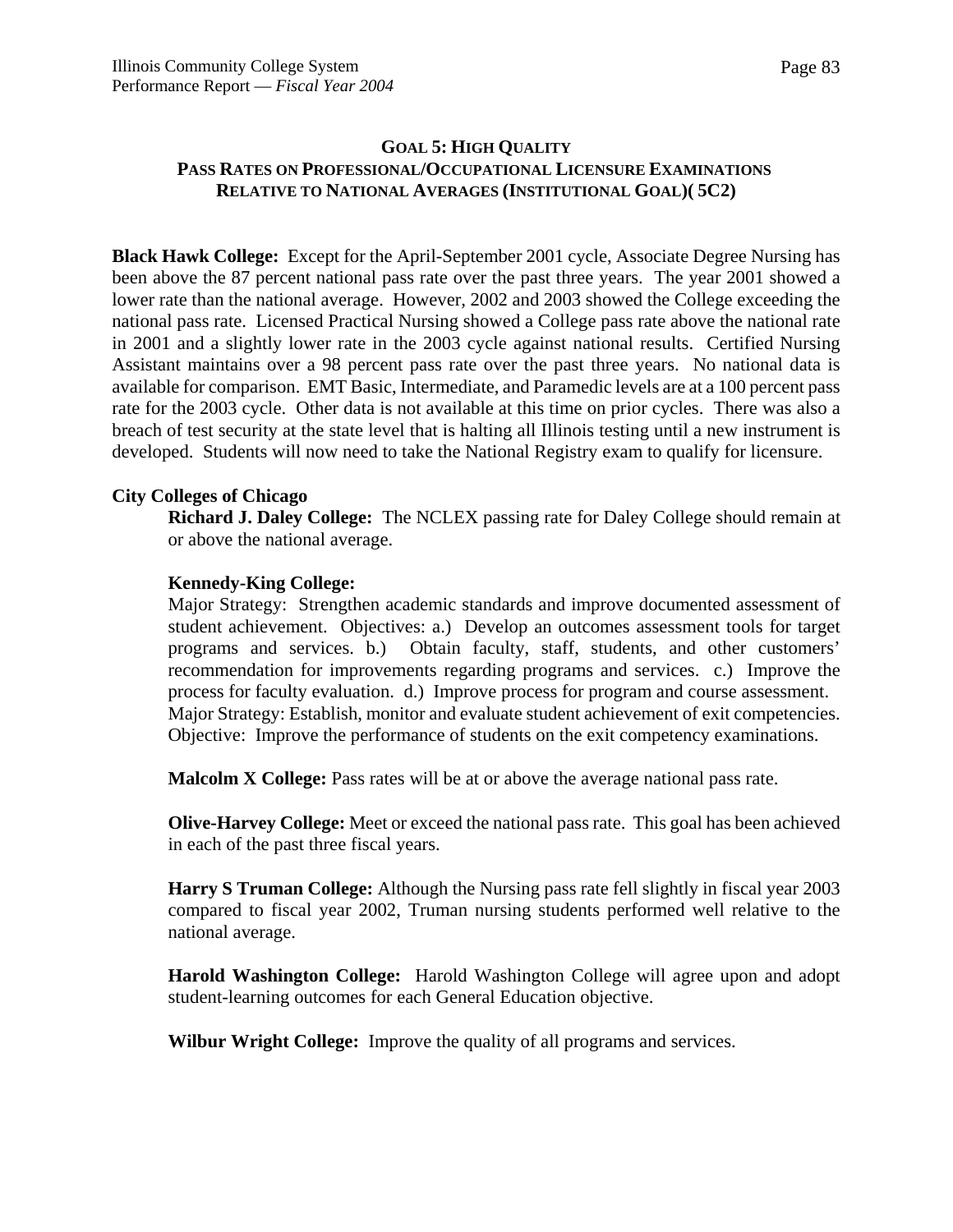# **Danville Area Community College:** The college will:

Conduct discipline specific in-service training for nursing faculty who have in- depth clinical experience but limited knowledge of pedagogy.

Incorporate professional assessment tools throughout entire program.

Due to reduction in clinical days from 2 to 1, continue to closely monitor skills of students.

Seek grant funds to enable program to hire an academic support specialist/program advisor/recruiter.

**College of DuPage:** The college will maintain its high pass rates.

**Elgin Community College:** The college has goals for these tables which state that employment and satisfaction levels for Career-Technical graduates will meet or exceed the state average; and graduates of a degree or certificate program with required licensure or certification examinations will meet or exceed the state or national pass rates.

**William Rainey Harper College:** Pass rates will equal or exceed national pass rates on nursing related examinations. The Dental Hygiene Program will rank in the top third of schools nationally on the dental hygiene examination. At least 90 percent of the students taking the Emergency Medical Technician examination will pass.

**Heartland Community College:** HCC will continue to maintain a pass rate on licensure exams that meets or exceeds state and national averages.

**Highland Community College:** Pass rates will be 88 percent.

**Illinois Central College:** Illinois Central College will continue to monitor pass rates with the goal of maintaining institutional pass rates greater than or equal to national pass rates.

**Illinois Eastern Community Colleges**: IECC will provide career and technical education that provides students with the skills and abilities to enter employment. Eighty-five percent of fiscal year 2003 graduates of IECC Cosmetology, Radiography and Nursing will successfully pass required state licensing exams.

**Illinois Valley Community College:** The extent to which institutional quality and effectiveness are recognized by graduates through the ICCB Occupational Follow-up Study will be above the state average.

**Joliet Junior College:** Joliet Junior College is committed to providing a quality education that is affordable to the diverse student population it serves (from the Joliet Junior College *Mission*). Keep abreast of the needs of the diverse community that is emerging in the community. Joliet Junior College must incorporate effective learning strategies for minority and underrepresented populations (from the Joliet Junior College *Vision*). Continue to place graduates in jobs related to their programs of study (from the *Strategic Plan*). Serve underrepresented groups (from the *Strategic Plan*).

**Kankakee Community College:** The institutional goal for this indicator is to continue to the pattern of exceeding th national average in passing licensure examinations.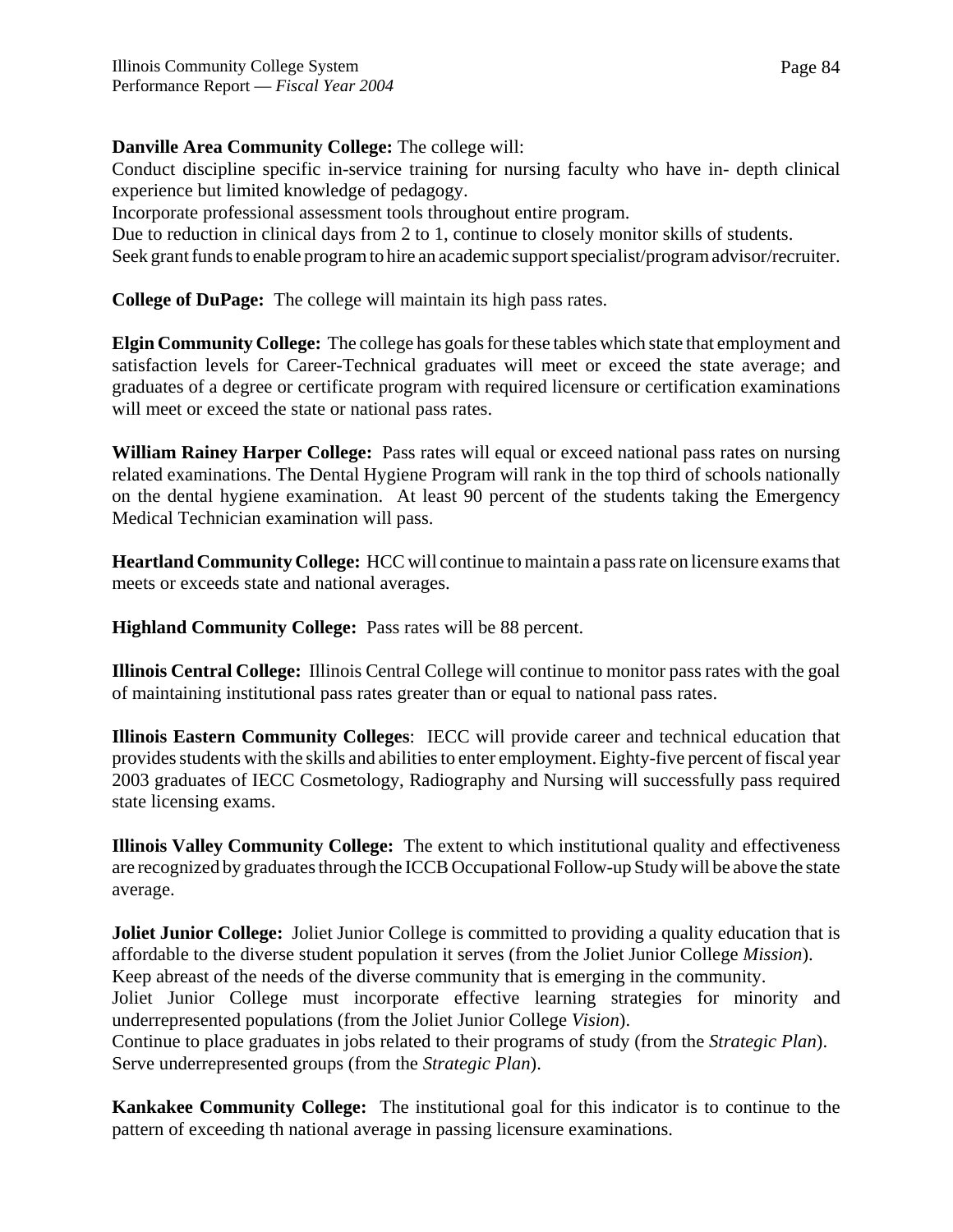**Kaskaskia College:** Combined institutional pass rates on licensure examinations for occupational programs will meet or exceed the national average pass rates as documented in the fiscal year 2004 report.

**Kishwaukee College:** Goals for pass rates on licensure exams are as follows: EMT - 90 percent; LPN - 100 percent; RN - 90 percent; Radiology - 90 percent.

**College of Lake County:** The College of Lake County continues to strive for its graduates to exceed the national averages of pass rates for its Nursing and Radiologic Technology graduates.

**Lake Land College:** Students enrolled in technical career programs at Lake Land College will score above state and national averages on their respective licensing or certification exams.

**Lewis & Clark Community College:** The target is 100 percent pass rate performance with a minimum goal of maintaining pass rates that exceed the national average.

**Lincoln Land Community College:** Engage a cross-functional team in the design and management of a Learner Success Model.

**John A. Logan College:** College goals are as follows: Nursing: Pass rate of 80 percent or higher of students entering the program; Dental Hygiene: Pass rate of 85 percent; EMT: Pass rate of 90 percent.

**McHenry County College:** The McHenry County College Emergency Medical Services (EMS) Program strives to maintain a pass rate a 90 percent or greater on the Illinois Licensure Exam. Note: The Illinois Licensure Exam is the End of Program Assessment tool. The percentages given in the above table are reflective of an average of the Emergency Medical Technician-Basic and the Emergency Medical Technician-Paramedic Licensure scores.

**Moraine Valley Community College:** College goals for pass rates are as follows: Nursing - 85 percent; Radiologic Technology - 93 percent; Emergency Medical Technician - 100 percent.

**Morton College:** Efforts are in place to increase the RN Licensure Exam pass rates to the minimum national level of 87 percent and maintain the Emergency Medical Technician Licensure Exam pass rate at 99 percent or higher.

**Oakton Community College:** Oakton's goal for this indicator is to sustain a pass rate of more than 90 percent on the NCLEX for nurses and the EMT-B licensing examination for emergency medical technicians.

**Parkland College:** Meet or exceed the national pass rates.

**Prairie State College:** Prairie State College's goal for this indicator is to maintain the high level of performance we have experienced over the last few years where, with one exception, our students have performed at or, in several cases, significantly above, the national average.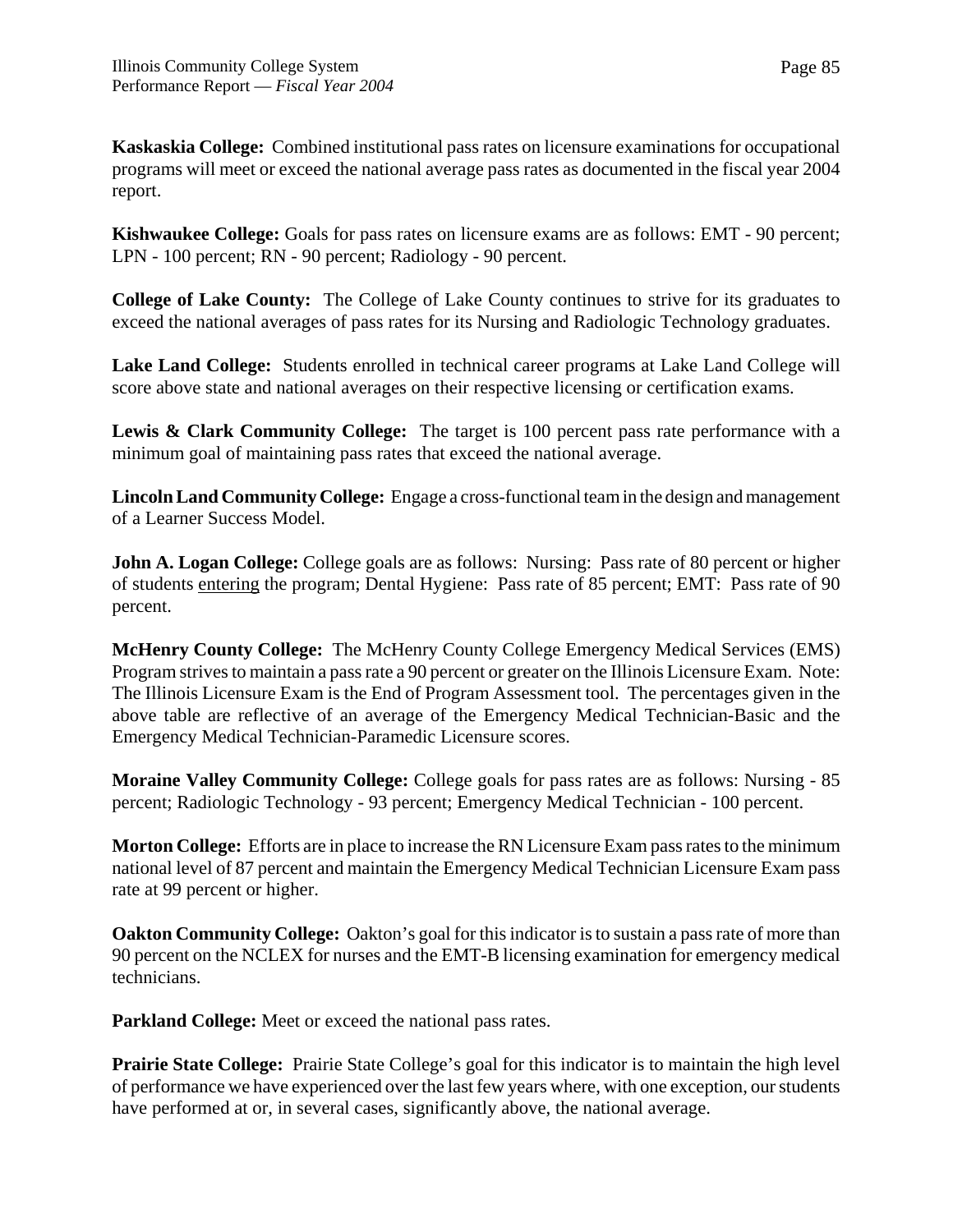**Rend Lake College:** The number of Rend Lake College students passing professional/occupational licensure examinations will exceed the state and national averages**.**

**Richland Community College:** Work to raise the pass rates to equal national standards by increasing access to tutoring and study groups.

**Rock Valley College:** Meet or exceed the national averages for all programs with licensure requirements.

**Carl Sandburg College:** Carl Sandburg College pass rate is higher in every category than the national rate. The college continues to take pride in its Allied Health department and its accomplishments.

**Sauk Valley Community College:** For Nursing, 90 percent of graduates will pass the NCLEX on their first try within six months of graduating. For Radiological Technology, 90 percent of graduates will pass the ARRT exam on their first try within six months of graduating. The college will need to establish a goal for Emergency Medical Services.

**Shawnee Community College:** The college will increase response rate of follow-up studies when the selected programs are offered at Shawnee Community College.

**South Suburban College:** SSC has a goal for students to be above the national threshold for the respective licensing exams.

**Southeastern Illinois College:** Strive to maintain high quality nursing programs with first time pass rates above the national and state percentages. Strive to maintain high quality EMT program with passage rates above 80 percent.

**Southwestern Illinois College:** Meet or exceed the appropriate state or national averages for Emergency Medical Technicians, Nursing Education, and Radiological Technology.

**Spoon River College:** Spoon River College strives for 100 percent pass rate on the RN/ADN licensure test. At a minimum, the college will maintain the required pass rate imposed by the Illinois Department of Public Health.

**Triton College:** Meet or exceed the national pass rates on professional/occupational licensure examinations.

**Waubonsee Community College:** All programs will meet or exceed state or national norms.

**John Wood Community College:** Pass rates for the Practical Nurse exam and the Certified Nursing Assistant exam are typical and expected. The pass rate for the RN exam is unsatisfactory. The program has undergone a review and changes which included bringing in a consultant for professional development workshops on Test and Instruction Strategy, as well as a review of current instructional and testing practices, curriculum changes have been made, and test review courses have been offered to students to help them prepare for the NCLEX.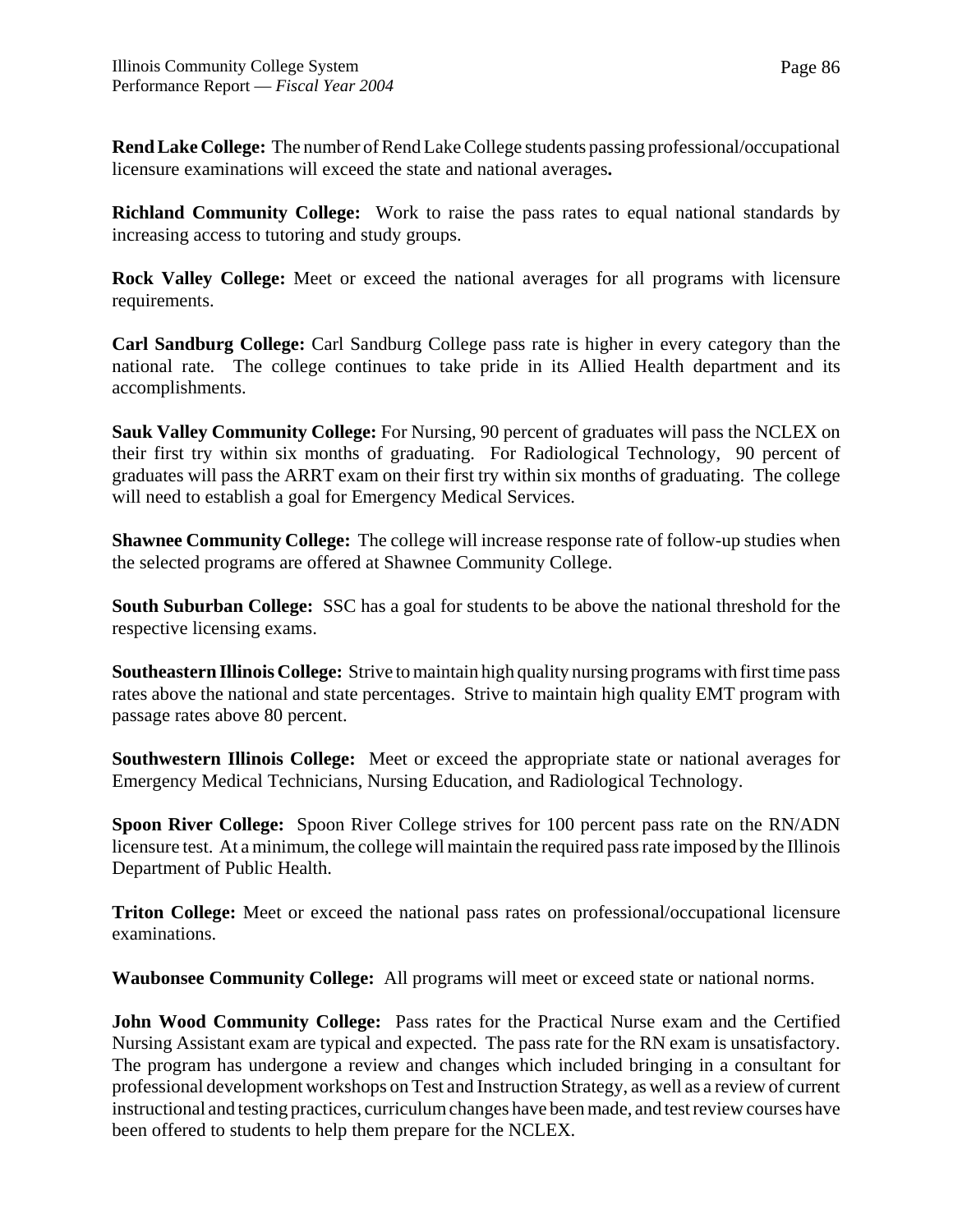# **GOAL SIX: PRODUCTIVITY AND ACCOUNTABILITY COST OF INSTRUCTION PER CREDIT HOUR BY STUDENT LEVEL AND AS A PERCENT OF SECTOR AVERAGE BY STUDENT LEVEL (6C1)**

**Black Hawk College:** The college's cost of Instruction per Credit Hour will remain below the state average and will increase at a rate which does not exceed the increase in cost of living.

# **City Colleges of Chicago**

**Richard J. Daley College:** In terms of dollar amounts, the cost of instruction per credit hour may decrease as new and lower-ranking faculty replace retiring faculty. However, the cost as a percent of state average is expected to remain about the same.

# **Kennedy-King College:**

Major Strategy:

Improve financial stability through increased operational efficiency, effective resource development activities and expanded customized training and services.

Build and strengthen the college's image and external support.

Strengthen the college's ability to pursue new sources of funding by evaluating and improving institutional development activities.

**Malcolm X College:** The cost of instruction per credit will remain at or below the state average.

**Olive-Harvey College:** Maintain the same or lower cost of instruction per credit hour, expressed as a percentage of the sector's state average.

**Harry S Truman:** Truman's cost of instruction per credit hour for 2003 is 74.7 percent of the statewide average and had been at about 70 percent of the statewide average over the last five years. Replacing the high percentage of adjuncts in the academic programs is of utmost priority to provide quality instruction, so cost per credit hour averages will increase with hiring initiatives.

**Harold Washington College:** Harold Washington College will promote excellence and relevancy in all instructional programs and administrative technologies through the use of "best practices" models.

**Wilbur Wright College:** Effectively use resources and maximize revenue opportunities

## **Danville Area Community College:** The college will:

Continue to reduce Unit Cost of Instruction per credit hour by 10 percent in FY 2005 (reduce unit cost by \$20).

Develop new strategies to increase low enrollment programs.

Continue to monitor class sizes each semester.

Devise new methods for lowering administrative, faculty and support staff costs.

Seek external grant funds to offset technology costs in career and technical programs.

Demolish three buildings once state funds are released for the project.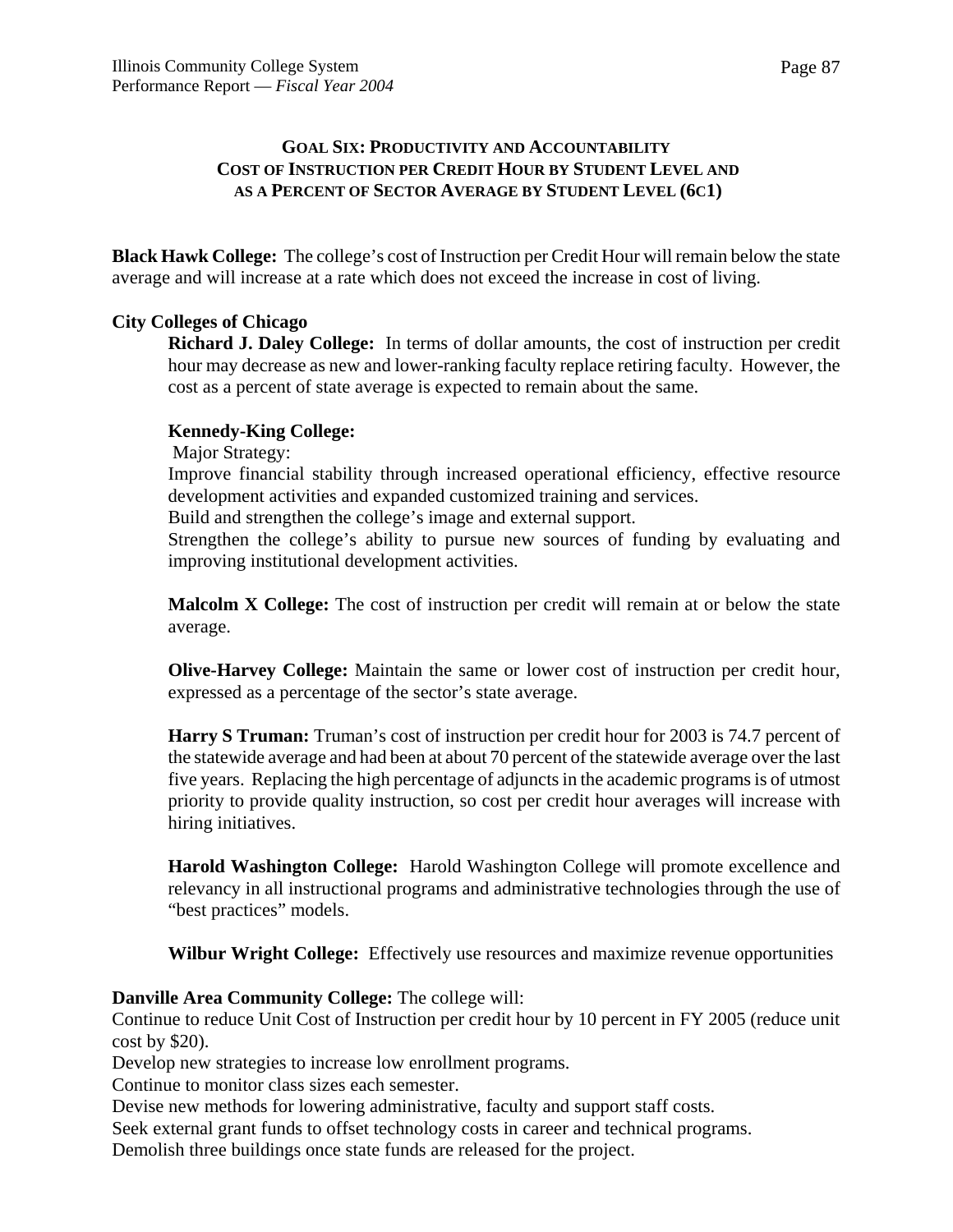Page 88

**College of DuPage:** The College of DuPage's goal is to be below the statewide average for cost of instruction per credit hour.

**Elgin Community College:** The college's goal is to remain within 15 percent of the average for the districts which border Elgin Community College.

**William Rainey Harper College:** Harper's cost of instruction per credit hour will not increase by more than 5 percent annually.

**Heartland Community College:** Heartland Community College will continue to monitor its instructional and administrative/support costs and strive to maintain those costs at or below state averages, taking appropriate cost-saving measures whenever opportunity arises.

**Highland Community College:** The college will strive to keep instructional costs at or below 110 percent of the statewide average.

**Illinois Central College:** Illinois Central College has exhibited, over the past two years, a strong commitment to mitigating increases in its cost of instruction per credit hour, achieving a reduction in that cost measure over the last year. It shall be the goal of the college to continue to reduce its cost of instruction per credit hour in the coming years, through a combination of cost reduction measures and maintenance of robust credit hour enrollments.

**Illinois Eastern Community Colleges:** Provided a matrix of information for each district college

**Illinois Valley Community College:** The College will be below both the state and peer group average net instructional unit cost for unrestricted revenues

# **Joliet Junior College:**

Develop and use innovative instructional delivery methodologies.

Increase and monitor availability of resources for full-time and part-time faculty at extended and satellite locations

Pool resources to share adjunct faculty with other colleges.

Seek out new resources.

Build flexible classrooms that are multi-functional and cross-curricula.

The Board of Trustee four-point plan for dealing with increased growth: facilities and space planning, impact fees, parking, and extended campuses.

**Kankakee Community College:** The data identify a fluctuating pattern in the cost of instruction for Kankakee Community College. The college will strive to stabilize the cost of instruction at the current rate.

**Kaskaskia College:** .All programs will be reviewed for comparison to state unit cost averages. A more thorough review will be conducted for those programs that exceed the state average by 10 percent. Sustain or continue to reduce administrative costs. Review all programs to ensure programs have the needed tools to meet the training and learning needs that are 10 percent below the state average.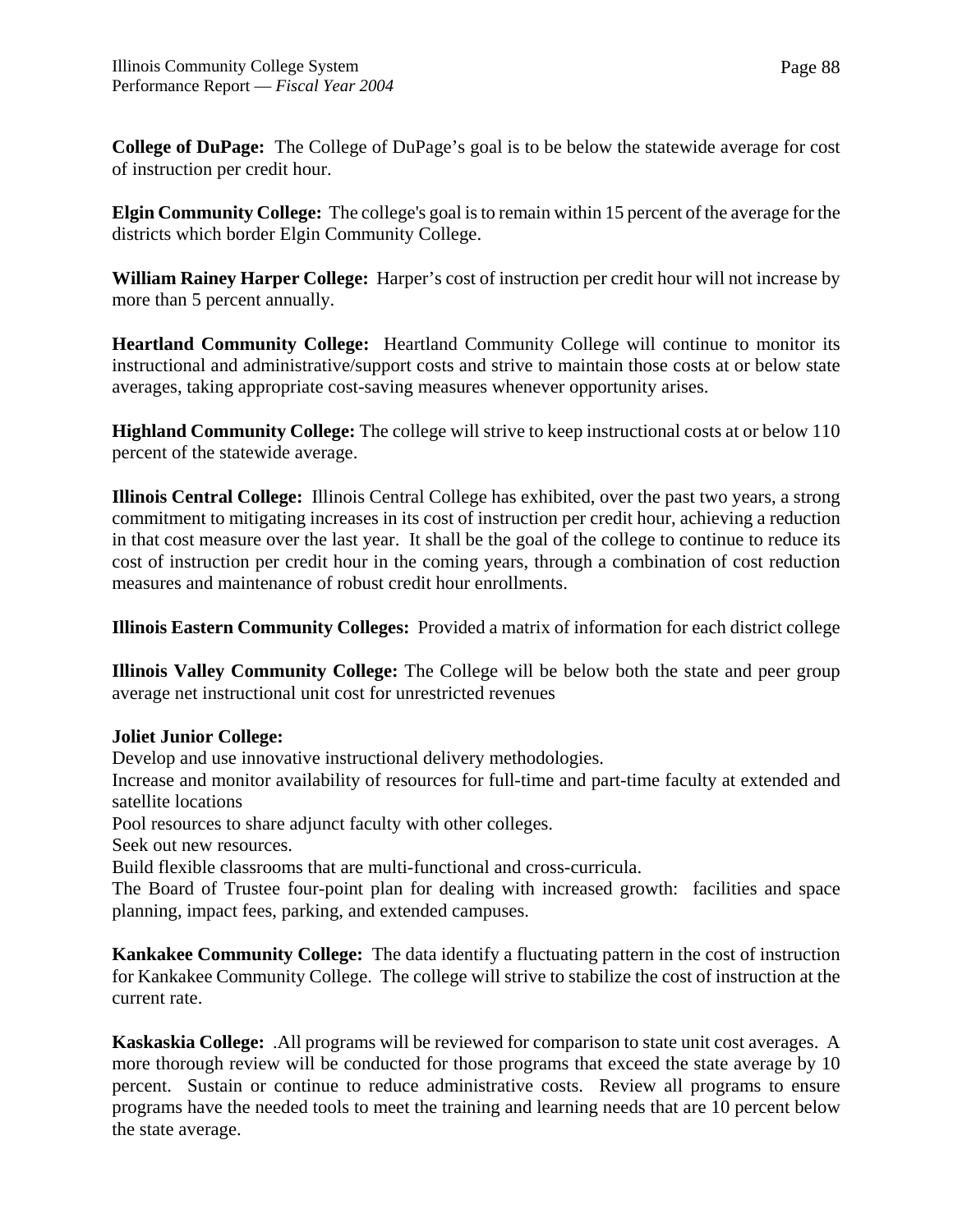**Kishwaukee College:** Instructional costs will be within 10 percent of state average.

**College of Lake County:** In 2004, the goal is to reduce this indicator by \$10 and to reduce it by an additional \$20 in 2005.

**Lake Land College:** The cost of instruction per credit hour by student level at Lake Land College will continue to be well below the 100 percentile and one of the lowest percentiles among Illinois community colleges, and as a percent of sector average by level will be below the state average for community colleges.

Lewis & Clark Community College: Continue to maintain a unit cost that is at or below the state average

**Lincoln Land Community College:** The College will endeavor to maintain the rate of growth in Net Instruction Unit Cost at or below the rate of inflation.

**John A. Logan College:** The College's goal is to stay within two percentage points of the average over the next two years.

**McHenry County College:** The college has chosen to remain at the state average for unit costs**.** Although McHenry County College is under the state average, the addition of Health programs will increase the overall unit costs.

**Moraine Valley Community College:** Keep unit costs at least 5 percentage points below state averages; limit annual increases in unit costs to 5 percent or less.

**Morton College:** The goal for this indicator is to keep the net instructional cost down without compromising the quality of instruction. However, the capital projects that are currently underway will increase the unit cost in FY 2004 and later. All of the capital projects in the development plan will positively affect student learning in one way or another. Included are renovation of the library, new instructional equipment, and new student services offices and state-of-the-art technology.

**Oakton Community College:** Oakton will strive to remain in the range of 95-100 percent of the sector average and to contain costs per credit hour to annual increases under 4 percent.

**Parkland College:** Keep instructional and administrative/support costs within one standard deviation of the state average.

**Prairie State College:** The goal of the College is to continue to be at or below the state average in Instruction cost per Credit Hour.

**Rend Lake College:** Keep unit cost low while maintaining high standards for instructional and support functions.

**Richland Community College:** Maintain or lower cost of instruction per credit hour without affecting quality of instruction.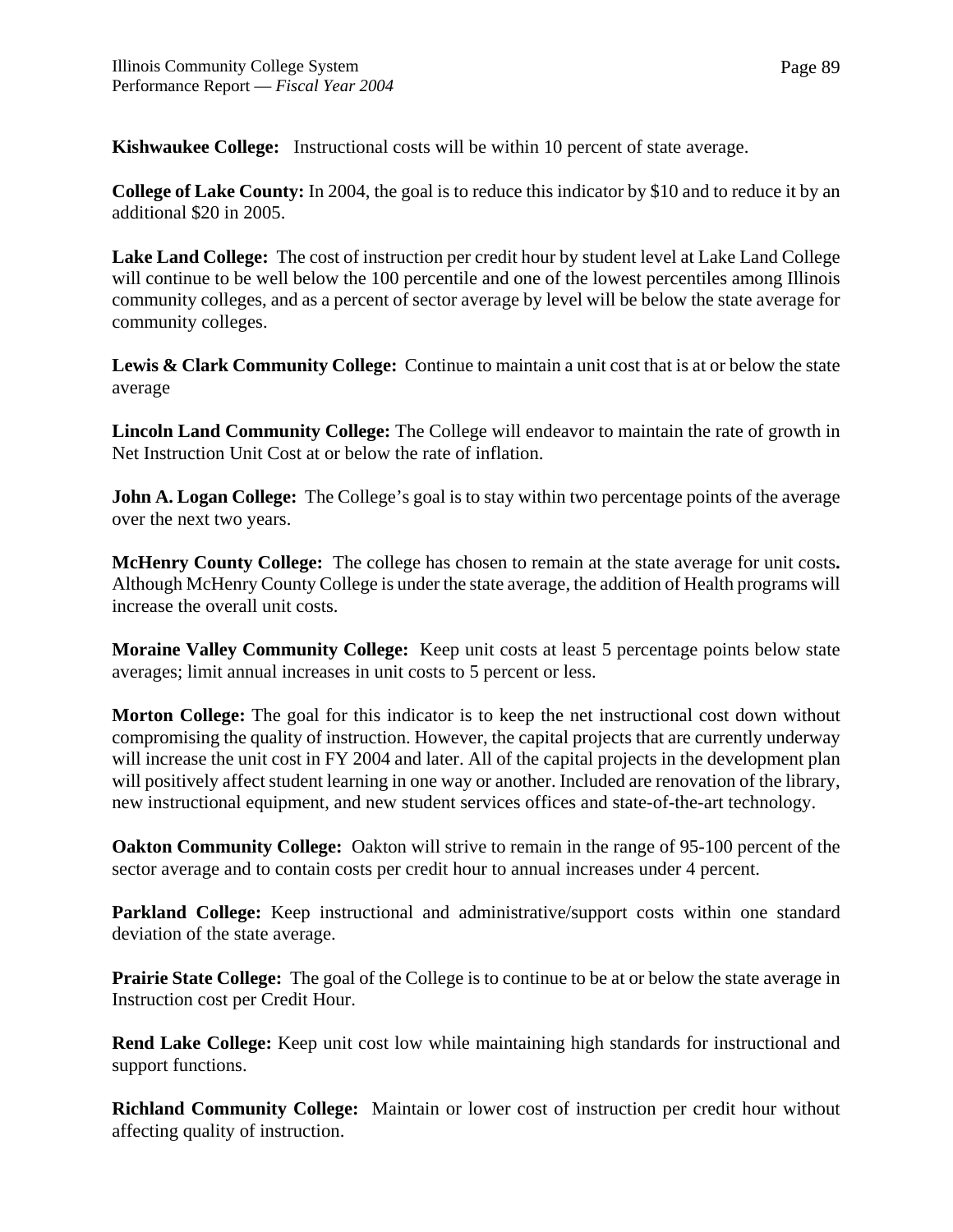**Rock Valley College:** Rock Valley College will have net instructional unit costs and total instructional unit costs which are comparative to similar Illinois Community Colleges.

**Carl Sandburg College:** In comparing Carl Sandburg College's net instructional cost with the state average, the college fares fairly favorably. Carl Sandburg College has a good deal of long-term faculty and in some cases unit cost may be higher than the average, but more than likely, it is the result of faculty salaries. While this may bump up costs it is believed that the longer term faculty also bring an added dimension to the classroom with their years of experience.

**Sauk Valley Community College:** Sauk Valley Community College is one of the smallest institutions in the state, but has the goal of reducing its unit instructional costs so that they are more closely aligned to those of other institutions.

**Shawnee Community College:** The college will continue to maintain the unit cost of instruction rate at the average or slightly below state average.

**South Suburban College:** It is a goal to provide high-quality instruction at a low affordable price. As such, unit cost per class needs to remain low. Some programs naturally are more cost intensive than others.

**Southeastern Illinois College:** Southeastern Illinois College will strive to keep its operations cost effective and establishes as a goal an average net instructional cost at or below the average of its ICCB cohort institutions.

**Southwestern Illinois College** Southwestern Illinois College will be at or below the state average Cost of Instruction per Credit Hour.

**Spoon River College:** Decrease the cost of instruction while still providing quality services.

**Triton College:** Stay within five percent of the state average on the indicators of cost of instruction

**Waubonsee Community College:** Stay at or below the state average.

**John Wood Community College:** The fiscal year 2004 goal is to reduce the " percent of average" to 115 percent.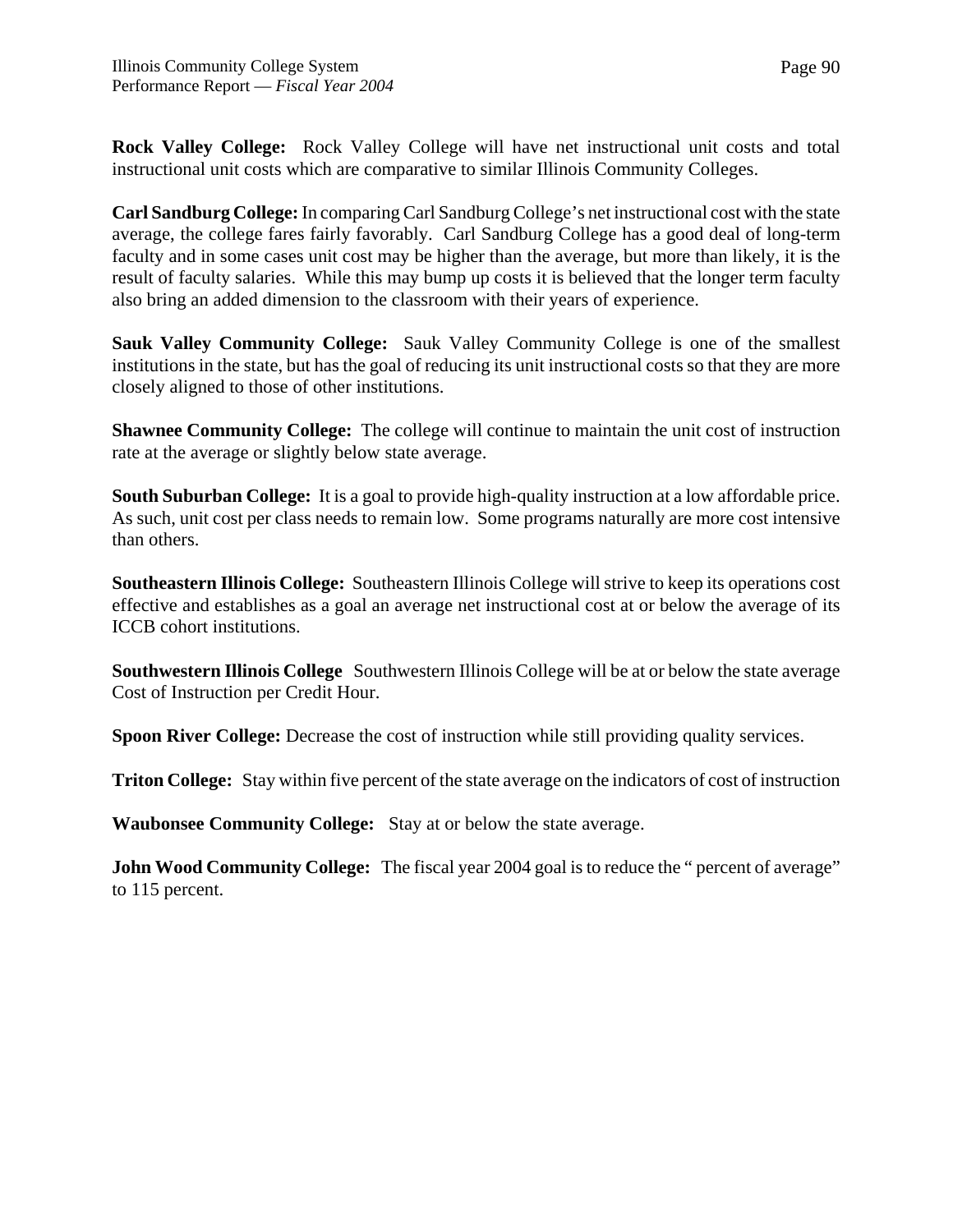## **GOAL SIX: PRODUCTIVITY AND ACCOUNTABILITY PROPORTION OF FIRST-TIME, FULL-TIME FRESHMEN WHO COMPLETE THEIR DEGREE WITHIN 150 PERCENT OF CATALOG TIME, OR ARE STILL ENROLLED OR TRANSFERRED (6C3)**

**Black Hawk College:** The college goal regarding the percent of first-time, full-time degree seeking freshmen who complete their degree within 150 percent of catalog time, or are still enroll or transferred will be to meet or exceed that of the state average.

# **City Colleges of Chicago**

**Richard J. Daley College:** Daley College should endeavor to achieve a percentage value nearer to that achieved statewide.

# **Kennedy-King College:**

Major Strategy: Improve processes to facilitate better customer service, efficiency, and effectiveness. Objectives: a.) further improve an awareness and training process that will promote on-line financial aid application process; b.) implement a more efficient and effective process for handling lectureship assignments; c.) review the registration process and implement a more efficient and effective process; d.) create program guides to assist students in self service advisement; and, e.) establish guidelines for the implementation of the Student Loan Program

**Malcolm X College:** The goal for this indicator is 50 percent.

**Olive-Harvey College:** Maintain or improve the percentage of first-time, full-time degreeseeking freshmen who complete their degree within 150 percent of catalog time, or are still enrolled or transferred.

**Harry S Truman College:** With the involvement of student services, and a coordinated effort to deal with student retention, Truman College is putting into place a system that will allow for greater completion of degrees within the stipulated time. The data for the percent of first-time, full-time degree-seeking freshmen that complete their degree within 150 percent of catalog time, or are still enrolled or transferred continues to show a positive trend. While the number is still below the state average, the 2003 number is the highest in four years.

**Harold Washington College:** Implement new models to promote student success and student enrollment, increase retention and accommodate a diverse student population.

**Wilbur Wright College:** Increase enrollment and retention.

**Danville Area Community College:** Investigate 2+2 agreements with regional four-year universities. Establish link between career services and Career and Technical Education faculty to integrate job search skills into curricula and encourage students to utilize the career services department when seeking job placement opportunities. Promote the Work-Based Learning grant program to all occupational students. Integrate general education outcomes into all academic programs. Promote online courses and degree/certificate programs available at Danville Area Community College. Conduct a survey to determine why Danville Area Community College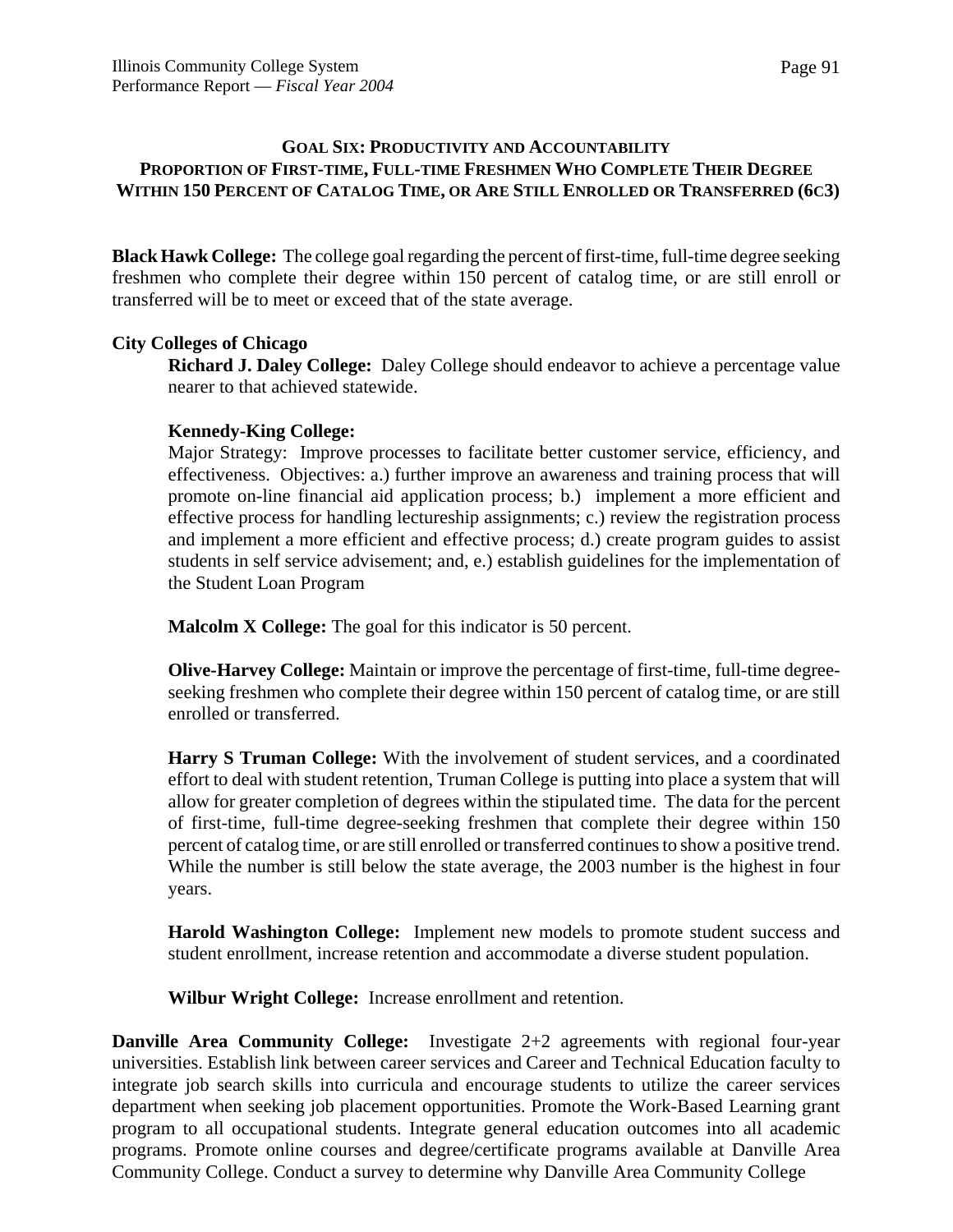graduates are not employed or seeking further education. This survey will be conducted at the time of graduation and follow up surveys will be conducted every three-six months.

**College of DuPage:** The goal for percent of first-time, full-time degree-seeking freshmen who complete their degree within 150 percent of catalog time, or are still enrolled or transferred is to be within a range from 98 percent to 102 percent of the statewide percentage for this factor.

**Elgin Community College:** Elgin Community College is currently refining goals for 2005 which relate to these IPEDS data and Student-Right-to-Know. The likely focus will be on students who indicate an intent to transfer. It is the college's goal to meet or exceed the state norm for these figures.

**William Rainey Harper College:** For each entering full-time cohort, Harper will maintain a success rate of at least 65 percent of students that graduated, transferred, or are still enrolled after three years (IPEDS GRS Methodology).

**Heartland Community College:** Heartland Community College will strive to maintain a percentage of first-time, full-time degree seeking students who either complete their degree within 150 percent of catalog time, or who are still enrolled or transferred, at a level that meets or exceeds the statewide average.

**Highland Community College:** The college goal for this indicator is 65 percent.

**Illinois Central College:** Illinois Central College has paid particular attention to the issue of retention and satisfaction among its students, employing two major research studies in fiscal year 2004 to better facilitate their progress through higher education. The college will act on the research findings in the coming year to inform and shape its strategic planning efforts with the intent of increasing students' program completion rates, transfer rates, levels of satisfaction and engagement with their college experience, and to shorten the time-to-degree period.

**Illinois Eastern Community Colleges:** The district provided a matrix with historical data.

**Illinois Valley Community College:** The percent of first-time, full-time students who graduate, transfer or are still enrolled will remain above the state average.

**Kankakee Community College:** The goal for this indicator is to increase the percentage of students retained, transferred or graduated by 2 percent. The college will also increase the cohort size of first time full time entering students.

**Kishwaukee College:** The college goal for this indicator is 60-65 percent.

**College of Lake County:** The college would like to increase the rates for this indicator to 70 percent over the next three years. The second goal is to encourage the ICCB to employ the National Clearinghouse data when counting transfers as this data base includes private institutions and out of state transfers as well as Illinois public universities.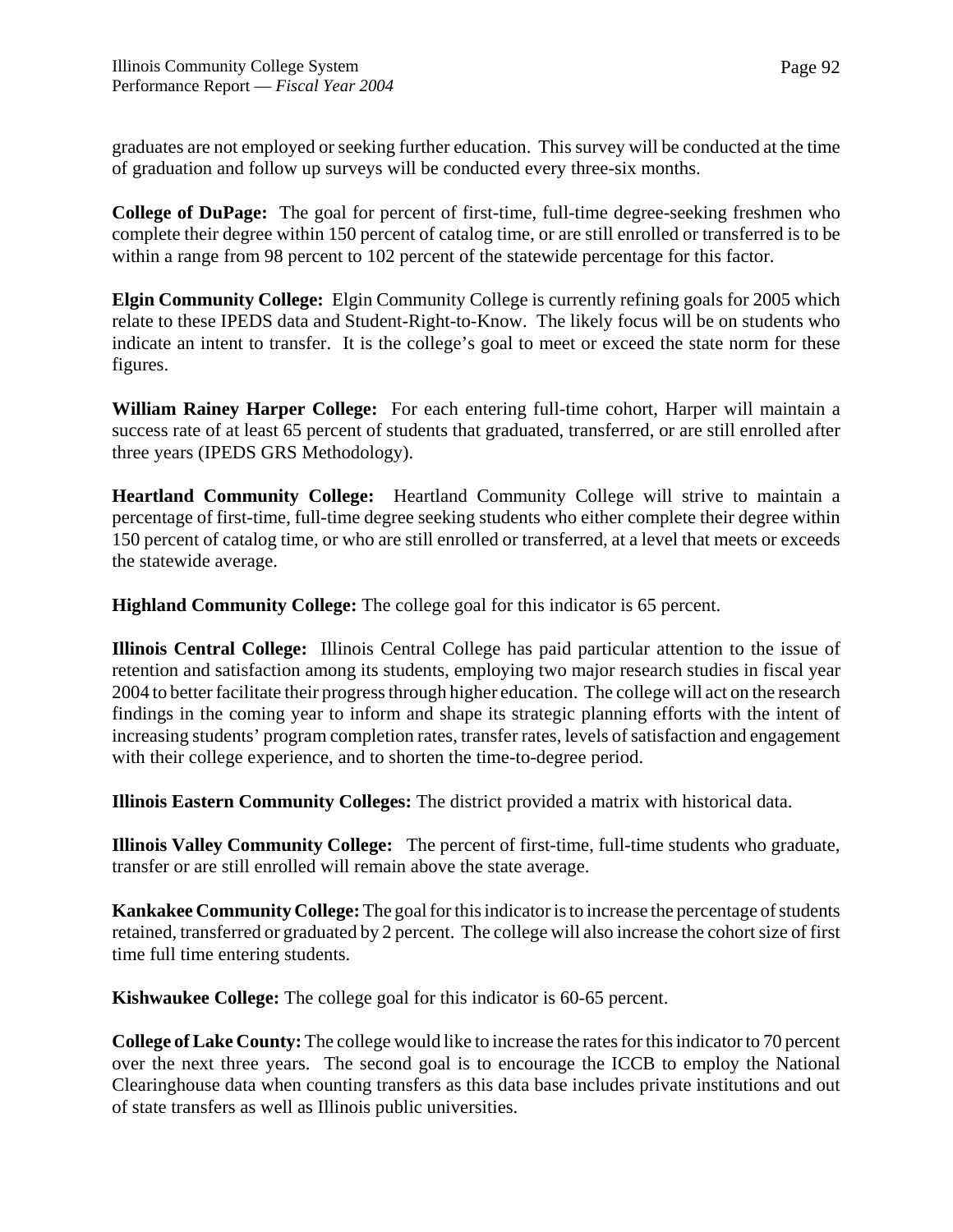**Lewis & Clark Community College:** Lewis and Clark Community College has not in the past focused on this measure. The College will research this phenomenon to identify factors that may explain why the College's rate in this measure is consistently lower than the state average.

**Lincoln Land Community College:** The college will maintain a rate of at least 66.6 percent of first-time, full-time degree-seeking freshmen who complete their degrees within 150 percent of catalog time, or are still enrolled or transfer.

**John A. Logan College:** With the college attaining its highest rate (71.39 percent) with the fall 2000 entering cohort, as well as continually intensifying retention efforts on campus, the college has established a challenging one-year goal of increasing the fall 2001 cohort's rate by 1 percent. The college would like to attain a level of at least 70 percent in coming years.

**McHenry County College:** Maintain an "above average" position for student success rates compared to other community colleges.

**Moraine Valley Community College:** Increase by 2 percent the percent of first-time, full-time degree-seeking freshmen who complete their degree within 150 percent of catalog time, or are still enrolled or transferred.

**Morton College:** The goal for this indicator is to keep the percentage of first-time, full-time degreeseeking freshmen who complete their degree within 150 percent of catalog time, or are still enrolled or transferred at no less than 66 percent. The college will make all effort to maintain equivalence with the state average of 66.7 percent of the fall 2000 cohort.

**Oakton Community College:** Oakton's goal is to sustain an average of 62-66 percent of first-time, full-time students who graduate within 150 percent of the catalog time to the degree, transfer or are still enrolled

**Parkland College:** Have at least 75 percent of the cohort enrolled, transferred or completed within150 percent of the catalog time.

**Prairie State College:** Maintain certain percentages of graduated, transferred, or still enrolled at 150 percent of program completion to equal or exceed state averages.

**Rend Lake College:** 100 percent of first-time, full-time degree-seeking freshmen will complete their program of study at Rend Lake College within 150 percent of catalog time.

**Richland Community College:** Develop strategies to retain students, particularly in transfer degrees, and pilot alternative scheduling options for high-profile AAS degrees to allow students to complete program in reasonable length of time.

# **Rock Valley College:** NA

**Carl Sandburg College:** The college appears to be doing fairly well with its percent of first-time, full-time degree-seeking freshmen. We could do better, and it is something the college is working on.